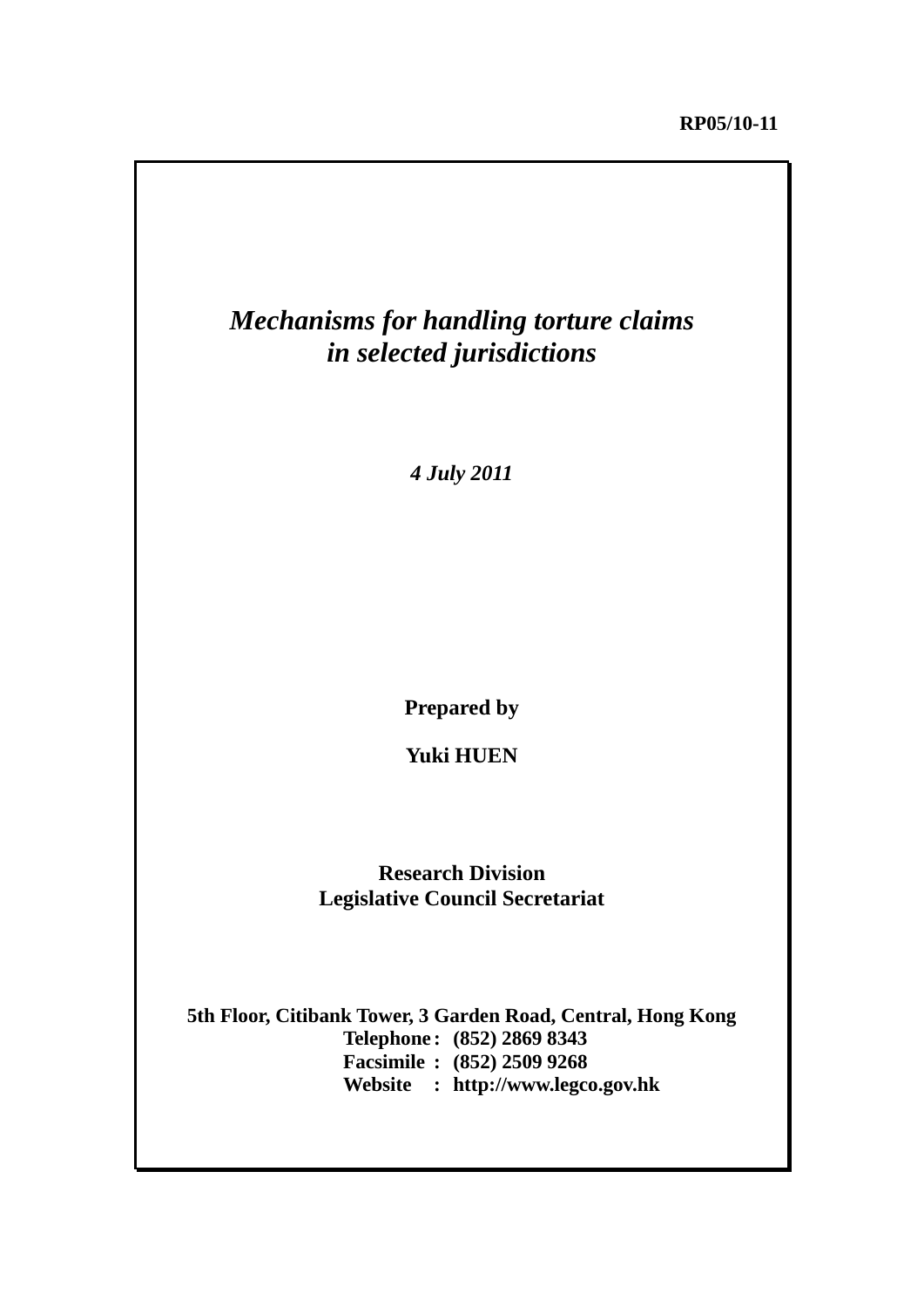# **Contents**

# **Executive summary**

| <b>Chapter 1 – Introduction</b>                        | $\bm{l}$         |
|--------------------------------------------------------|------------------|
| Background                                             | $\boldsymbol{l}$ |
| Selected overseas jurisdictions                        | $rac{2}{5}$      |
| Scope of research                                      |                  |
| Relevant international conventions                     | 6                |
| Convention relating to the Status of Refugees and      | 6                |
| Protocol relating to the Status of Refugees            |                  |
| Convention against Torture and Other Cruel, Inhuman or | $\overline{7}$   |
| Degrading Treatment or Punishment and the Optional     |                  |
| Protocol to the Convention against Torture             |                  |
| <b>European Convention of Human Rights</b>             | 9                |
| Research method                                        | 9                |
| <b>Chapter 2 – The United States</b>                   | 10               |
| <b>Background</b>                                      | 10               |
| Major relevant legislations                            | 11               |
| Asylum system                                          | 13               |
| Asylum procedures                                      | 14               |
| Lodging of torture claims                              | 14               |
| Hearing to determine torture/asylum claims             | 15               |
| Appeal procedures                                      | 19               |
| Legal aid and other support                            | 21               |
| Legal assistance                                       | 21               |
| Economic and social support                            | 23               |
| Issues and concerns                                    | 23               |
| Use of diplomatic assurances                           | 23               |
| Quality of decision-making by the Immigration Courts   | 24               |
| and the Board of Immigration Appeals                   |                  |
| Lack of legal aid by the government                    | 25               |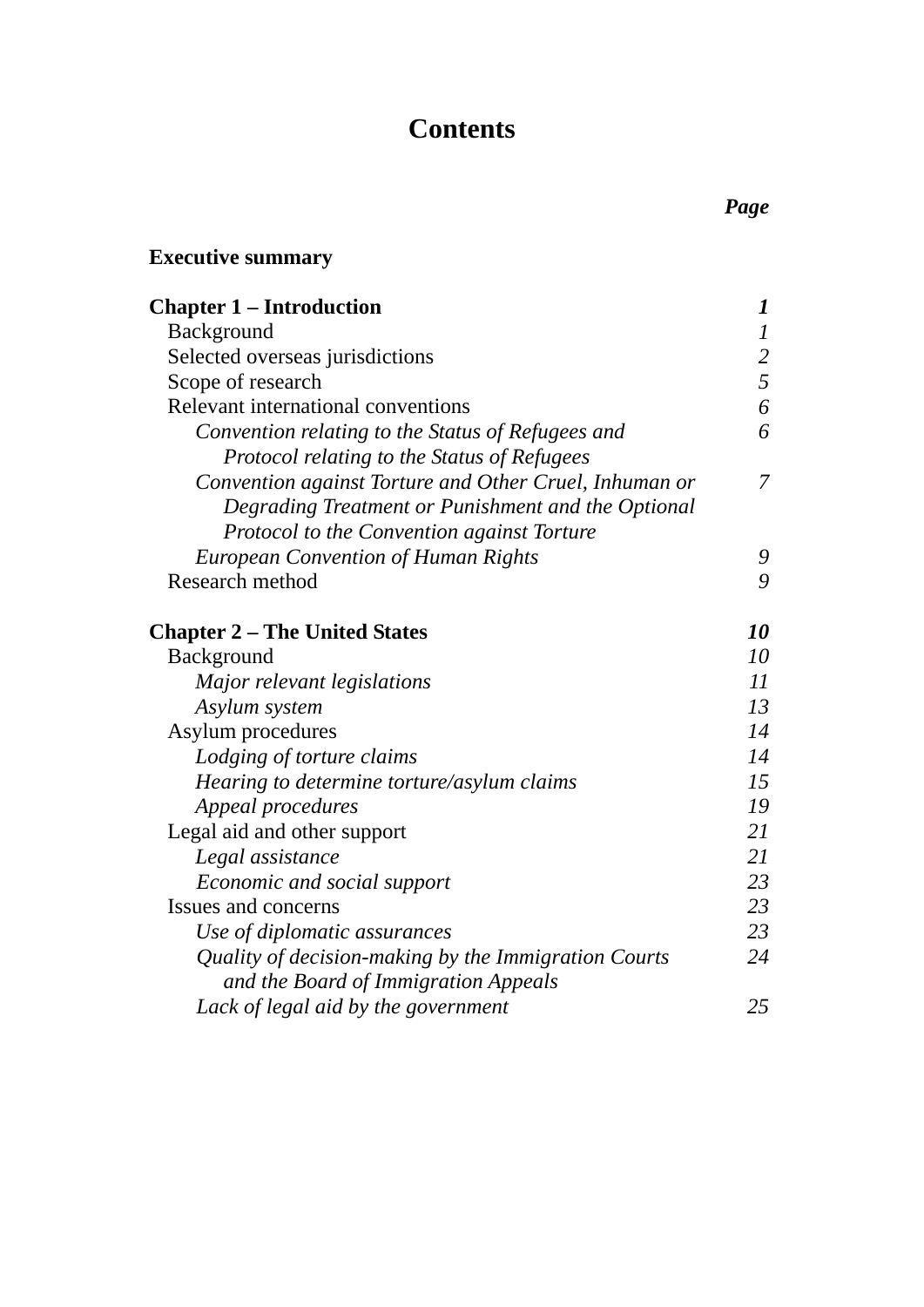| <b>Chapter 3 – Australia</b>                        | 26 |
|-----------------------------------------------------|----|
| Background                                          | 26 |
| Major relevant legislations                         | 26 |
| Asylum system                                       | 27 |
| Asylum procedures                                   | 28 |
| Lodging of claims                                   | 28 |
| Interview to determine asylum claims                | 30 |
| Appeal procedures                                   | 31 |
| Ministerial intervention                            | 34 |
| Legal aid and other support                         | 35 |
| Legal assistance                                    | 35 |
| Economic and social support                         | 38 |
| Issues and concerns                                 | 39 |
| Ministerial discretion and complementary protection | 39 |
| Detention                                           | 42 |
| <b>Chapter 4 – The United Kingdom</b>               | 44 |
| <b>Background</b>                                   | 44 |
| Major relevant legislations                         | 45 |
| Asylum system                                       | 46 |
| Asylum procedures                                   | 47 |
| Lodging of claims                                   | 47 |
| Preliminary screening                               | 48 |
| Asylum determination                                | 50 |
| Appeal procedures                                   | 51 |
| Human rights claim and Humanitarian Protection      | 53 |
| Legal aid and other support                         | 55 |
| Legal assistance                                    | 55 |
| Economic and social support                         | 58 |
| <b>Issues and concerns</b>                          | 59 |
| New Asylum Model                                    | 59 |
| Non-suspensive appeal                               | 61 |
| Detention of torture victims                        | 61 |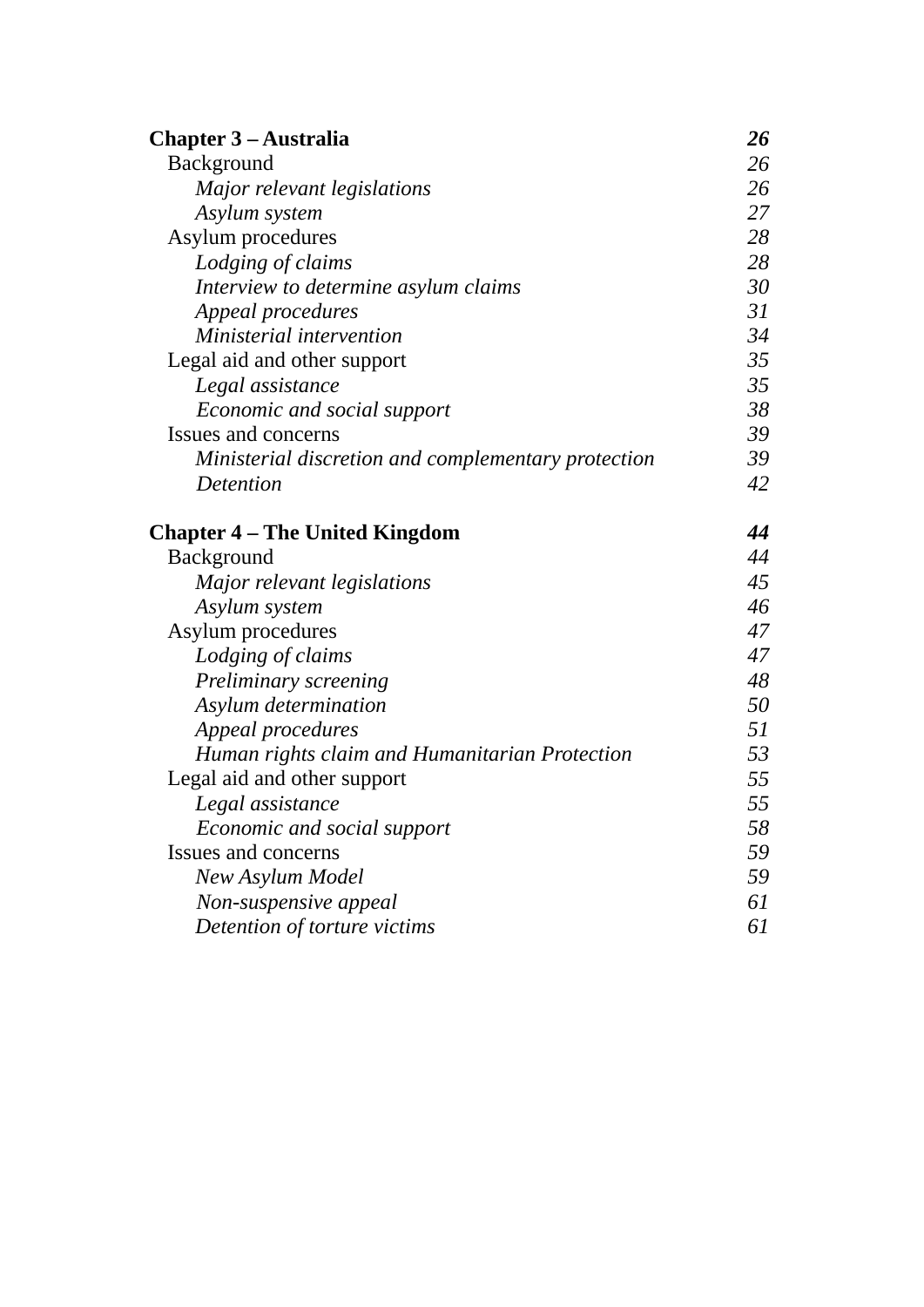| <b>Chapter 5 – Switzerland</b>                     | 63 |
|----------------------------------------------------|----|
| <b>Background</b>                                  | 63 |
| Major relevant legislations                        | 64 |
| Asylum system                                      | 64 |
| Asylum procedures                                  | 65 |
| Lodging of claims                                  | 65 |
| Preliminary screening                              | 66 |
| Interview to determine asylum claims               | 67 |
| Temporary protection                               | 69 |
| Appeal procedures                                  | 70 |
| Legal aid and other support                        | 71 |
| Legal assistance                                   | 71 |
| Economic and social support                        | 73 |
| Issues and concerns                                | 74 |
| Screening procedure                                | 74 |
| National security ban on protection                | 74 |
| Provision of legal aid                             | 75 |
| <b>Chapter 6 – Japan</b>                           | 76 |
| Background                                         | 76 |
| Major relevant legislations                        | 77 |
| Asylum system                                      | 77 |
| Asylum procedures                                  | 78 |
| Lodging of claims                                  | 78 |
| Interview to determine asylum claims               | 79 |
| Appeal procedures                                  | 81 |
| Special Permission to Stay on humanitarian grounds | 83 |
| Legal aid and other support                        | 85 |
| Legal assistance                                   | 85 |
| Economic and social support                        | 85 |
| Issues and concerns                                | 86 |
| Lack of independent reviewing authority            | 86 |
| Poor position of asylum seekers                    | 87 |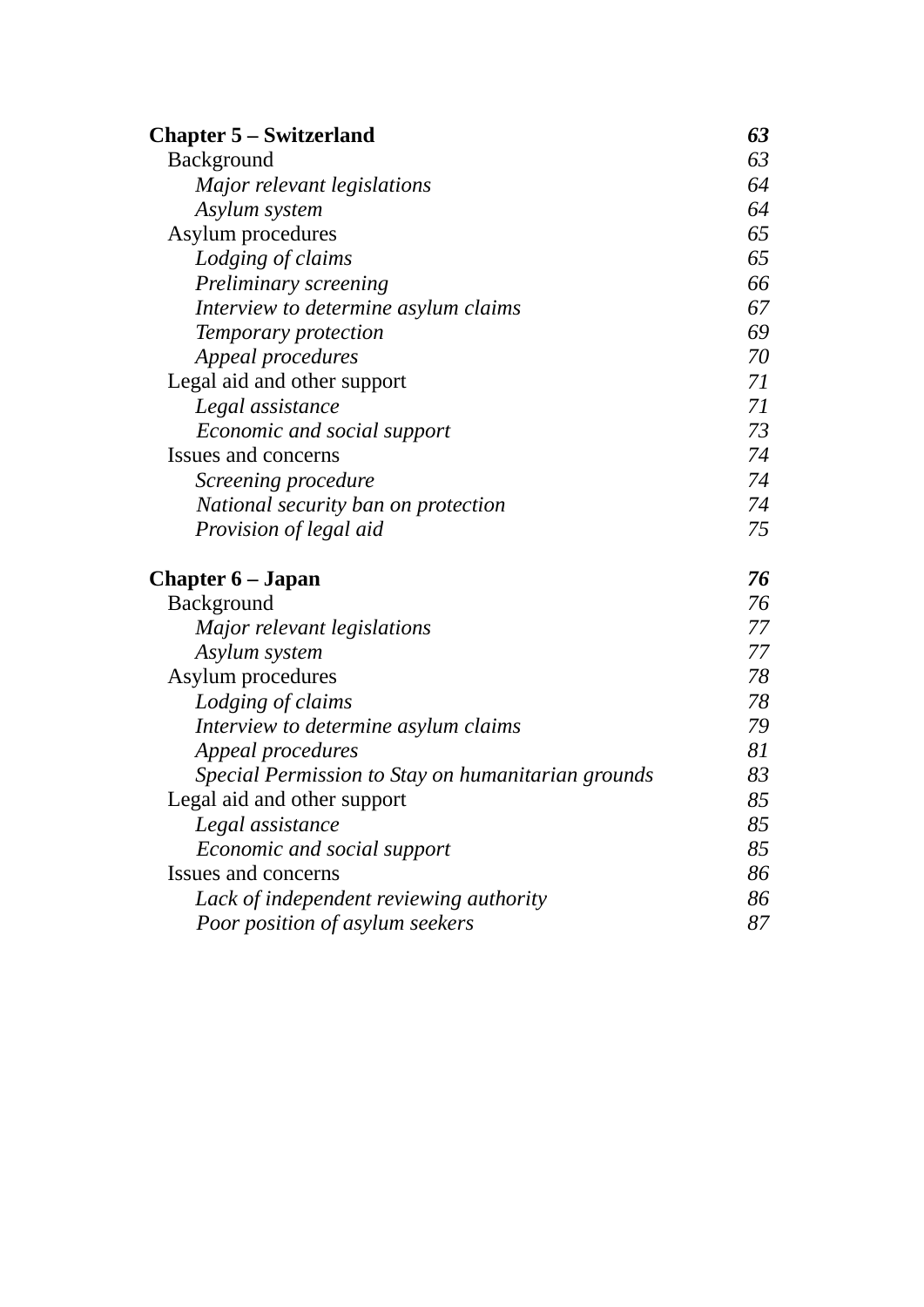| <b>Chapter 7 – Analysis</b><br>Introduction                                               | 88<br>88   |
|-------------------------------------------------------------------------------------------|------------|
|                                                                                           |            |
| Lodging of torture claims                                                                 | 89         |
| Asylum hearing/interview                                                                  | 90         |
| Appeal procedures                                                                         | 93         |
| Humanitarian considerations to grant protection to<br>applicants with the risk of torture | 96         |
| Legal aid and other support                                                               | 97         |
| <i>Issues and concerns</i>                                                                | 100        |
| Appendix                                                                                  | <b>103</b> |
| References                                                                                |            |

*Research reports are compiled for Members and Committees of the Legislative Council. They are not legal or other professional advice and shall not be relied on as such. Research reports are subject to copyright owned by the Legislative Council Commission (the Commission). The Commission permits accurate reproduction of research reports for non-commercial use in a manner not adversely affecting the Legislative Council, provided that acknowledgement is made stating the Research Division of the Legislative Council Secretariat as the source and one copy of the reproduction is sent to the Legislative Council Library.*

**------------------------------------------------------------------------------------------------------------------------------------------**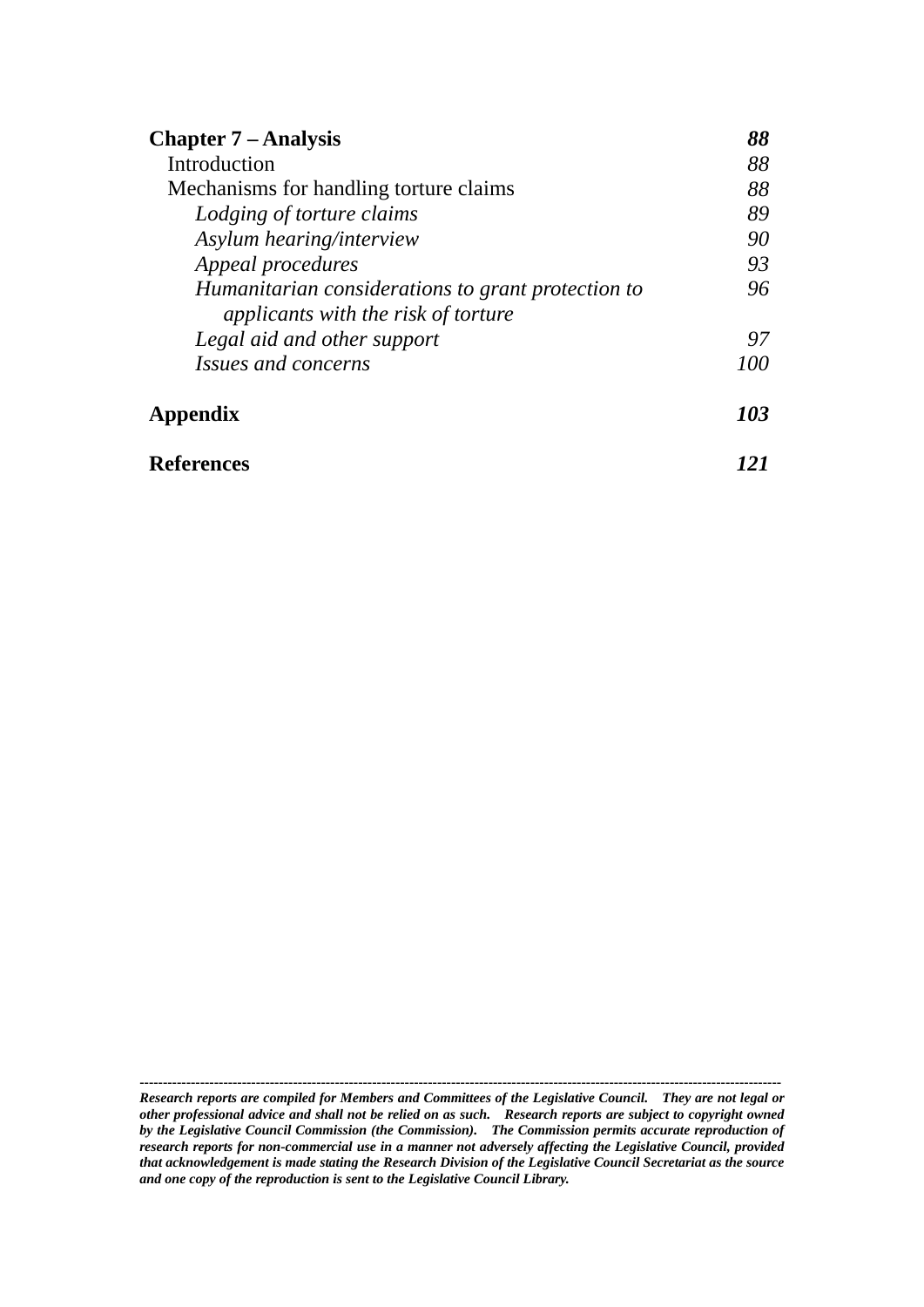# **Executive summary**

# Hong Kong

- 1. The Convention against Torture and Other Cruel, Inhuman or Degrading Treatment or Punishment ("CAT") applies to Hong Kong. Nevertheless, the 1951 United Nations Convention relating to the Status of Refugee does not apply to Hong Kong, and the Administration has adopted a firm policy of not granting asylum. Torture claims can be lodged under Article 3 of CAT directly. Such claims are dealt with by the Immigration Department with a set of administrative procedures. In December 2008, following the decision of the Court of First Instance that the screening procedures were unable to meet the high standards of fairness, the screening process was suspended. On 24 December 2009, the screening of torture claims under the enhanced administrative mechanism resumed.
- 2. Under the enhanced mechanism, appeals of failed torture claimants are handled by the Adjudicators (Torture Petitions) appointed from retired judges and magistrates. Publicly-funded legal assistance under the Duty Lawyer Service is available for applicants who have passed the relevant eligibility test. At the petition stage, publicly-funded legal assistance will also be available for meritorious cases.

## The United States

3. In the United States, an individual may directly file a claim for protection under CAT. The procedures for filing and adjudicating torture claims are almost exactly the same as the procedures for asylum claims, except that torture claims can only be lodged defensively in removal proceedings of the Executive Office for Immigration Review ("EOIR") of the Department of Justice. The removal proceedings are conducted in a courtroom-like manner. Decision of immigration judges can be appealed to the Board of Immigration Appeals which conducts paper review of the case.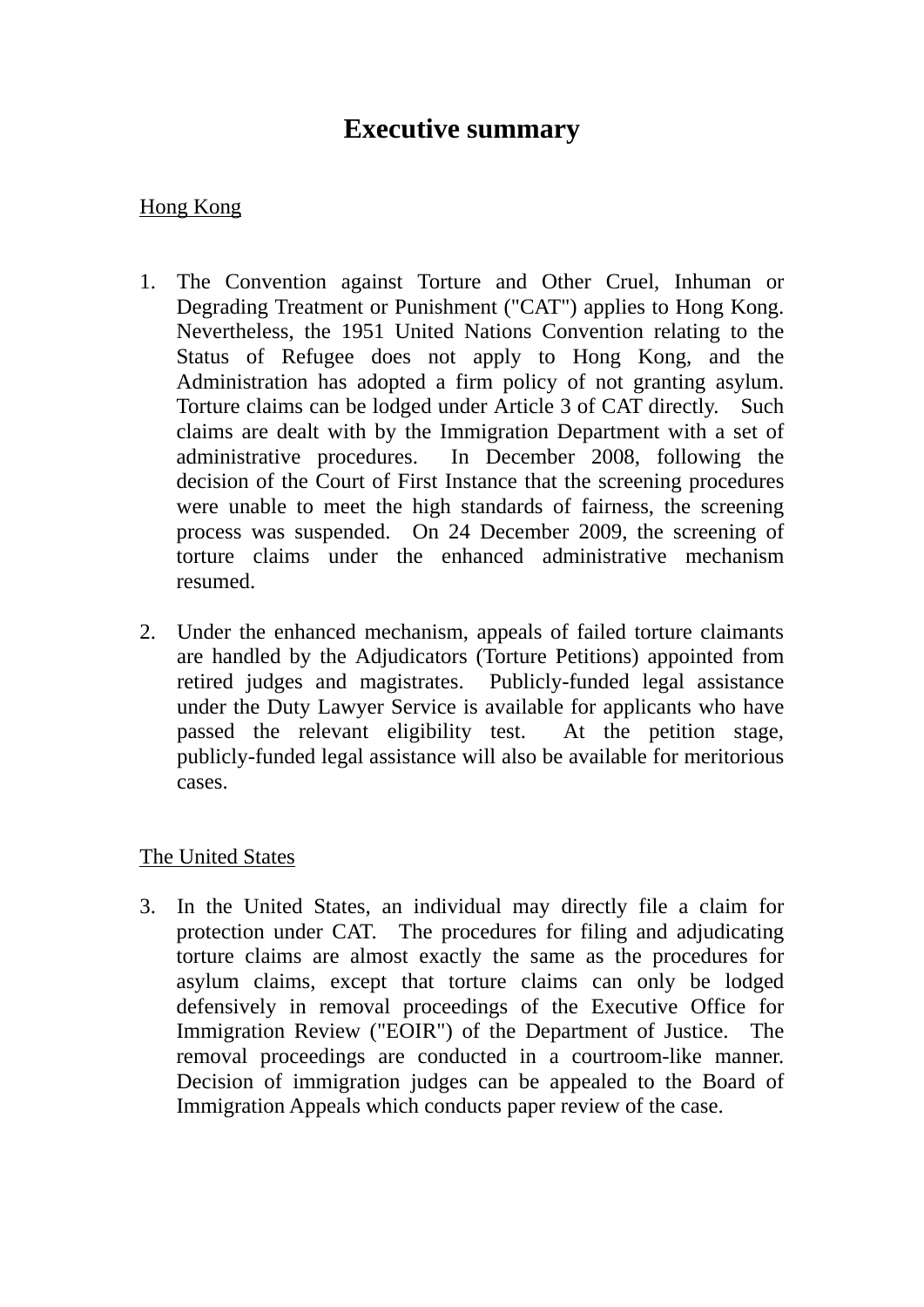4. While legal representation is allowed in both the removal proceedings and appeal procedure, such representation should be at no expense to the government. EOIR's Office of the Chief Immigration Judge maintains a current list of free legal service providers who meet the qualifications specified in the regulations. This list is updated quarterly and is provided to applicants in immigration proceedings.

## Australia

- 5. In Australia, torture claims are lodged under the refugee programme. If an asylum claim is rejected but if there are compelling humanitarian reasons such as "a real risk of torture", the case is referred to the Minister for Immigration and Citizenship for determination of granting residency on humanitarian grounds. The government has recently introduced complementary protection legislation under which protection visas will be granted to applicants who are found not to be refugees but cannot be returned to their home countries because there is a real risk of certain types of harm.
- 6. While legal representation is not allowed in the asylum interview, applicants' friend, relative or migration agent may attend the interview. At the appeal stage, applicants may have a legal adviser present at the hearing to assist them. Free professional migration advice and application assistance are available to all asylum seekers in immigration detention and to the most disadvantaged visa applicants living in the community through the government's Immigration Advice and Application Assistance Scheme.

# The United Kingdom

7. In the United Kingdom, although CAT is not incorporated into the domestic law, the *Human Rights Act 1998* covers specific human rights protection of the European Convention of Human Rights ("ECHR"), which provides a prohibition on torture and inhuman or degrading treatment or punishment. Torture claims lodged under ECHR follow the same application procedure for asylum claims. If the applicant does not qualify for recognition as a refugee but there are humanitarian reasons for him to stay in the UK, he may be granted temporary permission to stay.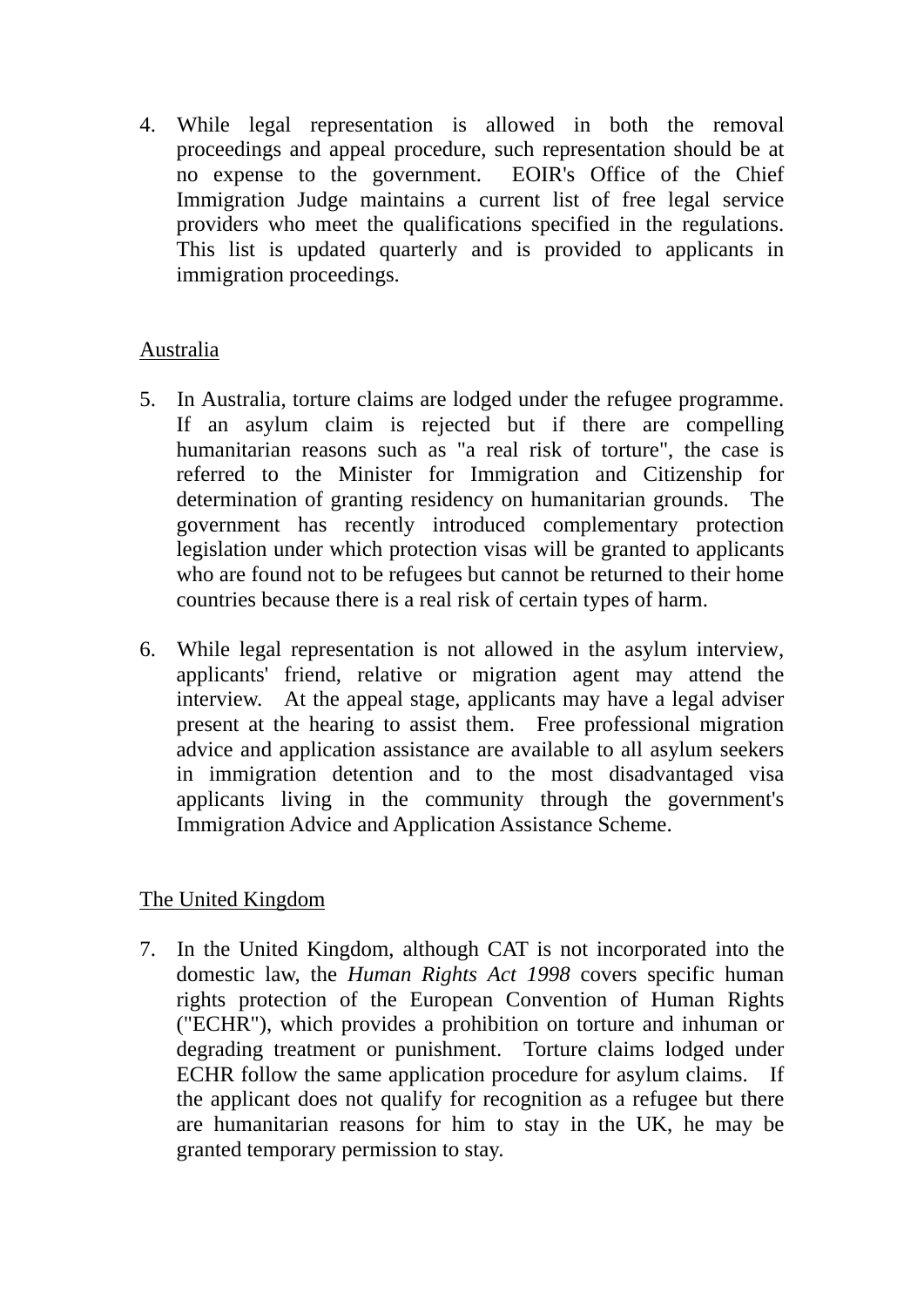8. Publicly-funded legal advice and representation is available for asylum cases. Although applicants must respond in person to questions, legal advisers or lawyers may attend all asylum interviews. Nonetheless, representation at asylum interviews is not normally funded under the legal aid scheme. Preparation of evidence, submissions to and participation in hearings before the appellate body are covered by the legal aid system. At the same time, there are non-governmental organizations ("NGOs") to provide free legal assistance and representation to the most vulnerable asylum seekers.

## Switzerland

- 9. The Swiss Constitution prohibits the transfer of any people "to a state in which they face the threat of torture or any other form of cruel or inhuman treatment or punishment". People subject to the risk of torture may seek asylum under the *Asylum Act*. Asylum seekers who can prove or credibly demonstrate their refugee status shall be granted asylum. For those applicants who are found not to be refugees, Switzerland may grant them temporary protection as long as they are exposed to a serious general danger.
- 10. Lawyers may attend the asylum interviews, but applicants must respond in person to questions. Publicly-funded legal aid is available to those unable to afford counsel. However, free legal aid in general is not granted during the first instance procedure, and at the appeal stage, it will be granted only for cases that may potentially be successful. State-funded legal aid may be granted for legal representation but not provision of legal advice. Meanwhile, there are NGOs in almost all the cantons to provide free legal advice and/or representation for asylum seekers at all stages of the procedure.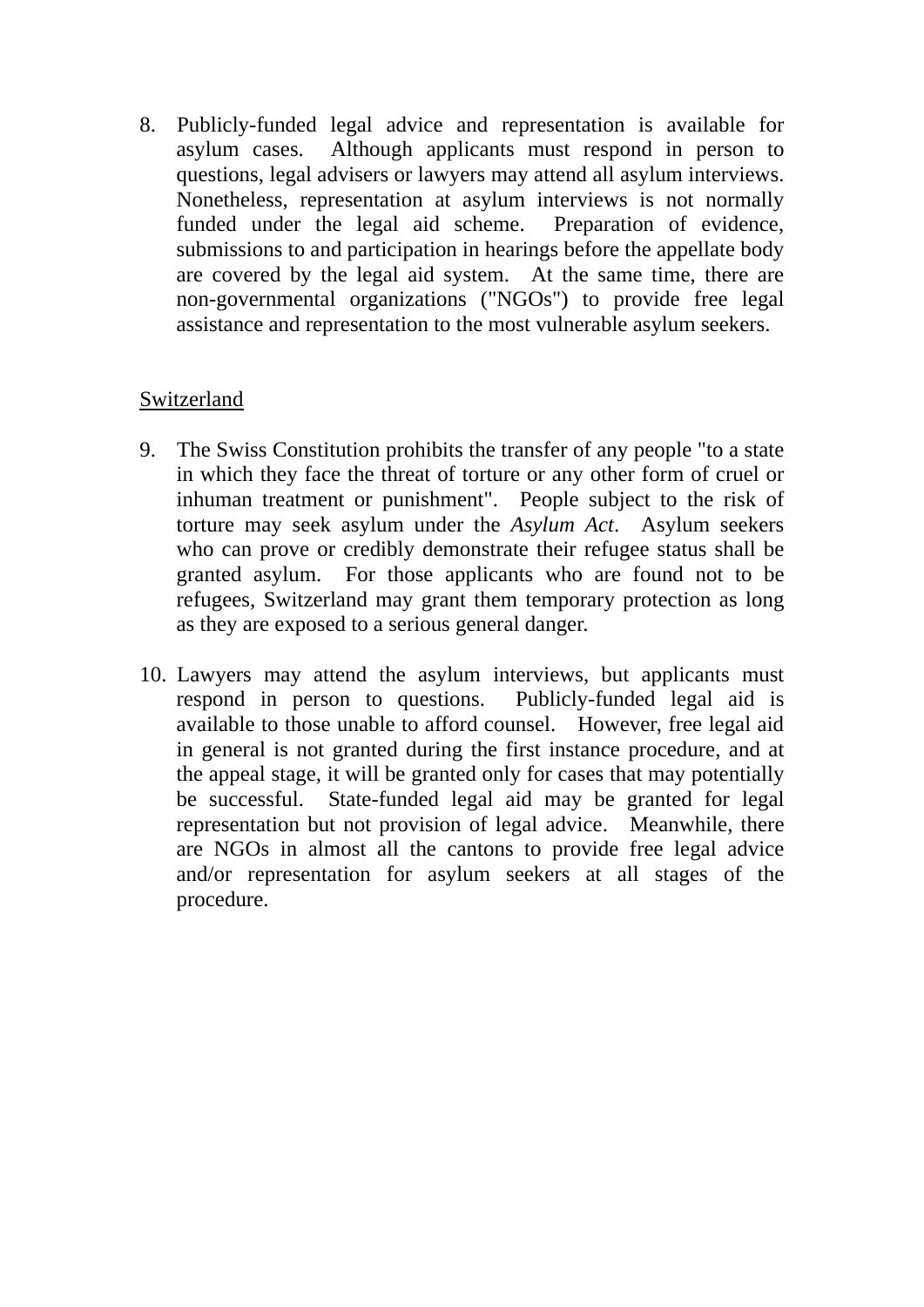#### Japan

- 11. Although CAT is not incorporated into the Japanese law, the refugee recognition procedures established by the *Immigration Control and Refugee Recognition Act* is closely related to the implementation of Article 3 of CAT. Refugee status is decided by the Immigration Bureau of the Ministry of Justice both at the first instance and on appeal. The Minister of Justice may exercise his discretionary powers and grant a failed asylum seeker "Special Permission to Stay" on humanitarian grounds. Although the criteria for such permission are not disclosed, Article 3 of CAT may be one of the considerations.
- 12. Legal representation is allowed only at the appeal stage. Since public legal assistance does not give eligibility to foreigners with non-regular residence or with residence permits of under one year, refugee recognition applicants cannot receive state-sponsored legal aid. Instead, limited legal assistance is provided by the United Nations High Commissioner for Refugees and private foundations. Meanwhile, there are some lawyers working on a *pro bono* basis or for reduced fees or a nominal charge.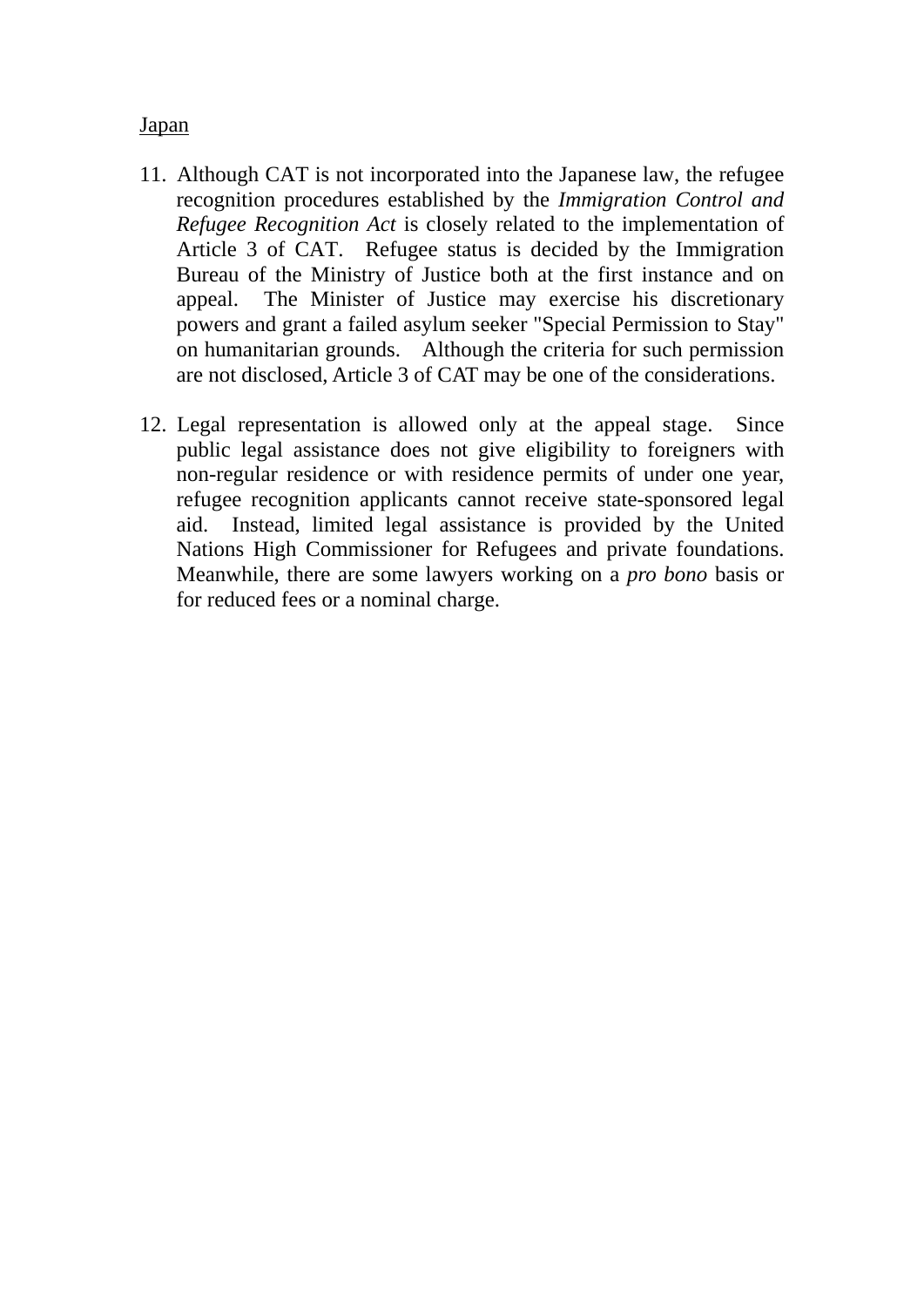# **Mechanisms for handling torture claims in selected jurisdictions**

# **Chapter 1 – Introduction**

# **1.1 Background**

1.1.1 In Hong Kong, torture claims made under Article 3 of the United Nations Convention against Torture and Other Cruel, Inhuman or Degrading Treatment or Punishment ("CAT") are handled by the Immigration Department according to a set of administrative procedures. In December 2008, the Court of First Instance decided in a judicial review case that the screening procedures put in place by the Administration were unable to meet the high standards of fairness.<sup>1</sup> Accordingly, the screening process was suspended following this judgment. To deal with the backlog of torture claims, the Administration reviewed the screening mechanism in 2009 with a view to resuming the screening with an enhanced mechanism.

1.1.2 The Law Society of Hong Kong and the Hong Kong Bar Association have submitted their views on the framework of legal representation for CAT claimants and asylum seekers to the Panel on Security ("the Panel") on several occasions. Their concerns are primarily relating to the provision of legal assistance to torture claimants via the Convention Against Torture Scheme of the Duty Lawyer Service, in particular, guidelines on the Scheme and the Interviewing Protocol; training and remuneration of lawyers representing CAT claimants; and the Administration's reluctance to undertake screening of asylum seekers. They urge the Administration to further discuss with the legal profession on these issues.

1.1.3 On 1 December 2009, the Administration briefed the Panel the proposed enhancements to the administrative screening mechanism for torture claims. It also proposed to put in place a legislative framework for handling torture claims lodged under Article 3 of CAT. Subsequently, the screening of torture claims under the enhanced administrative mechanism resumed on 24 December 2009, with the overall effectiveness of the screening mechanism to be assessed by the end of 2010.

 $\frac{1}{1}$  In *FB v Director of Immigration* [2009] 2HKLRD 346, the Court of First Instance decided that the screening procedures were unable to meet the high standards of fairness based on the following reasons: (a) the Administration had not provided publicly-funded legal assistance to needy claimants; (b) the officer who decided whether a claim was substantiated was not the one who interviewed the claimant; and (c) the Administration had not arranged for oral hearings of the petitions lodged by claimants who were dissatisfied with the result of the screening.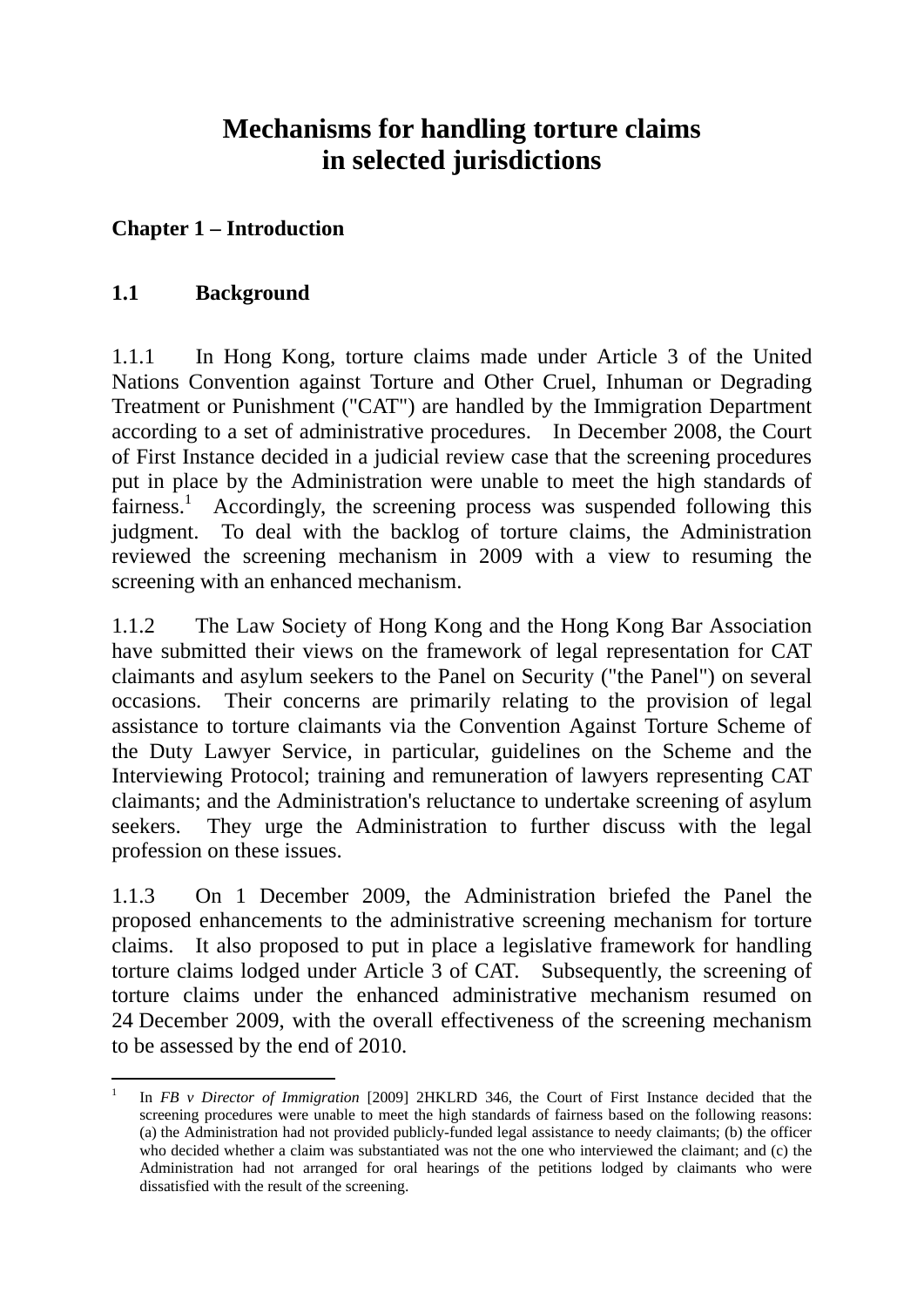1.1.4 During the Panel meeting held on 2 November 2010, the Chairman informed members that the Administration had indicated its intention to brief the Panel on its legislative proposal on statutory mechanism for handling torture claims in the later part of the 2010-2011 legislative session. To facilitate the Panel's discussion on the subject matter, members agreed that the Research Division be requested to undertake a research on the mechanisms for handling torture claims in overseas jurisdictions.

## **1.2 Selected overseas jurisdictions**

1.2.1 This research studies the mechanisms for handling torture claims in five selected jurisdictions:

- (a) the United States ("the US");
- (b) Australia;
- (c) the United Kingdom ("the UK");
- (d) Switzerland; and
- (e) Japan.

1.2.2 It should be noted that in most of the overseas jurisdictions, torture claims are lodged under the refugee/asylum programme with "risk of torture" being a ground for lodging claims, and there is no separate mechanism for handling torture claims. The 1951 United Nations Convention relating to the Status of Refugees ("the Refugee Convention") forms the basis of the international refugee regime. Nevertheless, the Refugee Convention does not apply to Hong Kong. Although there are administrative procedures for assessing torture claims made under CAT in Hong Kong, the Administration has long adopted a firm policy of not granting asylum.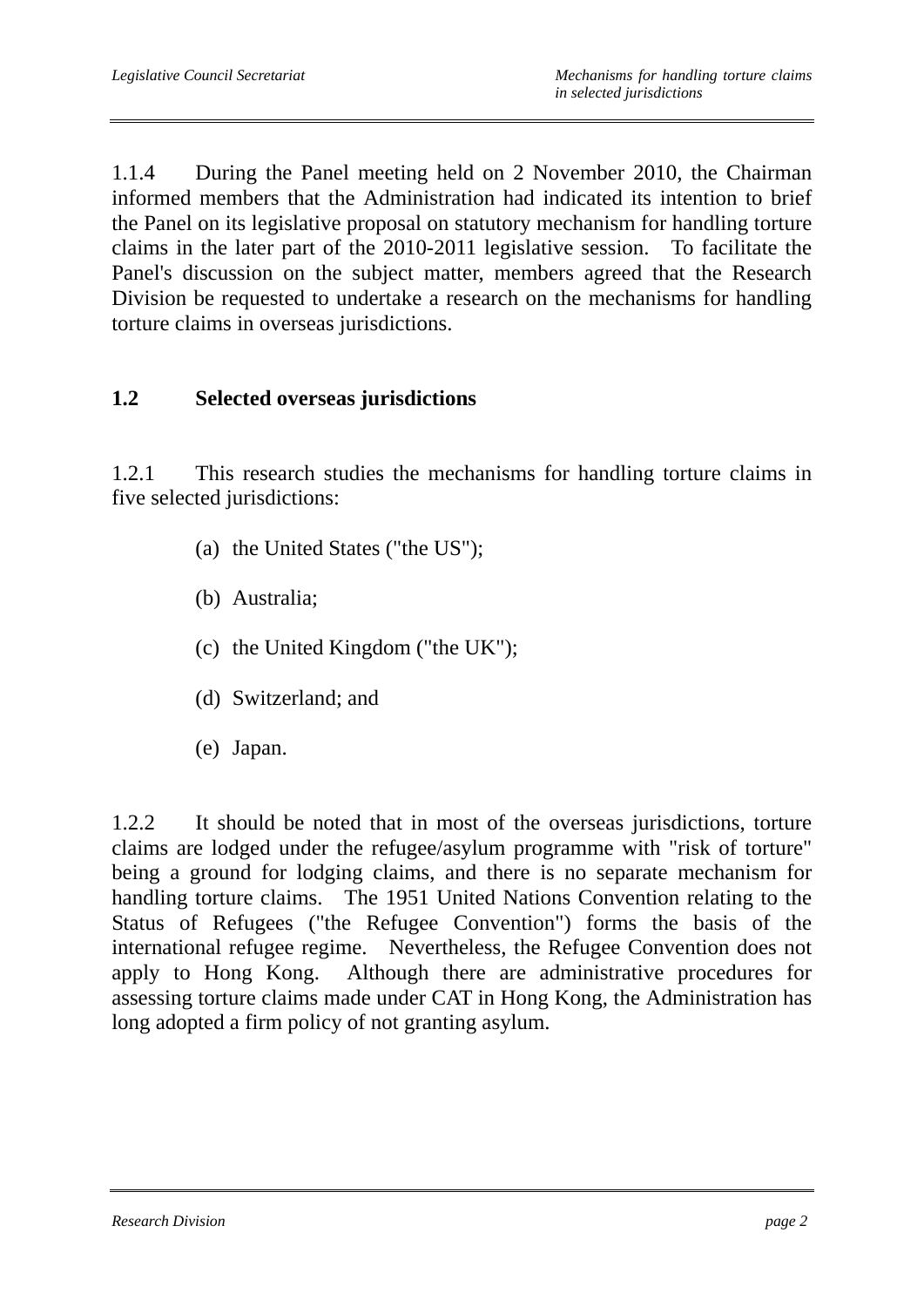1.2.3 All the five selected jurisdictions are signatories to the Refugee Convention and/or the 1967 Protocol relating to the Status of Refugees ("the Refugee Protocol"). Meanwhile, the US, Australia, the UK and Switzerland are signatories and Japan is a party acceding to  $CAT<sup>2</sup>$ . Among the selected jurisdictions, the US, Australia and the UK are common law jurisdictions while Switzerland and Japan are civil law jurisdictions. In addition to the Refugee Convention, the UK and Switzerland are also subject to the relevant conventions of the Council of Europe, especially the European Convention of Human Rights ("ECHR").

1.2.4 There are certain distinctive features in the mechanisms for handling torture claims adopted in the selected jurisdictions. In the US, an individual may directly make a claim for protection under CAT. The procedures for filing and adjudicating torture claims are almost the same as the procedures for asylum claims. An important procedural difference is that while asylum may be obtained either affirmatively through lodging application with the US Citizenship and Immigration Services or defensively in removal proceedings of the Executive Office for Immigration Review of the Department of Justice, an individual cannot apply affirmatively for relief under CAT. Applicable to both asylum seekers and torture claimants, the removal proceedings, presided by immigration judges, are conducted in a courtroom-like manner. Decision of immigration judges can be appealed to the Board of Immigration Appeals ("BIA"), which conducts paper review of the case. If the applicant disagrees with the ruling of BIA, he may seek judicial review with the appropriate federal court of appeals.

1.2.5 In Australia, no claim can be made under CAT directly. Torture claims are lodged under the refugee programme. If the asylum claim is rejected by the Department of Immigration and Citizenship ("DIAC"), the applicant may ask for a review by the Refugee Review Tribunal ("RRT") which is an independent statutory body. If the claim is rejected by RRT but it is considered that there may be compelling humanitarian reasons such as "a real risk of torture", the case will be sent back to the original case manager of DIAC to review. In turn, the case manager may refer the case to the Minister for Immigration to grant residency on humanitarian grounds. The government has recently introduced complementary protection legislation to ensure Australia complies with its non-refoulement obligations under CAT.

 $\overline{a}$ 2 According to the United Nations, a state may generally express its consent to be bound by a treaty by depositing an instrument of accession with the depositary. Accession has the same legal effect as ratification. However, unlike ratification, which must be preceded by signature to create binding legal obligations, accession requires only one step, namely, the deposit of an instrument of accession.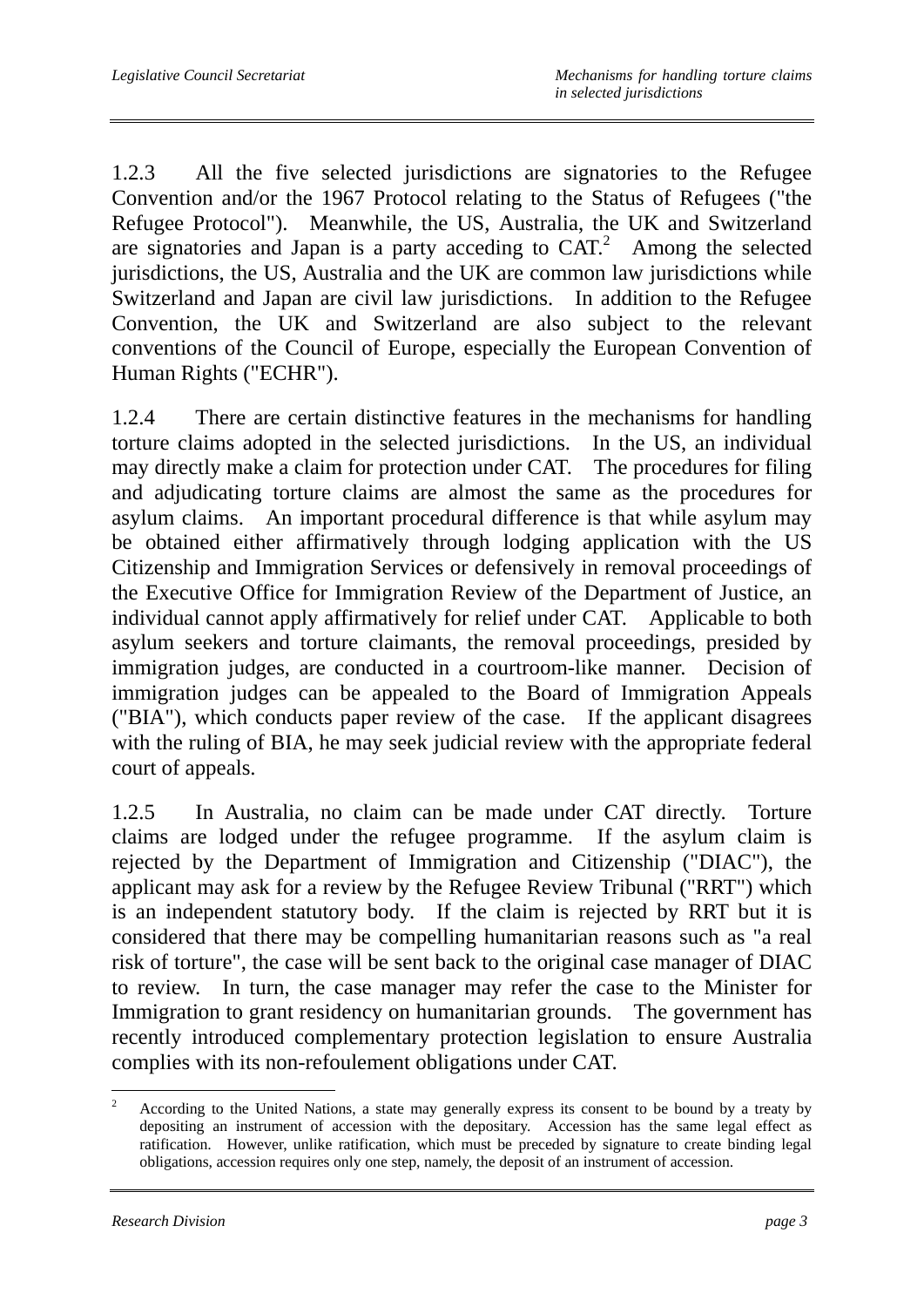1.2.6 In the UK, although CAT is not incorporated into the domestic law, the *Human Rights Act 1998* covers specific ECHR human rights protection. ECHR provides a prohibition on torture and inhuman or degrading treatment or punishment, which is similar to that of CAT. Torture claims are considered as asylum claims. Since March 2007, all new asylum claims have been processed under the New Asylum Model ("NAM") which aims to produce a faster and more streamlined asylum process. Under NAM, the UK Border Agency at the Home Office utilizes the first interview which is known as the "screening interview" to determine the approach adopted to deal with an application. The effectiveness of NAM has been under review.

1.2.7 Like the UK, Switzerland is a signatory to ECHR which prohibits torture and inhuman or degrading treatment or punishment. The Swiss Constitution provides absolute prohibition of a transfer of persons "to a state in which they face the threat of torture or any other form of cruel or inhuman treatment or punishment" (Article 25(3)). People suffering from the risk of torture may seek asylum in Switzerland under the *Asylum Act* which provides a clear legislative framework for the handling of asylum claims. The asylum process is conducted at the local level, i.e. the cantons, and is relatively simple and fast. If the asylum seekers can prove or credibly demonstrate their refugee status during the asylum interview, they shall be granted asylum. If the application is denied, asylum seekers have the right to make an appeal to the Federal Administrative Court which is the court of final instance and its decision is final.

1.2.8 As an Asian country, Japan is a late-comer in the international refugee regime. Although CAT is not incorporated into the Japanese law, the refugee recognition procedures established by the *Immigration Control and Refugee Recognition Act* ("ICRRA") constitute a system that is closely related to the implementation of Article 3 of CAT. In 2004, ICRRA was revised and a number of new measures were introduced to address in part the shortcomings of the refugee system. Refugee status is decided by the Immigration Bureau of the Ministry of Justice at first instance and on appeal. The Minister of Justice may exercise his discretionary powers and grant a failed asylum seeker "Special Permission to Stay" in Japan on humanitarian grounds. Although the criteria for such permission are not disclosed, Article 3 of CAT may be one of the considerations during such process.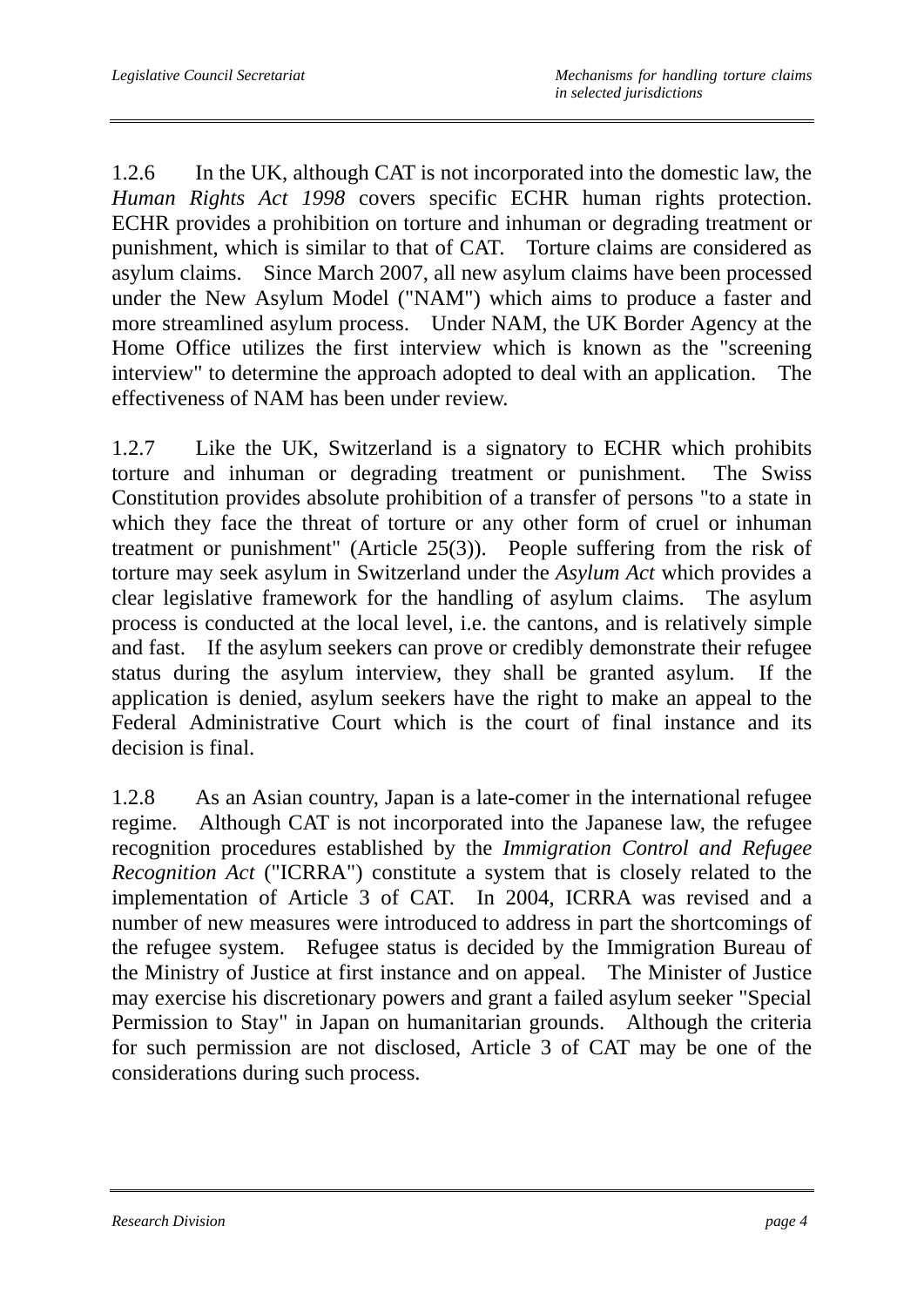#### **1.3 Scope of research**

1.3.1 This research covers the mechanisms for handling torture/asylum claims in five selected jurisdictions. Particular emphasis is placed on:

- (a) Background, which introduces the major relevant legislations and the asylum system, with particular attention being paid to the lodging of torture claims;
- (b) Procedures, including the procedures for filing applications, screening of applications, asylum interview, application for review/appeal in case of negative decision, and the appeal process;
- (c) Legal aid and other support, which examines details of legal assistance if publicly-funded legal aid is provided to the claimants, and the provision of other financial and social support to the claimants; and
- (d) Issues and concerns, including concerns and recommendations of the United Nations Committee against Torture ("the CAT Committee"), issues raised by non-governmental organizations (NGOs) invited by the CAT Committee at its hearing on the periodic reports submitted by the states parties on the implementation of CAT, as well as the recent review and reform of the asylum process related to the handling of torture claims.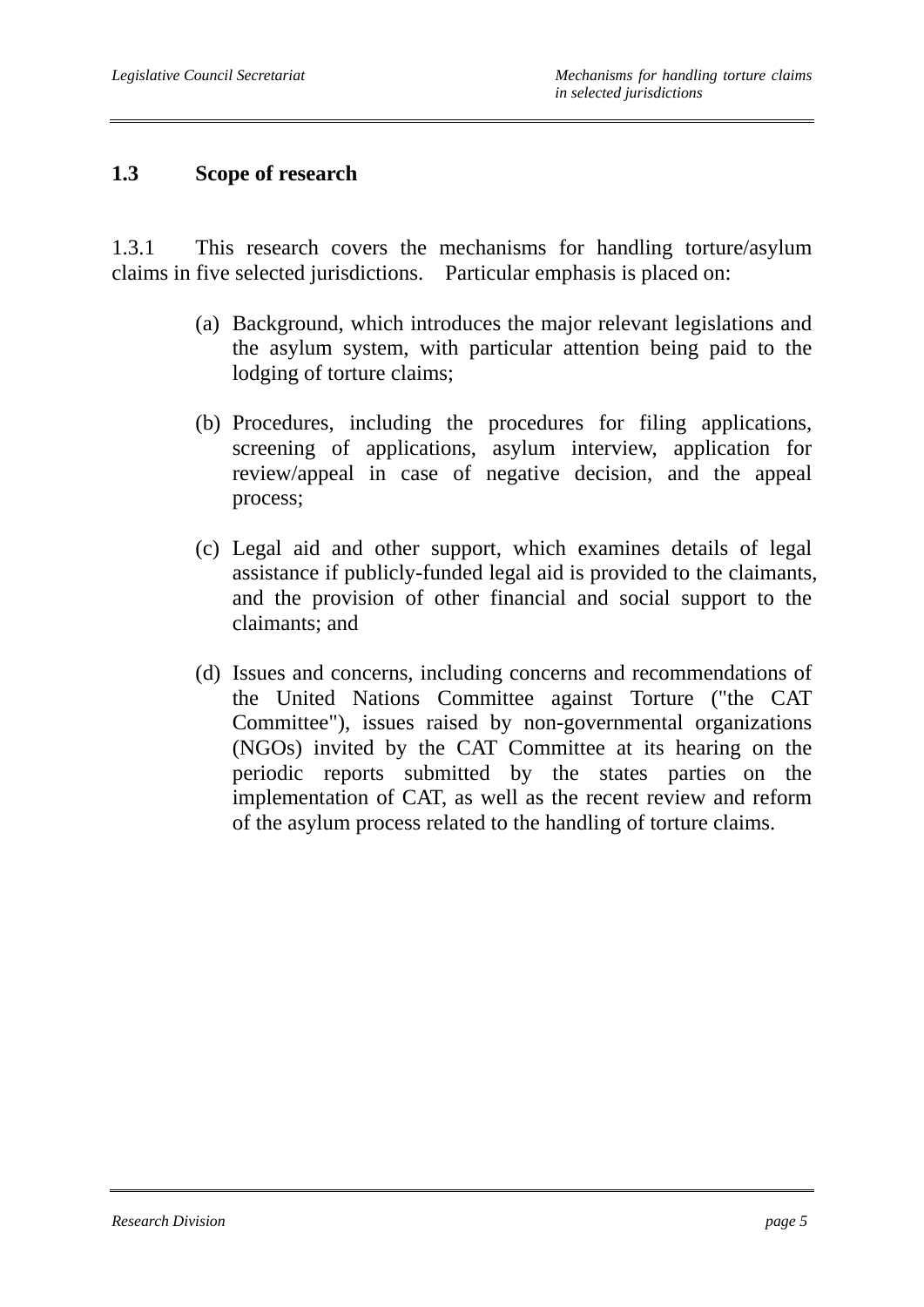## **1.4 Relevant international conventions**

Convention relating to the Status of Refugees and Protocol relating to the Status of Refugees

1.4.1 The Refugee Convention was adopted on 28 July 1951 and entered into force on 22 April 1954. It consolidates previous international instruments relating to refugees and provides the most comprehensive codification of the rights of refugees yet attempted at international level. While earlier international instruments only applied to specific groups of refugees, the definition of the term "refugee" of the Refugee Convention is couched in general terms. Nevertheless, the scope of the Refugee Convention is limited to persons who became refugees as a result of events occurring before 1 January 1951 as the Refugee Convention was negotiated in the aftermath of World War II, and was originally intended to deal with the European problem of 1.25 million refugees arising out of the post-war chaos.

1.4.2 With the passage of time, new refugee situations have arisen and such refugees may not fall within the scope of the Refugee Convention. In view of this proviso, the Refugee Protocol was prepared and submitted to the United Nations General Assembly in 1966. The Refugee Protocol was signed by the President of the General Assembly and the Secretary-General of the United Nations in New York on 31 January 1967, and entered into force on 4 October 1967. By accession to the Refugee Protocol, states parties undertake to apply the substantive provisions of the Refugee Convention to all refugees covered by the Refugee Convention definition, but without the limitation of date. The Refugee Convention and the Refugee Protocol are the principal international instruments established for the protection of refugees. As at January 2011, there were 147 states parties to one or both of these instruments.

1.4.3 Under the Refugee Protocol, a "refugee" is a person who "owing to well-founded fear of being persecuted for reasons of race, religion, nationality, membership of a particular social group or political opinion, is outside the country of his nationality and is unable or, owing to such fear, is unwilling to avail himself of the protection of that country; or who, not having a nationality and being outside the country of his former habitual residence, is unable or, owing to such fear, is unwilling to return to it."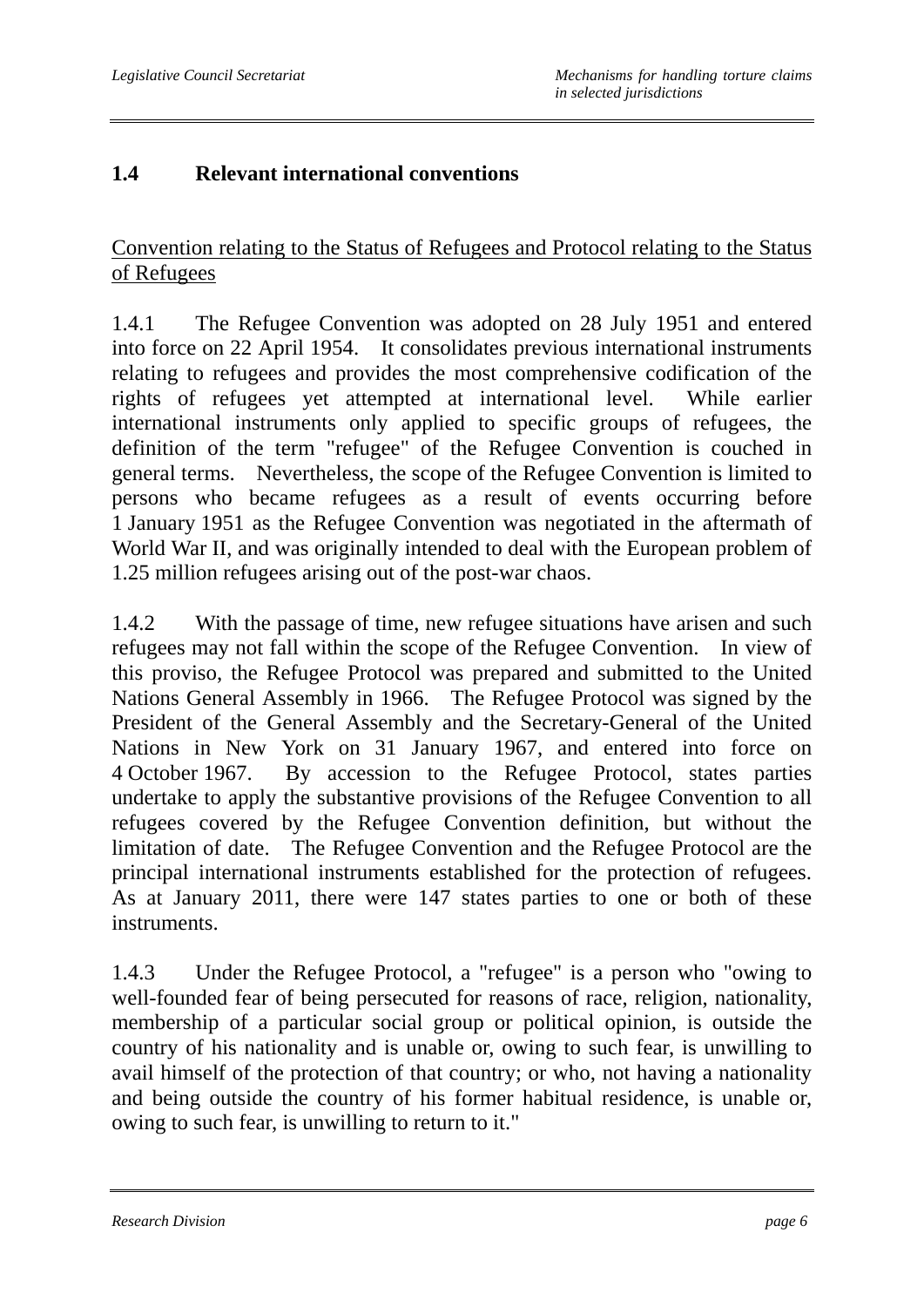1.4.4 The fundamental protection provided by the Refugee Convention and the Refugee Protocol is the prohibition on returning refugees to countries where they would face persecution. Article 33 of the Refugee Convention sets forth this principle of "non-refoulement" as follows: "No Contracting State shall expel or return (refouler) a refugee in any manner whatsoever to the frontiers of territories where his life or freedom would be threatened on account of his race, religion, nationality, membership of a particular social group or political opinion." Nevertheless, the non-refoulement principle may not apply to refugees "whom there are reasonable grounds for regarding as a danger to the security of the country in which he is, or who, having been convicted by a final judgment of a particularly serious crime, constitutes a danger to the community of that country."

1.4.5 While the Refugee Convention is an international agreement, its implementation is at domestic level. There is no international refugee court or tribunal to oversee the interpretation of relevant treaties. Hence, protection of refugees through the Refugee Convention is dependent on domestic legislation and national judges.

Convention against Torture and Other Cruel, Inhuman or Degrading Treatment or Punishment and the Optional Protocol to the Convention against Torture

1.4.6 The prohibition against torture is one of the most fundamental principles in international law, and this principle is embedded in numerous treaties. In 1984, the United Nations adopted CAT, which entered into force on 26 June 1987. In its preamble, CAT declares its aim is "to make more effective the struggle against torture and other cruel, inhuman or degrading treatment or punishment throughout the world". As of January 2011, there were 147 states parties to CAT.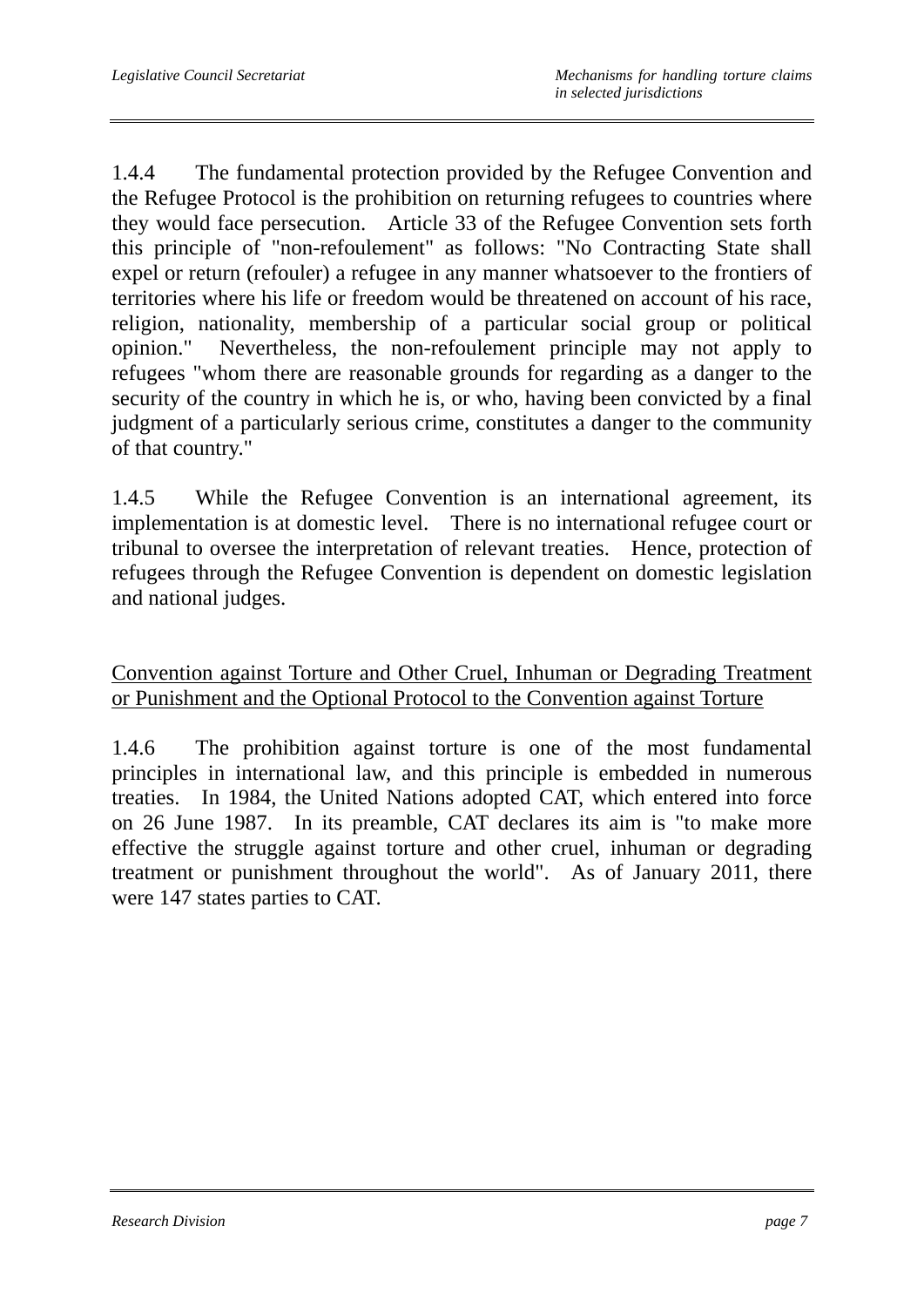1.4.7 Article 3 of CAT prohibits return of a person to a country where he is likely to be subjected to torture. It provides that "No State Party shall expel, return ("refouler") or extradite a person to another State where there are substantial grounds for believing that he would be in danger of being subjected to torture." Torture, according to article 1 of CAT, is "any act by which severe pain or suffering, whether physical or mental, is intentionally inflicted on a person for such purposes as obtaining from him or a third person information or a confession, punishing him for an act he or a third person has committed or is suspected of having committed, or intimidating or coercing him or a third person, or for any reason based on discrimination of any kind, when such pain and suffering is inflicted by or at the instigation of or with the consent or acquiescence of a public official or other person acting in an official capacity. It does not include pain or suffering arising only from, inherent in or incidental to lawful sanctions."

1.4.8 The non-refoulement principle is also affirmed in CAT, which contains an absolute prohibition against torture. That is to say, unlike the non-refoulement provision of the Refugee Convention, the CAT prohibition on refoulement is not subject to any exceptions for criminality or national security, and thus may provide greater protection. Compared with the Refugee Convention, the CAT protection is broader in a sense that it requires no nexus to race, religion, nationality, political opinion, or social group membership. On the other hand, it is narrower in another sense as it does not protect against all harms but only against harms which meet the definition of "torture".

1.4.9 The CAT Committee was established to monitor compliance with CAT. The CAT Committee is made up of 10 members, nominated and elected every four years by the states that have ratified CAT. Despite the state background of the members, once they sit on the CAT Committee, they are supposed to act independently. As with the other human rights committees under the United Nations, the CAT Committee lacks the means of enforcement. Instead, it reviews reports from states, information from NGOs and other international bodies, and issues non-binding recommendations. The CAT Committee holds two sessions every year, for three and two weeks respectively. To comply with their obligations under CAT, states parties must submit an initial report one year after ratification and a periodic report every four years thereafter. State reports are meant to describe new measures and developments that relate to the implementation of CAT since the previous report. Prior to the session, NGOs also normally submit "shadow reports".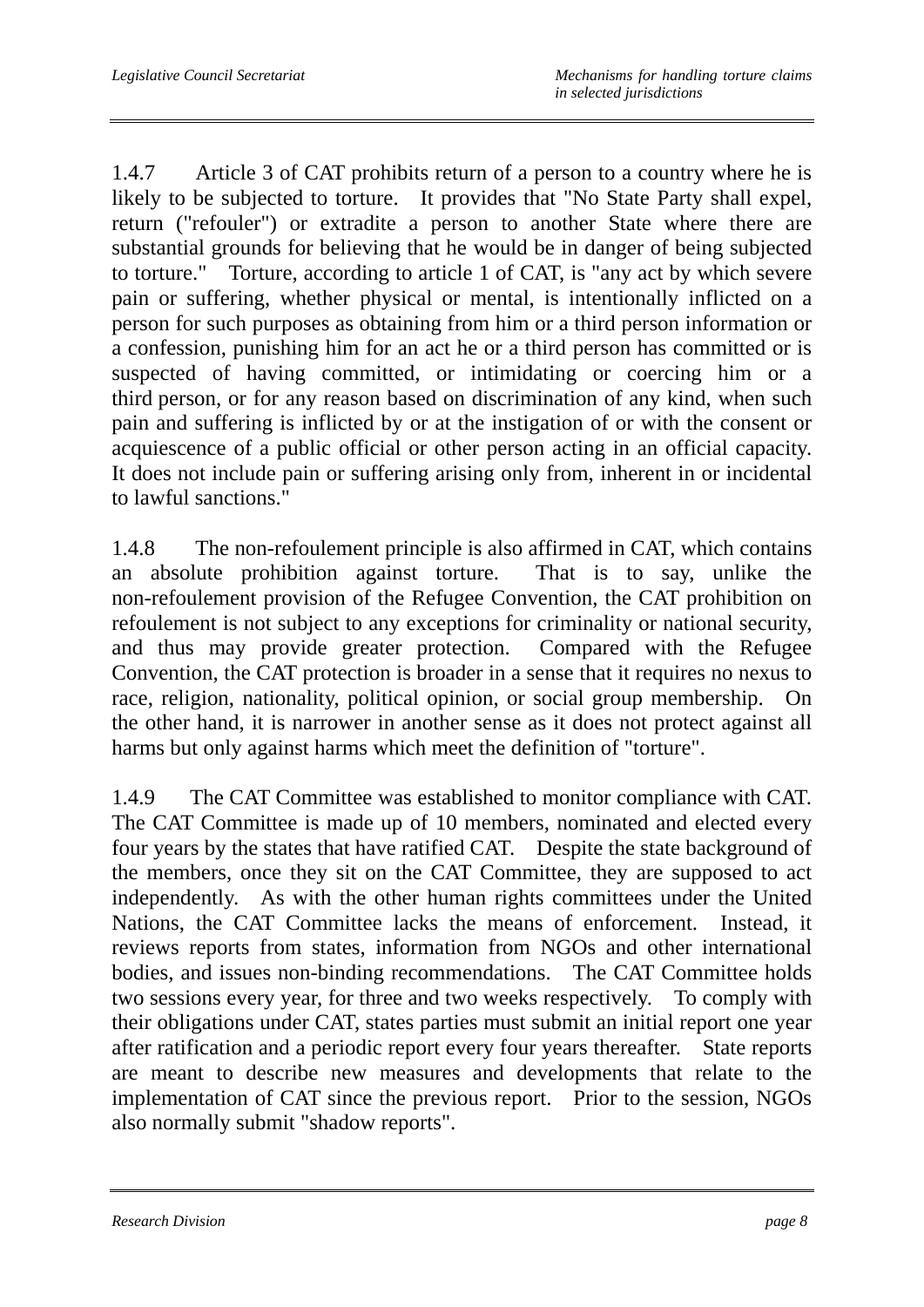1.4.10 An Optional Protocol to the Convention against Torture ("the Optional Protocol") was adopted by the General Assembly of the United Nations on 18 December 2002. The Optional Protocol, effective on 22 June 2006, establishes a system of regular visits by international and national bodies to places of detention in order to monitor the prevention of torture and other cruel, inhuman or degrading treatment or punishment. A Subcommittee on Prevention of Torture and Other Cruel, Inhuman or Degrading Treatment or Punishment has been set up to carry out such visits and to support states parties and national institutions in performing similar functions at national level.

## European Convention of Human Rights

1.4.11 ECHR (also known as the Convention for the Protection of Human Rights and Fundamental Freedoms) was adopted on 4 November 1950 and entered into force on 3 September 1953. All member states of the Council of Europe are party to ECHR and new member states are expected to ratify it at the earliest opportunity. As at January 2011, there were 47 states parties to ECHR.

1.4.12 Article 3 of ECHR is on the prohibition of torture, which states that, "No one shall be subjected to torture or to inhuman or degrading treatment or punishment". Unlike the non-refoulement protection of Article 33 of the Refugee Convention, Article 3 of ECHR, similar to Article 3 of CAT, is not subject to any exception.

1.4.13 CAT is sometimes criticized for failing to include the risk of cruel, inhuman or degrading treatment as it only makes reference to the instance of torture. While not universally applicable, ECHR offers more protection from refoulement than CAT, as it covers refoulement to those who face cruel, inhuman or degrading treatment in violation of Article 3.

## **1.5 Research method**

1.5.1 This research adopts a desk research method, which involves literature review, documentation analysis, Internet research and correspondence with relevant authorities.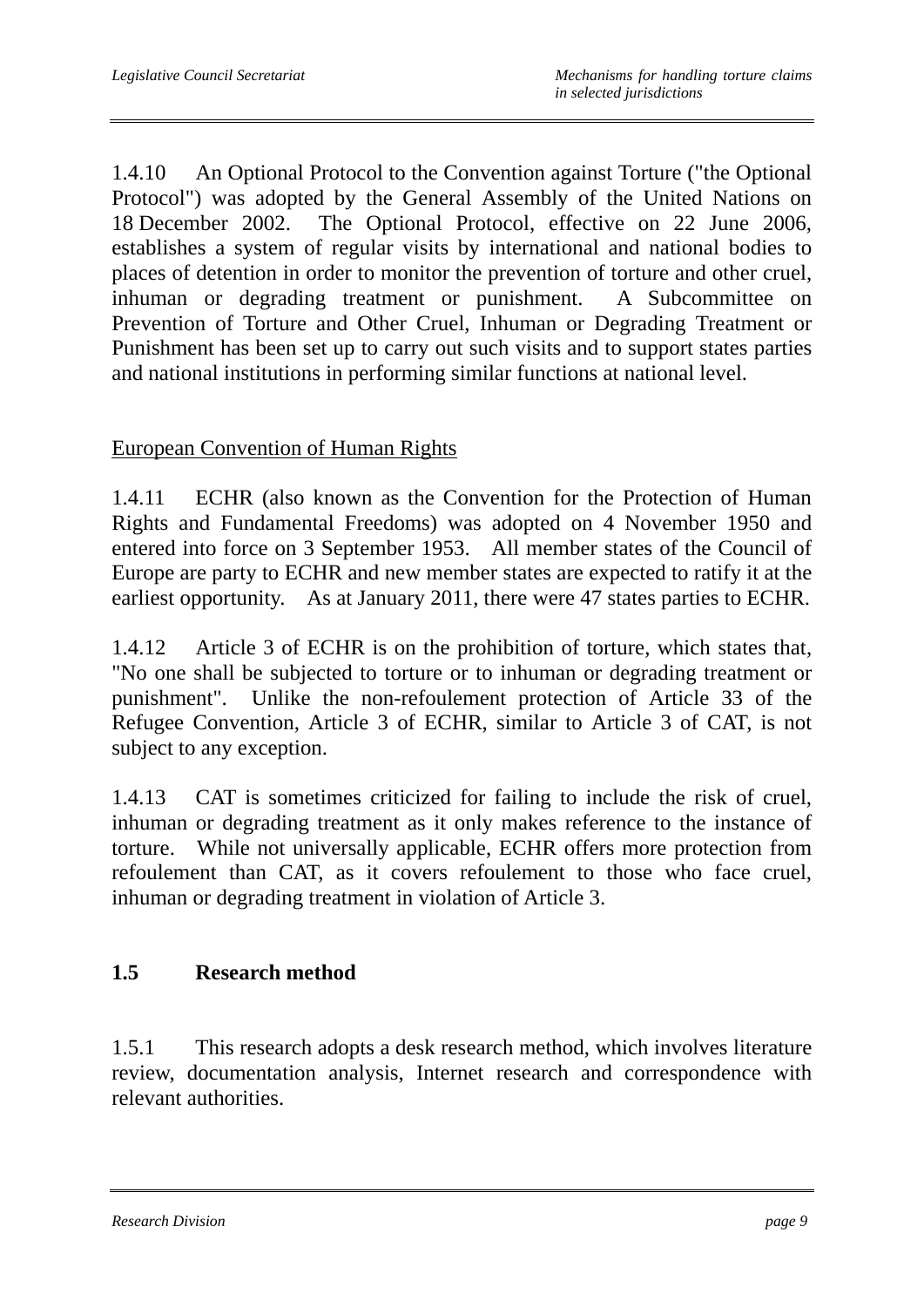# **Chapter 2 – The United States**

## **2.1 Background**

2.1.1 The United States ("the US") is not among the countries which ratified the 1951 United Nations Convention relating to the Status of Refugees ("the Refugee Convention"). Nevertheless, it did ratify the 1967 Protocol relating to the Status of Refugees ("the Refugee Protocol") in 1968, pledging to treat refugees in accordance with the substantive provisions of the Refugee Convention. It also ratified the Convention against Torture and Other Cruel, Inhuman or Degrading Treatment or Punishment ("CAT") in 1994.

2.1.2 The US regards CAT as non-self-executing, which means that domestic law should be enacted in order to implement the provisions of CAT. Prior to its adoption of formal regulations in 1998, the Immigration and Naturalization Service ("INS") within the Department of Justice ("DOJ") employed an informal administrative process to assess the applicability of Article 3 of CAT to individual cases. Under this process, if an alien requested protection under Article 3 or expressed a fear of torture at any time before removal, INS would assess the case subject to the provisions of Article 3. A specially trained asylum officer would conduct an interview with the alien regarding the possibility that the latter might be tortured if deported to the country of removal. The results of the interview were forwarded to the Department of State for comment on the applicability of Article 3 in light of the conditions in the country concerned. After evaluating all the evidence collected, if INS determined that the alien should not be removed to that country, it would exercise its discretionary authority to ensure that the alien was not removed.<sup>3</sup>

2.1.3 In 1998, the Congress enacted the *Foreign Affairs Reform and Restructuring Act of 1998* ("FARRA"), which required INS and other government agencies to promulgate regulations to implement obligations under Article 3 of CAT. Regulations were issued on 19 February 1999, setting forth procedures for applying for relief under CAT. The aforementioned informal process ended when the regulations took effect on 22 March 1999.

 $\overline{3}$ <sup>3</sup> *Committee against Torture Consideration of Reports Submitted by States Parties under Article 19 of the Convention: Initial reports of States parties due in 1995: United States of America (15 October 1999)*, pp.38-39.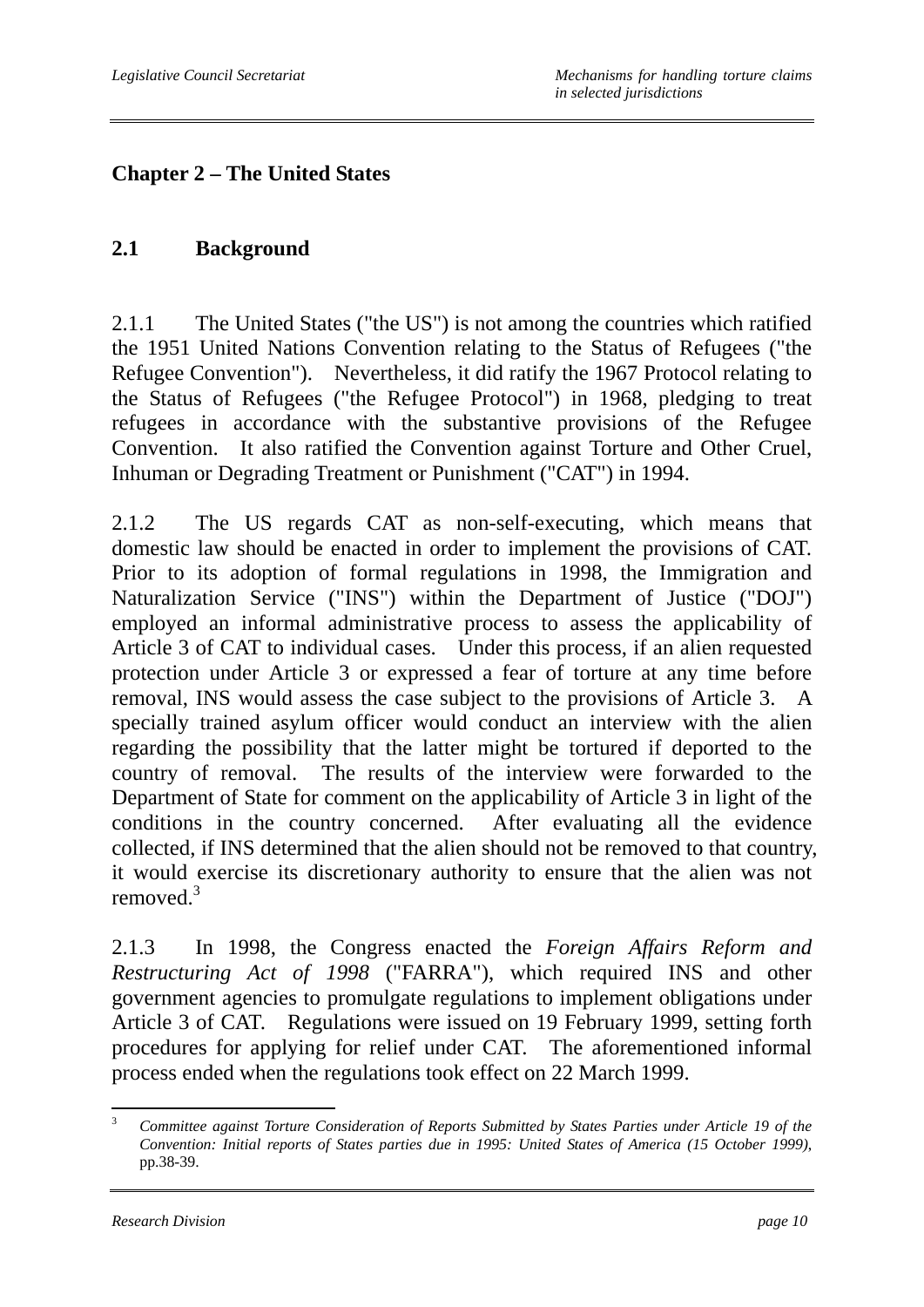## Major relevant legislations

2.1.4 In the US, the refugee protection system has been incorporated into the general scheme for regulating immigration, and therefore the constitutional basis for refugee protection is the same as that for immigration control. The Supreme Court has long made clear that the US Constitution assigns the regulation of immigration exclusively to the federal government. The reasons for this federal exclusivity stem from both the need for uniformity in admission criteria and the foreign relations problems that would arise if each of the states were able to formulate its own immigration policies unilaterally.<sup>4</sup>

2.1.5 The *Refugee Act of 1980* was passed to incorporate the US obligations under the Refugee Protocol into the US domestic law. It amended the *Immigration and Nationality Act* ("INA"), which had previously been the primary legislation relating to refugee matters, in several important ways. It laid out the first US statutory definition of "refugee", which generally tracked the definition contained in the Refugee Convention as expanded by the Refugee Protocol. It created a programme for the permanent resettlement of refugees from overseas. A specific provision was added for granting asylum to refugees who arrived at US shores on their own. It also introduced a non-refoulement provision, as required by both the Refugee Convention and Refugee Protocol.

2.1.6 This study focuses on non-refoulement and protection under Article 3 of CAT, and thus will not include all regulations and practices related to refugee protection. The US currently implements Article 33 of the Refugee Convention (non-refoulement) through the "withholding of removal" provision in INA §241(b)(3). This provision requires that the Attorney General withholds an alien's removal to a country where it is more likely than not that an alien's life or freedom would be threatened on account of one of the five grounds as specified by the Refugee Protocol. It provides temporary relief for those aliens who fail to receive asylum. Unlike granted asylum that the person is allowed to remain in the US and to adjust to permanent resident status one year later, withholding of removal only avoids return to the country of persecution but does not result in permanent admission to the US, and forced removal to a third country remains possible. In addition, unlike granted asylum where the applicant's spouse and children under 21 who are in the US may be included on the application, there is no provision for family reunion in the withholding of removal.

 $\overline{a}$ 4 Legomsky (2009) pp. 123-124.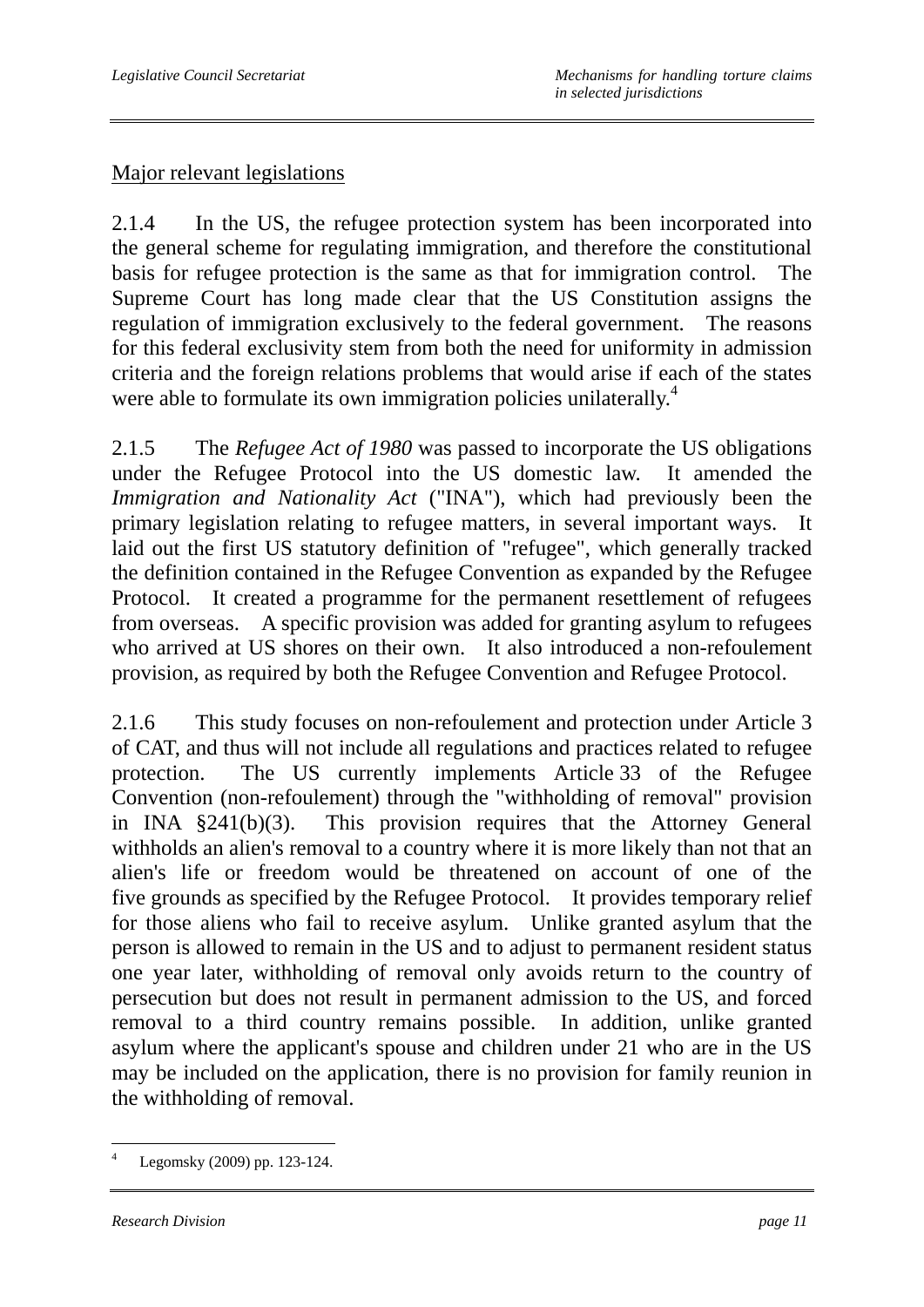2.1.7 On 21 October 1998, Article 3 of CAT was incorporated into the US domestic law when the Congress passed and the President signed FARRA. FARRA §2242(a) provides that "It shall be the policy of the United States not to expel, extradite, or otherwise effect the involuntary return of any person to a country in which there are substantial grounds for believing the person would be in danger of being subjected to torture, regardless of whether the person is physically present in the United States." The related regulations concerning the removal of aliens from the US are primarily covered under Parts 208 and 1208 of Title 8 of the Code of Federal Regulations ("CFR").<sup>5</sup>

2.1.8 While there are criminal and security-related bars<sup>6</sup> in both asylum and withholding of removal, there are no bars to relief under CAT. If the applicant demonstrates that there are substantial grounds for believing that he would be in danger of being subjected to torture in a particular country, the individual should not be returned there. In interpreting this provision, the Congress determines that "substantial grounds" means an individual must demonstrate that it is "more likely than not that he would be tortured".<sup>7</sup>

2.1.9 Although there should be no bars to relief under CAT, there are two separate forms of CAT protection in the US context. The first one is "withholding of removal", which is similar in many ways to the withholding under INA §241(b)(3) mentioned above, including the bars to relief. The second protection is "deferral of removal", a more temporary form of protection. It has no bars, and is to be granted to aliens who would more likely than not face torture, but who are ineligible for withholding of removal (e.g. certain criminals, terrorists and persecutors). Deferral of removal is more easily and quickly terminated than withholding if the individual is no longer likely to be tortured in the country of removal. A deferral order would not alter the government's authority to detain an individual subject to detention. Neither provision alters the government's ability to remove the individual to a third country where he would not be tortured.

 $\frac{1}{5}$  $\frac{5}{\text{6}}$  Congressional Research Service (2004) p.8.

INA §241(b)(3)(B) bars persecutors of other persons, persons convicted of particularly serious crimes, persons believed to have committed serious non-political crimes, and individuals who are a danger to national security, or who fall within the US provisions related to terrorism from obtaining asylum and withholding of removal.

Germain (2007) p.273.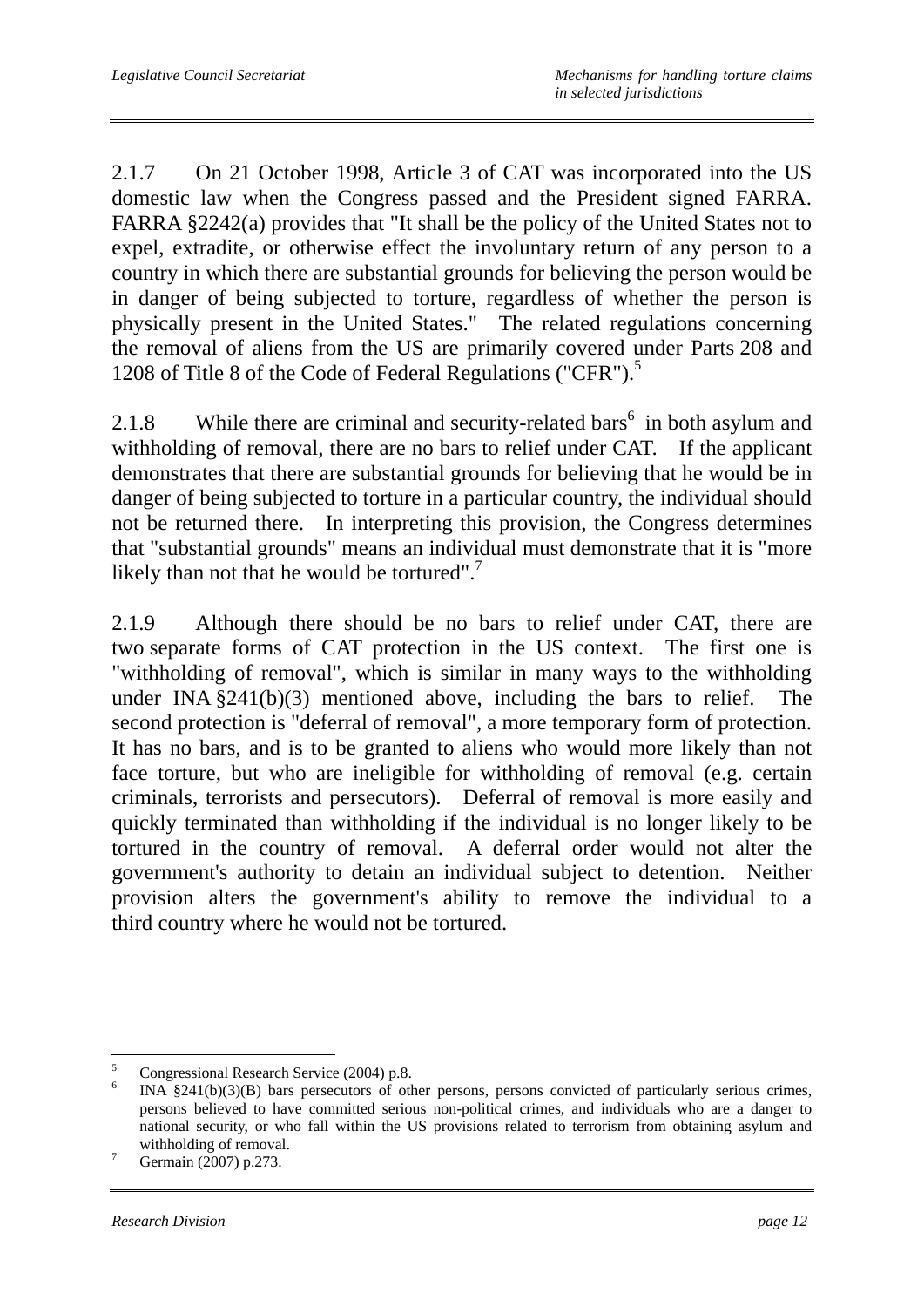2.1.10 In many respects, the protection CAT provides is similar to withholding of removal under INA. It prohibits the removal of an individual to a country where he would be tortured, but does not confer the possibility of adjustment of status to permanent residency. Nor does it confer derivative status on a spouse or minor children. Nonetheless, it is a valuable form of relief for individuals who may be barred from asylum or withholding of removal because of a criminal conviction or other reasons. It is also valuable to individuals who are unable to establish that the persecution they fear is on account of their race, religion, nationality, membership in a particular social group, or political opinion (i.e. the grounds specified by the Refugee Protocol).

## Asylum system

2.1.11 The Department of Homeland Security ("DHS") has the primary day-to-day authority to enforce the aforementioned regulations, while DOJ, through the Executive Office of Immigration Review ("EOIR"), has adjudicative authority over detention and removal. Previously, INS under DOJ was responsible for ensuring compliance in the context of removal of aliens illegally present in the US, and the Department of State was responsible for ensuring compliance in the extradition context.<sup>8</sup> Subsequent to the terrorist attacks on 11 September 2001, the US Government restructured several agencies within the Executive Branch, and created DHS. As part of this restructuring, INS was abolished and its functions were transferred to DHS. While the functions implemented by INS are now performed by DHS, EOIR where immigration judges preside over removal proceedings and adjudicate CAT claims, continues to execute such functions within DOJ.

 $\overline{a}$ 8 CAT Article 3 has implications upon the extradition policy of the US. Pursuant to sections 3 184 and 3 186 of the United States Criminal Code, the Secretary of State is responsible for determining whether to surrender a fugitive to a foreign country by means of extradition. Decisions on extradition are presented to the Secretary of State following a fugitive being found extraditable by a United States judicial officer. In cases where torture allegations are made or otherwise brought to the attention of the Department of State, appropriate Department officers are required to review relevant information and prepare for the Secretary a recommendation as to whether or not to extradite and whether to surrender the fugitive subject to certain conditions, such as an assurance from the requesting country that the person will not be tortured. See Congressional Research Service (2004) p.12. This study does not go into details on extradition.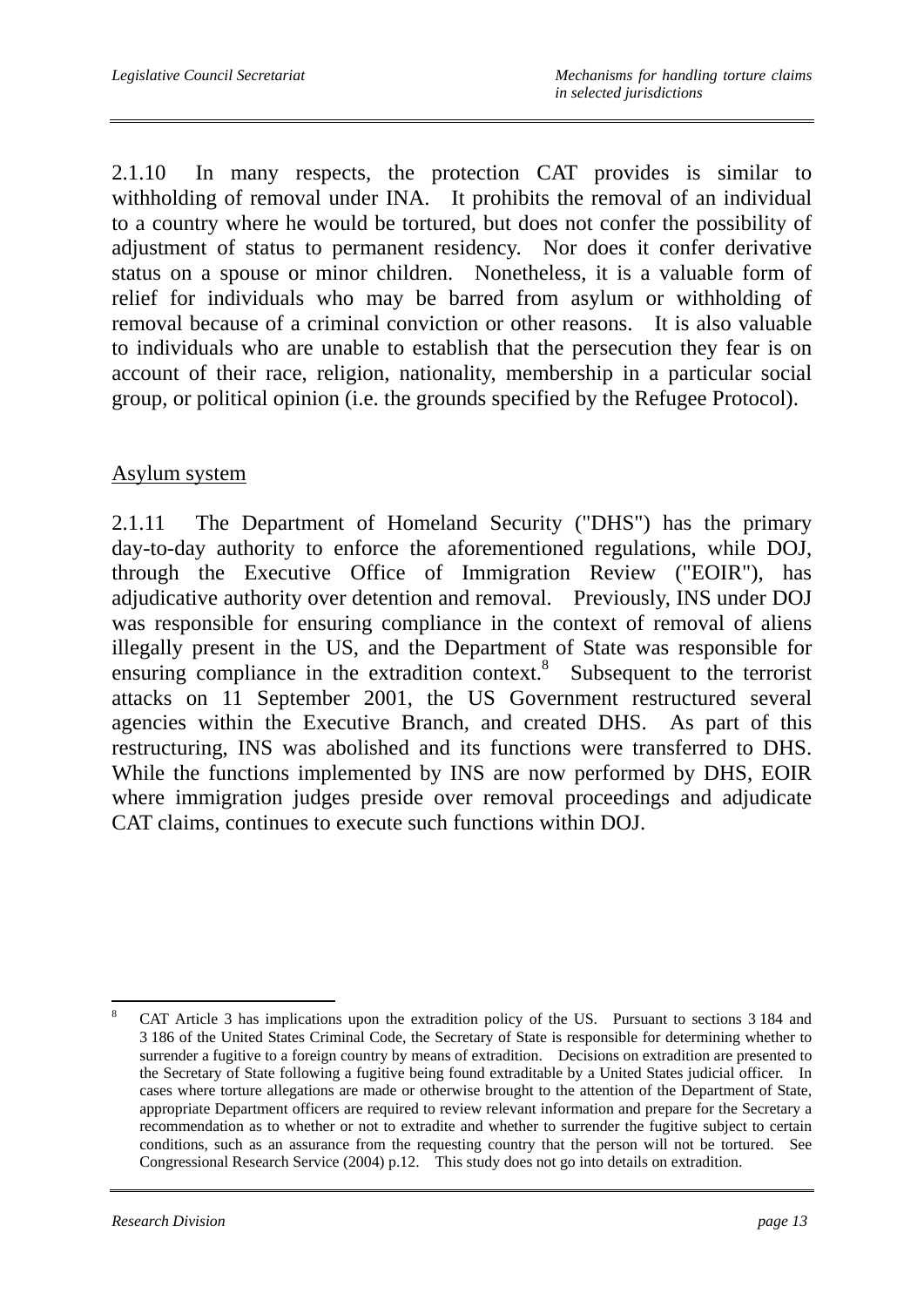2.1.12 Asylum may be obtained either affirmatively through lodging application to an asylum office of the US Citizenship and Immigration Services ("USCIS") under DHS or defensively in removal proceedings before an immigration judge of EOIR under DOJ. If the asylum application is denied by USCIS in the first place, the applicant will be automatically placed in removal proceedings before EOIR.

2.1.13 The procedures for applications for asylum and withholding of removal are the same. Indeed, an application for asylum is automatically treated as encompassing an alternative application for withholding in the event that asylum is denied. The procedures for filing and adjudicating torture claims under CAT are almost the same as the procedures for asylum and withholding of removal claims. An important procedural difference is that the individual cannot apply affirmatively for relief under CAT.

# **2.2 Asylum procedures**

Lodging of torture claims

2.2.1 Regulations implementing Article 3 of CAT permit aliens to raise Article 3 claims during the course of immigration removal proceedings. In light of the similarities between the harm feared by asylum and torture applicants, the same application form (Form I-589, Application for Asylum and Withholding of Removal) is used to request these two protections and most individuals who assert torture claims simultaneously assert asylum claims.<sup>9</sup> If an individual is eligible for asylum, the immigration judge may grant asylum and the torture claim will not be considered.

2.2.2 Unlike asylum claims which must be filed within one year after the applicant's arrival in the US, torture claims may be lodged at any point in the removal process. An individual may initiate a claim for CAT relief by either requesting such relief before an immigration judge during the removal proceeding or by presenting evidence, including his testimony or information contained on the Form I-589 to the Immigration Court, to indicate that he may be tortured in the country of removal.

 $\overline{9}$ <sup>9</sup> *Committee against Torture Consideration of Reports Submitted by States Parties under Article 19 of the Convention: Second periodic reports of States parties due in 1999: United States of America (6 May 2005)*, p.13.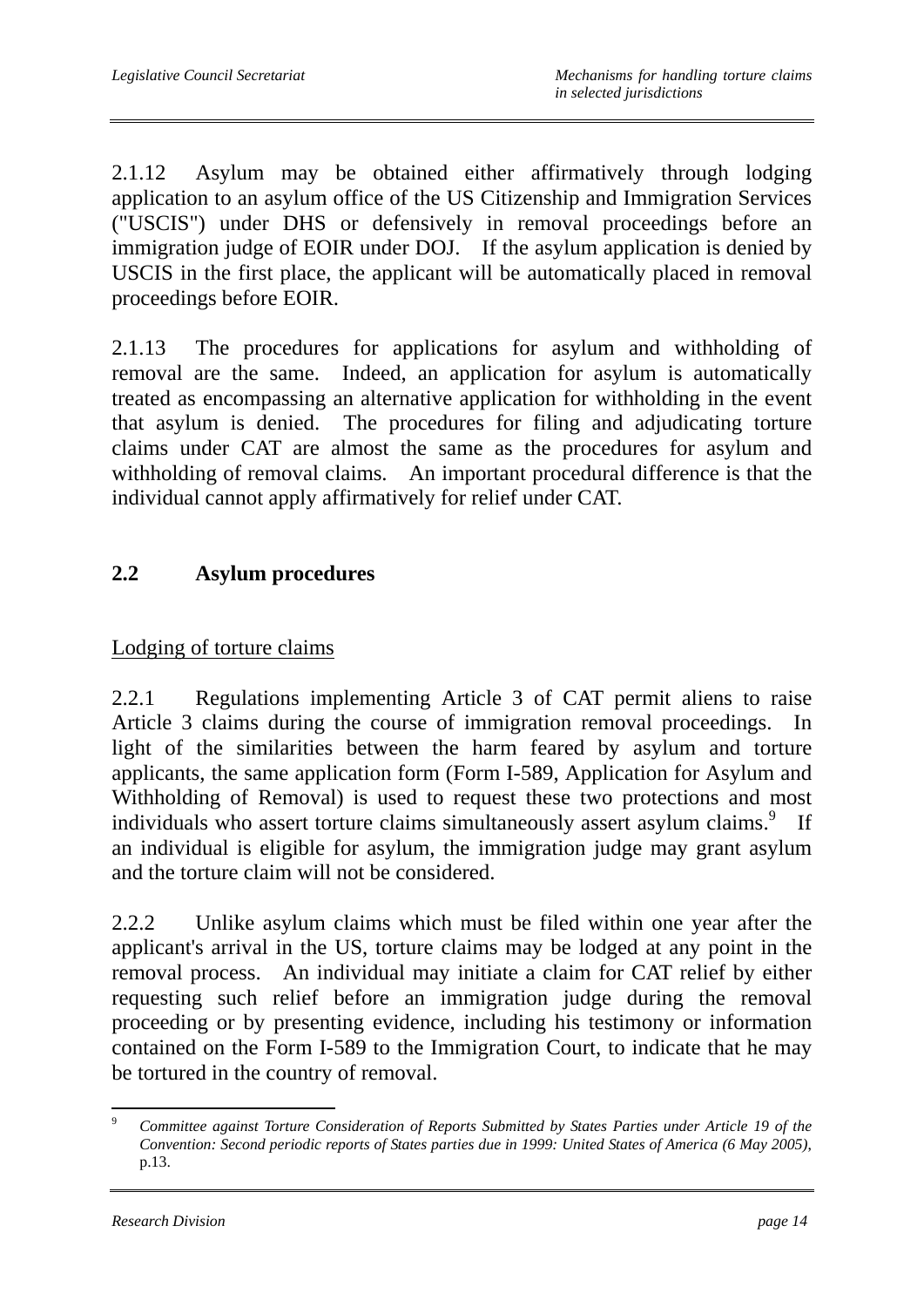2.2.3 The same eligibility criterion applies to withholding of removal and deferral of removal under CAT in that an individual must establish that it is more likely than not that he would be subject to torture if removed to his home country or other proposed country of removal. Bars to withholding of removal under CAT are identical to the bars to traditional withholding. Unlike traditional withholding and withholding under CAT, there are no bars to deferral of removal under CAT.

#### Hearing to determine torture/asylum claims

## *Removal hearing*

2.2.4 Implementation of CAT has not caused significant changes to the ongoing removal proceedings. In addition to granting asylum, it adds a form of protection from removal (i.e. protection under CAT), resulting in additional considerations (whether the applicant is more likely than not that he would be subject to torture if removed to his home country or other proposed country of removal, and if so, whether he is subject to criminal and national security-related bars) for immigration judges.<sup>10</sup> Applicants having a credible fear of persecution or torture are permitted to proceed to a full removal hearing in front of an immigration judge where they can request asylum, withholding of removal and relief under CAT.

2.2.5 If the asylum application has been filed affirmatively but is denied by USCIS, the applicant will be automatically placed in removal proceedings before EOIR. In addition, individuals entering the US without proper documentation may also be placed in removal proceedings upon apprehension by immigration authorities. To initiate the removal proceedings, DHS will serve the alien with a charging document, i.e. a "Notice to Appear", and file it with one of EOIR's immigration courts. The Notice to Appear orders the alien to appear before an immigration judge and provides notice of the removal proceedings, the alleged immigration law violations, the right to seek legal representation at no expense to the government, and the consequences of failing to appear at scheduled hearings.<sup>11</sup> An individual served with a Notice to Appear or other charging documents that have been filed with the immigration court may apply defensively for asylum and withholding of removal before an immigration judge.

<sup>10</sup>  $^{10}$  Germain (2007) p.283.

US Citizenship and Immigration Services (2011).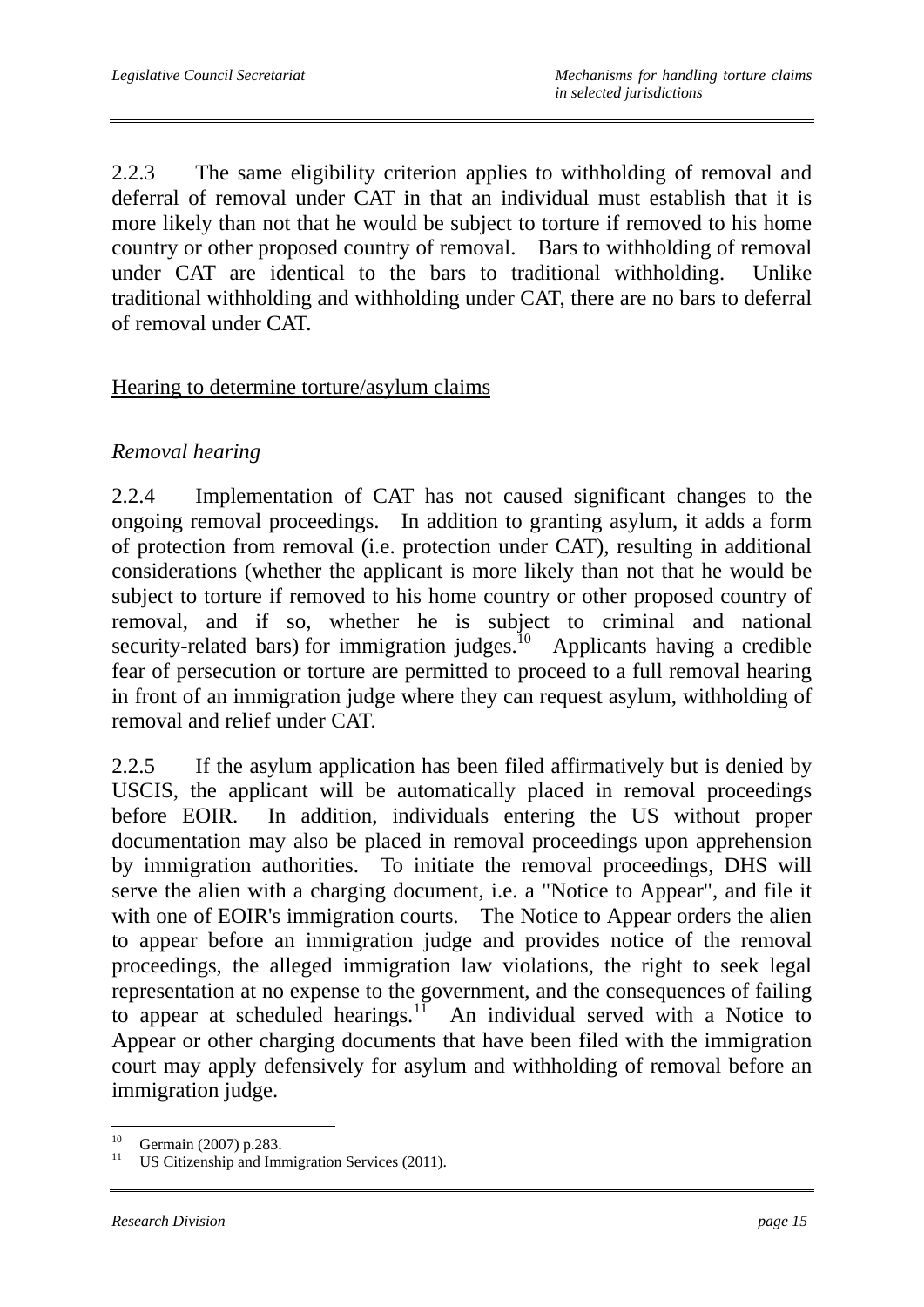2.2.6 Removal proceedings are adversarial (courtroom-like) in nature, and are presided over by an immigration judge who is appointed by the Attorney General. The immigration judge will hear arguments from both parties: the alien (and his attorney, if represented), and the US government, which is represented by an attorney from Immigration and Customs Enforcement ("ICE") of DHS. The immigration judge must advise the alien of his right to representation, the availability of free legal services, and his rights to examine, object to, and present evidence, as well as to cross-examine witnesses.<sup>12</sup>

2.2.7 During the hearing, both parties present the merits of the case to the immigration judge. The DHS attorney seeks to prove that the alien should be removed from the  $US<sub>13</sub>$  and he may cross-examine the alien and witnesses. It is not uncommon for the immigration judge to also question the alien and witnesses. Interpretation is provided at government expense. All testimony is given under oath, and is tape-recorded for the purpose of producing a written transcript. $^{14}$ 

2.2.8 The US regulations implementing CAT contain a provision on "diplomatic assurances", which may terminate deliberation of a claim for non-removal. Pursuant to this provision, the Secretary of State is permitted to "forward to the Attorney General assurances that the Secretary has obtained from the government of a specific country that an alien would not be tortured there if the alien were removed to that country." If such assurances are forwarded to the Attorney General or the DHS Secretary for consideration, the official to whom this information is forwarded shall determine, in consultation with the Secretary of State, whether such assurances are "sufficiently reliable" to permit the alien's removal to the country concerned without violating the US obligations under Article 3 of CAT. If such assurances are provided, a claim for protection under Article 3 "shall not be considered further by an immigration judge, the Board of Immigration Appeals, or an asylum officer" and the alien may be removed. $15$ 

 $12$ <sup>12</sup> Germain (2007) pp.159-160.

<sup>&</sup>lt;sup>13</sup> US Department of Justice Executive Office for Immigration Review (2011).

<sup>&</sup>lt;sup>14</sup> Musalo, Moore & Boswell (2008) p.947.

Congressional Research Service (2004) p.11.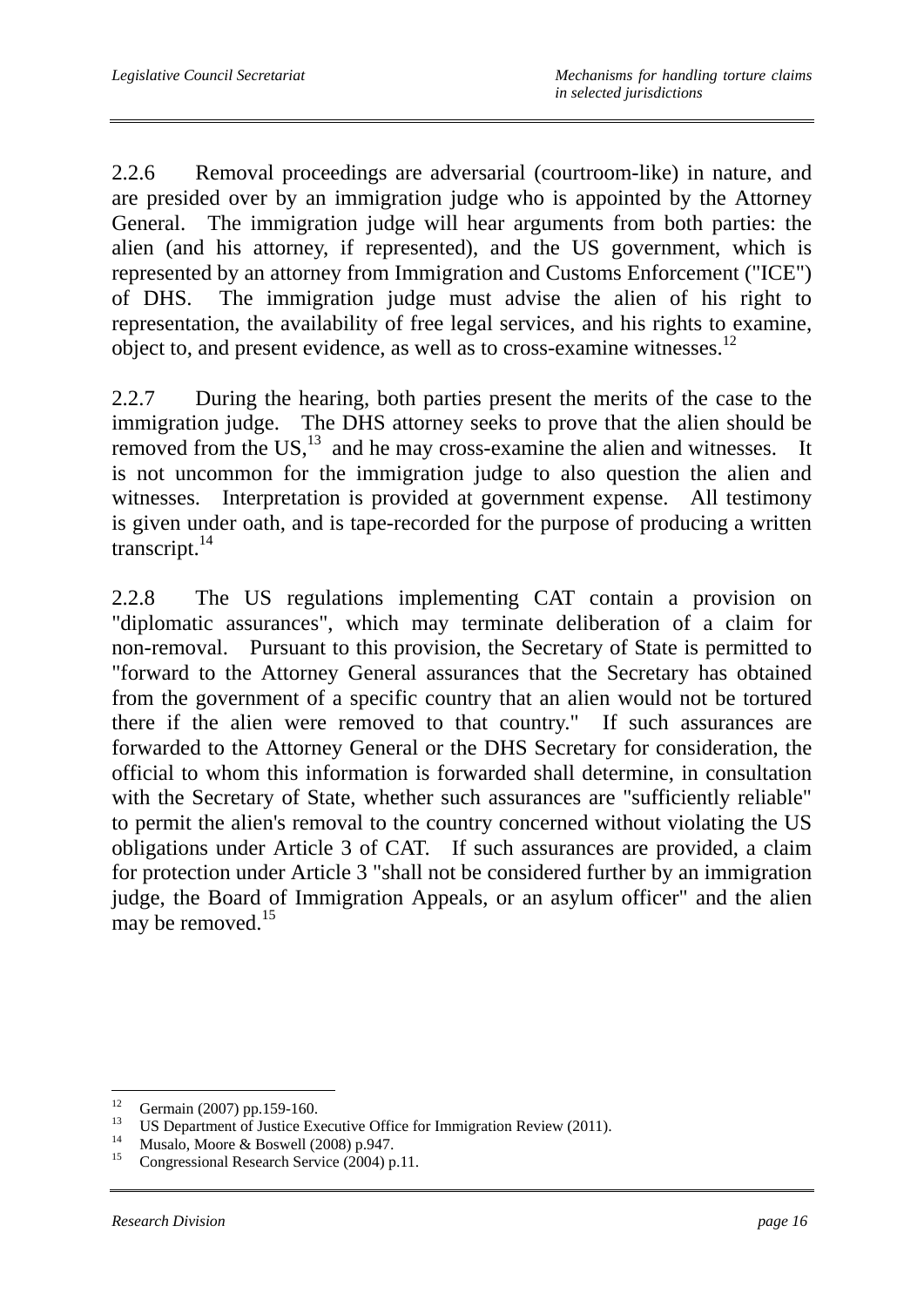## *Legal representation*

2.2.9 The right to counsel in removal proceedings is grounded in the guarantee of due process provided by the Fifth Amendment to the US Constitution.<sup>16</sup> In certain circumstances, depriving a non-citizen of the right to counsel may rise to the level of a due process violation. The Board of Immigration Appeals ("BIA") has held that "since the right to counsel is ... often essential to the fundamental fairness of a hearing, meticulous care must be exercised to ensure that a waiver of this right is competently and understandably made."<sup>17</sup> INA provides for the right to representation in immigration court proceedings, but at no expense to the government. The immigration judge is required to ask the applicant whether he desires representation.

2.2.10 Federal regulations (8 CFR §1292.1) specify who can represent aliens in immigration proceedings. The categories of representation include: licensed attorneys, organizations officially recognized by BIA (such as non-profit, religious, charitable, or social service organizations), accredited representatives who are affiliated with an organization recognized and accredited by BIA, and "other qualified representatives" including law students and law graduates of accredited US law schools not yet admitted to the bar but working under the supervision of an attorney, reputable individuals of good moral character who have a personal or professional relationship with the applicant and accredited government officials, as well as free legal services providers.<sup>18</sup>

2.2.11 When an alien is unrepresented, immigration judges have a duty to "fully develop the record." Courts have found that non-citizens appearing *pro*  se<sup>19</sup> in removal proceedings often lack the legal knowledge to navigate "the morass of immigration law" and that it is critical for immigration judges to "scrupulously and conscientiously probe into, inquire of, and explore for all relevant facts." Where the immigration judge fails to develop the record fully by curtailing the alien's testimony, fails to instruct the alien that he should provide detailed responses, and fails to give the unrepresented alien adequate time to review the court submission, the alien's hearing may be considered fundamentally unfair.<sup>20</sup>

 $16$ 16 The Fifth Amendment to the US Constitution, which is part of the Bill of Rights, protects against abuse of government authority in a legal procedure.<br>  $\frac{17}{18}$  Germain (2007) pp.170-171.

<sup>&</sup>lt;sup>18</sup> US Department of Justice Executive Office for Immigration Review (2009).

<sup>&</sup>lt;sup>19</sup> *Pro se* is a Latin phrase meaning "on one's own behalf".<br><sup>20</sup> Germain (2007) p.171.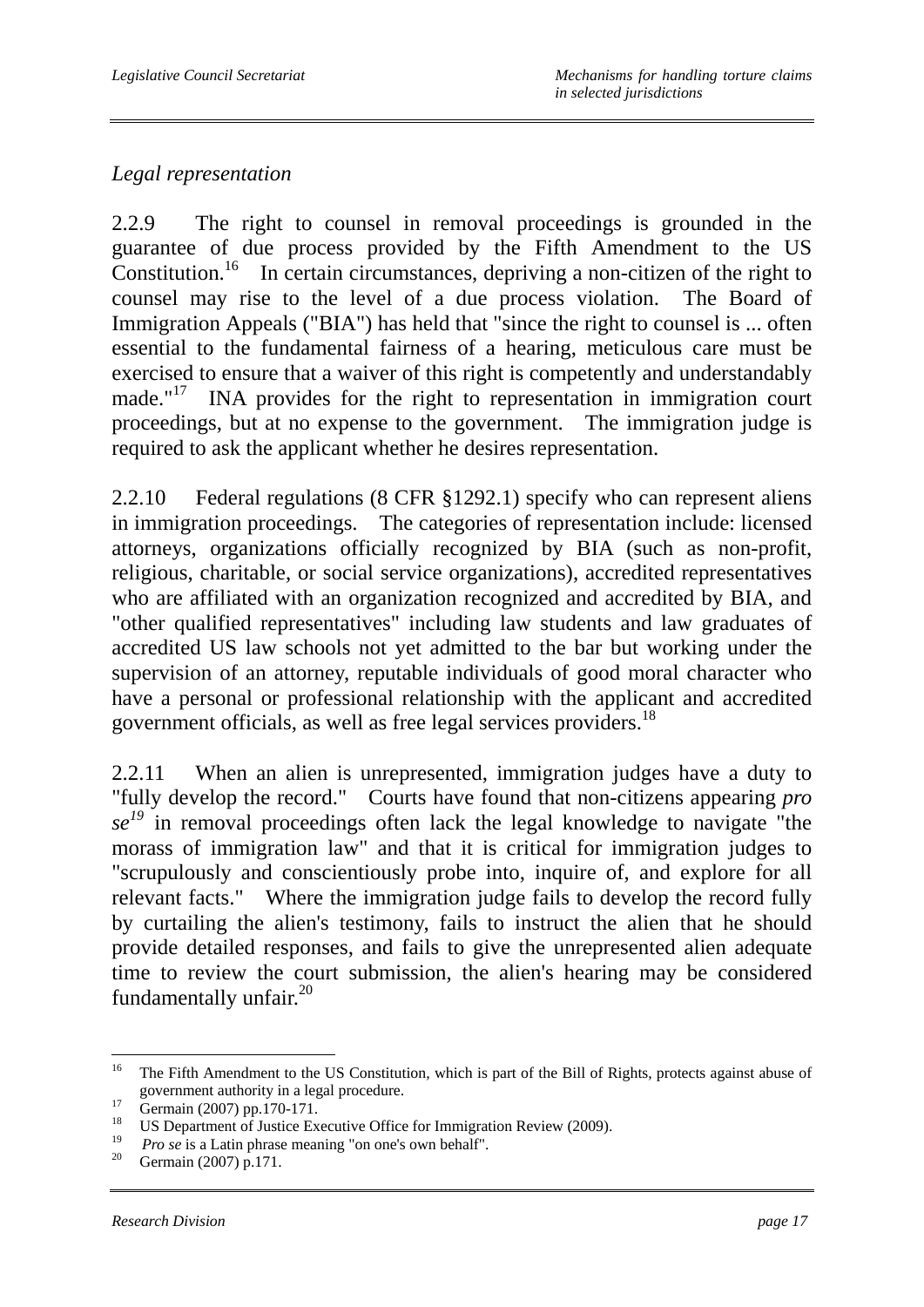# *Burden of proof*

2.2.12 In general, an applicant for protection from removal under Article 3 of CAT has the burden of proving that it is more likely than not that he would be tortured if removed to the proposed country of removal. In assessing whether it is "more likely than not" that an applicant would be tortured if removed to the proposed country, all evidence relevant to the possibility of future torture is required to be considered, including:

- (a) evidence of past torture inflicted upon the applicant;
- (b) evidence that the applicant could relocate to a part of the country of removal where he is not likely to be tortured;
- (c) evidence of gross, flagrant or mass violations of human rights within the country of removal, where applicable; and
- (d) other relevant information regarding conditions in the country of removal $^{21}$

2.2.13 BIA, the appellate administrative body within EOIR, has recognized that evidence concerning the likelihood of torture must be particularized, and evidence of torture of similarly situated individuals is insufficient alone to demonstrate that it is more likely than not that an applicant would be tortured if removed to a proposed country.<sup>22</sup> As with asylum and traditional withholding of removal claims, an individual's testimony alone, if credible, may be sufficient to sustain the burden of proof without corroboration.<sup>23</sup>

<sup>21</sup>  $\frac{21}{22}$  8 C.F.R. §1208.16(c)(3).

<sup>22</sup> Congressional Research Service (2004) p.9; *List of issues to be considered during the examination of the second periodic report of the United States of America: Response of the United States of America*, p.28. 23 Germain (2007) p.274.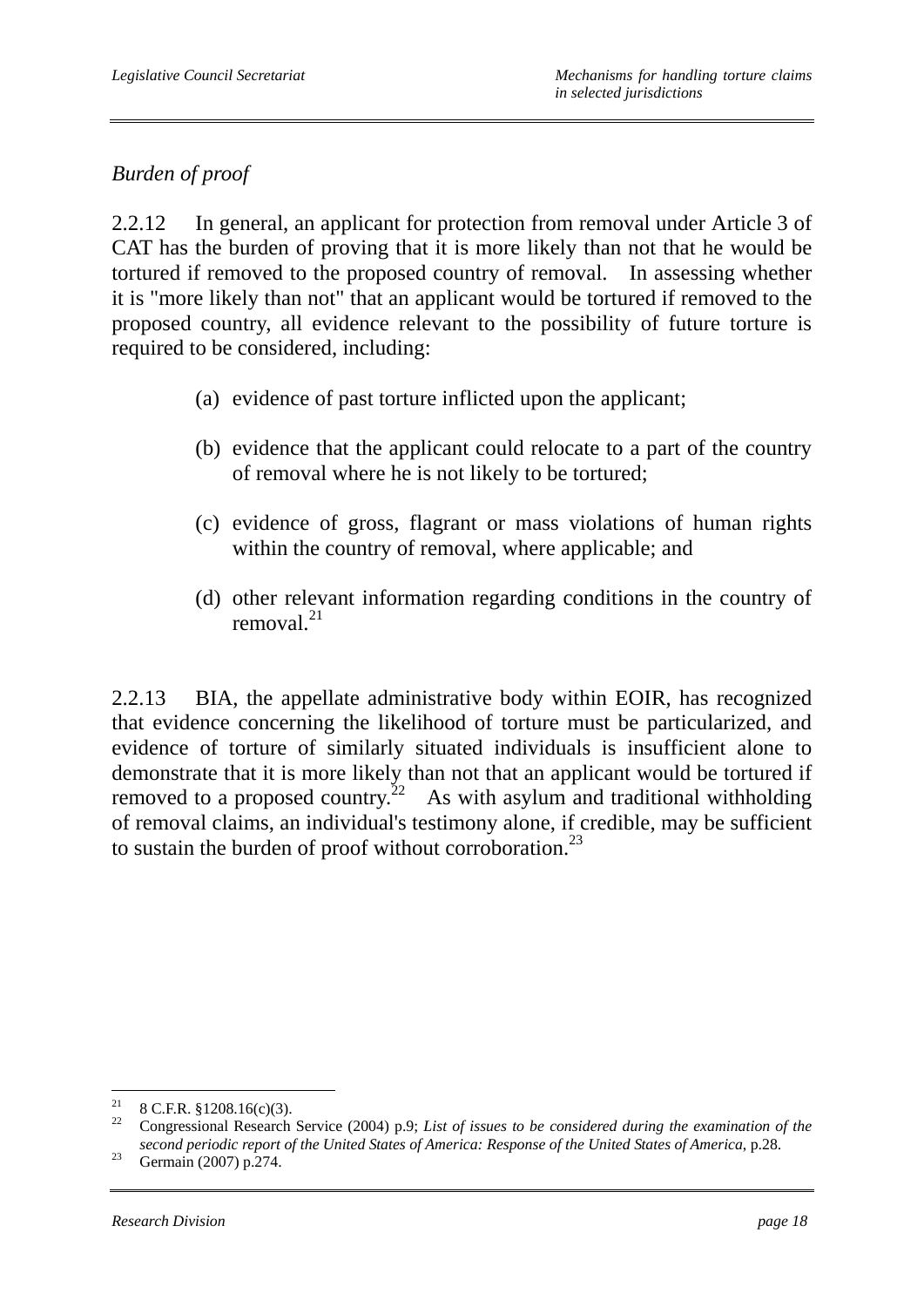## *Decision*

2.2.14 Unlike asylum claims, withholding of removal and deferral of removal claims under CAT are not subject to the requirement of a 180-day period during which asylum claims must be decided. In any event, a CAT claim will be adjudicated with asylum claims in removal proceedings. Since there is no separate hearing for a CAT claim, an individual who is applying for asylum and CAT relief simultaneously will be subject to the 180-day expedited  $d$ ocket. $^{24}$ 

2.2.15 After the hearing, the immigration judge must determine whether it is more likely than not that the applicant would be tortured if removed to the proposed country of removal. If the immigration judge determines that the applicant would more likely than not be tortured in the country of removal, he is entitled to protection consistent with Article 3 of CAT.<sup>25</sup>

2.2.16 As a last step, the immigration judge must determine whether the applicant is subject to mandatory denial under one of the bars contained in INA §241(b)(3). If the individual has met his burden of proof and is not subject to a mandatory bar, the immigration judge must grant withholding of removal under CAT. If the individual has met his burden of proof, but is subject to a mandatory bar, the immigration judge must deny withholding of removal under CAT and grant the applicant deferral of removal.<sup>26</sup>

## Appeal procedures

2.2.17 The administrative and judicial appeal processes are similar for applicants for asylum and applicants for protection from torture. In both cases, an applicant seeking protection from removal from the US could appeal against the adverse decision by the immigration judge to BIA.

<sup>24</sup>  $^{24}$  Germain (2007) p.283.

List of issues to be considered during the examination of the second periodic report of the United States of *America: Response of the United States of America*, p.29; Germain (2007) pp.283-284. 26 Ibid.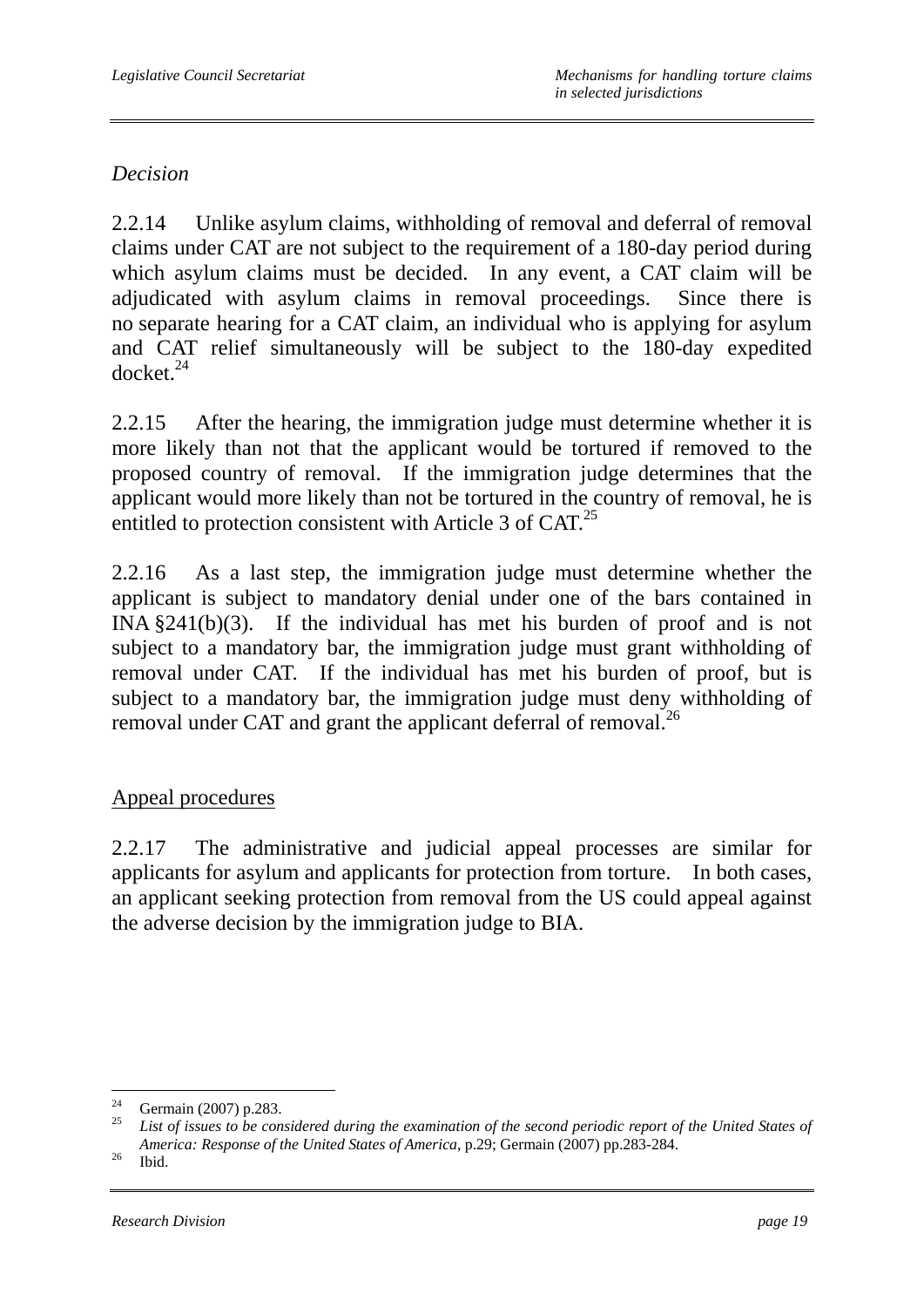*Appeal to the Board of Immigration Appeals* 

2.2.18 Board members of BIA are attorneys appointed by the Attorney General to act as the Attorney General's delegates to handle cases that come before DOJ. BIA conducts *de novo*<sup>27</sup> review of questions of law and reviews findings of fact, including findings relating to prevailing human rights practices in the designated country or countries of removal, under a "clearly erroneous" standard.<sup>28</sup> That means on questions of fact, BIA may reverse the original decision only if the factual findings of the immigration judge are clearly erroneous.

2.2.19 At the conclusion of the removal hearing, the applicant is provided notice of the opportunity to file an appeal to BIA. The appeal must be filed within 30 days of an immigration judge's decision. Upon appeal to BIA, the applicant may be represented by an attorney or an accredited representative. EOIR maintains and provides to applicants a list of *pro bono29* legal service providers in the locality of the immigration court.

2.2.20 In general, BIA does not conduct courtroom proceedings. It decides appeals by conducting a paper review of cases. An applicant may file a written brief in support of his appeal. Similarly, DHS may file a brief in opposition to the applicant's appeal. In addition, it may also appeal to BIA against an immigration judge's order granting an applicant protection from removal under Article 3 of CAT.

2.2.21 As a result of some streamlining measures adopted in 2002, many BIA cases are currently decided by a single Board member. Only a minority of BIA decisions are rendered by three-member panels, and occasionally the full Board decides cases *en banc*. 30

2.2.22 An appeal to BIA of an immigration judge's order of removal has suspensive effect. An order of removal entered by an immigration judge is not considered to be final until BIA has affirmed the order or the time for filing an administrative appeal has expired. Removal of the alien cannot be effectuated while the appeal is pending before BIA.

 $27$ 

<sup>&</sup>lt;sup>27</sup> *De novo* is a Latin phrase meaning "anew", "afresh", "from the beginning".<br><sup>28</sup> *List of issues to be considered during the examination of the second periodic report of the United States of America: Response of the United States of America*, p.40.

<sup>&</sup>lt;sup>29</sup> *Pro bono* legal services are those provided free of charge.<br><sup>30</sup> *En banc* means "all together", "collectively". Legomsky (2009) pp.129-130.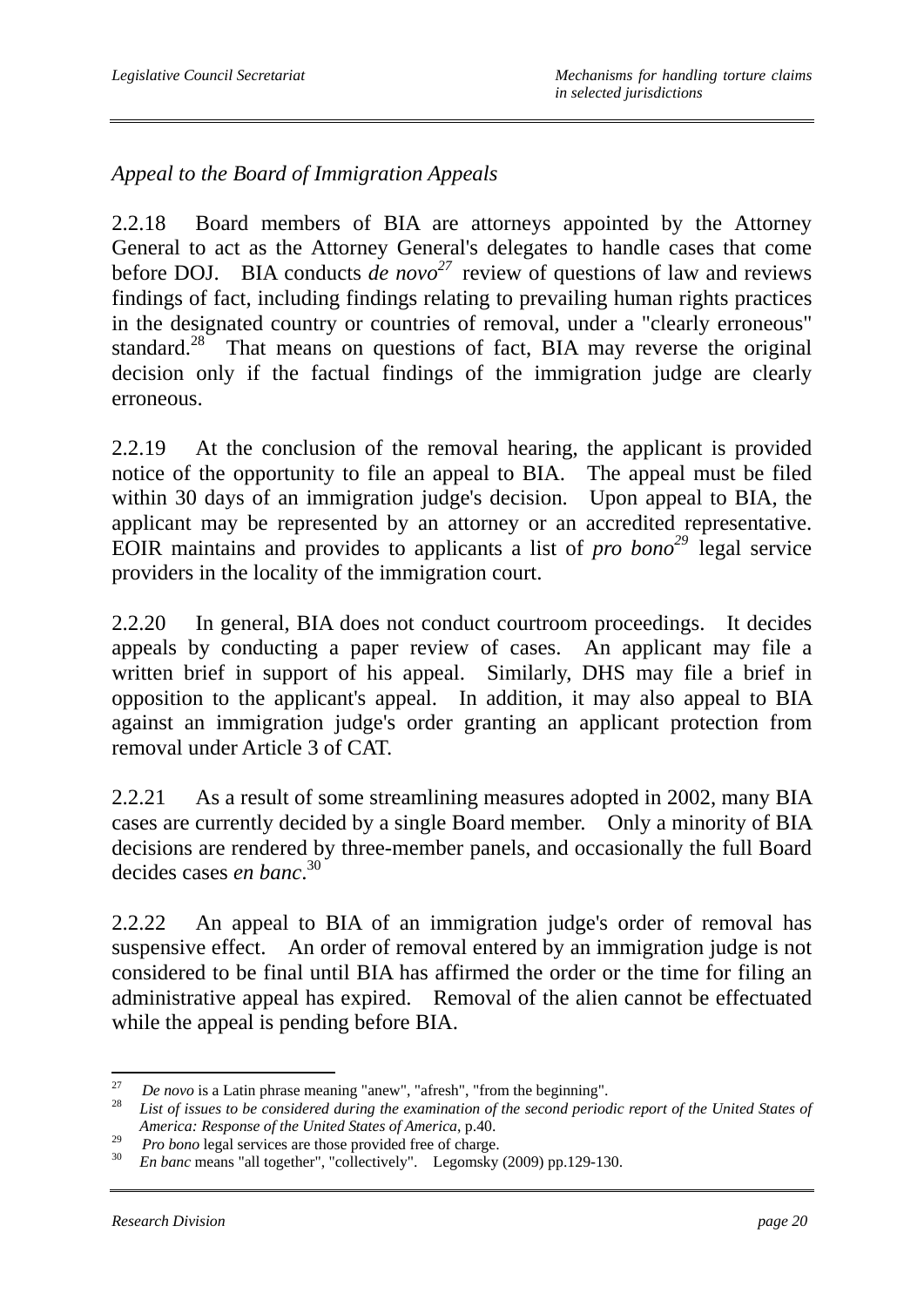## *Judicial review*

2.2.23 A BIA decision ordering removal is reviewable, as of right, in the US Court of Appeals that serves the territory in which the hearing before the immigration judge took place. Therefore, the applicant may seek judicial review of a denial of CAT relief in the federal court. However, the applicant must exhaust his administrative law remedies with EOIR before proceeding to the federal court of appeals.

2.2.24 If the applicant seeks judicial review on the denial of CAT relief before the federal court of appeals and fails, he may proceed to file a petition for certiorari with the US Supreme Court. Nevertheless, there is no appeal as of right to the Supreme Court as FARRA generally specifies that no judicial review is available for any action, decision or claim raised under CAT. The only exception is judicial review of a final order of removal pursuant to INA  $§242$ .<sup>31</sup> Hence, the sole means for judicial review of any cause or claim under Article 3 of CAT is through a petition for review challenging a final order of removal.<sup>32</sup>

# **2.3 Legal aid and other support**

# Legal assistance

# *Availability of publicly-funded legal assistance*

2.3.1 The US government does not provide legal representation to asylum seekers. Aliens in immigration proceedings, before either EOIR's immigration courts or BIA, may seek legal representation at their own expense. Pursuant to INA §240, asylum seekers have the right to representation as long as it is at no expense to the government.

2.3.2 EOIR's Office of the Chief Immigration Judge maintains a current list of free legal services providers who meet the qualifications specified in the regulations. This list is updated quarterly and is provided to applicants in immigration proceedings. It is also available on the website of EOIR.<sup>33</sup>

 $31$ 

<sup>31</sup> Congressional Research Service (2004) p.7. 32 *List of issues to be considered during the examination of the second periodic report of the United States of America: Response of the United States of America*, p.41.<br><sup>33</sup> US Department of Justice Executive Office for Immigration Review (2009) p.5.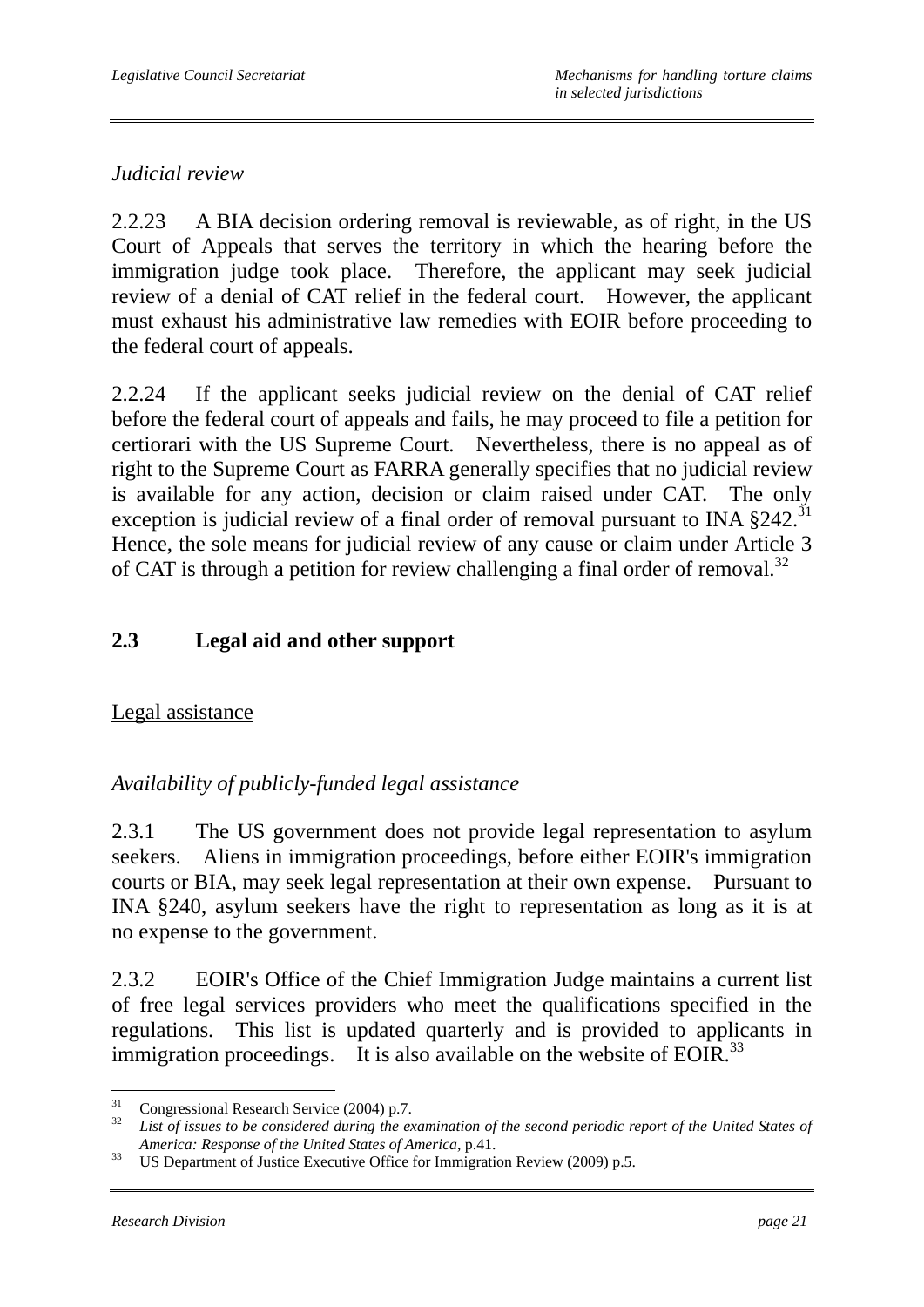2.3.3 While not a substitute for legal representation, the Legal Orientation Program ("LOP"), an EOIR programme managed through a contract with the Vera Institute for Justice, which subcontracts with local non-profit legal service providers to provide basic legal information to some of the detained aliens who are unrepresented. LOP allows alien detainees to understand their legal options, and helps connect them to *pro bono* resources. LOP has received widespread praise for promoting the efficiency and effectiveness of the removal process from immigration judges. Nevertheless, LOP is available in only 25 of more than 300 detention facilities nationwide.<sup>34</sup>

## *Qualification and training of legal assistance providers*

2.3.4 Federal regulations (8 CFR §1292) specify who may represent an alien in immigration proceedings and the requirements they must meet.<sup>35</sup> Under the regulations, only attorneys in the US, organizations officially recognized by BIA and their accredited representatives, and other qualified representatives including law students and law graduates, reputable individuals and accredited officials are eligible to represent aliens in immigration proceedings. There are no other specific requirements on the qualification of the aliens' representatives.

2.3.5 A non-profit religious, charitable or social service organization or one of a similar nature established in the US may apply to BIA for recognition as well as accreditation of its representatives. A qualified organization must establish to the satisfaction of BIA such that it only charges nominal fees and assesses no excessive membership dues for persons given assistance, and it has at its disposal adequate knowledge, information and experience. A recognized organization may apply for accreditation of persons of good moral character as its representatives. The application for accreditation must fully set forth the nature and extent of the proposed representatives' experience and knowledge of immigration and naturalization law and procedures. The accreditation of a representative is valid for a period of three years and is renewable.

 $\overline{a}$ 

 $\frac{34}{35}$  Human Rights First (2010) pp.19-20.

Please refer to paragraph 2.2.10 of this report for more details.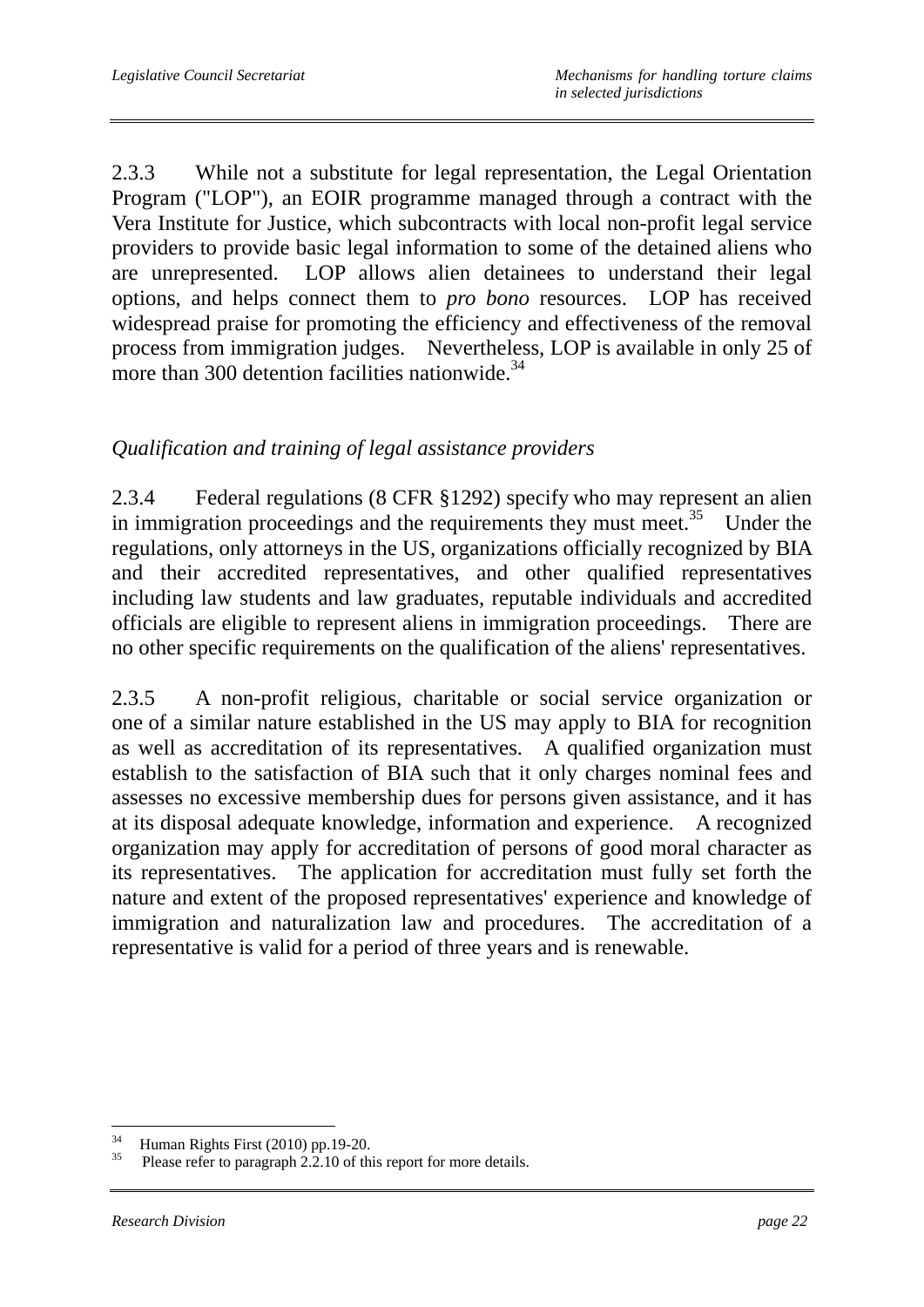## Economic and social support

2.3.6 Under the current US policy, the government does not provide any financial or other support, such as housing and food, to people whose applications for asylum or other protection are pending. Rather, support will only be provided after the asylum seekers are granted asylee status, i.e. when their applications are successful.36

2.3.7 Asylum seekers cannot apply for work authorization during the asylum application process. They can only apply for work authorization if 150 days have passed since they filed the asylum application, excluding any delays caused by them, and no decision has been made on the application. The Form I-765, Application for Employment Authorization, should be submitted to USCIS no earlier than 150 days after the date the asylum application is filed. USCIS has 30 days from the date an application for employment authorization is filed to grant or deny the application. As such, employment authorization may not be granted prior to 180 days after the date of filing for asylum.

## **2.4 Issues and concerns**

Use of diplomatic assurances

2.4.1 During the review of the recent periodic report submitted by the US government, the United Nations Committee against Torture ("the CAT Committee") was concerned by the US's use of "diplomatic assurances" to assure that a person would not be tortured if expelled, returned, transferred or extradited to another state. In particular, the CAT Committee was disturbed by the secrecy of such procedures, including the absence of judicial scrutiny and the lack of monitoring mechanisms put in place to assess if the assurances were honoured. The CAT Committee therefore recommended the US to only rely on diplomatic assurances in regard to states which did not systematically violate the provisions of CAT, and after a thorough examination of the merits of each individual case. The US was advised to establish and implement clear procedures for obtaining such assurances, with adequate judicial mechanisms for review, and effective post-return monitoring arrangements.<sup>37</sup>

 $36<sup>2</sup>$ <sup>36</sup> Reply from the Refugee Council USA, 14 April 2011.

<sup>37</sup> *Committee against Torture Consideration of Reports submitted by States Parties under Article 19 of the Convention: Conclusions and recommendations of the Committee against Torture: United States of America (1-19 May 2006)*, pp.5-6.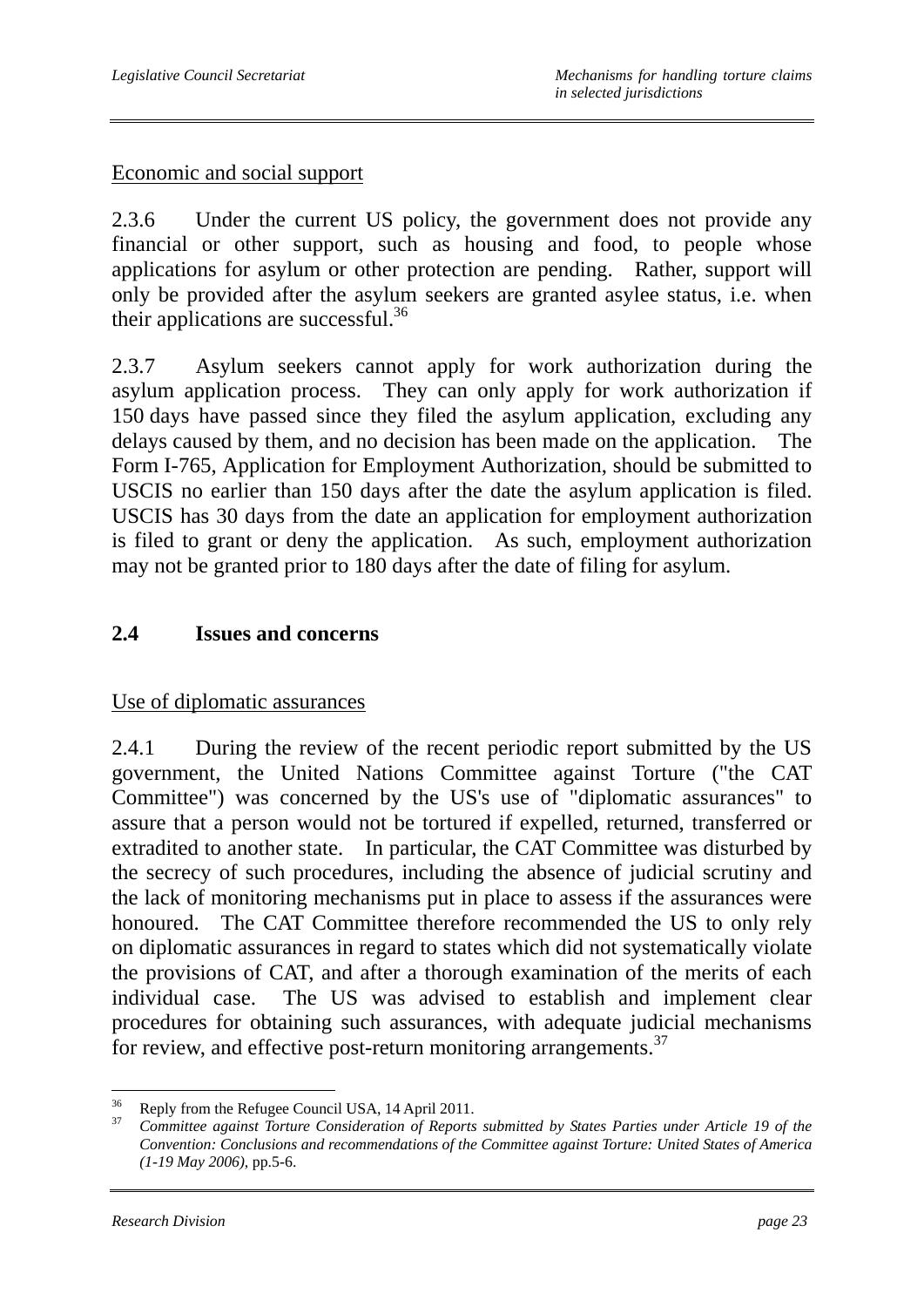2.4.2 According to the Congressional Research Service, while Article 3 of CAT obligates signatory parties to take into account the proposed receiving state's human rights record and all relevant considerations when assessing whether to remove an individual to the proposed state, it does not provide guidelines for how these considerations should be weighted in determining whether substantial grounds exist to believe that an alien would be tortured in the proposed state. Accordingly, it does not appear that the use of diplomatic assurances by the US necessarily conflicts with its obligations under CAT. In any event, the Congressional Research Service agrees that the US has an obligation under customary international law to execute its Convention obligations in good faith, and is therefore required to exercise appropriate discretion in its use of diplomatic assurances. If a country has demonstrated a consistent pattern of acting in a manner contrary to its diplomatic assurances to the US, the US government should look beyond the face of these assurances before permitting transfer to that country.<sup>38</sup>

## Quality of decision-making by the Immigration Courts and the Board of Immigration Appeals

2.4.3 The quality of decision-making by the Immigration Courts and BIA has been widely criticized by federal court judges, the Government Accountability Office, Members of the Congress, legal scholars, and other experts in recent years.<sup>39</sup> In particular, there are views that the quality of appellate review by BIA has been significantly diminished since DOJ implemented procedures designed to streamline the administrative review process in 2002. The new measures have resulted in decisions being made by a single Board member rather than by a panel of three, summary affirmances of Immigration Court decisions without issuing any analysis or basis for doing so, and three-member panels issuing precedent decisions rather than requiring participation of the entire Board in setting precedent decisions.<sup>40</sup> Studies of the Immigration Court process, including a report published by the American Bar Association Commission on Immigration, have highlighted serious concerns related to the adjudication system's ability to provide fair, legally accurate, and well-reasoned decisions in a timely manner.<sup>41</sup>

<sup>38</sup>  $\frac{38}{39}$  Congressional Research Service (2004) pp.11-12.

<sup>39</sup> Human Rights First (2010) p.18. See Legomsky (2009) for the US Court of Appeals for the Seventh Circuit's summary of some of the post-2002 cases.<br>  $\frac{40}{41}$  Human Rights First (2010) p.19.<br>
Human Rights First (2010) p.18

Human Rights First (2010) p.18.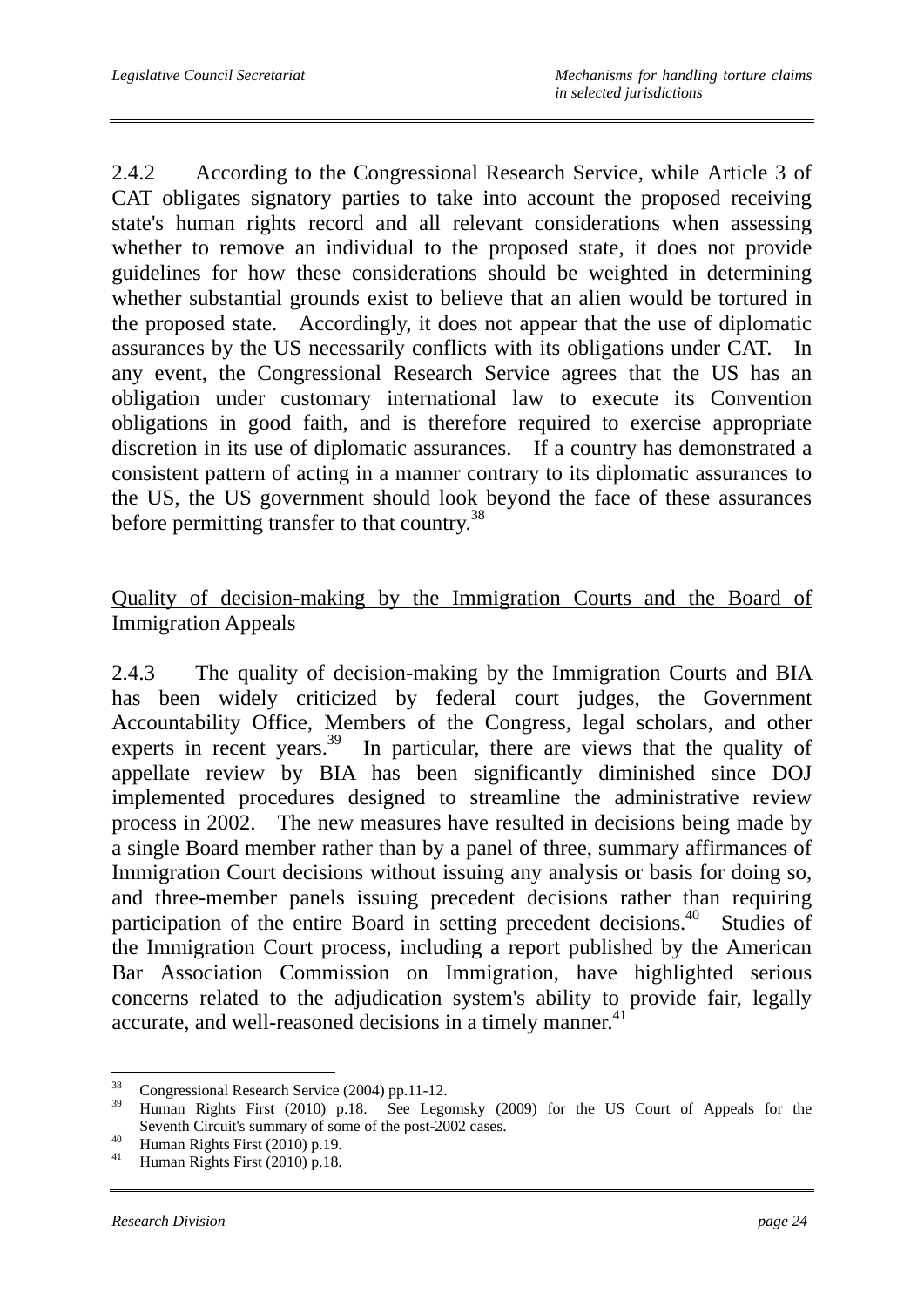2.4.4 In response to the criticisms, the Attorney General appointed a review team in January 2006. Based upon the team's findings, the Attorney General announced 22 measures that he hoped would "improve the performance and quality of work" of the Immigration Courts and BIA in August 2006. Such measures included increased funding, additional personnel, and regular performance reviews of the immigration judges and BIA members.<sup>42</sup> However, a report released in 2009 found that many of these reform measures had not been implemented. In fact, while BIA issued fewer summary decisions, approximately one-third of its decisions were appealed to the federal circuit courts in 2008, indicating that many BIA decisions might continue lacking meaningful review or analysis.<sup>43</sup>

## Lack of legal aid by the government

2.4.5 A right to legal representation is guaranteed in removal proceedings. However, such right to legal representation must be obtained at no expense to the government. Some scholars note that the qualifier "at no expense to the government" has made it difficult for asylum seekers to obtain counsel.<sup>44</sup> The obstacles to securing legal representation are particularly acute for aliens detained, because through incarceration the government significantly curtails their access to counsel.<sup>45</sup> The American Bar Association study has found that less than half of the applicants in immigration proceedings during the last several years had the benefit of representation, and for those in detention, about 84% were unrepresented.<sup>46</sup>

2.4.6 There are arguments for establishing a system of appointed counsel. However, it is opined that any proposal to furnish government-paid attorneys to aliens is politically "dead on arrival" in the Congress, and there have been no serious efforts of late to place this option on the legislative agenda.<sup>47</sup>

 $42<sup>°</sup>$  $^{42}$  Department of Justice (2006).

<sup>&</sup>lt;sup>43</sup> Human Rights First (2010) p.19.

<sup>&</sup>lt;sup>44</sup> Musalo, Moore & Boswell (2008) pp.954-955.

<sup>&</sup>lt;sup>45</sup> Musalo, Moore & Boswell (2008) p.955.<br><sup>46</sup> Hymne Bights First (2010) p.10.

<sup>&</sup>lt;sup>46</sup> Human Rights First (2010) p.19.<br><sup>47</sup> Musalo Moore & Boswell (2008)

Musalo, Moore & Boswell (2008) p.958.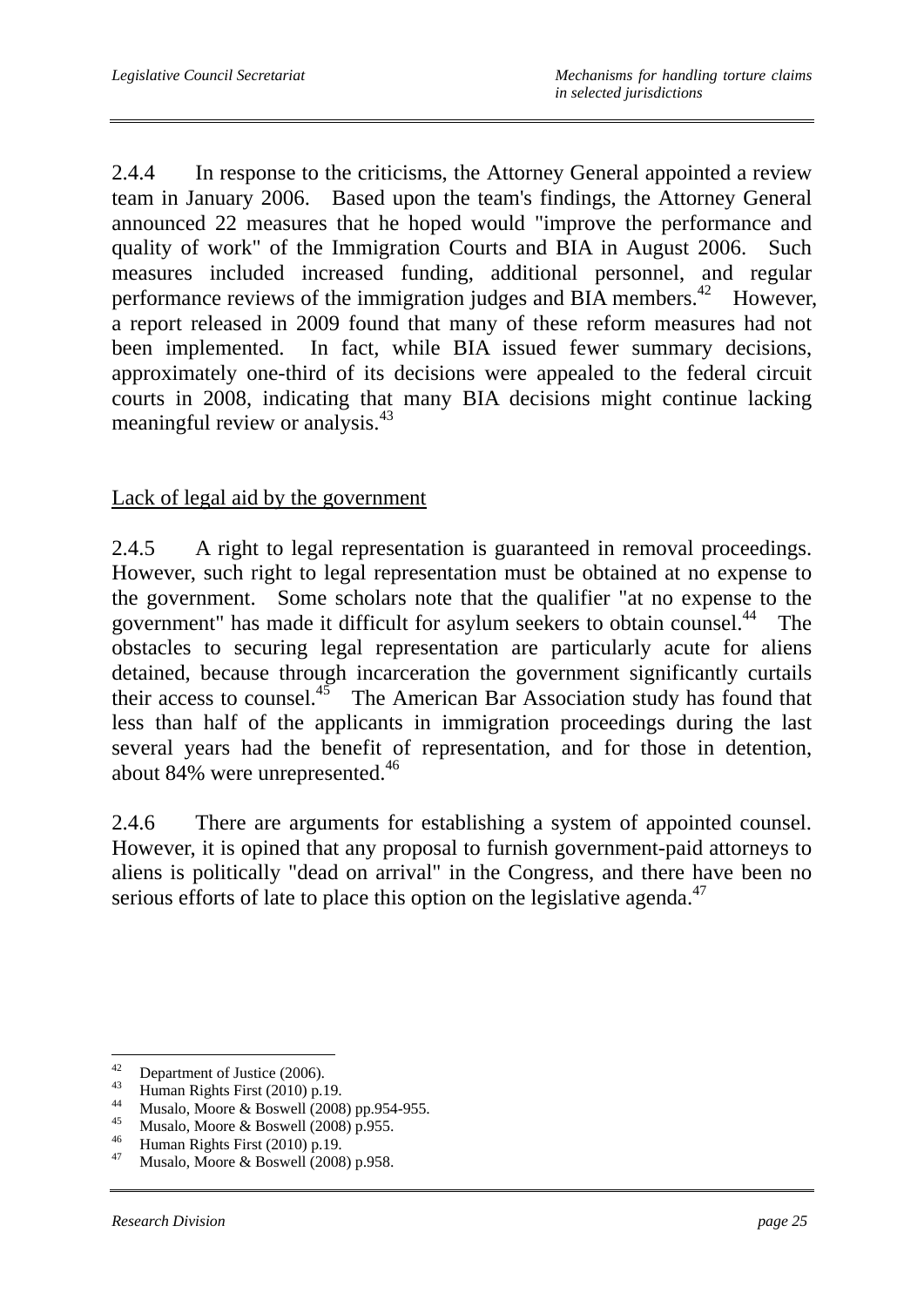# **Chapter 3 – Australia**

## **3.1 Background**

3.1.1 Australia became a signatory to the 1951 United Nations Convention relating to the Status of Refugees ("the Refugee Convention") in 1954 and to the 1967 Protocol relating to the Status of Refugees ("the Refugee Protocol") in 1973. It ratified the Convention against Torture and Other Cruel, Inhuman or Degrading Treatment or Punishment ("CAT") in 1989.

3.1.2 Consideration of Australia's non-refoulement obligation under the Refugee Convention mainly arises in relation to the seeking of refugee protection in Australia. Such protection is effected through the granting of either a temporary or permanent protection visa. The systems for determining refugee status are administered by the Department of Immigration and Citizenship ("DIAC").

## Major relevant legislations

3.1.3 The Australian Constitution gives the Commonwealth Parliament power to make laws with respect to "naturalisation and aliens". Pursuant to this power, the *Migration Act 1958*, together with the *Migration Regulations 1994*, regulates the entry into, and presence in, Australia of aliens and non-citizens.

3.1.4 In Australia, international treaties are not self-executing. A treaty *per se* does not form part of Australian law unless it is incorporated by legislation. The Australian Parliament has incorporated the protection provided by the Refugee Convention into domestic law through the addition of section 36 to the *Migration Act 1958* in 1992. Section 36 provides for visas to be issued on refugee and humanitarian grounds to applicants under the government's Humanitarian Programme. This programme offers onshore protection for those applicants already in Australia, whether or not they arrived with temporary visas or without a visa at all, and offshore resettlement for overseas applicants in humanitarian need.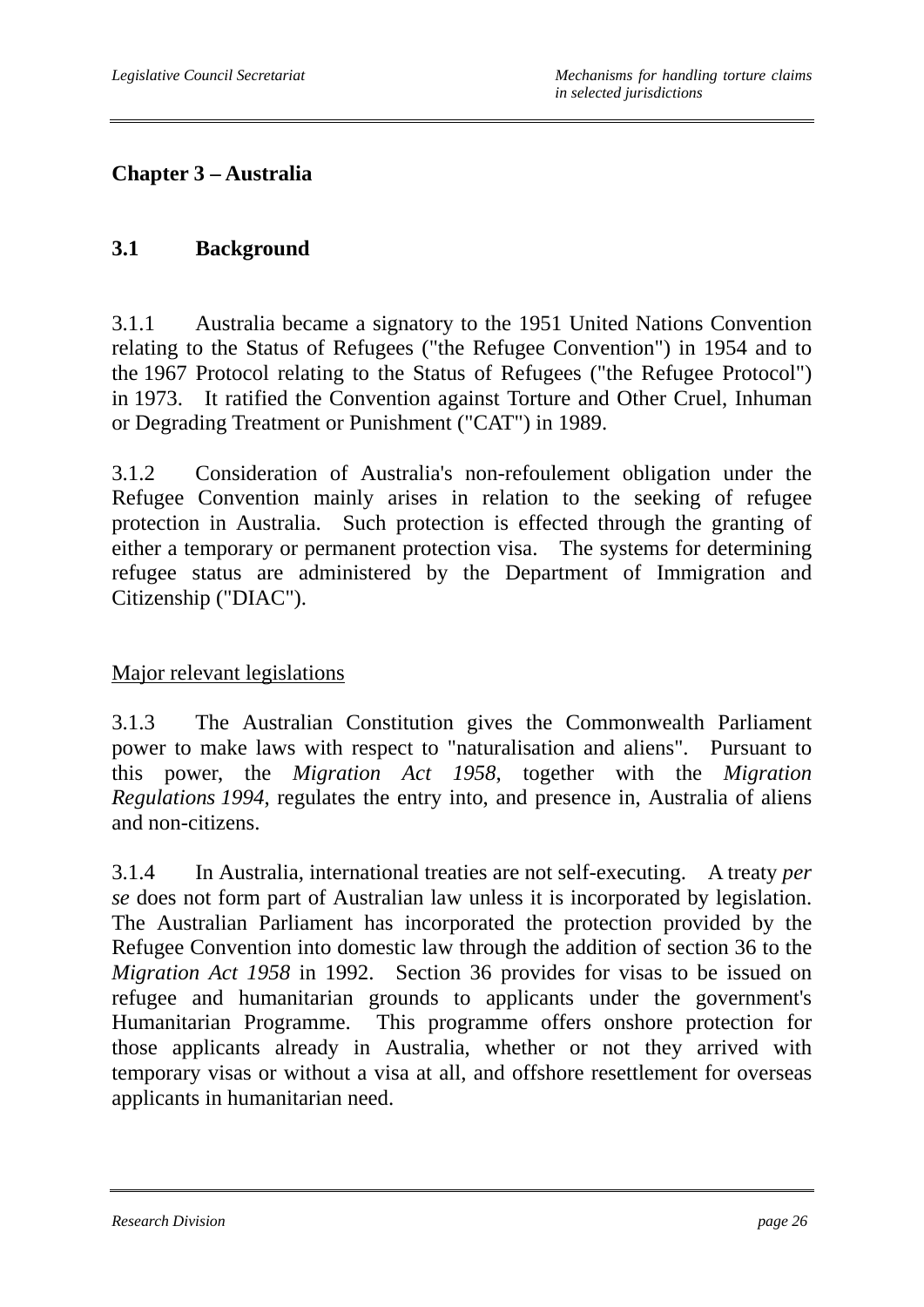3.1.5 Section 36 states that a criterion for a protection visa is that the applicant should be a non-citizen to whom the Minister for Immigration and Citizenship is satisfied that Australia has protection obligations under the Refugee Convention. It thus can be seen that the current provision stresses both the discretion of the Minister for Immigration and Citizenship and the status of the applicant as a refugee.<sup>48</sup>

3.1.6 CAT is not incorporated into Australian law. Hence, no claim can be made under CAT directly. The only way to have a torture claim considered is for the Minister for Immigration and Citizenship to exercise his power under sections 417, 454 and 501J of the *Migration Act 1958* to substitute "a more favourable decision" (i.e. granting a visa) when all other avenues for claiming refugee status under Australian law have failed. In exercising the discretionary powers, the Minister for Immigration and Citizenship may take into account the CAT obligations.

## Asylum system

3.1.7 Australia offers protection visas to asylum seekers who meet the United Nations definition of a refugee, as set out in the Refugee Convention and the Refugee Protocol. Australia also offers protection visas to applicants who meet the guidelines for staying in Australia on humanitarian grounds. The effect of the protection visa is to allow a person to remain permanently in Australia and, after satisfying the statutory criteria for citizenship, including a residency requirement, to be granted Australian citizenship.<sup>49</sup>

3.1.8 An asylum seeker should lodge an application for refugee status with DIAC. Applications may be submitted from individuals or family groups. In the case of family applications, the claims of each member of the family will be examined. If one member of the family is determined to be a refugee, the whole family is granted refugee status.

 $48$ <sup>48</sup> Kneebone (2009) p.199.

<sup>49</sup> *Committee against Torture Consideration of Reports submitted by States Parties under Article 19 of the Convention: Second periodic report of States parties due in 1994: Australia (19 October 1999)*, p.13.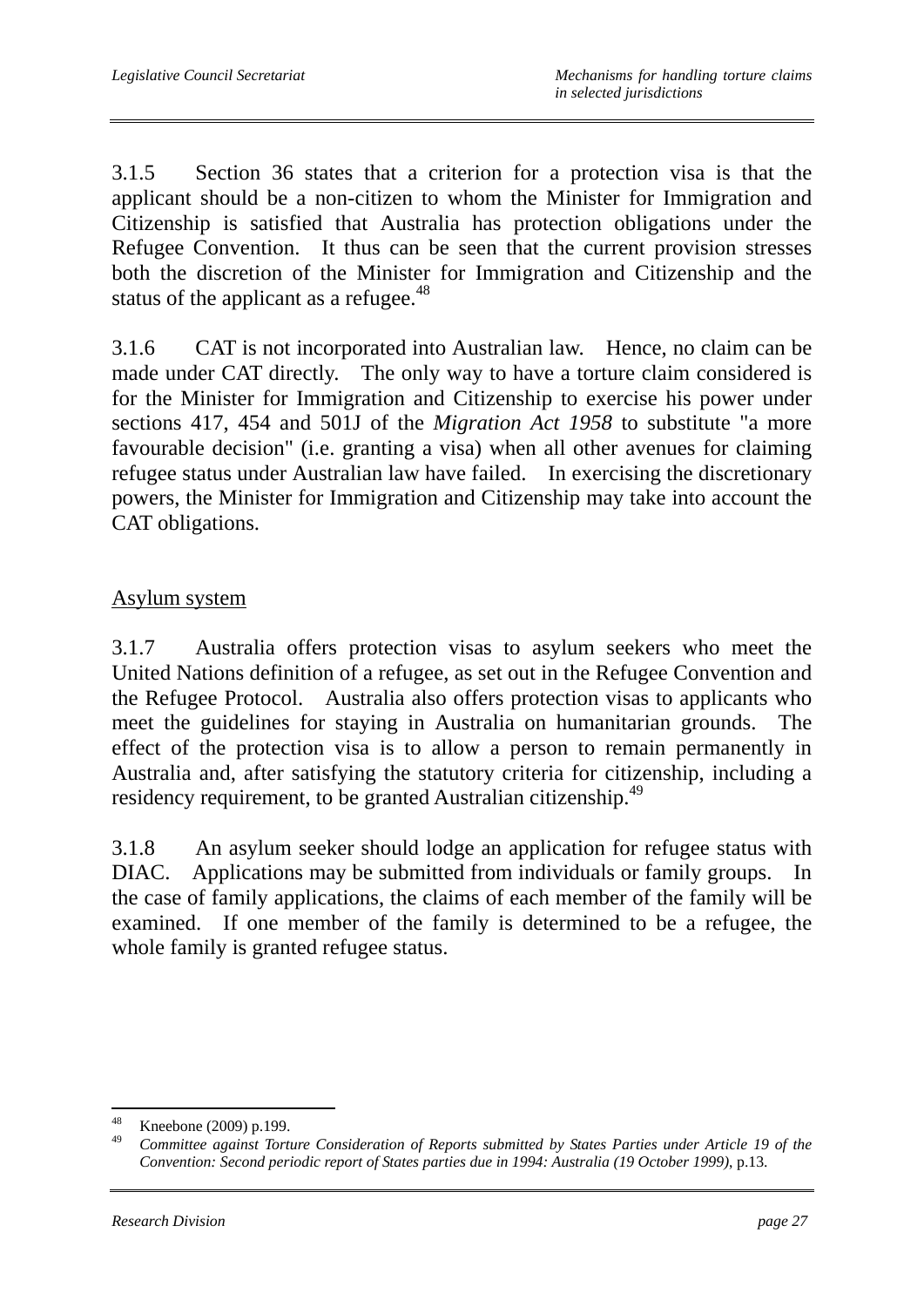3.1.9 Australia has a two-stage administrative determination procedure: primary and review stages. The primary stage commences with an asylum seeker lodging an application for refugee status with DIAC. There are only two possible outcomes from the primary stage: the application is accepted and the asylum seeker is granted a permanent protection visa, or the application is rejected. Applicants granted permanent protection visa receive work rights, access to health care and an entitlement to support payments through the social security system.

3.1.10 If a claim is rejected, the asylum seeker has the option to lodge an application for a review of this decision. Approximately 75% of rejected applicants take advantage of this option.<sup>50</sup> At the review stage, applicants can seek review of the decision by taking the matter to the Refugee Review Tribunal ("RRT"). RRT is an independent statutory body which has the power to affirm, vary or remit to the Minister for Immigration and Citizenship for reconsideration of decisions regarding refugee protection. Unsuccessful applicants of the review stage could challenge the lawfulness of RRT's decision in the courts.

## **3.2 Asylum procedures**

### Lodging of claims

3.2.1 Applications for a protection visa are lodged with DIAC through submitting Form 866, Application for a Protection (Class XA) Visa. The substantive parts of the application form are Parts C and D. Part C contains questions particularly for applicants who wish to submit their own claims to be a refugee, which include critical questions as to why the applicant is claiming himself to be a refugee. If the applicant does not answer such questions, the application does not substantially comply with the requirements and will not be considered. Part D is for members of the family unit who do not claim to be a refugee themselves but are included in the application.<sup>51</sup> Family members physically present in Australia can be included in the application, or they may provide their own claims for protection separately.

 $\overline{a}$ <sup>50</sup> Refugee Council of Australia (2011).<br> $\frac{51}{2}$  Migration Devian Tribunal & Defense

Migration Review Tribunal & Refugee Review Tribunal (2010) p.1.5.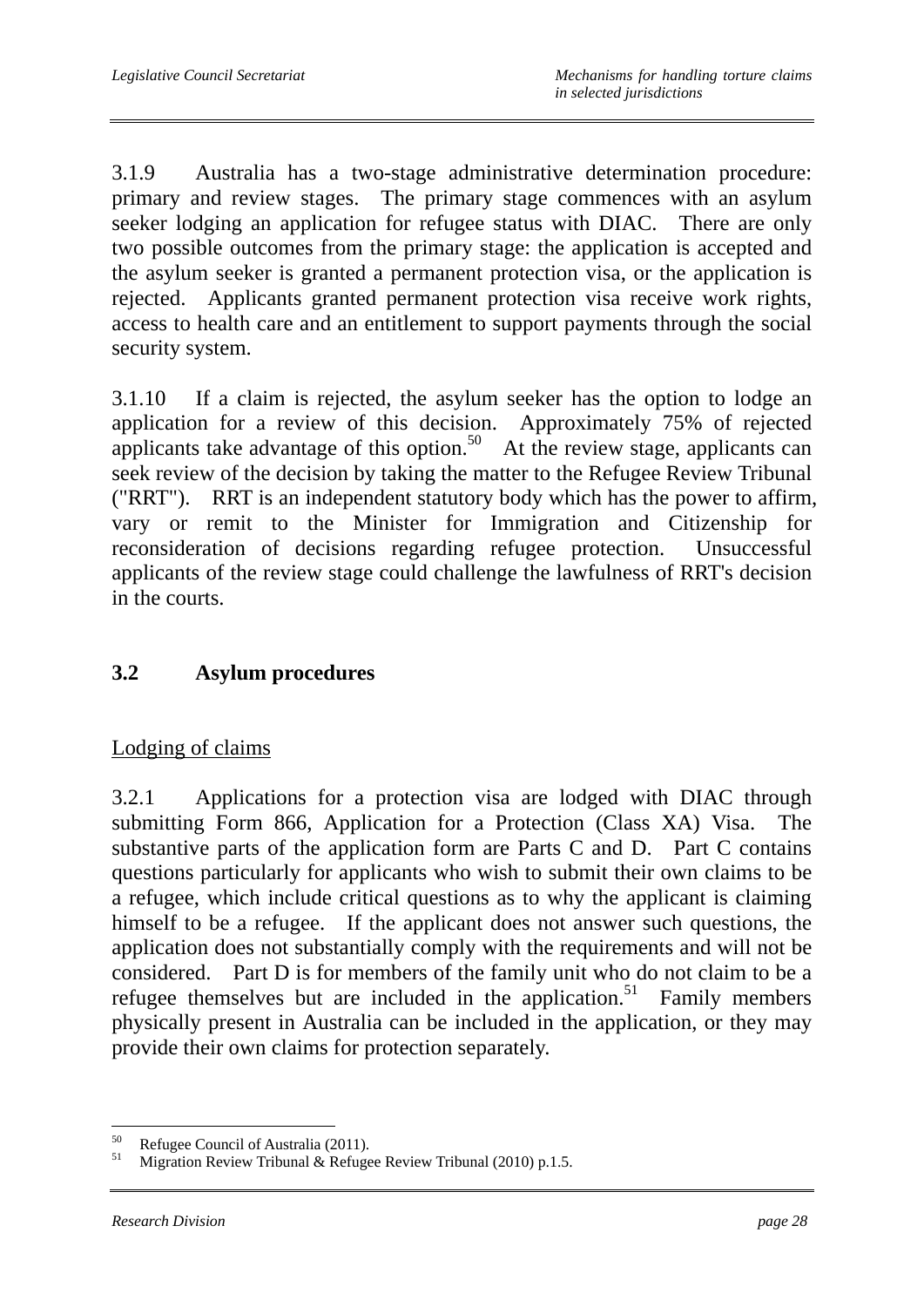3.2.2 From 1 November 2010, applicants and any family members included in the application have been required to provide a digital photograph and fingerprints, which also known as "personal identifiers", to DIAC in order to be considered a valid application.

3.2.3 To be eligible for the protection visa, applicants must show that they have a well-founded fear of persecution for one of five reasons prescribed in the Refugee Convention, i.e. they will be persecuted because of their race, religion, nationality, political opinion, or membership of a particular social group.

3.2.4 Once DIAC has received a protection visa application, it will send a letter to the applicant acknowledging the receipt of application. This letter will provide information on the application process, health and character checks, and the type of bridging visas for which the applicant is eligible.

3.2.5 Soon after lodging a protection visa application, the applicant will be asked to undergo health and character checks. Illnesses and any required medical treatments will not prevent an applicant from being granted a protection visa.<sup>52</sup> In order for the Australian government to validate that the applicant is of good character, he may be asked to provide police certificates for each country he has lived in for 12 months or more over the last ten years since turning 16. Police certificates are normally not required for persons under the age of 16. Applicants aged 18 or above are also required to sign an Australian values statement. The statement is included in the visa application form and all applicants aged 18 or above will need to sign it to confirm that they will respect the Australia way of life and obey Australian laws.

3.2.6 For asylum seekers who enter Australia legally, they will be given a bridging visa that allows them to stay in Australia legally while their application for refugee status is being processed. On the other hand, for asylum seekers who enter Australia without a valid visa or passport, they will be detained while health and character checks are conducted. $53^{\circ}$  With the exception of such unauthorised arrivals, most protection visa applicants are able to remain lawfully in the community on a bridging visa until their application is finalised.

 $\overline{a}$ <sup>52</sup> Department of Immigration and Citizenship (2011).

Refugee Council of Australia (2011).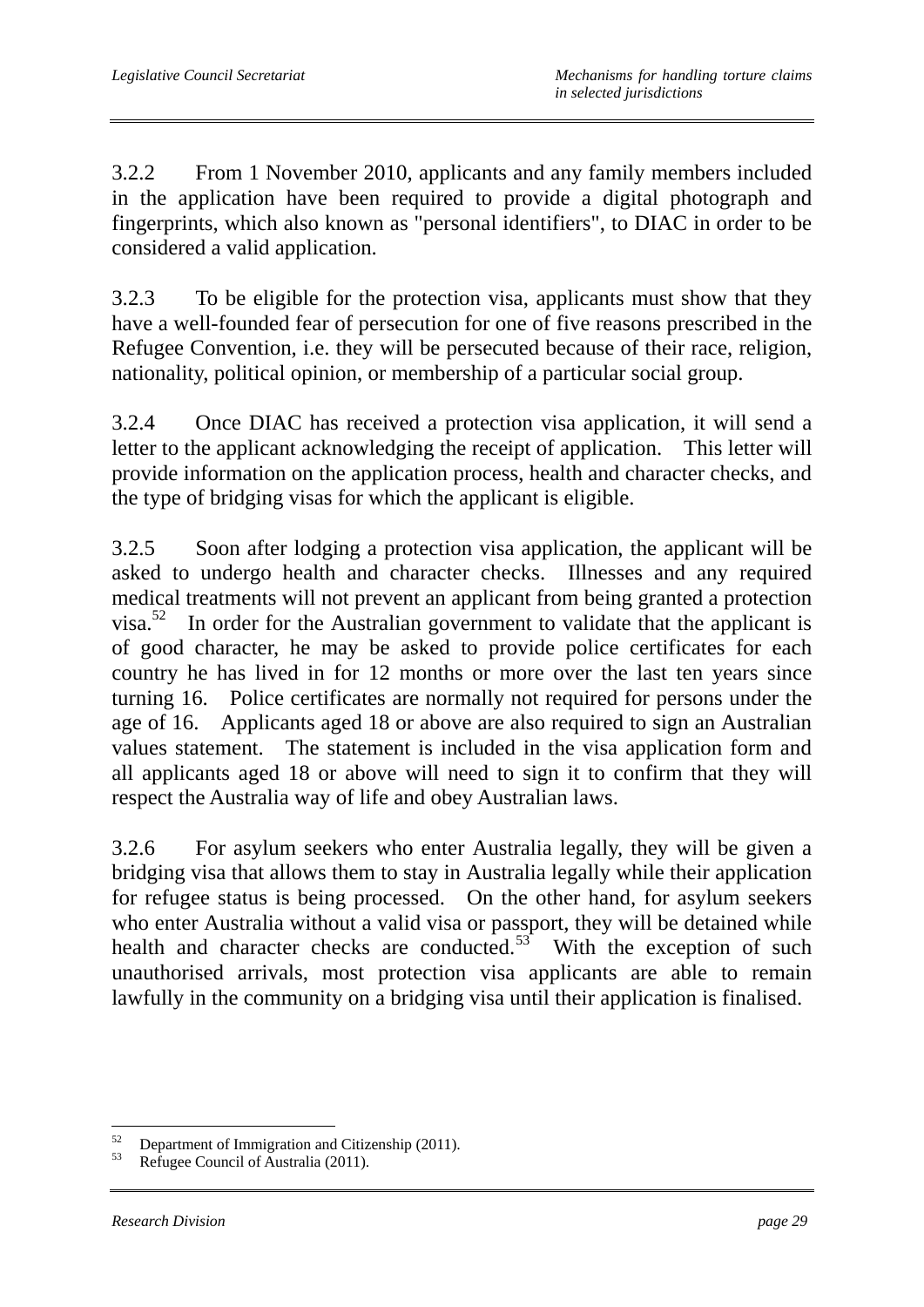#### Interview to determine asylum claims

### *Asylum interview*

3.2.7 Applications are assessed by case managers who are DIAC officers. They are trained in sensitive interviewing techniques and appropriate handling of people suffering from post-traumatic stress disorder or other psychological or emotional issues. At the interview, applicants will discuss their claims with the assigned case manager and provide further information if required.

3.2.8 It is important that the applicant attends the asylum interview to answer the questions posed by the case manager, and to give all the information necessary to facilitate the decision making process. If the applicant does not attend the interview, the application will be decided based on the information available to the case manager at the time solely.

### *Legal representation*

3.2.9 No legal representation is allowed during the interview. Nevertheless, DIAC may allow the applicant's friend, relative or migration agent to attend the interview. Where necessary, it will arrange qualified interpreters for the interviews.

3.2.10 Applicants may solicit assistance from a migration agent with regard to their application. The migration agent may advise the applicants on the documents needed to submit with the application; help complete and submit the application form; and communicate with DIAC on the applicants' behalf. Migration agents are required to be registered with the Office of Migration Agent Registration Authority.

3.2.11 In addition to migration agents, DIAC also allows several categories of people to help applicants with the protection visa application: close family members (partners, children, adopted children, parents, brothers or sisters), Members of Parliament or their staff, officials whose duties include providing immigration assistance (e.g. legal aid providers), and members of a diplomatic mission, consular post or international organization. However, only a registered migration agent is allowed to charge a fee for helping with the application. Any person other than those listed above providing immigration assistance may be prosecuted for committing a criminal offence.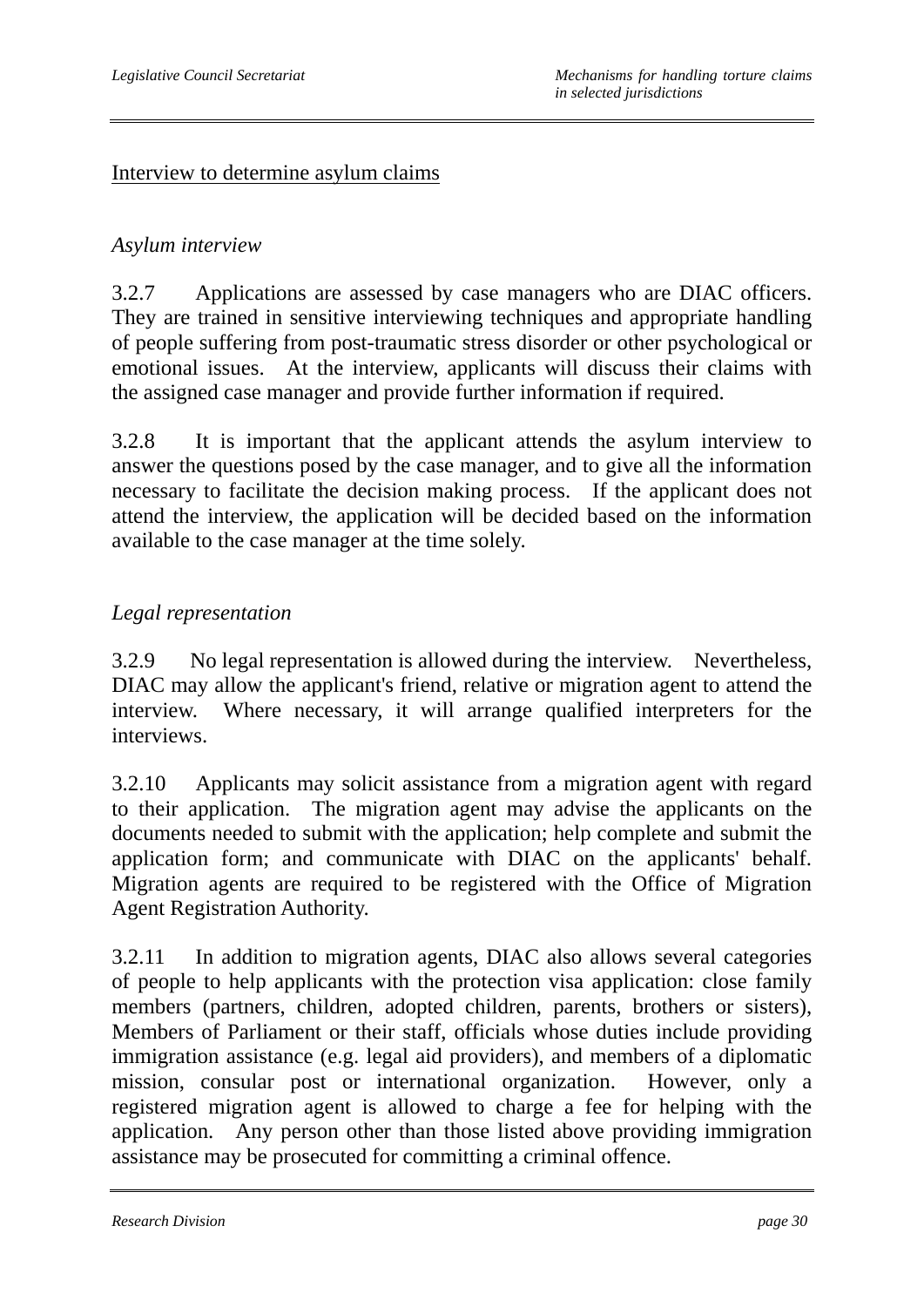# *Burden of proof*

3.2.12 The burden of proof is on the applicant, who is required to give all the information necessary to facilitate the decision making on the application. the case manager asks the applicant to provide more information to support the claims, the applicant should provide this information within the timeframe specified by the case manager.

### *Decision*

3.2.13 Most applications will be decided within 90 days. However, some checks undertaken as part of the application processing may take longer than 90 days.

3.2.14 The case manager will assess the application against Australian migration law and the Refugees Convention. The case manager may also refer to the latest information about the political conditions of the country in which the applicant fears persecution when assessing his claims for protection. All protection visa applications are considered individually. There are no general approvals for particular groups of applicants. $54$ 

### Appeal procedures

3.2.15 If the application is refused, DIAC will write to the applicant to inform him of the decision and the reasons behind. The applicant has the right to seek a review of the decision. If the applicant is not in immigration detention, appeal must be lodged within 28 calendar days of the date he is notified of the decision by DIAC. If the applicant is in immigration detention, appeal must be lodged within seven working days. The applicant must complete an application for review form and supply other documents to support the application for review.

 $\overline{a}$ <sup>54</sup> Department of Immigration and Citizenship (2011).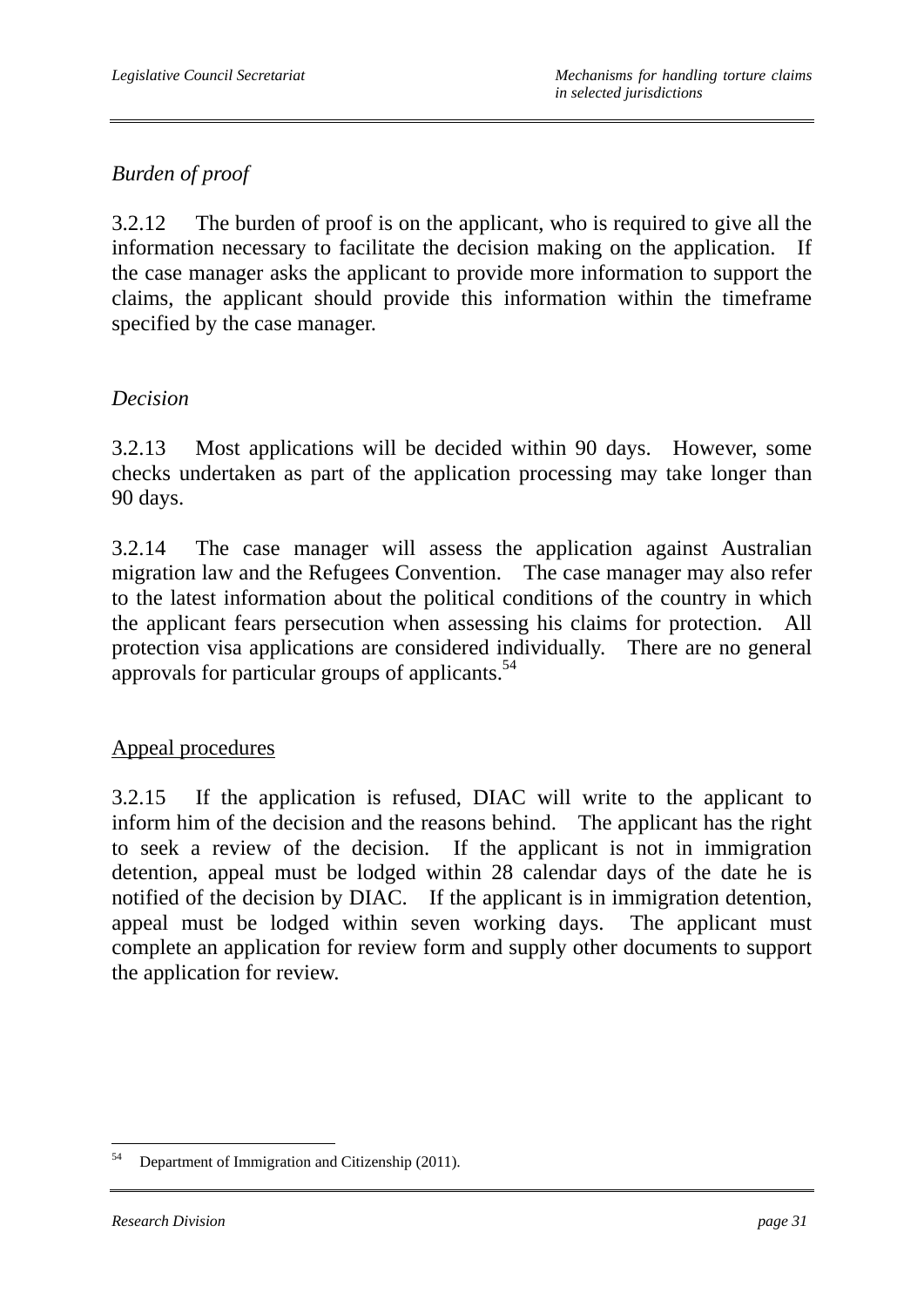*Appeal to the Refugee Review Tribunal* 

3.2.16 The body responsible for reviewing appeal applications is RRT, which provides a final independent merits review of protection visa decisions made by the Minister for Immigration and Citizenship or by officers of DIAC acting as delegates of the Minister. At RRT, a sole Tribunal member, who is not necessarily a lawyer and is appointed by the Minister for Immigration and Citizenship, hears the appeal.

3.2.17 Hearings are non-adversarial and relatively informal. No representative for DIAC will attend hearings. The RRT member will guide the proceedings to suit the circumstances of the case. The RRT member may also take evidence from other persons at the hearing.

3.2.18 During the hearing, the RRT member will ask questions and will provide the applicant with an opportunity to make a statement or present arguments.<sup>55</sup> RRT hearings are held in private. Members of the public are not admitted to the hearing, but a friend or relative of the applicant may be able to remain in the hearing room with the applicant during the hearing. If requested, RRT will arrange for an interpreter to be present at the hearing. All hearings are audio-recorded. The applicant may ask RRT for a copy of the recording at the end of the hearing. The average length of a hearing is two hours.

3.2.19 The applicant may have a legal adviser or a family member present at the hearing to assist him. The person assisting the applicant cannot in normal circumstances present oral arguments or formally address the RRT member on the applicant's behalf. However, this person can give his advice and may be invited by the RRT member to comment on specific matters. If the applicant considers that RRT should allow a third person to present oral arguments or formally address the RRT member on his behalf, he should contact RRT prior to the hearing or raise the matter with RRT at the start of the hearing. In any event, RRT is committed to ensuring that outcomes do not depend on whether or not applicants have obtained professional advice or assistance. More than 30% of cases involve applicants who are not represented.<sup>56</sup>

3.2.20 The RRT member may announce the decision at the end of the hearing in some cases, but in most cases a decision will be given to the applicant at a later date.

<sup>55</sup> <sup>55</sup> Refugee Review Tribunal (2010) p.1.<br> $^{56}$  Migration Daview Tribunal & Defuge

Migration Review Tribunal & Refugee Review Tribunal (2011).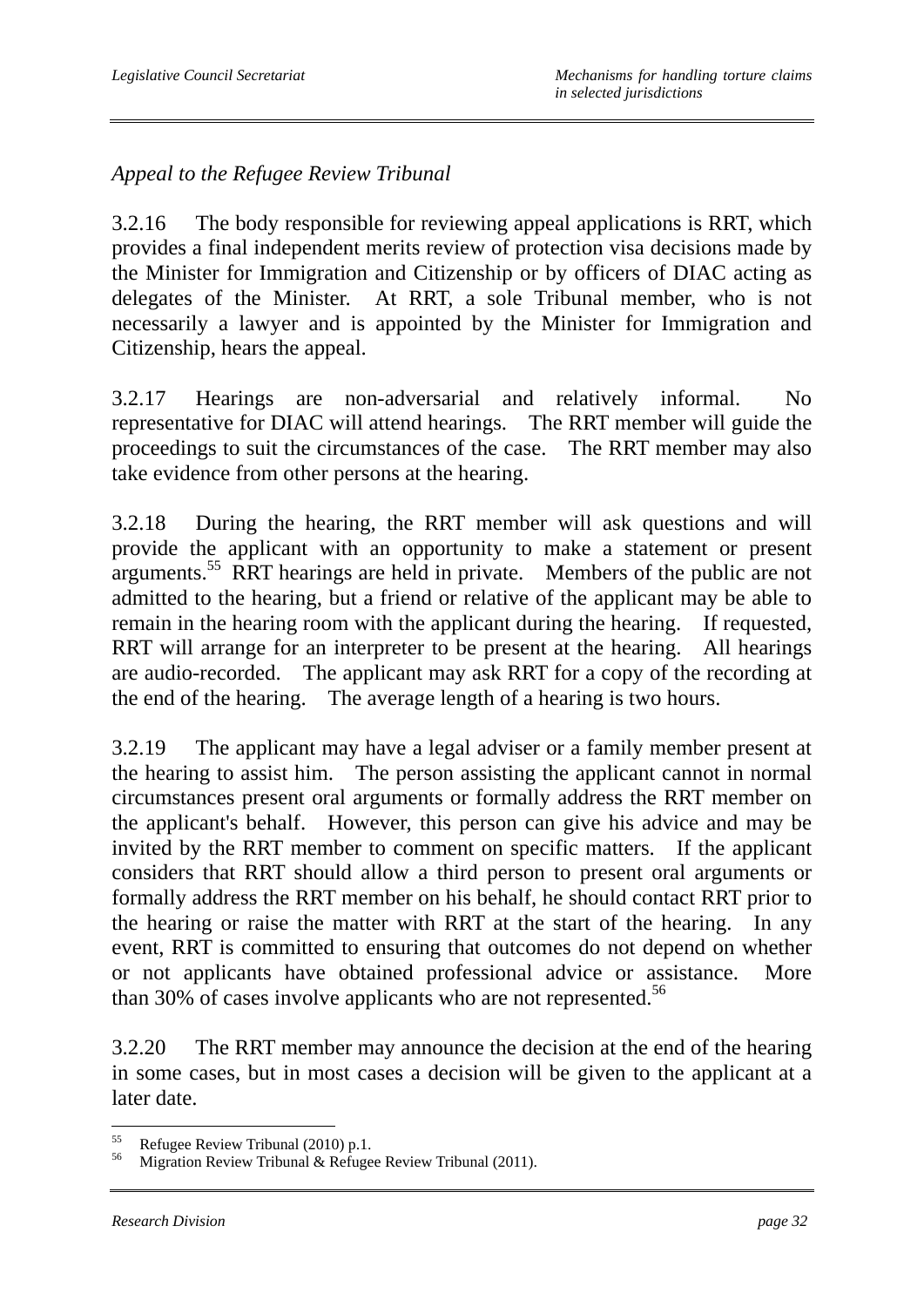3.2.21 In the event that the claim is rejected by RRT, there are two avenues that the applicant could explore. First, pursuant to the guidelines issued by the Minister for Immigration and Citizenship, if the RRT member considers that there may be compelling humanitarian reasons for an applicant not to be returned to his country of origin, the member may refer the case to DIAC. The member's views will then be brought to the attention of the Minister for Immigration and Citizenship by DIAC under the guidelines. Failed applicants can also make a direct approach to the Minister for Immigration and Citizenship seeking consideration of their cases. Second, applicants can lodge an appeal to the Court. If the Court rules in favour of the applicant, the case is referred back to RRT for reconsideration. Reconsideration does not mean that the applicant is automatically granted refugee status.<sup>57</sup>

3.2.22 A person must be removed from Australia as soon as reasonably practicable if the protection visa application has been finally determined to be unsuccessful, and an application is taken to be in such status when a decision is no longer subject to review by RRT.<sup>58</sup> Hence, an appeal has a suspensive effect in that the applicant will not be removed when the review by RRT is pending.

### *Judicial review*

3.2.23 Where there is a perceived error of law in the decision of RRT, it is possible to appeal the decision to the Federal Court for judicial review of the decision. The Federal Court will normally assign a single judge to review the case. Applications for appeal must be lodged within 28 days of receipt of the RRT decision. The Federal Court has the power to either uphold the refusal to grant a protection visa or to direct that the application be reassessed. Failed applicants may go on appealing to the Full Federal Court, and may then be the subject of a special leave application to the High Court of Australia. However, the courts will not consider the merits of an asylum claim. The Federal Court will only consider whether RRT has made an error in law in reaching its conclusion, and the High Court will only consider whether the Federal Court has made an error in law.

<sup>57</sup>  $^{57}$  Refugee Council of Australia (2011).

<sup>58</sup> *Consolidated Written Replies by the Government of Australia to the List of Issues to be taken up in connection with the consideration of the Fourth Periodic Report of Australia (7 April 2008)*, p.60.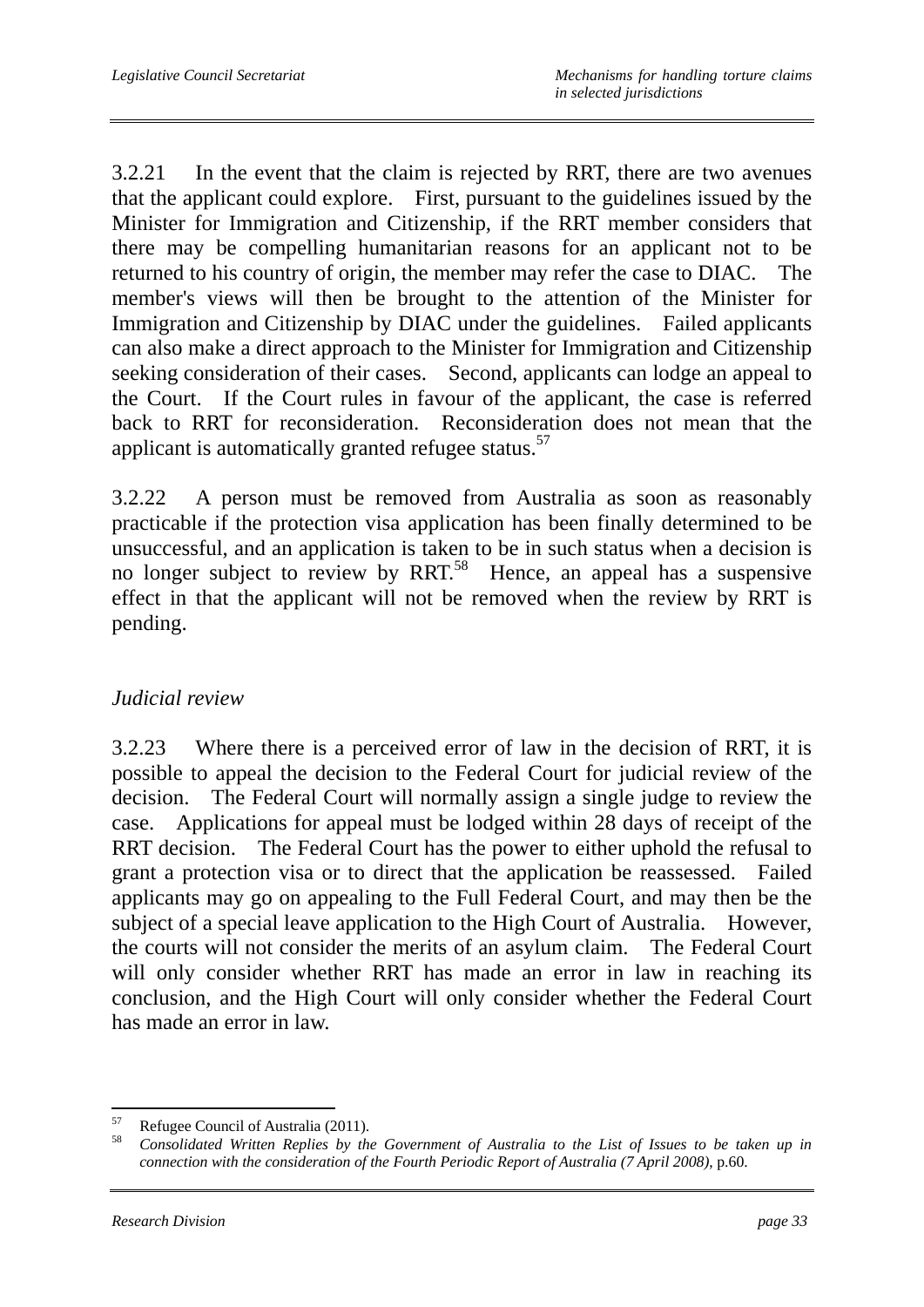3.2.24 On 11 May 2004, the government announced a package of migration litigation reforms aiming to deal more quickly with migration cases before the courts. Under the reform package, judicial review applications of RRT decisions can be lodged to the Federal Magistrates Court ("FMC") as well. In order to ensure that migration cases are dealt with quickly and fairly, the government has appointed eight additional magistrates to FMC.<sup>59</sup>

### Ministerial intervention

3.2.25 In addition to the Refugee Convention, Australia's non-refoulement obligations are derived from CAT, the International Covenant on Civil and Political Rights ("ICCPR") and the Convention on the Rights of the Child ("CRC"). In essence, Australia must provide protection for people who are not refugees but cannot be returned to their home countries because there is a real risk that they would suffer certain types of harm. Australia meets its protection obligations to these people through statutory powers that allow the Minister for Immigration and Citizenship to grant visas in appropriate cases. The Minister may exercise his discretionary power under section 417 of the *Migration Act 1958* to substitute RRT's decision for one that is more favourable to the applicant. Such discretionary powers are called the "public interest powers" or more commonly, "ministerial intervention". These powers could not be used to overturn a tribunal decision which is favourable to the applicant. Besides, the Minister could not override decisions made by the courts.<sup>60</sup>

3.2.26 On return from RRT, each case is reassessed by DIAC against the Minister's Guidelines for Stay in Australia on Humanitarian Grounds. The Guidelines provide guidance to DIAC officers in identifying cases with "unique or exceptional circumstances" which warrant referral to the Minister for Immigration and Citizenship for consideration as to whether or not to exercise his public interest powers. Most notably, the Guidelines refer to Australia's international obligations under CAT, CRC and ICCPR as relevant factors in deciding whether the Minister for Immigration and Citizenship should consider exercising these powers. Any individual or body may also request the Minister to exercise his discretionary powers on a particular case.<sup>61</sup>

<sup>59</sup> <sup>59</sup> *Committee against Torture Consideration of Reports submitted by States Parties under Article 19 of the* 

*Convention: Third periodic report of States parties due in 2004: Australia (7 April 2005)*, p.12.<br>*60 Committee against Torture Fortieth session Summary Record (Partial) of the 815th Meeting (30 April 2008)*, pp.2-3.

<sup>&</sup>lt;sup>61</sup> *Committee against Torture Consideration of Reports submitted by States Parties under Article 19 of the Convention: Second periodic report of States parties due in 1994: Australia (19 October 1999)*, p.14; *Committee against Torture Consideration of Reports submitted by States Parties under Article 19 of the Convention: Third periodic report of States parties due in 2004: Australia (7 April 2005)*, p.12.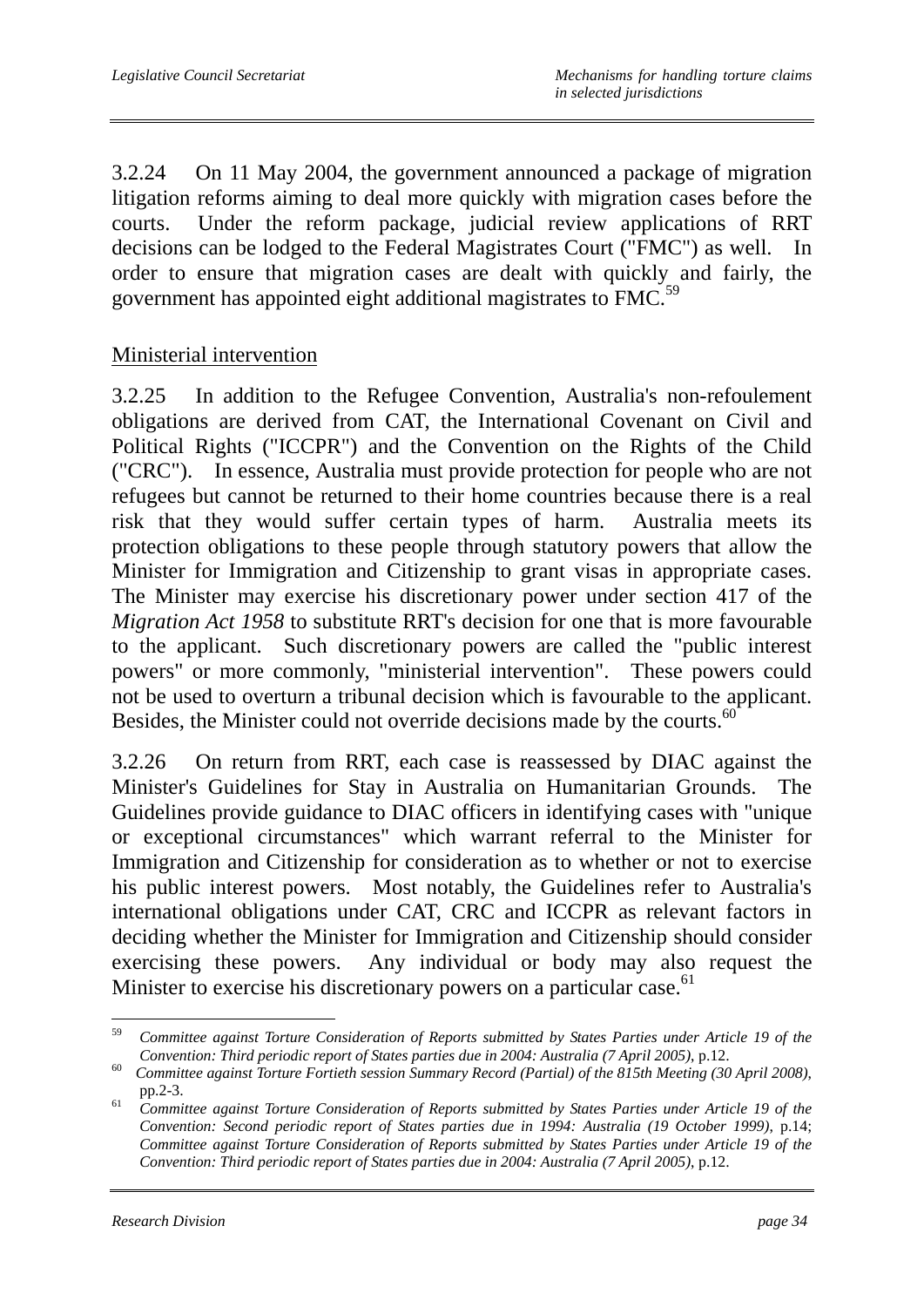3.2.27 Ministerial intervention is a non-compellable power in that the Minister for Immigration and Citizenship has no obligation to exercise discretion to consider a request for intervention. Meanwhile, cases subject to the ministerial discretion to intervene are non-reviewable by the courts. This power will only be exercised in "unique or exceptional circumstances". Such circumstances are considered in the light of international human rights conventions and other strong compassionate circumstances that might affect the applicant.<sup>62</sup> As stated on the website of DIAC, "There is a real risk that you will be arbitrarily deprived of your life or will suffer torture, cruel or inhuman or degrading treatment or punishment as a necessary and foreseeable consequence of return to your country or origin" is one of such "unique or exceptional circumstances". To support a torture claim, applicants may submit to DIAC a statutory declaration outlining the reasons for fears, and any other documents which may support the claim.

3.2.28 Under the existing DIAC policy, a protection visa applicant in immigration detention will not be removed from Australia while the outcome of either judicial review or a ministerial intervention request in relation to a protection visa application is pending. $63$  Meanwhile, during the period when the case is under consideration by the Minister for Immigration and Citizenship, asylum seekers living in the community are granted a bridging visa which does not allow them to work.

## **3.3 Legal aid and other support**

### Legal assistance

### *Availability of publicly-funded legal assistance*

3.3.1 The Immigration Advice and Application Assistance Scheme ("IAAAS") provides free immigration advice and application assistance to eligible needy immigration clients. All protection visa applicants in detention as well as the most disadvantaged protection visa applicants and other visa applicants (i.e. non-asylum seekers who apply for immigration to Australia) in the community are eligible for the assistance.

 $62$ <sup>62</sup> Vrachnas, Boyd, Bagaric & Dimopoulos (2008) p.326.

<sup>63</sup> *Consolidated Written Replies by the Government of Australia to the List of Issues to be taken up in connection with the consideration of the Fourth Periodic Report of Australia (7 April 2008)*, p.61.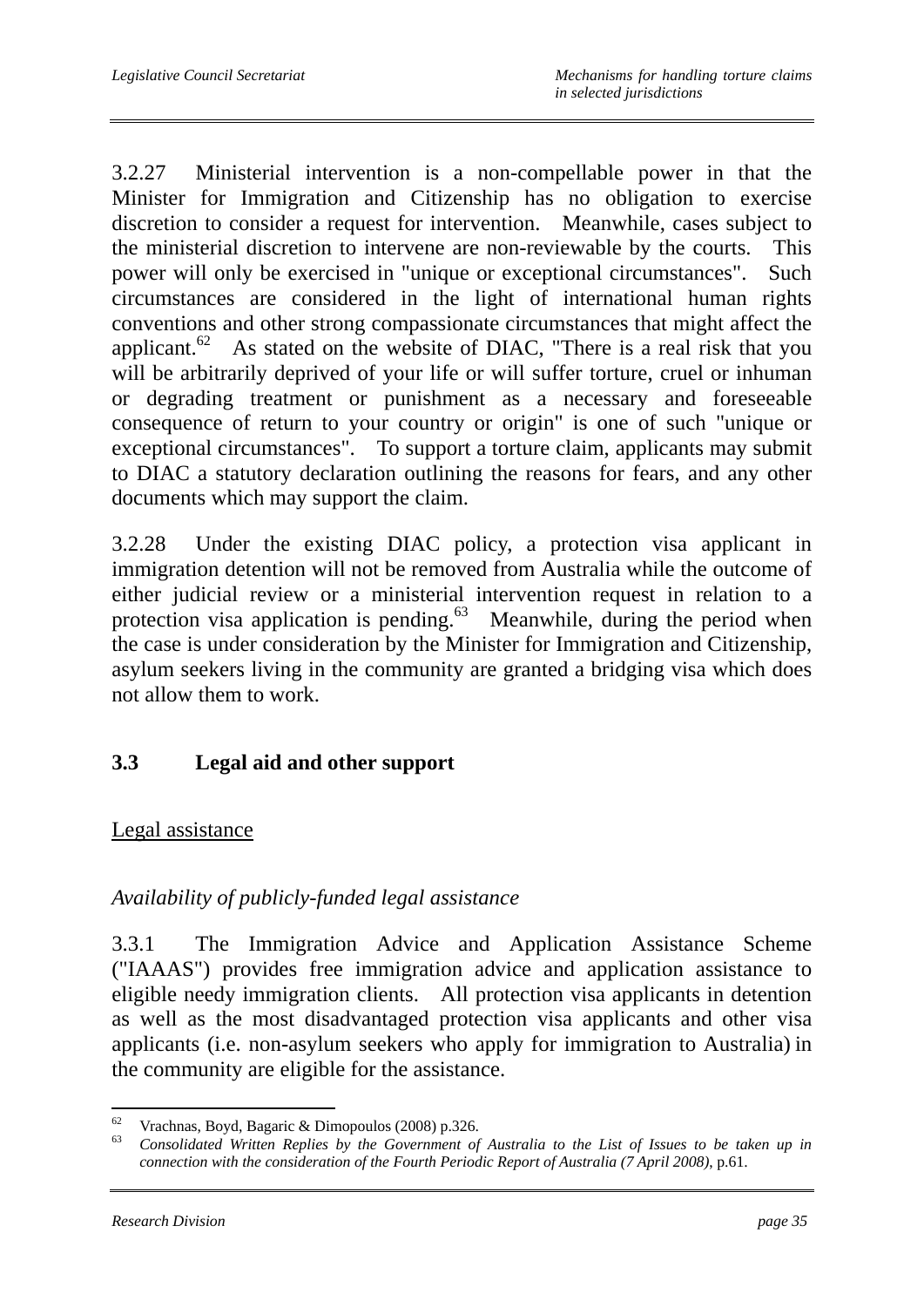3.3.2 Although IAAAS services are funded by the Commonwealth through DIAC, its advice is independent of DIAC. Under IAAAS, registered migration agents and officers of legal aid commissions are selected by tender to act as IAAAS service providers. They help all asylum seekers in immigration detention and disadvantaged protection and other visa applicants in the community with professional application assistance, including accompanying the asylum seekers to attend visa interviews and providing interpreters. There are currently 24 IAAAS service providers across Australia, and a list of IAAAS service providers is available on the website of DIAC.

3.3.3 All people in immigration detention who seek to apply for a protection visa are offered IAAAS assistance. An IAAAS service provider is allocated to them and they may accept or refuse the services. For those asylum seekers in the community, they have the option of choosing among IAAAS service providers listed in their areas if they meet the eligibility requirement. Only "disadvantaged persons" are eligible for IAAAS services. A "disadvantaged person" is one who is in financial hardship and disadvantaged due to non-English speaking background, youth or other cultural background, illiteracy, remote location (outside any Australian state capital city, except areas with known registered migration agents), physical or psychological disability, or physical or psychological harm resulting from family violence.

3.3.4 Under IAAAS, legal advice or assistance is provided with regard to the preparation, lodging and presentation of protection visa applications and applications for merits review of any refused decisions. Nevertheless, IAAAS services are not provided where an applicant appeals to the Federal Court or where an applicant seeks the Minister's intervention under section 417 of the *Migration Act 1958*. In any event, legal aid provided by legal aid commissions (publicly-funded legal aid providers) may be available for representation in refugee matters in the Federal Court, the Federal Magistrates Court or the High Court. For such legal aid to be granted, applicants should pass both means test and merit test.

3.3.5 If asylum seekers want to seek assistance from a non-IAAAS service provider, they have to arrange it at their own cost. Nevertheless, some migration agents may offer *pro bono* or free services.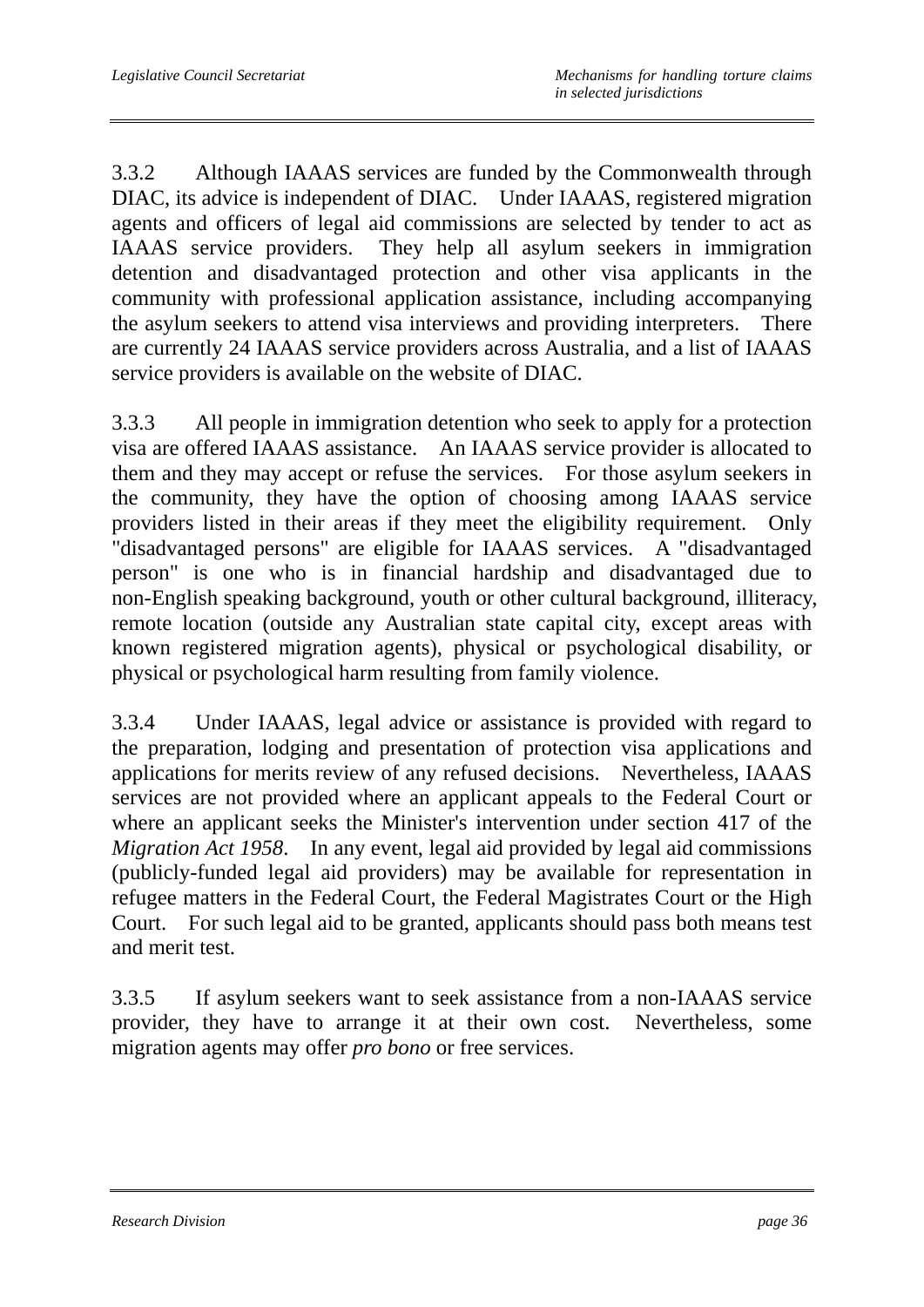## *Qualification and training of legal assistance providers*

3.3.6 In Australia, migration agents must register with the Office of the Migration Agents Registration Authority. To be eligible for registration, a person needs to meet the requirements under Part 3 of the *Migration Act 1958*. One of the requirements is the "knowledge requirement", which requires that the applicant either is an Australian Legal Practitioner or has completed the Graduate Certificate in Australian Migration Law and Practice. Registration has to be renewed every year.

3.3.7 There is a Code of Conduct for registered migration agents to follow, and they are required to have an in-depth knowledge of Australian migration law and procedures, and to meet high professional and ethical standards. The promotion of Continuing Professional Development ("CPD") ensures that the level of professionalism and knowledge of registered migration agents is enhanced on an on-going basis. All registered migration agents are required to complete CPD annually. CPD points are awarded for completing CPD activities approved by the Office of the Migration Agents Registration Authority. Activities, like programmes of education and seminars, are approved with a value and a status (Core or Elective). In order to successfully apply for repeat registration, migration agents have to meet the CPD requirements. They need to complete at least 10 CPD points through the completion of the approved CPD activities, in which at least six must be Core CPD points. The Office of the Migration Agents Registration Authority has recently introduced new activities like mentoring, workshops and conferences.

## *Fee scheme of publicly-funded legal assistance*

3.3.8 IAAAS funds selected registered migration agents by tender to act as IAAAS service providers. In 2009-2010, the cost of providing IAAAS services was some AUS\$3.04 million (HK\$24.62 million), with AUS\$0.68 million (HK\$5.51 million) for application assistance to 318 protection visa applicants in immigration detention (AUS\$2,138 (HK\$17,318) per case), AUS\$1.44 million (HK\$11.66 million) for application assistance to 826 disadvantaged visa applicants in the community (AUS\$1,743 (HK\$14,118) per case); and AUS\$0.92 million (HK\$7.45 million) for immigration advice to 8 756 disadvantaged persons in the community (AUS\$105 (HK\$851) per case).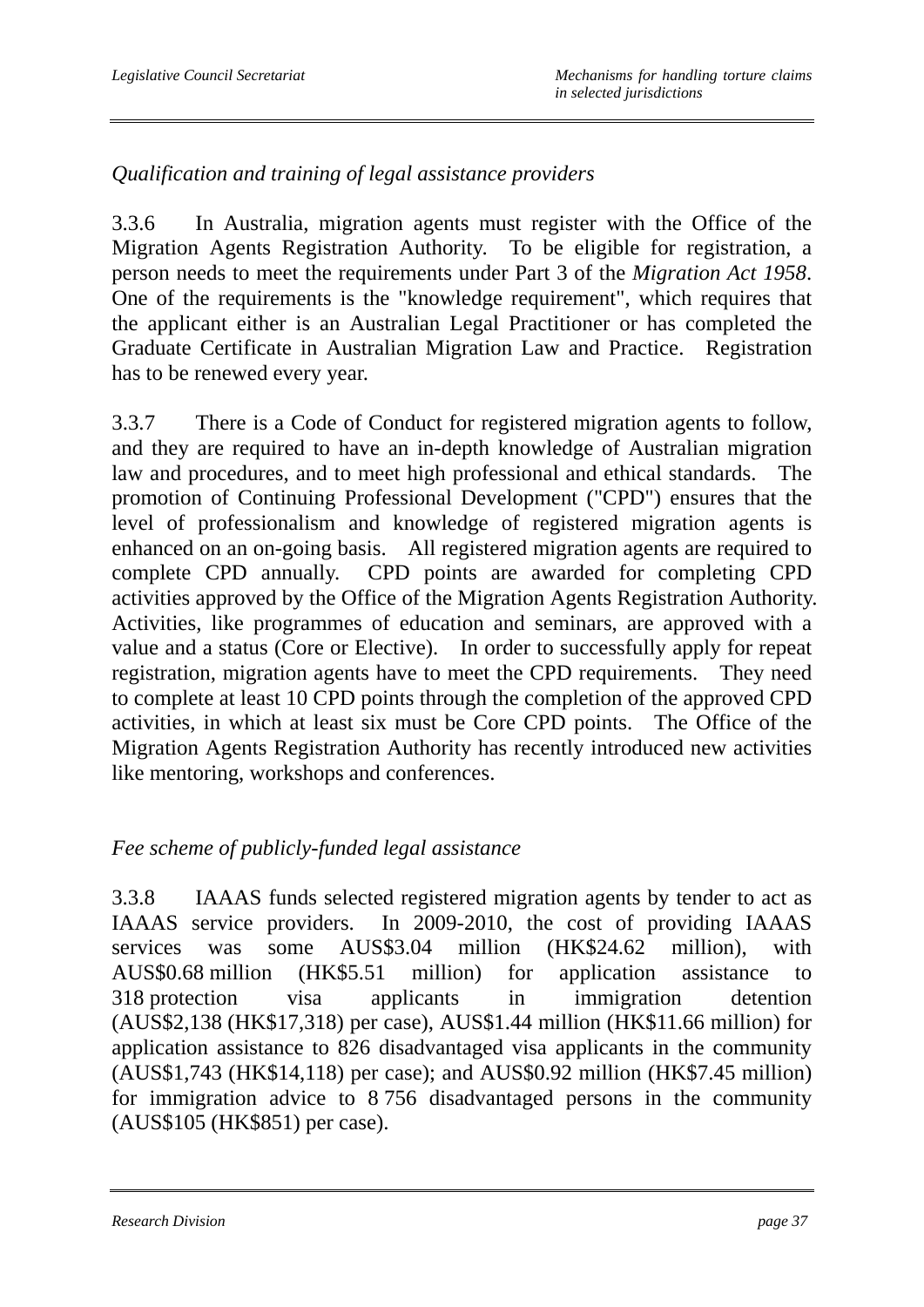3.3.9 Applicants who are eligible for IAAAS receive the services for free. In any event, the fees charged by registered migration agents may give some insights on the remuneration of the legal assistance providers. Although the fees charged by registered migration agents are not set by regulations, the Office of the Migration Agents Registration Authority provides details of the average range of fees charged by agents. During the period from January to March 2011, the range of fees charged by 70% of registered migration agents was AUS\$1,000 (HK\$8,100) to AUS\$3,500 (HK\$28,350) for providing services on application for onshore protection, and AUS\$1,000 (HK\$8,100) to AUS\$4,000 (HK\$32,400) for review applications.

### Economic and social support

3.3.10 The Australian government provides limited assistance for deprived asylum seekers during the period when their applications for protection are being processed. Asylum seekers experiencing financial hardship may apply for financial assistance through the Asylum Seeker Assistance Scheme ("ASAS"), which provides financial assistance, health care and other services to vulnerable applicants in the community. ASAS is administered by the Australian Red Cross under contract to DIAC.

3.3.11 To be eligible for ASAS, asylum seekers must be in financial hardship and have lodged a valid protection visa application more than six months ago, with a bridging or other visa. They must not be in detention, eligible for either Commonwealth or overseas government income support, nor a partner or sponsored fiancé of a permanent resident. Nonetheless, vulnerable applicants in financial hardship who are unable to meet their basic needs and who have no continuing and adequate support within the community, such as unaccompanied minors and elderly persons, are exempted from the above criteria.

3.3.12 Permission to work while an applicant is on a bridging visa depends on the type of bridging visa and the stage of processing the application has reached. Generally, permission to work is available to applicants who have remained lawful and actively engaged with DIAC to resolve their immigration status. For applicants who have become unlawful and have not voluntarily approached DIAC, permission to work is only available in limited circumstances.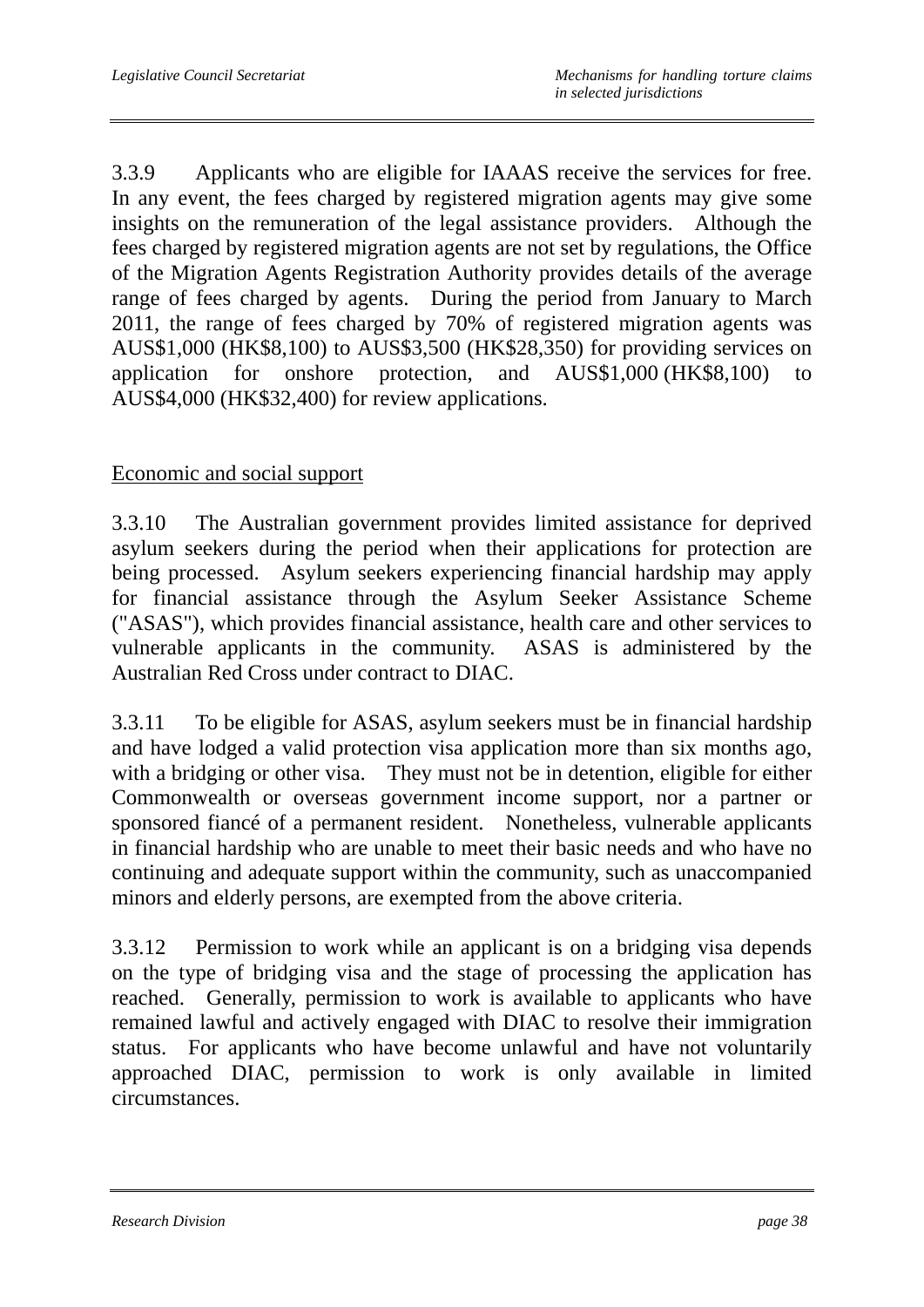3.3.13 If the applicants have a bridging visa that allows them to work, they may also be able to receive medical assistance through Medicare, the Australian government's health insurance scheme.<sup>64</sup>

### **3.4 Issues and concerns**

#### Ministerial discretion and complementary protection legislation

3.4.1 Some domestic and international human rights bodies have recommended that Australia introduces a formal system of complementary protection. At domestic level, in 2004, the Human Rights and Equal Opportunity Commission ("HREOC") made a submission to the Senate Select Committee on Ministerial Discretion in Migration  $65$  with the following observations and suggestions:

- (a) the exercise of ministerial discretion (under section 417 of the *Migration Act*) provides inadequate protection against non-refoulement of asylum seekers who may be eligible for protection under CAT, ICCPR, or CRC;
- (b) the section 417 ministerial discretion is non-compellable, non-reviewable and lacks the basic features of accountable and transparent decision-making;
- (c) a specific "complementary protection" visa class should be introduced to ensure that Australia complies with its non-refoulement obligations under CAT, ICCPR and CRC. The decision to grant or decline the visa application should be based on the application of clear criteria, and subject to independent merits review and judicial review; and
- (d) ministerial discretion should remain as a final safety check.

<sup>64</sup> 64 Introduced in 1984, Medicare is Australia's universal health care system aiming to provide eligible Australian residents with affordable, accessible and high-quality health care. It provides access to free treatment as a public (Medicare) patient in a public hospital, and free or subsidised treatment by medical

practitioners including general practitioners, specialists, participating optometrists or dentists.<br>Human Rights and Equal Opportunity Commission (2008) pp.10-11.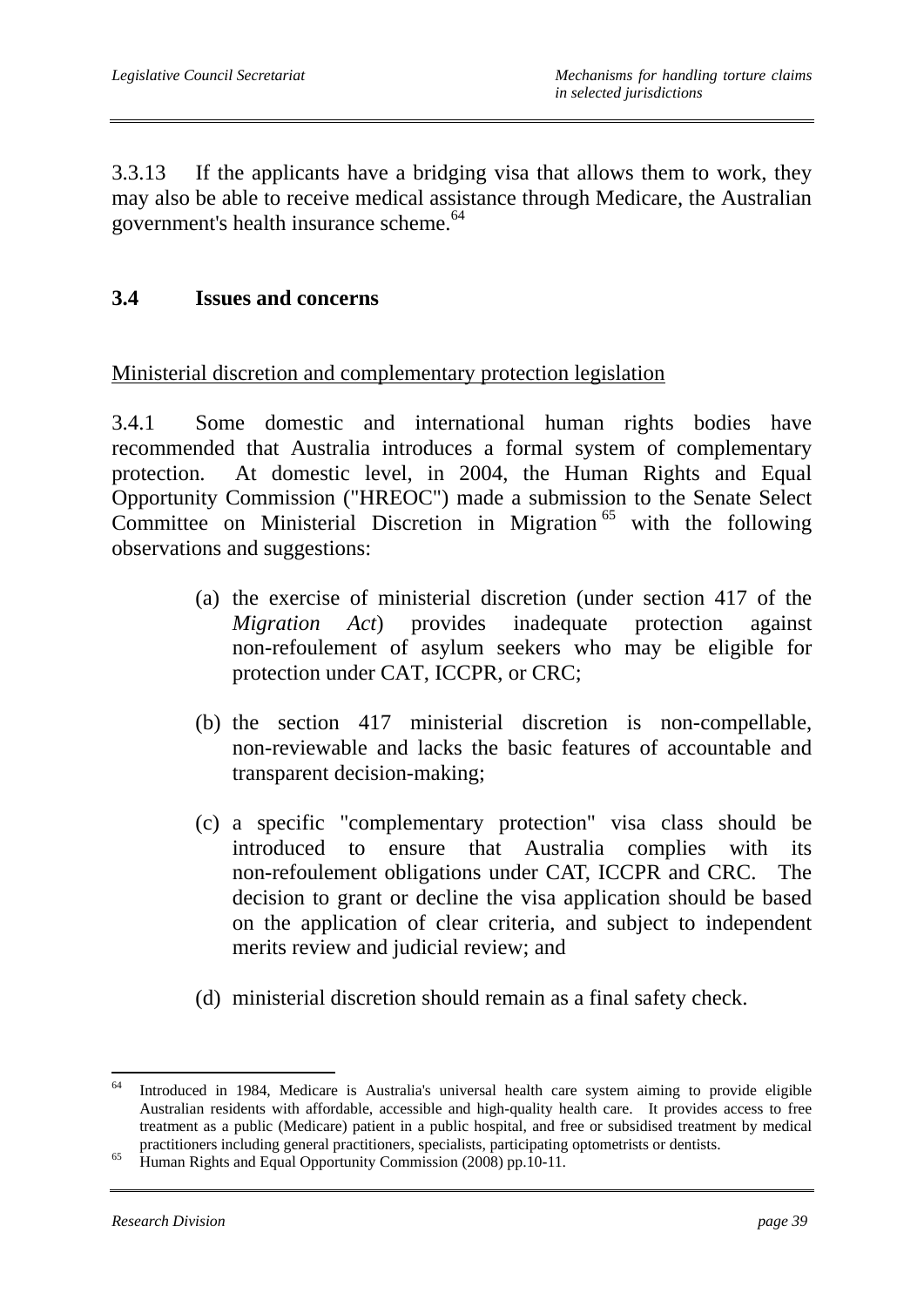3.4.2 The Senate Select Committee on Ministerial Discretion in Migration supported HREOC's views. Its 2004 report recommended the government to "give consideration to adopting a system of complementary protection to ensure that Australia no longer relies solely on the minister's discretionary powers to meet its non-refoulement obligations under the CAT, CROC and ICCPR".<sup>66</sup>

3.4.3 At international level, in 2001, the United Nations Committee against Torture (the "CAT Committee") raised concerns on the lack of appropriate review mechanisms in Australia for ministerial decisions in respect of cases coming under Article 3 of CAT. It recommended that Australia should consider the desirability of providing a mechanism for independent review of ministerial decisions in respect of cases coming under Article 3.<sup>67</sup> In spite of such calls, the Australian government retained the discretion of the Minister for Immigration and Citizenship to grant relief under section 417 and did not consider the introduction of an independent scheme. At its third periodic report submitted to the CAT Committee in 2005, the Australian government stated that it "does not consider an additional level of review, such as that suggested by the Committee, either necessary or appropriate. Furthermore, the government maintains that current policy and practice is not inconsistent with Australia's obligations under the Convention".<sup>68</sup>

3.4.4 In its concluding observations on Australia's third periodic report released in 2008, the CAT Committee reiterated the same concern. It recommended that Australia should adopt a system of complementary protection to ensure that it no longer relied solely on the Minister's discretionary powers to meet its non-refoulement obligations under CAT.<sup>69</sup>

<sup>66</sup> <sup>66</sup> Human Rights and Equal Opportunity Commission (2008) p.11.

<sup>67</sup> *Concluding observations of the Committee against Torture: Australia (21 November 2000)*, paragraph 53(b). 68 *Committee against Torture Consideration of Reports submitted by States Parties under Article 19 of the* 

*Convention: Third periodic report of States parties due in 2004: Australia (7 April 2005)*, p.12. 69 *Committee against Torture Consideration of Reports submitted by States Parties under Article 19 of the* 

*Convention: Concluding observations of the Committee against Torture: Australia (28 April-16 May 2008)*, pp.4-5.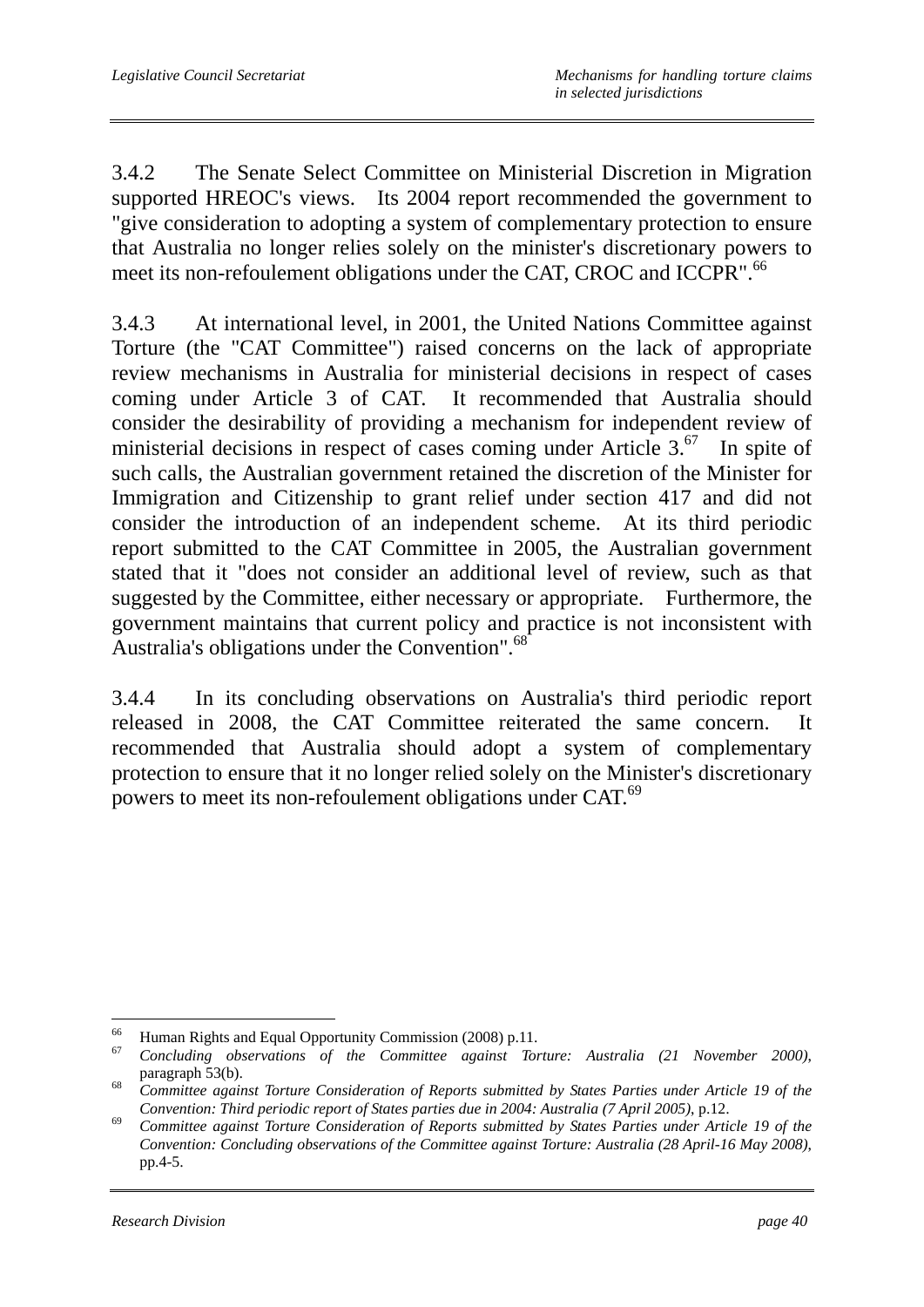3.4.5 It was in 2009 when the Australian government started to introduce complementary protection legislation. Complementary protection is the term used to describe a category of protection for people who are not refugees, but who cannot be returned to their home countries because there is a real risk that the persons would suffer certain types of harm that would infringe Australia's non-return obligations.<sup>70</sup> Complementary protection covers people who may be at risk of having their fundamental human rights violated, such as being arbitrarily deprived of their life; having the death penalty carried out on them, being subject to torture; or being subject to cruel, inhuman or degrading treatment or punishment, if returned to their home countries.

3.4.6 The *Migration Amendment (Complementary Protection) Bill 2009* was introduced into the House of Representatives on 9 September 2009. However, that *Bill* was not subsequently debated and lapsed on 19 July 2010 when the Parliament was prorogued for the 2010 federal election. The *Migration Amendment (Complementary Protection) Bill 2011* was introduced into the House of Representatives on 24 February 2011. The *Bill* intends to amend the *Migration Act 1958* so as to introduce a statutory regime for assessing claims that may engage Australia's non-refoulement obligations under various international human rights treaties otherwise known as "complementary protection". The *Bill* proposes to assess complementary protection claims under a single protection visa application process. Under this process, applicants who are found not to be refugees but owed protection on complementary protection grounds will be entitled to be granted protection visas with the same conditions and entitlements as refugees. In turn, unsuccessful applicants (i.e. applicants found not to be owed protection) will have equivalent administrative review rights as persons seeking protection under the Refugee Convention. $71$ 

 $\overline{a}$  $^{70}$  Department of Immigration and Citizenship (2011).

Parliament of Australia Department of Parliamentary Services (2011).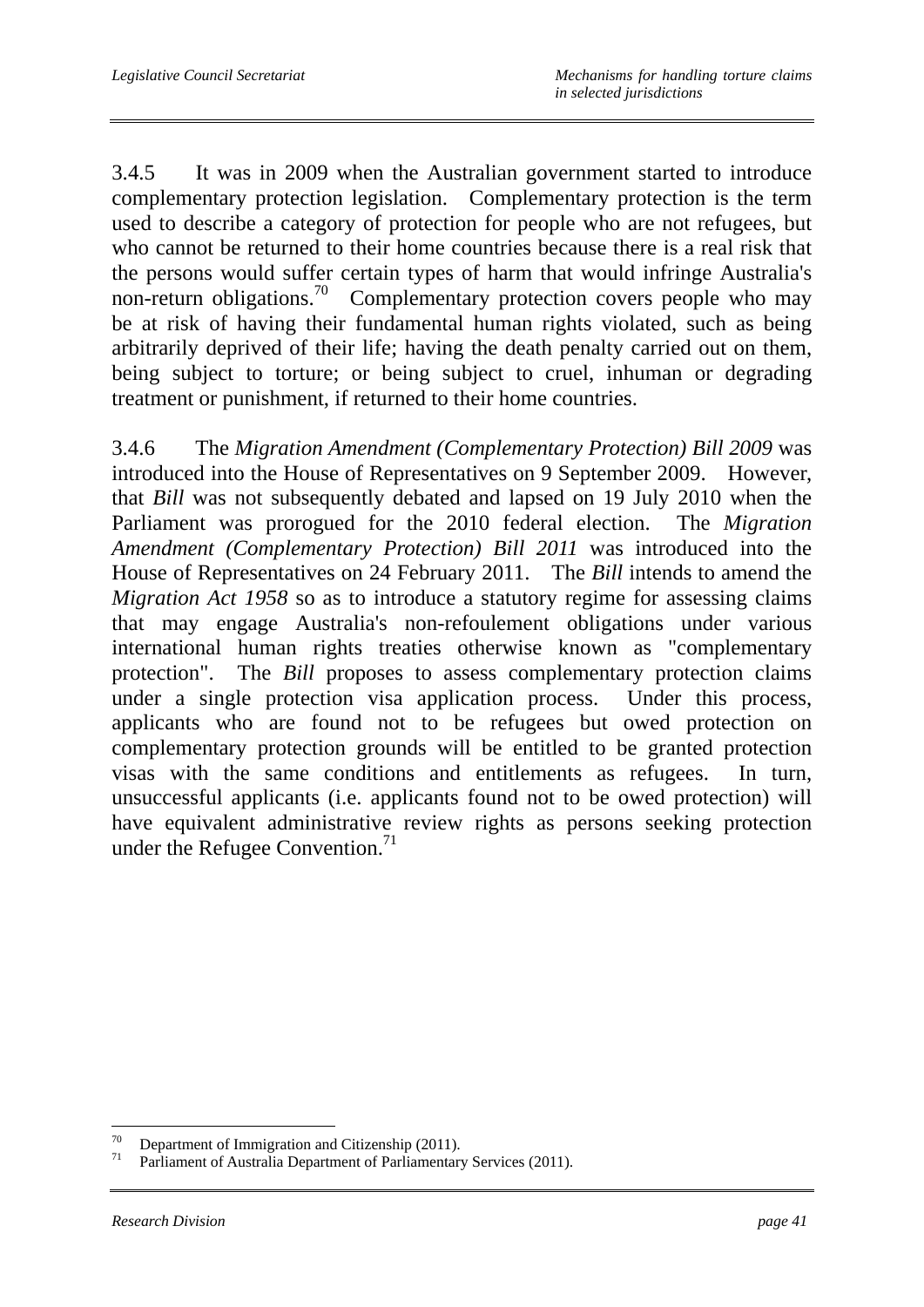3.4.7 Under the proposed legislation, protection claims will first be considered against the existing refugee criteria set out in the *Migration Act 1958*. Only those applicants who are found not to be refugees will have their claims being considered under the new complementary protection criteria.<sup>72</sup> Introduced to the House of Representatives on 24 February 2011, the *Bill* went through the first reading on the same day. Debate of the second reading has been adjourned. Subject to the passage of the legislation, the new complementary protection criteria are expected to commence approximately six months after the *Bill* is passed.

### Detention

3.4.8 Mandatory detention of those persons who enter Australia irregularly (people arriving in Australia without lawful authority either on their own accord without any involvement by organizations, or organized by criminal networks and/or smuggling syndicates) has long been the concern of the CAT Committee and NGOs. In 2005, the government introduced a series of reforms, including the *Migration and Ombudsman Legislation Amendment Act 2005* and the *Migration Amendment (Detention Arrangements) Act 2005*. These *Acts* have brought in important changes to the processing of asylum seekers in Australia, which include requiring that the determination of protection visa applications for detained asylum seekers be concluded within 90 days, introducing the principle that an asylum seeker's children should only be detained as a measure of last resort, and requiring reports by DIAC to the Commonwealth Ombudsman on persons being held in detention for more than two years. In particular, asylum seekers who have been in detention for more than two years now have their cases reviewed by the Commonwealth Ombudsman, who will recommend courses of action to the Minister for Immigration and Citizenship. The Minister for Immigration and Citizenship must table the Ombudsman's report and recommendations in the Parliament. Nonetheless, the government is under no obligation to follow the recommendations.<sup>73</sup>

 $72\,$ <sup>72</sup> Department of Immigration and Citizenship (2011).<br><sup>73</sup> Drightman Latham & Gaddard (2008) n 266

Briskman, Latham & Goddard (2008) p.366.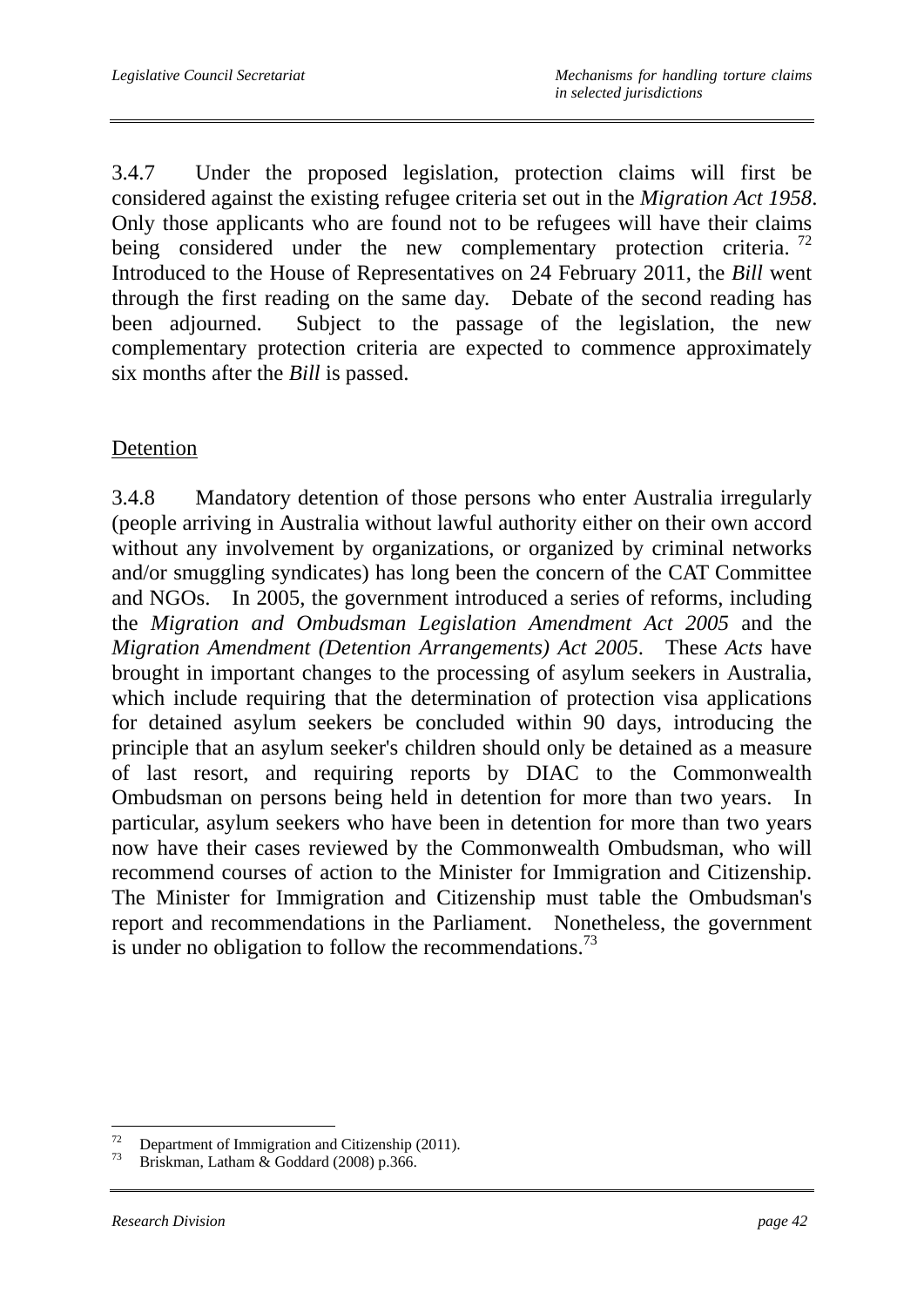3.4.9 As a result of the 2005 reforms, all asylum seeking families with children have been moved from immigration detention centres into alternative detention arrangements in the community. Community detention enables them to move about freely in the community without needing to be accompanied or restrained by an officer under the *Migration Act 1958*. Apart from the fact that their legal status means that they do not have a visa, persons in community detention are in no way hampered in terms of mobility, and they are able to lead normal lives.<sup>74</sup> Government-funded NGOs are in place to ensure that people placed in community detention are properly supported, with access to medical services and pre-approved specialist services.<sup>75</sup>

3.4.10 Meanwhile, concerns on the situation of stateless people (people who do not have the legal bond of nationality with any state) remain. Stateless people are theoretically subject to indefinite detention as they are ineligible for a visa and have no country to which they could be removed. The CAT Committee has expressed concerns about the situation of stateless persons in immigration detention who risk being potentially detained "ad infinitum". It therefore recommends Australia to consider abolishing its policy of mandatory immigration detention for those entering irregularly its territory. According to the CAT Committee, detention should be used as a measure of last resort only, and a reasonable time limit for detention should be set. In particular, Australia should take urgent measures to avoid the indefinite character of detention of stateless persons.<sup>76</sup>

<sup>74</sup> <sup>74</sup> *Committee against Torture Fortieth session Summary Record (Partial) of the 815th Meeting (30 April 2008)*, p.11. 75 *Committee against Torture Fortieth session Summary Record (Partial) of the 815th Meeting (30 April 2008)*,

p.3. 76 *Committee against Torture Consideration of Reports submitted by States Parties under Article 19 of the Convention: Concluding observations of the Committee against Torture: Australia (28 April-16 May 2008)*, p.3.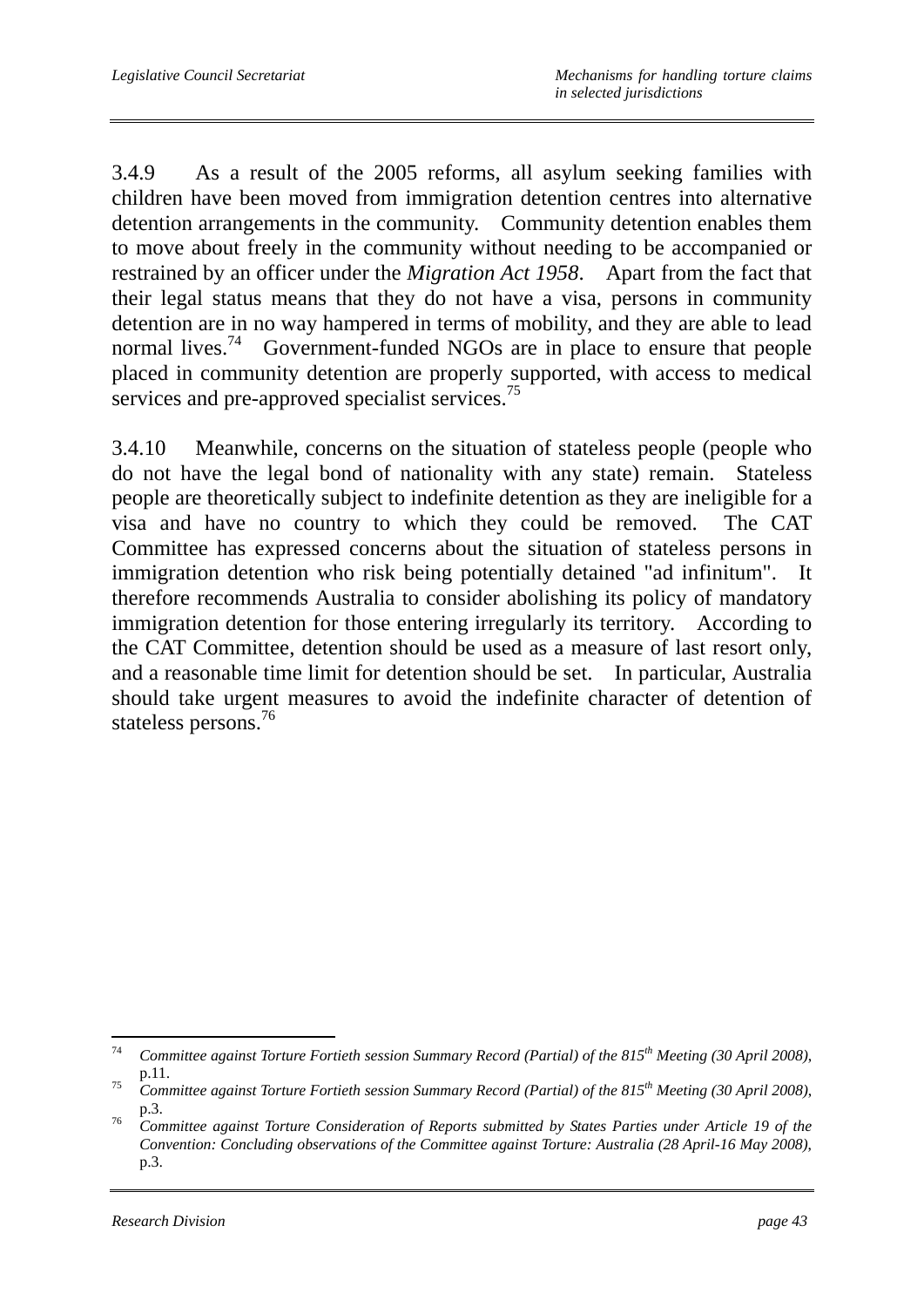# **Chapter 4 – The United Kingdom**

### **4.1 Background**

4.1.1 The United Kingdom ("the UK") is a signatory to both the 1951 United Nations Convention relating to the Status of Refugees ("the Refugee Convention") and the 1967 Protocol relating to the Status of Refugees ("the Refugee Protocol"), having ratified the Refugee Convention in 1954 and acceded to the Refugee Protocol in 1968. The UK ratified the Convention against Torture and Other Cruel, Inhuman or Degrading Treatment or Punishment ("CAT") in 1988.

4.1.2 In the UK, international law does not by itself become part of the domestic legal order unless the Parliament passes a law to that effect. Nevertheless, enactment of legislation is not the only way for the UK to fulfil its obligations under international law. Sometimes when the domestic law is consistent with the UK's international obligations, no action is required,  $\frac{7}{7}$ which is the case of  $CAT<sup>78</sup>$  Meanwhile, in the case of the European Convention of Human Rights ("ECHR"), the UK has adopted the *Human Rights Act 1998*. However, the aim of this enactment is not to incorporate ECHR into the domestic legal order but to allow the UK citizens to submit their cases to domestic courts instead of the European Court of Human Rights in Strasbourg.

4.1.3 As regards non-refoulement, the position in the UK law is that a person's removal would be a breach of its obligations under ECHR where such removal would expose the person to a real risk of torture or inhuman or degrading treatment or punishment or where such removal would lead to a flagrant breach of other ECHR rights. The protection offered by ECHR in the removal context is wider than that offered by  $CAT<sup>79</sup>$  By taking account of ECHR in all removal cases, the UK ensures that it does not breach the obligations under CAT.<sup>80</sup>

<sup>77</sup> 

<sup>77</sup> *UNCAT Hearing: Provisions of lists of issues to state parties (18 November 2004)*, pp.6-7. 78 *Committee against Torture Thirty-third session Summary Record of the 627th Meeting (18 November 2004)*, p.3.<br>For details, please refer to paragraph 1.4.13 of this research report.<br> $WACATL$  reports a provision of lists of investor to the parties (18 M

<sup>80</sup> *UNCAT Hearing: Provisions of lists of issues to state parties (18 November 2004)*, p.30.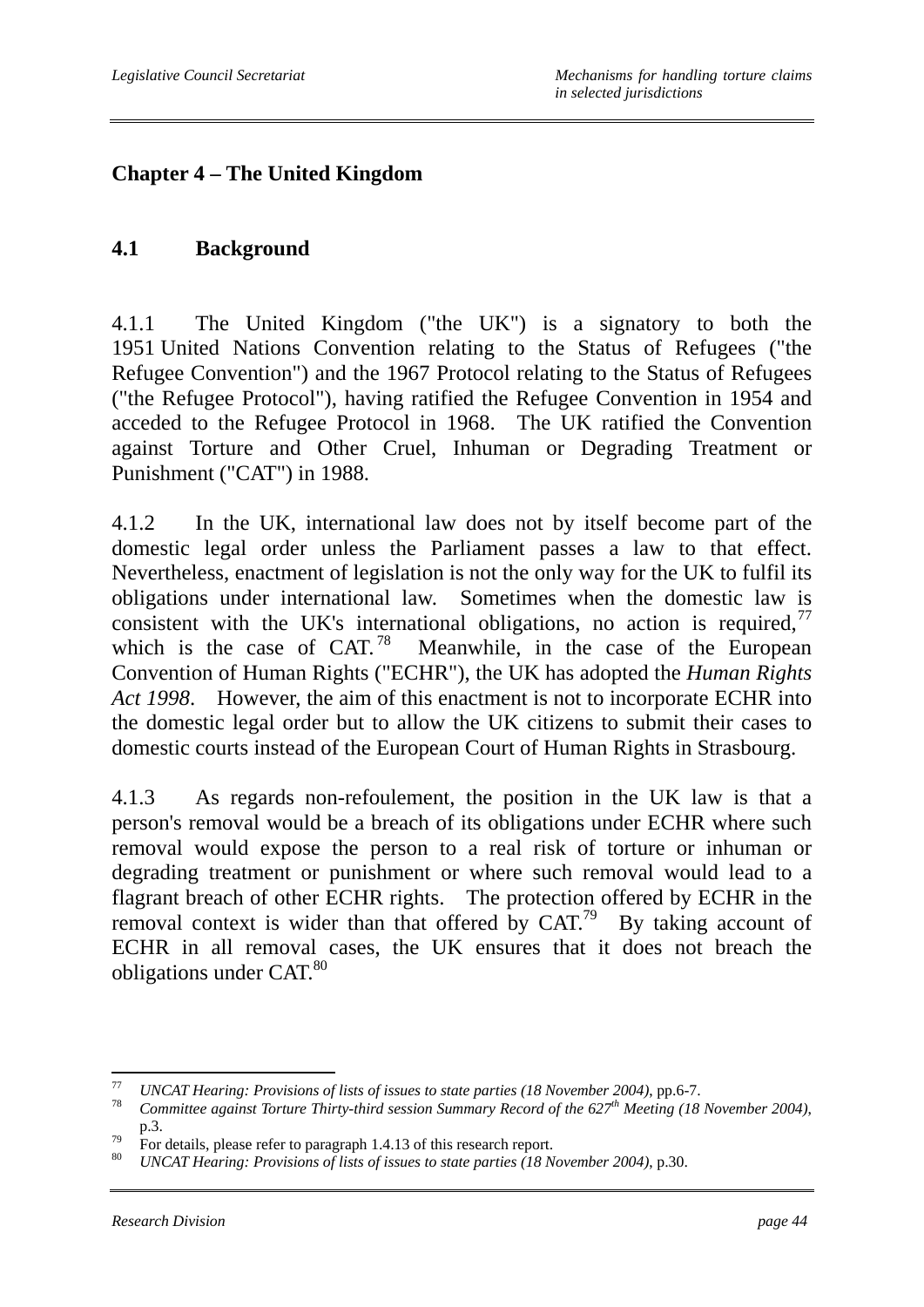### Major relevant legislations

4.1.4 Although CAT is not incorporated into the UK law, the *Human Rights Act 1998* ("HRA") has embedded specific ECHR human rights protection. Most importantly, ECHR contains provisions prohibiting torture and inhuman or degrading treatment or punishment that is absolute and stronger than the protection against refoulement provided by the Refugee Convention. 81 Although HRA does not specifically set out protections for asylum seekers or refugees, a number of ECHR provisions embedded in HRA have been used by asylum seekers in litigation. For instance, Article 3 of ECHR, which prohibits the return of a person where there are substantial grounds for believing that there is a real risk of torture or inhuman and degrading treatment or punishment, is one of these provisions. $82$ 

4.1.5 In addition to the incorporation of ECHR via legislation, key articles of ECHR are also referred to in various asylum regulations and the current version of the UK Immigration Rules. Although the Immigration Rules are administrative rules which do not have the legal status of legislation, they are binding in that failure to act in accordance with the rules can render a decision appealable. $83$  In terms of ensuring a level of consistency across the Home Office, the decisions of case owners are guided not only by relevant legislation and the Immigration Rules but also by detailed asylum policy instructions and asylum process guidance.

4.1.6 During the deliberation of the UK's fourth periodic report submitted to the United Nations Committee against Torture, the leader of the UK delegation provided reasons for the UK to deny asylum seekers with "clearly unfounded" claims appeal with suspensive effect. He pointed out that between 2000 and 2002, the UK received more asylum seekers than any other member states in the European Union ("the EU"). Most applicants were not in need of protection and claimed asylum as a means of sidestepping mainstream immigration controls. Hence, the UK government introduced the *Nationality, Immigration and Asylum Act 2002* to deter misuse of asylum. Applicants whose claims were certified as "clearly unfounded" would only be able to appeal after they had left the UK. $^{84}$ 

<sup>81</sup> <sup>81</sup> Kneebone (2009) p.289.

<sup>&</sup>lt;sup>82</sup> O'Sullivan (2009) pp.240-241.

 $\frac{83}{84}$  O'Sullivan (2009) p.239.

<sup>84</sup> *Committee against Torture Thirty-third session Summary Record of the 624th Meeting (17 November 2004)*, p.4.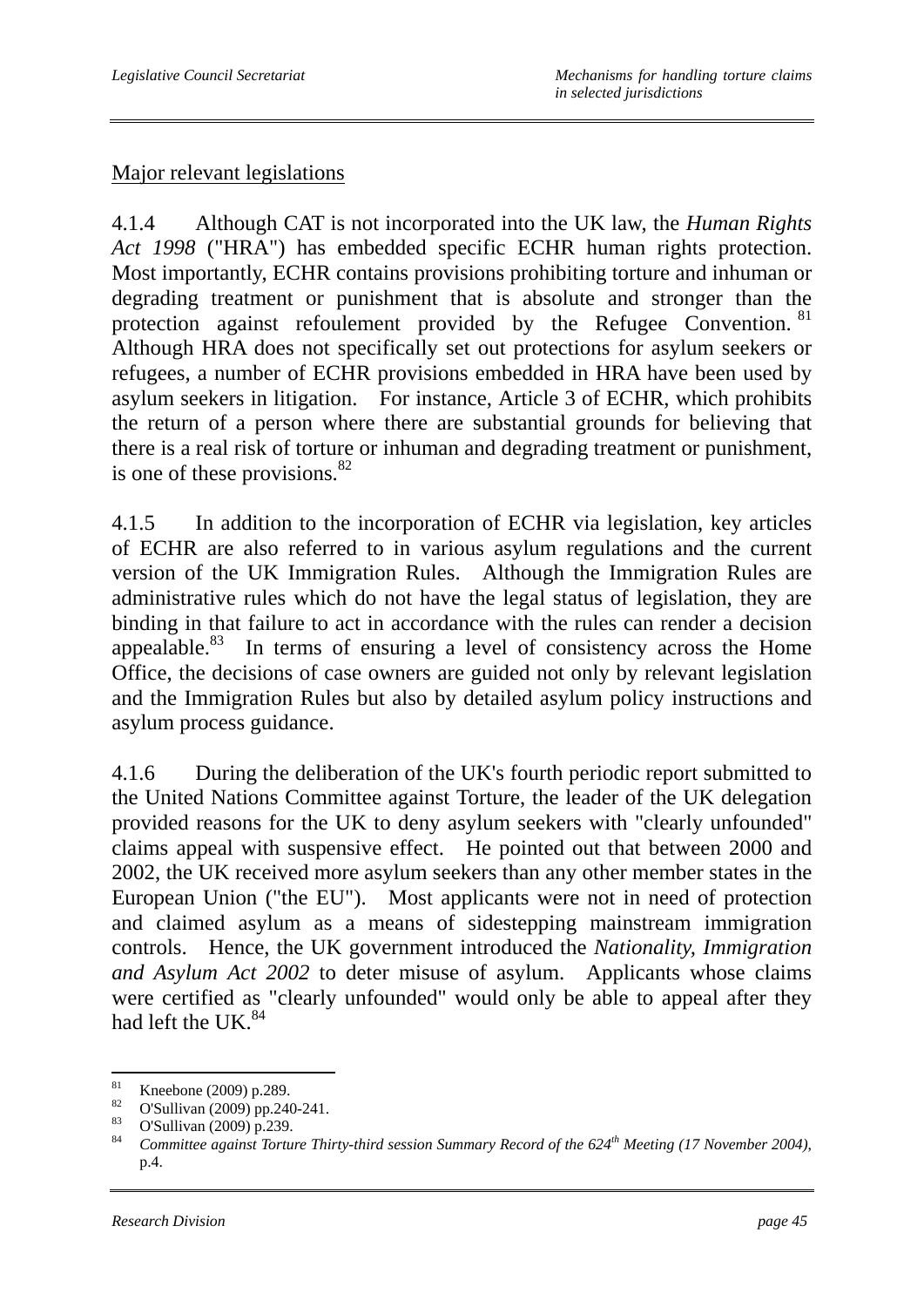4.1.7 The UK is a signatory to the EU regulations and directives on asylum. For many years, the EU member states have cooperated in a burden sharing arrangement in that they have followed certain adopted regulations to determine which member state will be responsible for examining an asylum application lodged in the EU. $^{85}$  The current regulation is the Dublin II Regulation. The 27 member states of the EU and the three associated states, Iceland, Norway and Switzerland, compose the Dublin Area specified in the Regulation. Adopted in 2003, the Dublin II Regulation establishes the criteria and mechanisms for determining the member state responsible for examining an asylum application lodged in one of them by a third-country (i.e. non-EU country) national. As a general rule, the responsible member state will be the state where the asylum seeker first enters the EU. A Europe-wide fingerprint database has been established under the EURODAC Regulation to help verify the identity of asylum seekers.

### Asylum system

4.1.8 In the UK, the UK Border Agency ("UKBA") under the Home Office is the government body responsible for interviewing asylum claimants and assessing their asylum applications.

4.1.9 Since 5 March 2007, the Home Office has been processing all new asylum claims under the New Asylum Model ("NAM"). The aim of NAM is to produce a faster and more streamlined asylum process. Under NAM, a single case owner, who is an officer of the Home Office, has responsibility for an applicant throughout the asylum process from start to finish. The case owner is responsible for interviewing the applicant and making decision on the application. The case owner will also deal with the applicant's welfare needs and integration into daily life in the UK if he is granted a positive decision, or his removal if the application is rejected.

4.1.10 Another feature of NAM is the segmentation of cases. Upon the screening interview, asylum applicants are assigned to one of five "segments" that determines the future pathway of their claims:

> (a) Segment 1 is "third country cases". Applicants are likely to be detained and, where possible, removed to the appropriate country;

 $\overline{a}$ 85 O'Sullivan (2009) pp.242-244.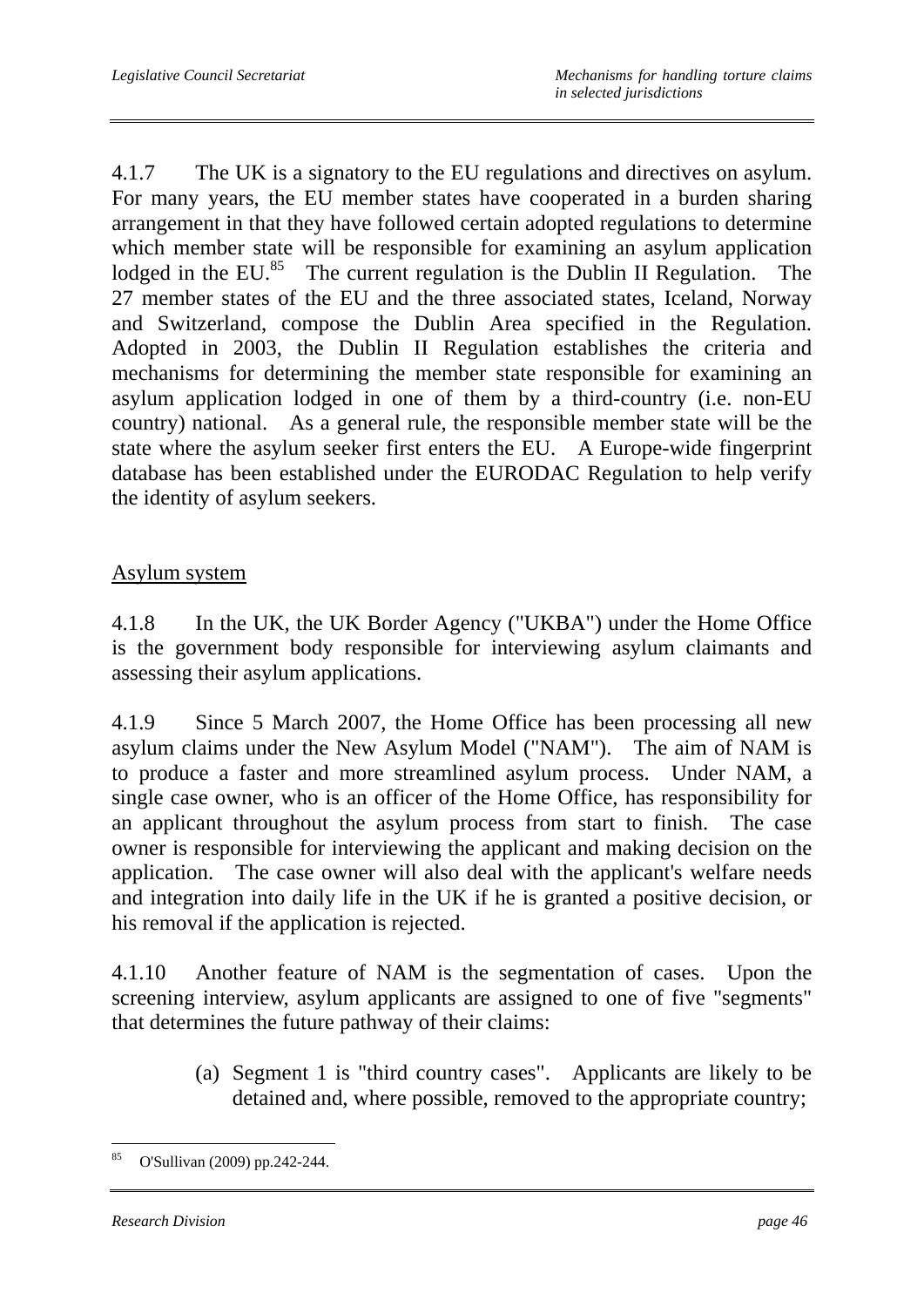- (b) Segment 2 is "children". Unaccompanied asylum seeking children undergo a similar application process to asylum seeking adults. They are interviewed by a case owner about the substance of their claim if they are 12 years old or over. Case owners dealing with cases in this segment have been specially trained to deal with children;
- (c) Segment 3 is "potential non-suspensive appeals". Applicants who are nationals of one of the countries designated "safe" do not have the right to appeal a negative decision on their cases from within the UK if the claim is certified as "clearly unfounded"; $^{86}$
- (d) Segment 4 is "detained fast track". Applicants are detained at the Immigration Removal Centres, with initial decisions being made within three to four working days; and
- (e) Segment 5 is "general casework". All remaining asylum cases under NAM are interviewed within two weeks of application, with the initial decision to be served in person within 30 working days.

## **4.2 Asylum procedures**

## Lodging of claims

4.2.1 Asylum is given under the Refugee Convention. To be recognised as a refugee, the applicant must have left his country and be unable to go back because he has a well-founded fear of persecution because of his race, religion, nationality, political opinion, or membership of a particular social group. For those applicants who have a real risk of being exposed to torture or inhuman or degrading treatment or punishment but whose fear of return is not due to the five reasons prescribed above under the Refugee Convention, they may lodge human rights claim under Article 3 of ECHR in order to stay in the UK.

 $\overline{a}$ 86 Section 94 of the *Nationality, Immigration and Asylum Act 2002* provides that the Secretary of State can deem a country to be "safe" and certify claims from that country as "clearly unfounded".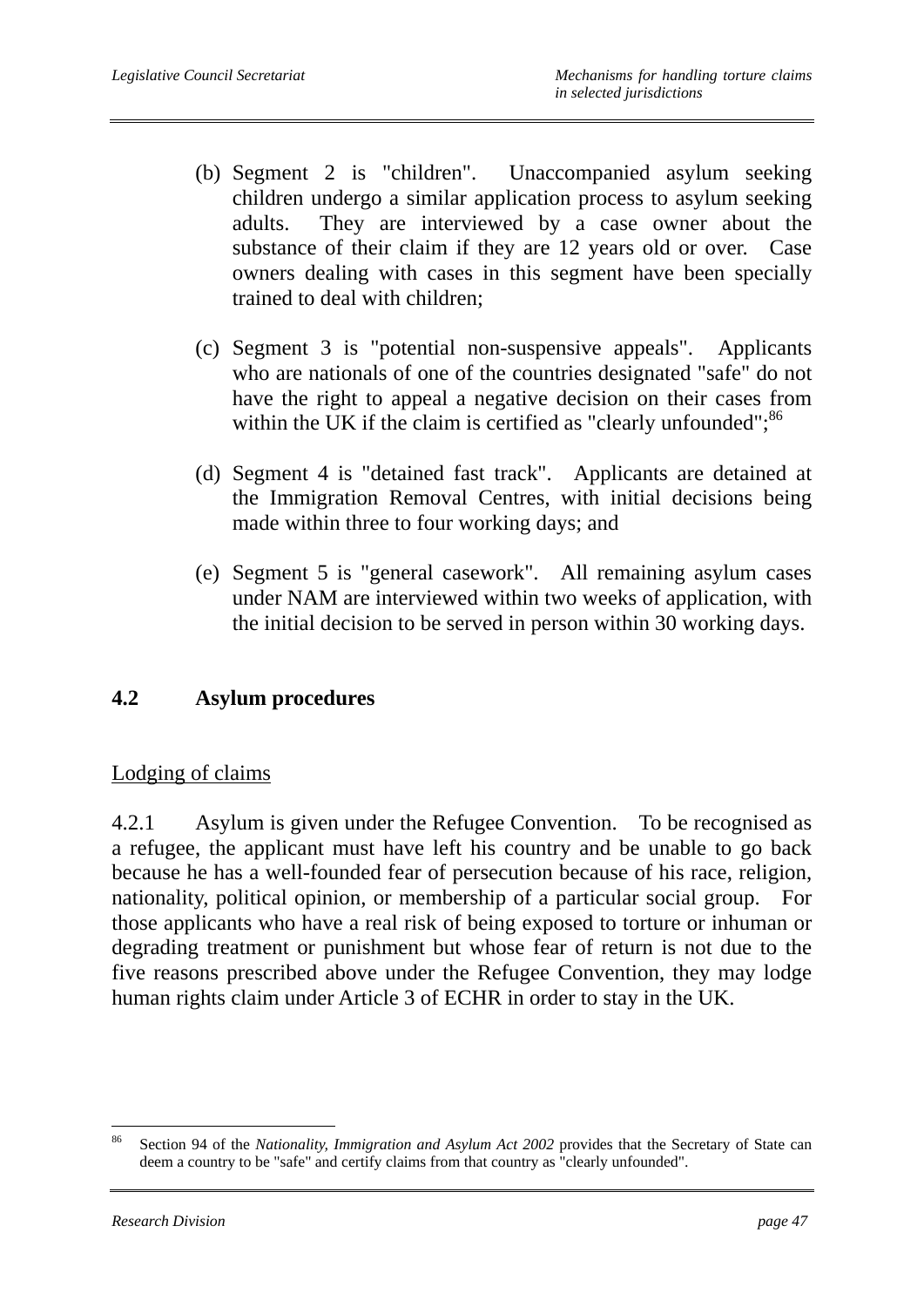4.2.2 Claims for asylum often include assertions that applicants' human rights would be breached if they were removed to their country of origin. Since human rights and asylum claims often share the same basis, applicants making both claims could submit the same statement.<sup>87</sup> While applicants may make only one of these claims without lodging the other, paragraph 327 of the Immigration Rules requires UKBA to presume that a person asking for protection is claiming asylum even if the Refugee Convention is not mentioned in the application. Therefore, such cases must be treated as an asylum application.88 Applicants may make human rights claims at any stage of the asylum process in the UK. Where asylum is claimed, it is considered that an implied Article 3 claim (i.e. human rights claim made under Article 3 of ECHR) has been made. In fact, the Home Office operates a "one-stop", single determination procedure for considering protection applications under human rights and asylum claims, even if the claim is made on only one of these two grounds.

4.2.3 Applicants can apply for asylum with the immigration officer on arrival at the port of entry, for example, at an airport or seaport. If they are already in the UK, they should book an appointment to meet with the Asylum Screening Unit of UKBA. Applicants who want any of their dependants to be part of the application must bring the dependents with them when they meet the Asylum Screening Unit.

4.2.4 For the meeting with the Asylum Screening Unit, applicants must bring with them passports, police registration certificates, other identification documents, any other documents that will support the application, and documentary evidence of their accommodation. All of these documents must be original documents. Applicants must also provide photographs of themselves and of each dependant included in the application for asylum.

### Preliminary screening

4.2.5 Applicants will go through a screening process before being allocated to their case owners. At the screening interview, asylum applicants are required to submit any other information relevant to the application for staying in the UK in addition to their original asylum application. An interpreter will be provided should the applicants need one.

 $\overline{a}$  $\frac{87}{88}$  UK Border Agency (2010) p.10.

Ibid.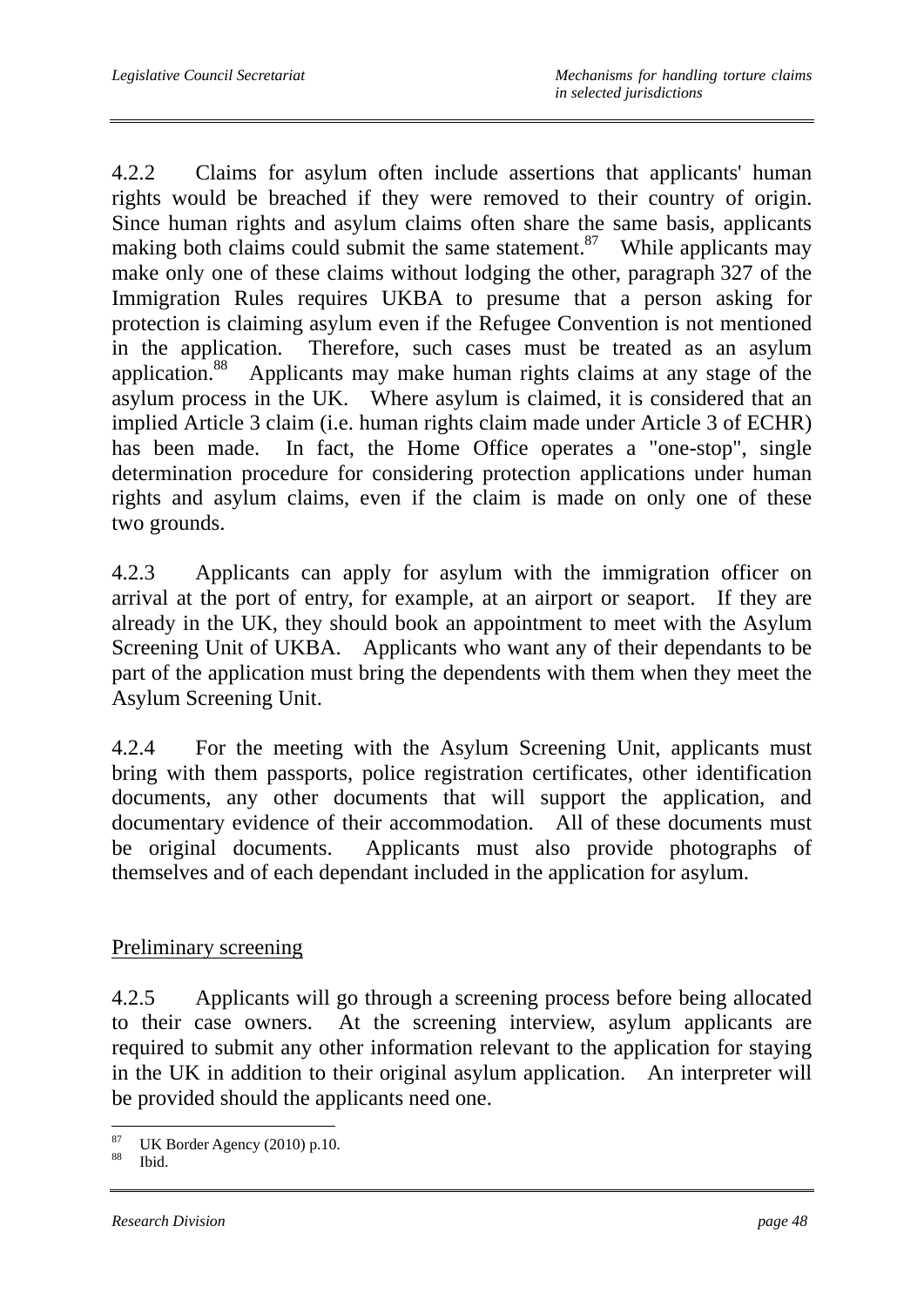4.2.6 During the screening interview, UKBA will take the fingerprints and a photograph of the applicant which will be put on the application registration card. This card proves that the applicant is an asylum seeker and he can use it to obtain services like financial support. The applicant's dependants included in the application for asylum should accompany the applicant to this interview so that their details are recorded in the application.

4.2.7 The purpose of this screening interview is to establish the identity and nationality of the asylum seekers, their travel route to the UK, and the documentation they used to travel to the UK. Based on such information, UKBA will assign applicants to one of the five "segments" described in paragraph 4.1.10. If another country may be responsible for considering the asylum application under the Dublin II Regulation, the Segment 1 applicant will likely be detained and removed to the appropriate country and the asylum procedure will end at this stage. If the applicant is deemed to come from a "safe" country<sup>89</sup> (Segment 3), he may be detained and his claim may be certified as "clearly unfounded" in which the right of appeal has to be exercised from outside the UK. If UKBA decides that the claim may be decided quickly (Segment 4), the applicant will be processed via an "accelerated procedure" at the Immigration Removal Centres, with initial decision made within three to four days. Other cases (Segments 2 and 5) will be interviewed within two weeks.

4.2.8 Applicants whose claim has been certified by UKBA as being clearly unfounded can seek to challenge such certification in the courts through judicial review. During the review, they will not be removed until the judicial review proceedings are completed.

<sup>89</sup> 89 The concepts of "safe country of origin" and "safe third country" originated in Europe and are explicitly set out in the EU Procedures Directive. The "safe country of origin" concept is premised on the assumption that certain asylum seekers do not require protection at all because their country of origin is regarded by the destination country as inherently safe. The "safe third country" concept is premised on the notion that for those asylum seekers who have not arrived directly from their country of origin, where they claim to face persecution, it is more appropriate for them to seek asylum in a third country. A "third country" can be defined as one of the countries through which an asylum seeker travels en route to a destination country. Applying these safe country concepts allows for unilateral designations based on the presumptions that if a particular country is classified as being safe according to established criteria, any claim for protection from an applicant coming from that country is to be treated as manifestly unfounded, or it is presumed that an applicant from that country is not subject to persecution and/or they ought to seek asylum elsewhere. See John-Hopkins (2009) pp.218-219.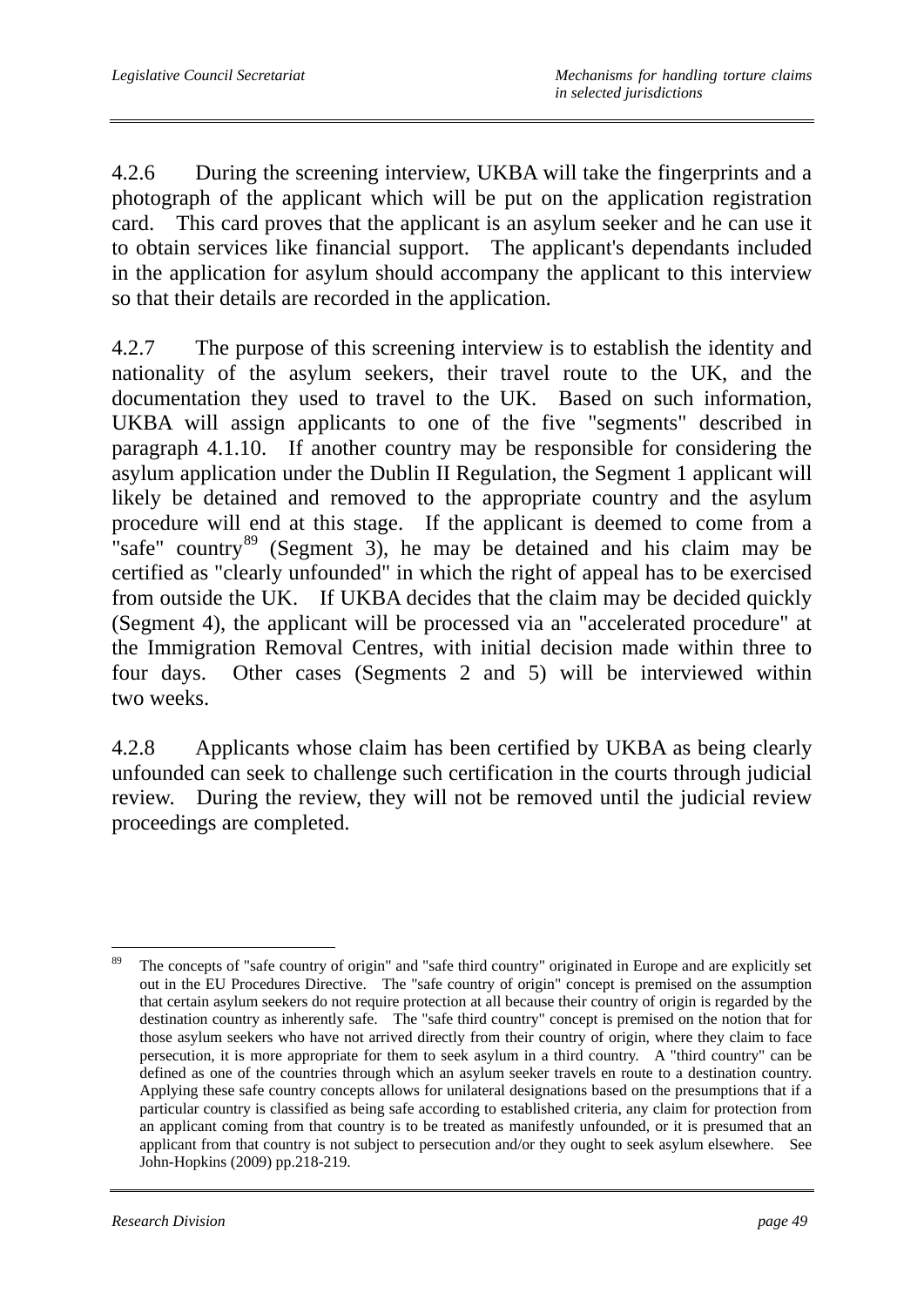### Asylum determination

#### *Asylum interview*

4.2.9 After the screening stage, the case owner will conduct an interview with the applicant. The applicant must attend all the interviews that he is asked to attend. He must also complete and return any forms given within the prescribed time limit. Failing to do so may lead to UKBA rejecting the asylum application because the applicant does not comply with their requirements.

4.2.10 At the interview, the applicant will be asked to explain the reasons for seeking asylum in the UK. The applicant should give as much detail about the asylum application as possible. He should also submit any additional evidence, like medical records or newspaper reports relating to what is happening in his country. UKBA will provide the applicant with an interpreter if he needs one.

4.2.11 The interview will last around two to four hours. At the end of the interview, the applicant will be asked to sign the interview record. If no legal representative is attending, the applicant can request that the interview be tape-recorded. The applicant must make this request at least one day in advance. After the interview, if the applicant thinks he has missed out any relevant information, he must tell his legal representative as soon as possible, and the legal representative has to submit extra information within five days.

### *Legal representation*

4.2.12 The applicant must respond in person to questions in the interview, but he may be accompanied by a legal representative. The case owner will not normally postpone the interview to allow the applicant time to get legal advice or representation. Since the presence of a legal representative is optional, if the applicant's legal representative cannot attend the asylum interview, the case owner will proceed without him.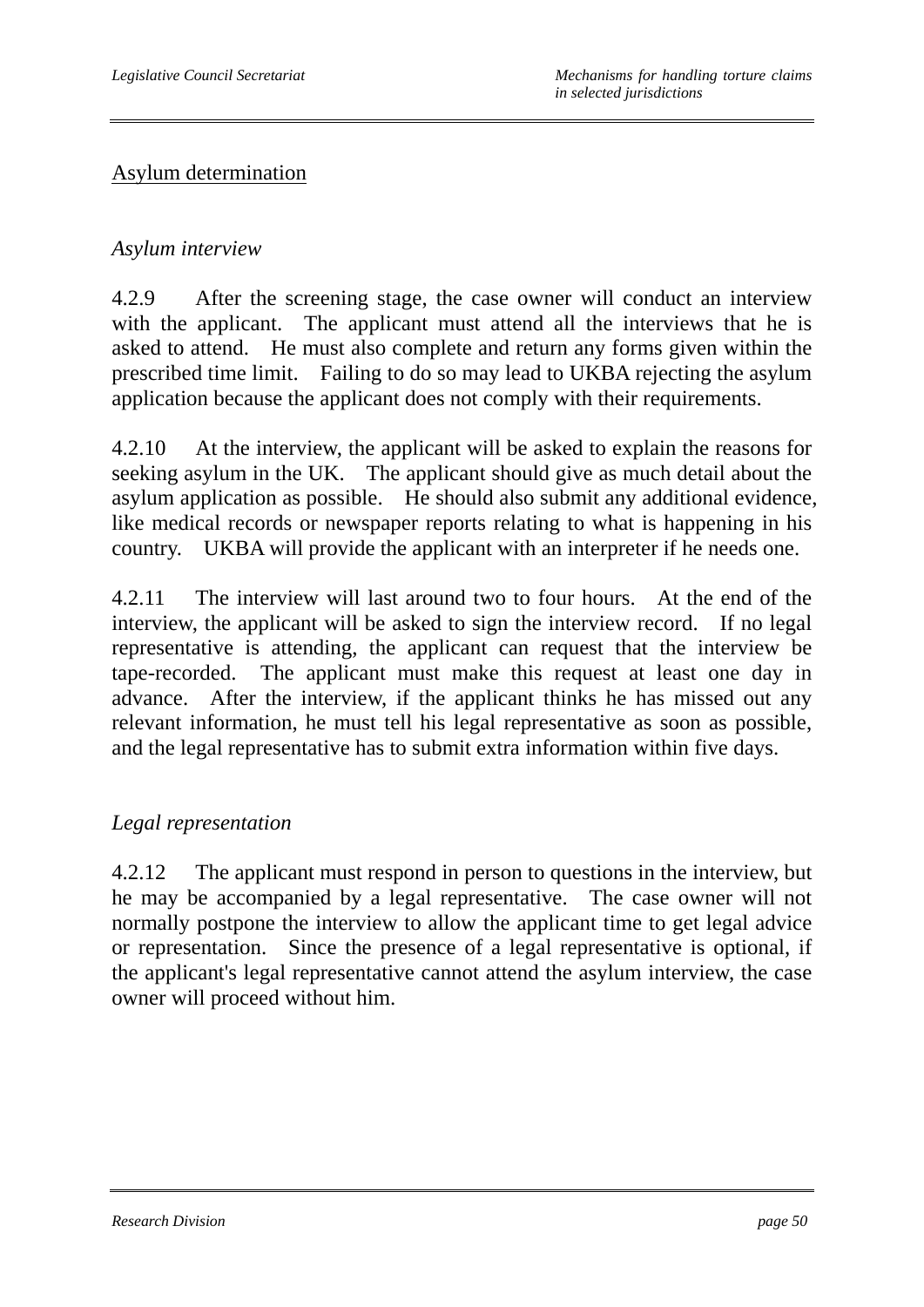# *Burden of proof*

4.2.13 The interview is the only chance for the applicant to tell the case owner why returning to his country may lead to himself being tortured. This is also the applicant's opportunity to provide evidence supporting the application. The applicant must be able to prove his identity and nationality to the case owner. It is vital that the applicant gives the case owner all the information he wishes to be considered.

### *Decision*

4.2.14 The case owner assesses each application on its merits. He will make the decision based on what the applicant says at the asylum interview, any evidence provided, and the information UKBA has about the applicant's country of origin.

4.2.15 The case owner aims to give the applicant the decision within about 30 days from the date when the application is made. Unless being detained, the applicant awaiting the asylum decision is expected to report on a regular basis to a reporting centre. The case owner will normally explain the decision to the applicant in person.

4.2.16 If the applicant is recognised as a refugee, he will be given permission to stay in the UK for an initial period of five years. He will be able to renew his residence permit or apply for permission to settle in the UK (also known as "indefinite leave to remain") by the end of the five-year period.

### Appeal procedures

4.2.17 If the application is refused, the case owner will tell the applicant what rights of appeal he has and the time limit for making an appeal. The case owner will give the applicant the form needed to complete to make the appeal. The appeal form must reach the Immigration and Asylum Chamber of the First-tier Tribunal, an independent judicial body, within five working days from the day the applicant receives the notice of decision if he is in detention, or within 10 working days from the day the applicant receives the notice of decision if he is not in detention.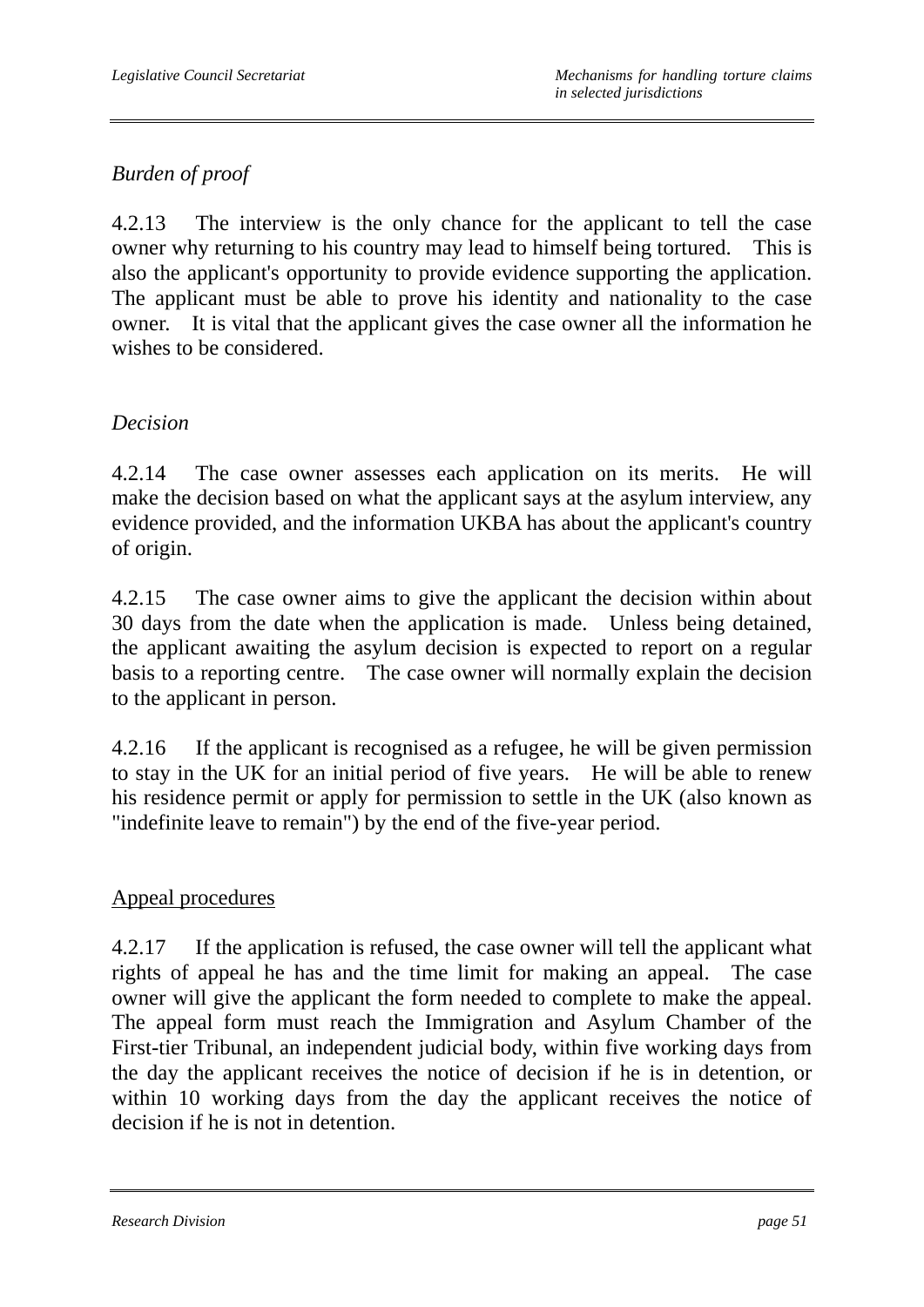4.2.18 The applicant cannot be removed while the appeal is pending, but an applicant with "clearly unfounded" claim or who comes from "safe" countries will not have the right to make an appeal in the UK. He will be removed and will have to pursue any appeal from outside the UK.

### *Appeal to the Immigration and Asylum Chamber of the First-tier Tribunal*

4.2.19 The role of the Immigration and Asylum Chamber of the First-tier Tribunal is to hear and decide appeals against decisions made by UKBA's officers. It reviews both facts and points of law. At the First-tier Tribunal, appeals are heard by one or more immigration judges who are sometimes accompanied by non-legal members of the Tribunal. Immigration judges and non-legal members are appointed by the Lord Chancellor.

4.2.20 A short hearing is usually arranged beforehand to ensure that all documents are in order so that the case is ready to proceed to a full hearing. A decision on the appeal will not be taken at the short hearing without the applicant's consent.

4.2.21 The applicant will usually attend the full hearing with his legal representative. At the full hearing, the applicant and his representative will argue the case. UKBA will also have a legal representative at the hearing. An interpreter will be provided free of charge at the full hearing. Evidence considered during the asylum interview is re-evaluated at the hearing. The immigration judge, or the panel of members of the First-tier Tribunal, will decide whether the applicant's appeal is successful or not. The decision will be given to the applicant in writing.

### *Appeal to the Immigration and Asylum Chamber of the Upper Tribunal*

4.2.22 If the applicant is of the opinion that a decision made by the First-tier tribunals is wrong in law, he may challenge this decision by applying to the Immigration and Asylum Chamber of the Upper Tribunal. At the same time, UKBA may also apply to the Upper Tribunal to challenge a First-tier Tribunal decision.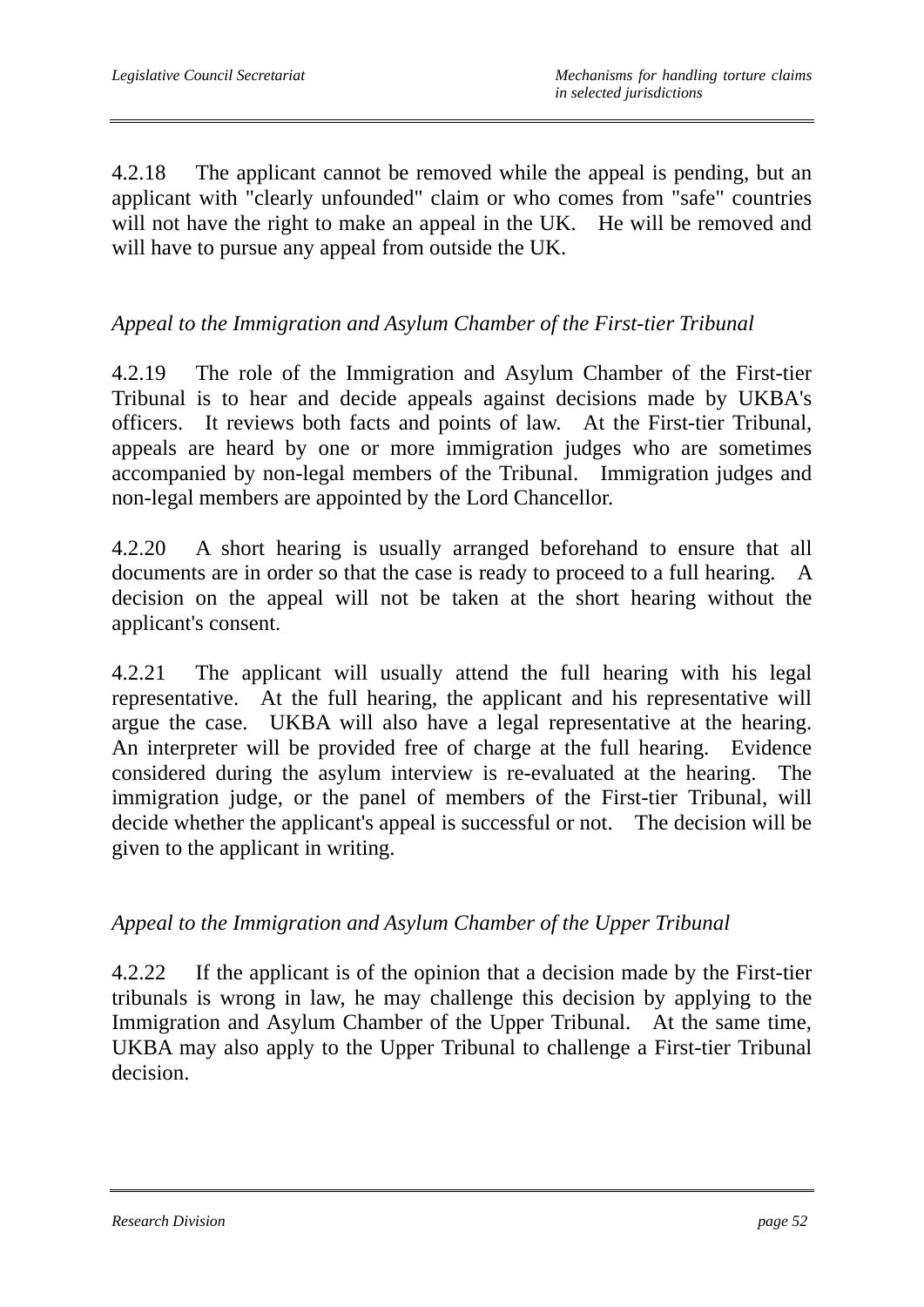4.2.23 At the Upper Tribunal, appeals are heard by one or more senior or designated immigration judges who are sometimes accompanied by non-legal members of the Upper Tribunal. Both immigration judges and non-legal members are appointed to the Tribunal by the Lord Chancellor.

4.2.24 The Upper Tribunal will decide whether the decision of the First-tier Tribunal is correct in law. If the Upper Tribunal deems that an error of law has been made in the decision of the First-tier Tribunal, it can substitute its own decision in place of that decision, or order the First-tier Tribunal to rehear the initial appeal.

### *Judicial review*

4.2.25 A decision of the Upper Tribunal may be further appealed to the Court of Appeal for a judicial review. Ultimately, applicants may also be able to appeal (with leave) to the House of Lords, and from there, if a case involves the breach of a right under ECHR, it may be brought further to the European Court of Human Rights in Strasbourg.

4.2.26 The judicial review looks at whether the decision has been made fairly and properly rather than examining the facts of the claim. The test for the judicial review is whether or not the decision is "Wednesbury unreasonable", i.e. the decision may be successfully challenged if it is considered so unreasonable that no "reasonable public body" could have made such a decision.

### Human rights claim and Humanitarian Protection

4.2.27 The Qualification Directive agreed by the EU in 2004 has been implemented in the UK from 9 October 2006. The Directive defines a category of persons eligible for "subsidiary protection". The EU provisions on subsidiary protection have been incorporated into the UK's Immigration Rules so as to revise the provisions on Humanitarian Protection. In brief, a person is eligible for Humanitarian Protection if the person is not a refugee and faces a real risk of suffering from "serious harm" in the country of return. Under paragraph 339C of the Immigration Rules, serious harm means death penalty or execution, unlawful killing, torture or inhuman or degrading treatment or punishment in the country of return, or serious and individual threat to a civilian's life or person by reason of indiscriminate violence in situations of international or internal armed conflict.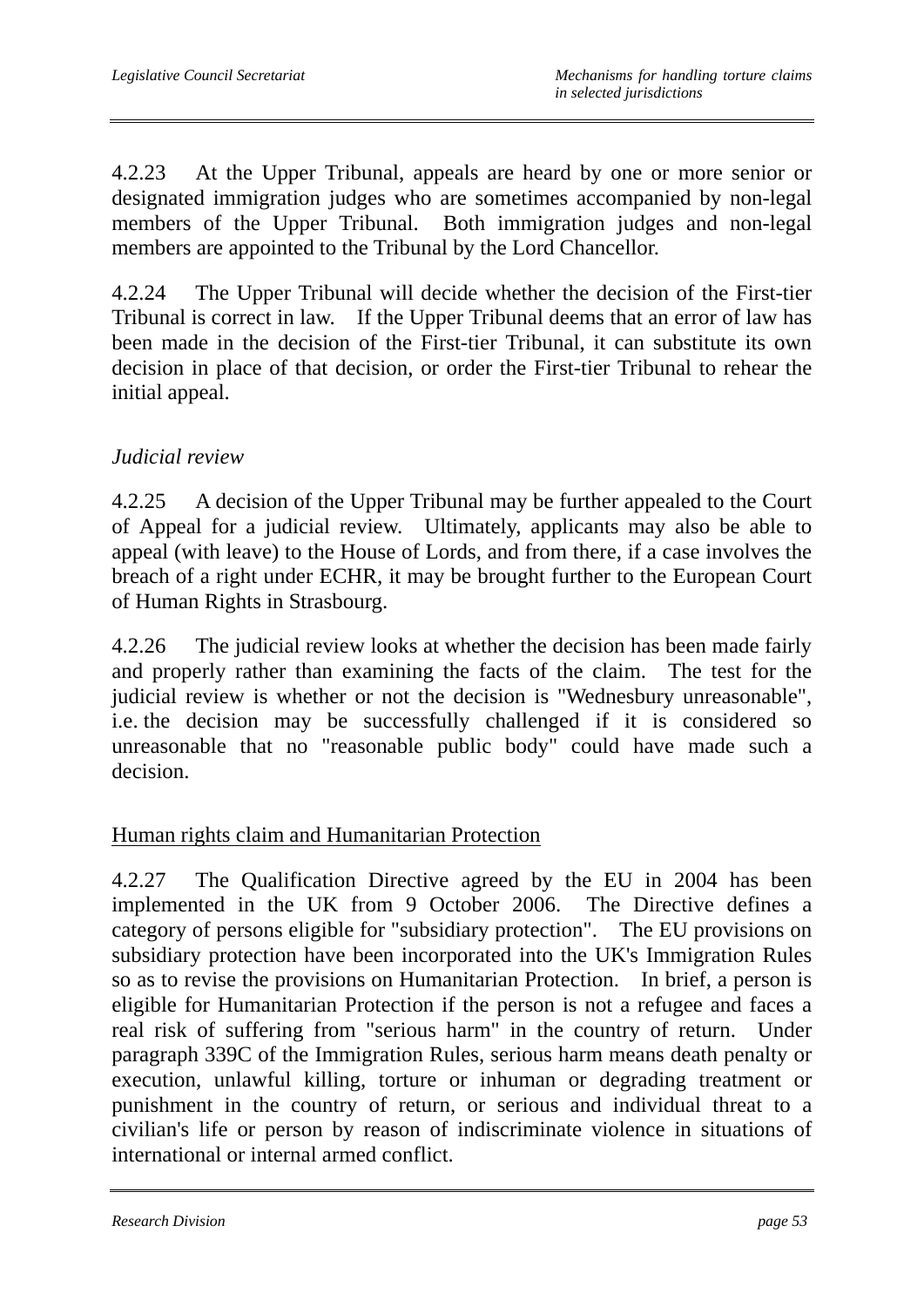4.2.28 At the same time, the UK adheres to ECHR, which prevents it from sending anyone to a country where there is a real risk that he will be exposed to torture, or inhuman or degrading treatment or punishment. If the applicant does not qualify for recognition as a refugee but UKBA considers that there are humanitarian reasons of letting the applicant stay in the UK, it may give the applicant temporary permission to stay in the UK by granting him Humanitarian Protection.

4.2.29 There are significant similarities between the requirement to provide protection against serious harm under the Qualification Directive and the obligations imposed by Article 3 of ECHR. Nevertheless, they are not identical. The main difference between Article 3 and the Qualification Directive is that in the latter, torture or inhuman or degrading treatment or punishment only amounts to serious harm if the prohibited treatment would occur in the country of origin. There is no such restriction in Article 3 of ECHR that the risk must be expected in the country of origin only.<sup>90</sup> When a human rights claimant shows that there are substantial grounds for believing that returning to either his country of origin or other countries will expose him to a real risk, the applicant's removal will breach the UK's obligations under Article 3 of ECHR.<sup>9</sup>

4.2.30 A person being granted Humanitarian Protection will be given permission to stay in the UK for an initial period of five years. He will be able to apply for permission to settle in the UK after the five-year period.

4.2.31 While a person may not be granted Humanitarian Protection because of criminal conduct or danger to the community, the UK's obligations under Article 3 apply irrespective of any reprehensible or criminal conduct on the part of the applicant. $92$  In general, Discretionary Leave<sup>93</sup> is granted where the applicant does not qualify for asylum or Humanitarian Protection but whose removal would breach an article of the ECHR. The standard grant period for Discretionary Leave is three years but a shorter period may be granted depending upon the circumstances of the individual case.

<sup>90</sup> <sup>90</sup> UK Border Agency (2010) p.6.

<sup>&</sup>lt;sup>91</sup> UK Border Agency (2010) p.14.

<sup>&</sup>lt;sup>92</sup> UK Border Agency (2010) p.17.<br><sup>93</sup> H<sub>t</sub> the emblematis not recognize

If the applicant is not recognized as a refugee nor qualifies for Humanitarian Protection, UKBA may give him another type of temporary permission to stay in the UK. This is called "Discretionary Leave to Remain". The length of time for the applicant to stay depends on his particular circumstances, and is unlikely to be more than three year.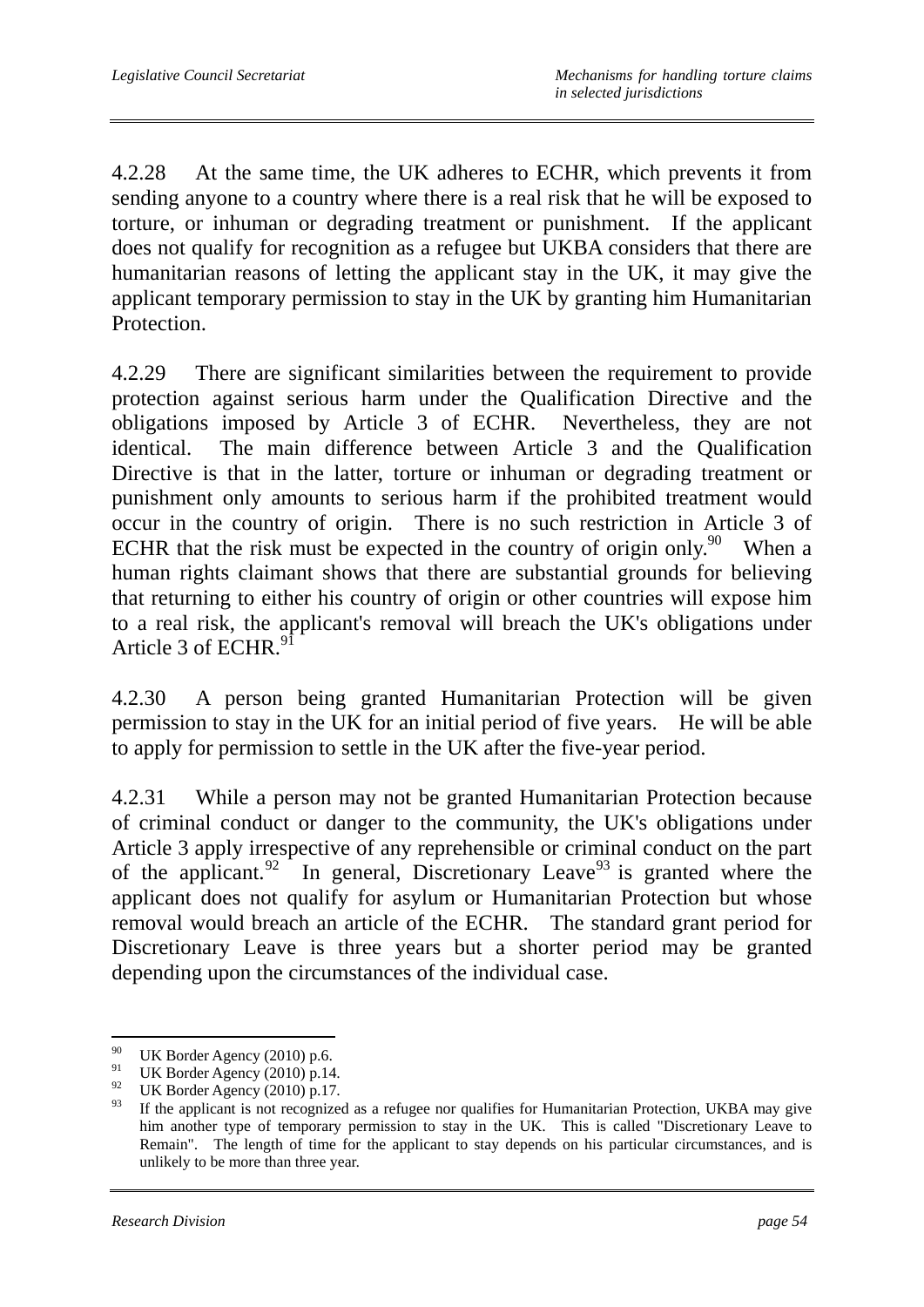4.2.32 It has been UKBA's practice to treat asylum claims as implicit human rights claims. Where an asylum application has been made, the case owner should first consider whether the applicant qualifies for asylum. If not, he should consider whether the applicant qualifies for Humanitarian Protection. If not, he should then consider whether the applicant qualifies for Discretionary Leave on ECHR grounds.

## **4.3 Legal aid and other support**

### Legal assistance

*Availability of publicly-funded legal assistance* 

4.3.1 Publicly-funded legal advice and representation is available for asylum cases. In England and Wales, such services are funded by the Community Legal Service Fund, the legal aid fund administered by the Legal Services Commission ("the LSC"). Free legal assistance is available to asylum seekers who either have no income or very low income. The LSC will only fund advisers whom it has a contract with to provide specialist immigration advice.

4.3.2 Since 1 April 2005, the LSC has required that all advisers be accredited by the Office of Immigration Services Commissioner ("OISC") if they wish to provide immigration advice. The level of advice that an adviser can give is determined by the level of accreditation they have achieved. The applicant should make sure that he uses either a solicitor (a qualified lawyer who is a member of the Law Society) or an adviser who is officially regulated by OISC.

4.3.3 At the screening stage, the asylum applicant will not usually have any contact with a lawyer yet. Nonetheless, at the applicant's own expense, a lawyer can attend the screening interview. No legal aid is available at this stage of the procedure, with the exception of asylum applications submitted by separated children or if the case has criminal law implications.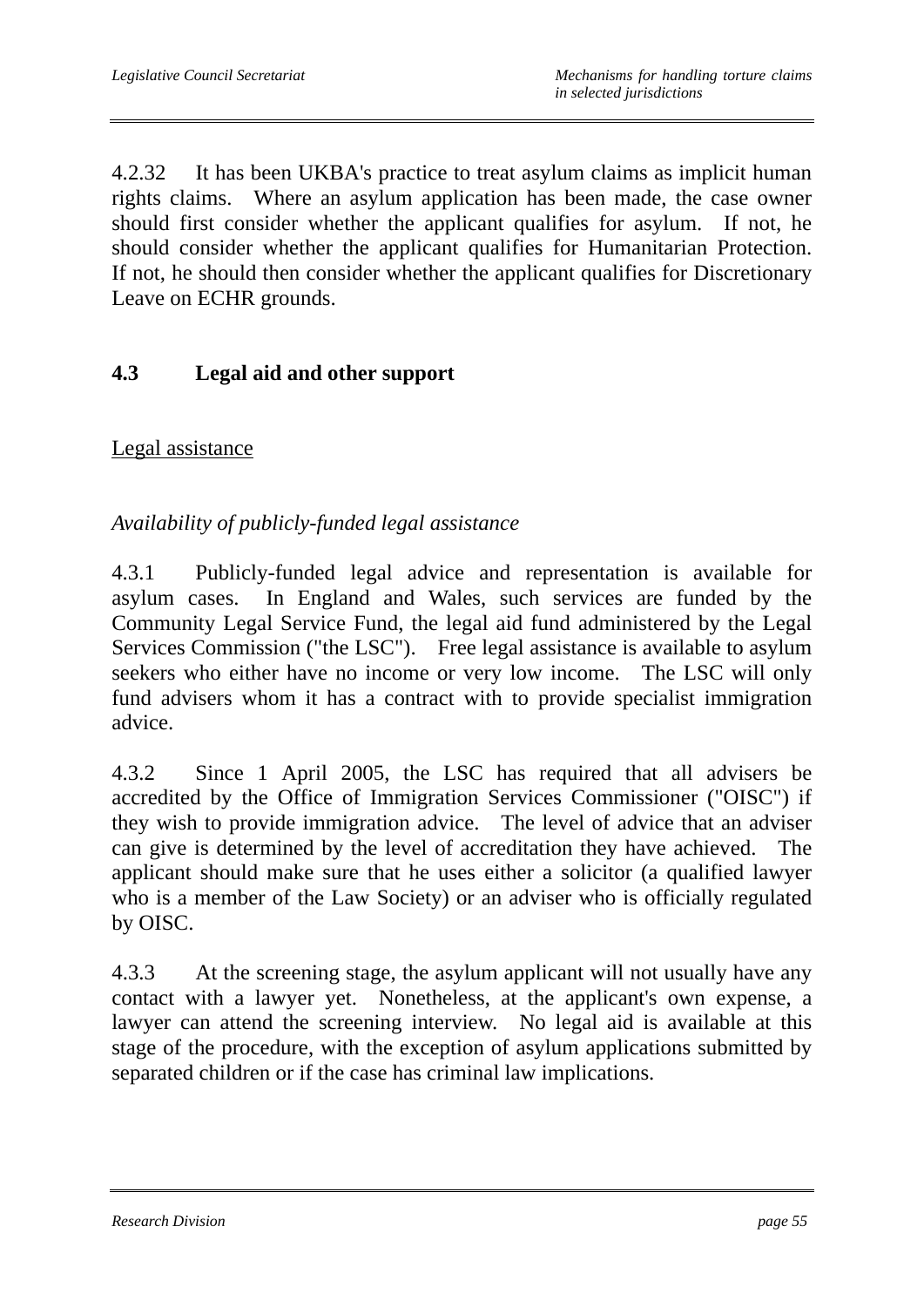4.3.4 Legal advisers or lawyers may attend all asylum interviews. Nevertheless, their attendance is funded under the legal aid scheme only under exceptional circumstances. These exceptions include interviews for unaccompanied children, asylum seekers in the "detained fast track" segment and asylum seekers in the Early Legal Advice Pilot in Solihull. 94, 95

4.3.5 Legal aid covers asylum application activities such as preparation of evidence, submissions to and participation in hearings before the appellate body. For applications for permission to appeal to the Upper Tribunal, legal aid will only be granted on the basis of sufficient merit when the application was made. If the appeal is to be made to the Court of Appeal, it will be funded on a non-conditional basis.

4.3.6 Meanwhile, there are NGOs which provide free legal assistance and representation to the most vulnerable asylum seekers in their applications to UKBA and all stages of appeals to the Tribunal, Court of Appeal and beyond.

## *Qualification and training of legal assistance providers*

4.3.7 OISC accredits advisers based on the extent of work that can be undertaken. In the area of asylum, there are three levels of work: Level 1 - Initial advice (limited assistance within the immigration rules only), Level 2 - Casework (all aspects of asylum applications and related *Human Rights Act* applications), and Level 3 - Advocacy and representation (substantive appeals work, including representation and specialist casework). To be accredited and thus be eligible to provide legal assistance to asylum seekers, advisers have to meet OISC's requirements. There is a set of standards covering immigration, asylum and nationality law that advisers have to meet. If the advisers provide legally-aided advice, they also have to meet the standards of the LSC. In addition to related knowledge of law and procedure and skills, there are LSC's Specialist Quality Mark  $96$  and general quality as well as performance obligations that service providers have to meet.<sup>97</sup>

<sup>94</sup> Implemented in October 2006 and funded by the Legal Services Commission, the Early Legal Advice Pilot offers an asylum applicant pre-interview legal advice and allows a designated solicitor to be present during the asylum interview. This helps to ensure that all the case details and evidence are provided.

<sup>&</sup>lt;sup>95</sup><br>European Council on Refugees and Exiles (2010) p.111.<br><sup>96</sup><br>The Specialist Quality Mede (SOM) pressured in

<sup>96</sup> The Specialist Quality Mark ("SQM") was introduced in 2002 as a quality management system for legal aid providers. It is part of a family of standards which aims to enable legal service providers to demonstrate that they are well managed, provide good levels of client care and have systems in place to ensure delivery of good quality advice.<br><sup>97</sup> European Council on Refugees and Exiles (2010) pp.81-82.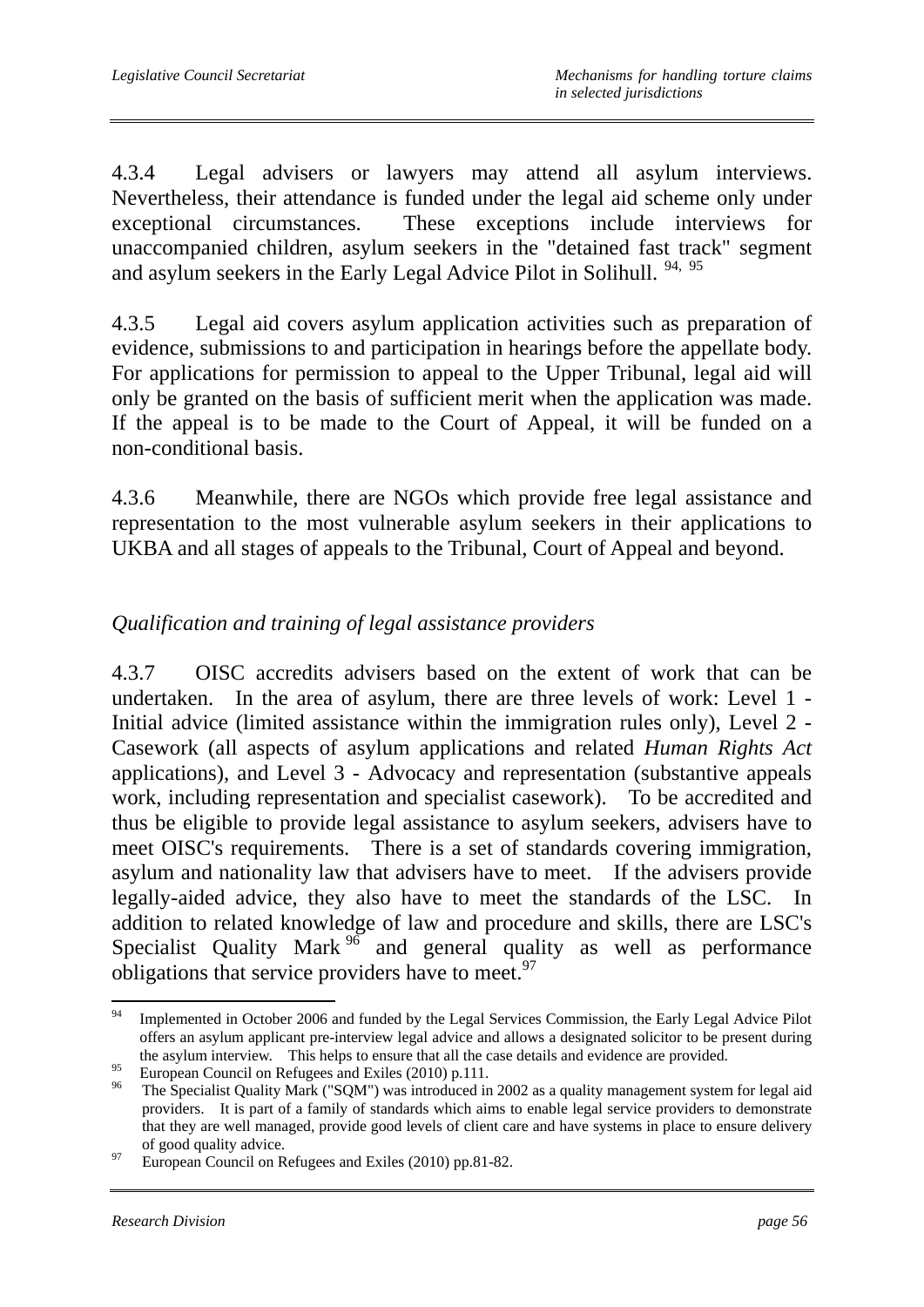4.3.8 No matter whether the provision of immigration advice is privately-paid or legally-aided, advisers must undertake Continuous Professional Development ("CPD"), which requires a certain number of hours of approved training or other activities each year. OISC requires advisers to undertake eight to sixteen hours CPD depending on the caseworker level. $^{98}$  In addition, LSC's Specialist Quality Mark requires a caseworker to take six hours CPD each year, of which 50% must be in immigration, asylum or nationality law. Supervisors are required to undertake six hours CPD which must directly or indirectly relate to immigration, nationality and asylum law.<sup>99</sup>

### *Fee scheme of publicly-funded legal assistance*

4.3.9 The Immigration and Asylum Graduated Fee Scheme applies to all immigration cases and the majority of asylum cases lodged with the Home Office on or after 1 October 2007. The Scheme consists of two stages: Legal Help and Controlled Legal Representation ("CLR"). A single fee is charged for work done under Legal Help in connection with the initial application (Stage 1). At the appeal stage, the service provider concerned will decide if CLR should be granted. If CLR is granted, the provider may claim a certain fee for a case that concludes before the substantive hearing (Stage 2a) or a higher fee if representation is also provided at the substantive hearing (Stage 2b). Effective from 1 July 2008, the Asylum Graduated Fee is £459 (HK\$5,692) for Stage 1, £252 (HK\$3,125) for Stage 2a and £630 (HK\$7,812) for Stage 2b.

 $\overline{a}$ 

<sup>&</sup>lt;sup>98</sup> There are three types of caseworker accreditation: Level 1 - Accredited, Level 2 - Senior, and Level 3 -Advanced. Both senior and advanced caseworkers may apply to become Supervisors. The LSC requires all firms holding a contract for immigration and asylum services to have at least one practitioner who have the accreditation of "Supervisor".<br><sup>99</sup> European Council on Refugees and Exiles (2010) pp.81-82.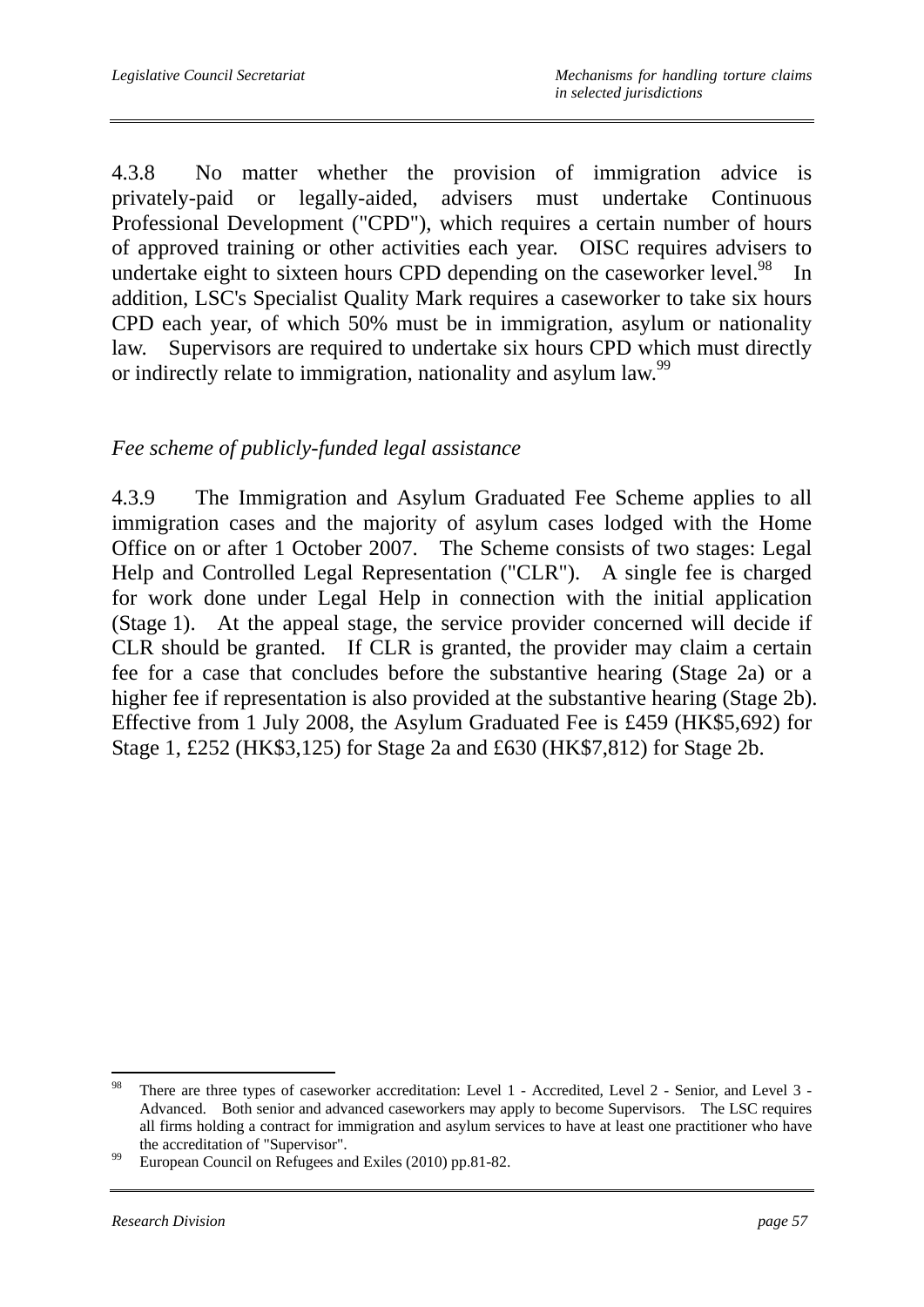4.3.10 Advocacy services like representation at the Home Office interview entail additional payments. Such payments will be paid on top of the appropriate standard fee. The scheduled payments for representation are: the Home Office Interview (£296 (HK\$3,670)), an oral Case Management Review Hearing ("CMRH") (£184 (HK\$2,282)), a telephone CMRH (£100 (HK\$1,240)), a substantive appeal hearing (£336 (HK\$4,166)), and additional hearings (£179 (HK\$2,220)). A 5% uplift applies to all casework undertaken based on an immigration contract by an Advanced Caseworker under the Immigration and Asylum Accreditation Scheme. There will be separate contracting and fee arrangements for asylum cases not following the mainstream processes and services including advice and representation for detainees, information, advice and representation at the Asylum Screening Unit, and advice and representation for unaccompanied asylum seeking children.

### Economic and social support

4.3.11 The majority of asylum applicants are not permitted to work while their application is being considered. However, if they have waited longer than 12 months for UKBA to make an initial decision on the asylum application (most asylum applications receive a decision within 30 days), they may request permission to work.

4.3.12 UKBA is responsible for supporting destitute asylum seekers. It can provide both accommodation and cash support for food and clothing. If the applicant has accommodation, say, with friends and relatives, he can apply for cash support only. The case owner will assess the applicant's circumstances and decide if he meets the requirements to receive support.

4.3.13 To be eligible for support, the applicant will have to prove to UKBA that he has applied for asylum and the application have not been refused; that he is destitute (having very little or no money and accommodation); that he has applied for asylum "as soon as reasonable practicable" after arriving in the UK (within three days of arrival); and that he is over 18.

4.3.14 UKBA will not refuse the application for support if the applicant is part of a family with children under 18; if the applicant has special needs, such as mental or physical disability; or if the applicant can show that he will suffer inhuman and degrading treatment, as set out in ECHR, when the government does not grant him support.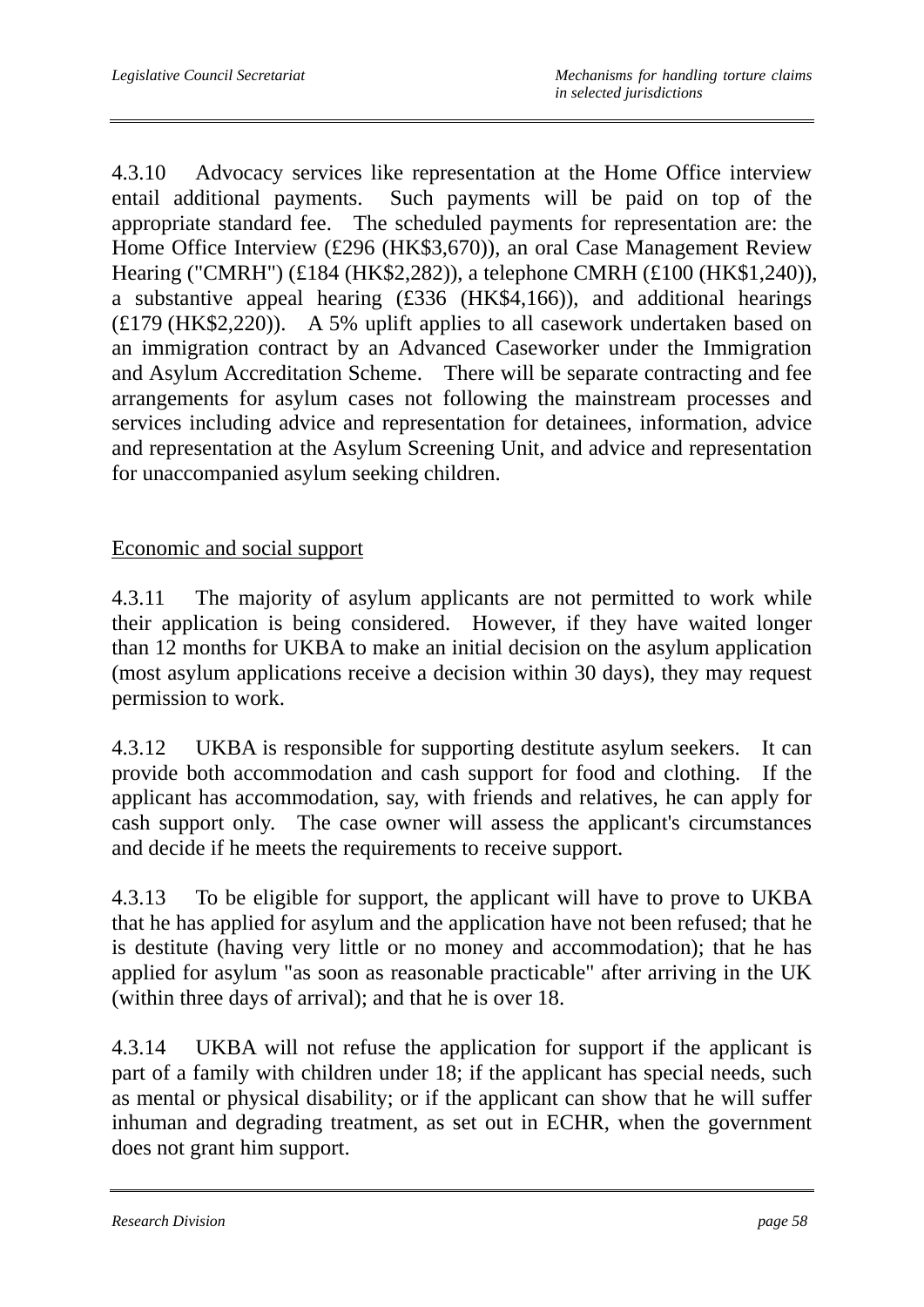4.3.15 If the applicant meets the requirements to receive accommodation support, he will be given suitable housing, but he will not be able to choose where to live. The case owner will also arrange for the applicant to collect money from a post office near where he lives. The applicant will need to show his application registration card received at the screening interview to prove his identity when he collects money at the post office. Without the card, the applicant will not be able to collect any payments. If the applicant is eligible for receiving support, UKBA will also pay for his travel expenses to the asylum and appeal interviews.

4.3.16 In addition to housing and financial support, children of asylum applicants have the same right to education as all other children in the UK. While the applicant is waiting for the asylum decision, he and his dependants can receive health care from the National Health Service.

### **4.4 Issues and concerns**

#### New Asylum Model

4.4.1 Some aspects of NAM have been welcomed by refugee organizations. For example, the introduction of the Early Legal Advice Pilot in Solihull is regarded as a positive aspect of NAM. Refugee advocacy groups would like the Solihull pilot to be replicated and expanded to all NAM teams across the  $I$ IK $^{100}$ 

4.4.2 There are also views that the introduction of single case owners will foster better contact between applicants and the Home Office. It is believed that accountability for decision making may improve with case owners being responsible for asylum cases throughout the process and the establishment of a formal programme of staff training and accreditation. The UK Refugee Council has welcomed the introduction of the case owner approach, but at the same time it has pointed out some problems with the process, such as delays in asylum seekers receiving legal advice. The European Council of Refugees and Exiles has also highlighted concerns with the model, noting that interviews take place as early as the sixth day after initial screening, which does not allow asylum seekers sufficient time to prepare for their cases.<sup>101</sup>

 $\overline{a}$ 

<sup>&</sup>lt;sup>100</sup> Independent Asylum Commission (2008a) p.24.<br><sup>101</sup> Independent Asylum Commission (2008a) p.24 and O'Sullivan (2009) p.257.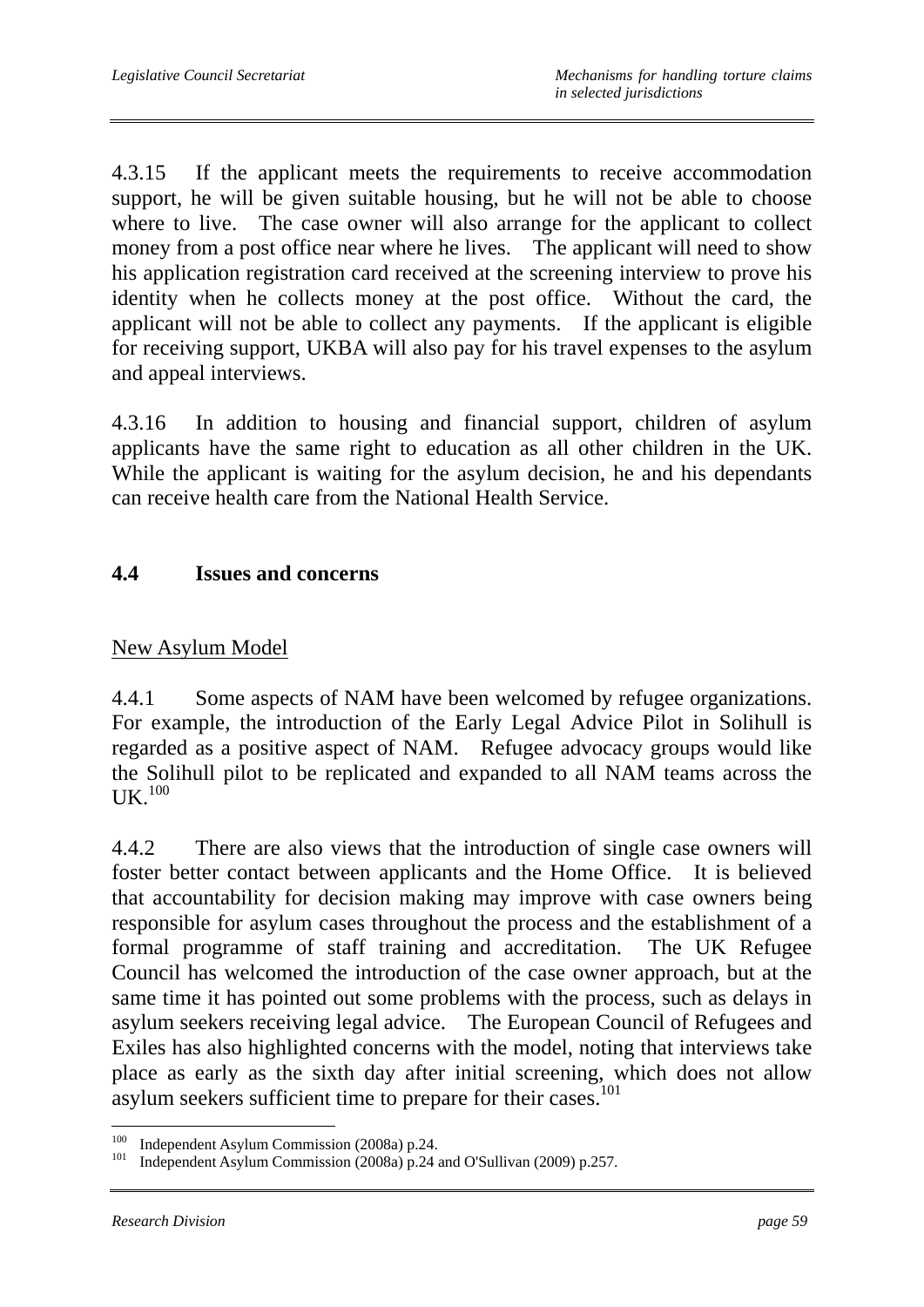4.4.3 Another concern in relation to NAM is that the implementation of segments may result in claims being pre-determined before they have been given substantive consideration. In addition, reporting arrangements under NAM are particularly strict for some segments. Non-detained applicants under the "non-suspensive appeal" segment are required to report daily to their case owners. If applicants are accommodated within three miles of a reporting centre, they are not given funds for transport. This has proved to be difficult for some claimants including the elderly, disabled and pregnant women.<sup>102</sup>

4.4.4 The faster timescales under NAM has added implications for some groups, in particular women and victims of torture. The Medical Foundation has expressed concern that the speed of the fast track process under NAM may lead to allegations of torture not being dealt with appropriately.<sup>103</sup> The Independent Asylum Commission has pointed out that the basis of the policy for deciding whether an asylum seeker should be subject to the detained fast track process is not whether the case is weak, but whether it is capable of being decided speedily, with some nationalities deemed particularly suitable and some exceptions set out. The Independent Asylum Commission has warned that the combination of the fact of detention and the speed of the fast track process imperils the high standards of fairness that should be used in deciding cases, where, if the decision is incorrect, the applicant's life may be at risk. If the fast track process is to be maintained, it is essential that the screening of applicants being assigned to the fast track process is effective and thorough.<sup>104</sup>

4.4.5 In response to the comments of the Independent Asylum Commission, UKBA maintains that each case is decided on its individual merits and no decision is taken until after the claimant has been interviewed. If at the interview it becomes clear that the case is complex and not suitable for the fast track process, the claimant is released from detention. It further points out that similar safeguards are built into the appeals process. Immigration judges can take a case out of the fast track process if they are satisfied that there are exceptional circumstances that the appeal cannot be justly determined.<sup>105</sup>

<sup>102</sup> <sup>102</sup> Independent Asylum Commission (2008a) pp.24-25.<br>
<sup>103</sup> Independent Asylum Commission (2008a) p.25.<br>
<sup>104</sup> Independent Asylum Commission (2008c) p.22.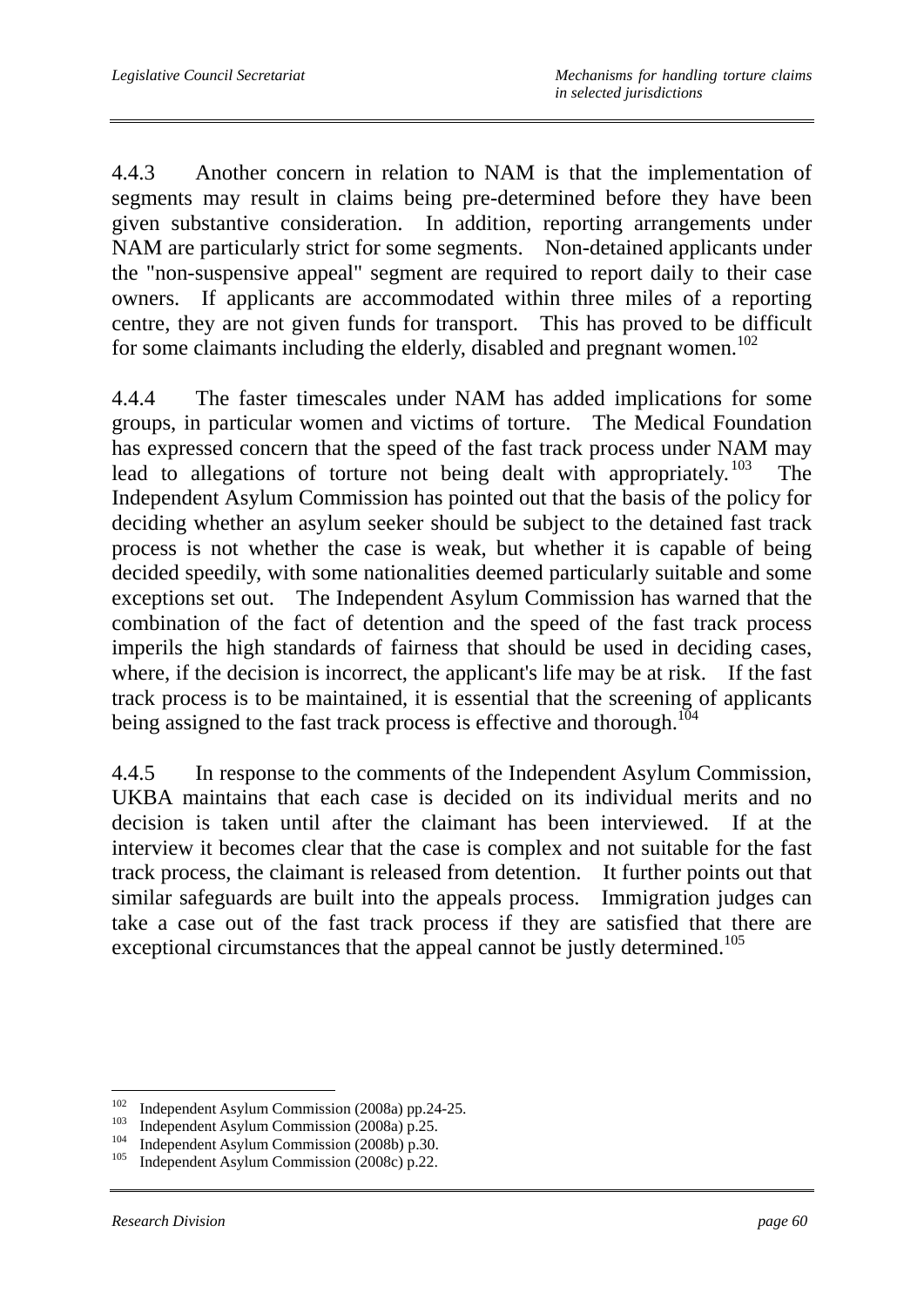#### Non-suspensive appeal

4.4.6 A related issue is the non-suspensive appeal. It has been observed by various organizations that non-suspensive appeal cases give rise to several problems. Firstly, as a result of being certified "clearly unfounded", an asylum seeker could be returned to a country where he will be persecuted before being able to appeal. The Asylum Rights Campaign has recommended that any reasoned dispute over the safety of country of origin should always attract an in-country right of appeal. $106$ 

4.4.7 Secondly, it is noted that in practice it is difficult for an asylum seeker to be able to appeal from abroad and it remains unclear what responsibility the Home Office has for helping a successful appellant to return to the UK.<sup>107</sup>

#### Detention of torture victims

4.4.8 As stated by the Home Office, asylum seekers who may have been victims of torture should only be detained in exceptional circumstances. However, the Independent Asylum Commission has pointed out that victims of torture are detained even in cases where the Home Office has prior information of the applicant's past torture obtained during the asylum interview.<sup>108</sup> Meanwhile, difficulties in disclosing information on torture may lead to some asylum seekers being incorrectly processed in the fast track. The Medical Foundation believes that to avoid such mistakes, all asylum seekers must be treated as potential torture survivors first and foremost.<sup>109</sup>

<sup>106</sup> 

<sup>&</sup>lt;sup>106</sup> Independent Asylum Commission (2008a) p.29.<br><sup>107</sup> Ibid. Independent Asylum Commission (2008a) p.64.<br><sup>109</sup> Independent Asylum Commission (2008a) p.52.

Independent Asylum Commission (2008a) p.79.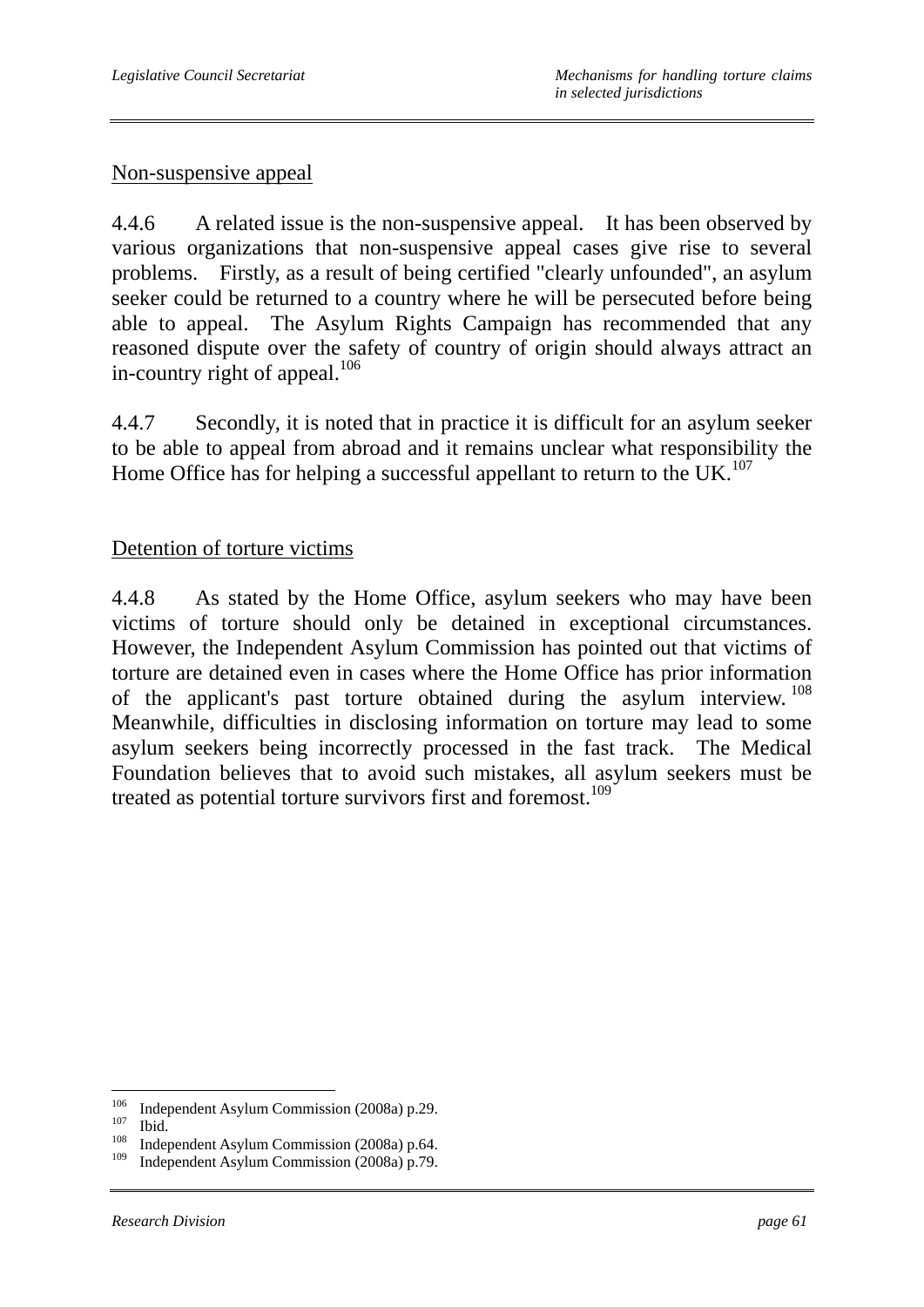4.4.9 In response to the comments of the Independent Asylum Commission, UKBA claims that detention is a measure of last resort and alternatives are considered before a person is detained. According to UKBA, at any one time only a very small number of the total population of asylum seekers and failed asylum seekers are detained.<sup>110</sup> The Independent Asylum Commission The Independent Asylum Commission welcomes that the decision to detain is regularly reviewed and that every detained person is provided with written reasons for his detention. However, it remains concerned that this is in practice largely a paper exercise which does not always demonstrate how the specifics of the applicant's situation fulfil detention criteria. It also opines that detainees do not have adequate access to scrutiny of the decision to detain them, whether that scrutiny be at bail hearings or by judicial review.<sup>111</sup>

 $110\,$ 

<sup>&</sup>lt;sup>110</sup> Independent Asylum Commission (2008c) p.14.<br><sup>111</sup> Independent Asylum Commission (2008c) pp.15-16.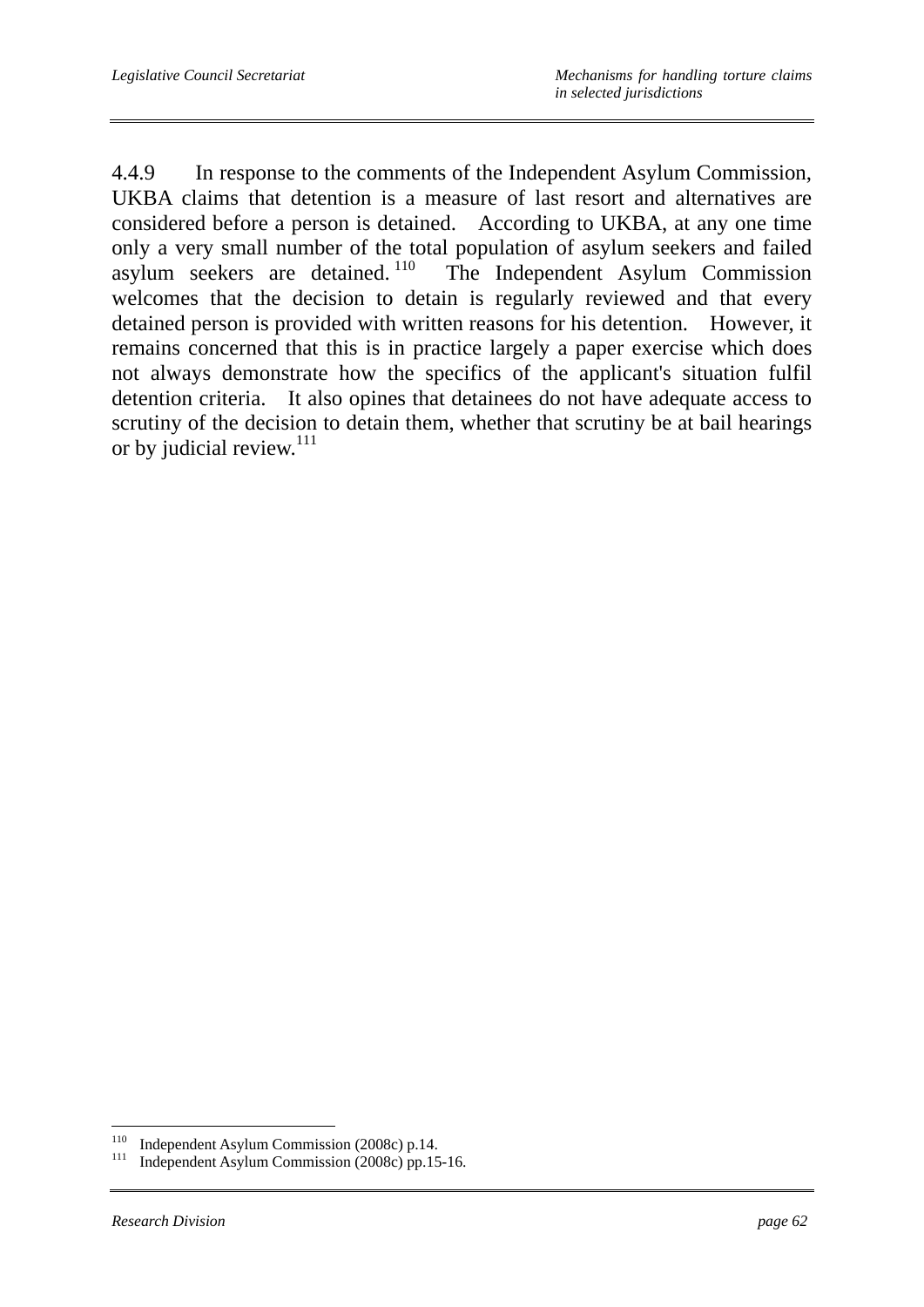# **Chapter 5 – Switzerland**

### **5.1 Background**

5.1.1 Switzerland is a country with a tradition of granting asylum to victims of persecution. Although it became a member of the United Nations as late as 2002, it was a signatory to the 1951 United Nations Convention relating to the Status of Refugees ("the Refugee Convention") in 1955 and the 1967 Protocol relating to the Status of Refugees ("the Refugee Protocol") in 1967. Further, it ratified the Convention against Torture and Other Cruel, Inhuman or Degrading Treatment or Punishment ("CAT") in 1986.

5.1.2 Like the United Kingdom, Switzerland is a signatory to the European Convention of Human Rights ("ECHR") which provides for a prohibition on torture and inhuman or degrading treatment or punishment. In addition, while Switzerland is not a member state of the European Union ("EU"), it is a signatory to the Dublin II Regulation which determines the member state responsible for examining an asylum claim and provides for the transfer of an asylum seeker to that member state.

5.1.3 According to Article 121(1) of the Swiss Constitution, the domestic regulation of asylum procedures and admission or expulsion of migrants is one of federal competence. Nevertheless, the implementation of some legislative provisions in this area is the responsibility of the cantons (member states of the federal state of Switzerland). The Swiss Constitution provides for the prohibition of refoulement both in its international refugee law context (Article 25(2)) and its human rights law context, in the form of the absolute prohibition of a transfer of persons "to a state in which they face the threat of torture or any other form of cruel or inhuman treatment or punishment" (Article 25(3)).

5.1.4 Aliens with the risk of torture can seek asylum under the *Asylum Act*. For those applicants who are found not to be refugees, Switzerland may grant temporary protection to the ones in need of protection when it is determined that they will be exposed to a serious general danger.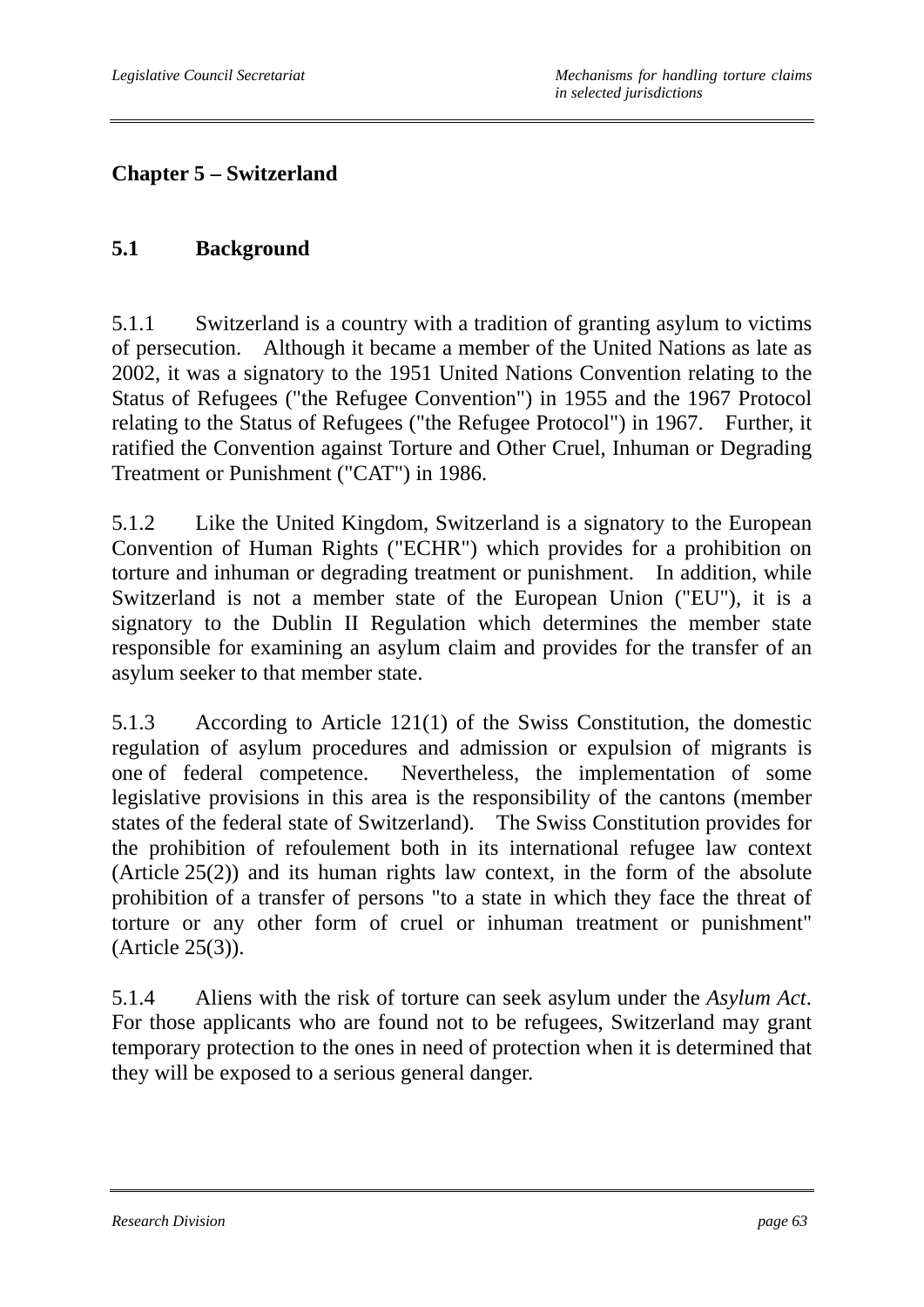### Major relevant legislations

5.1.5 The *Asylum Act of 1998*, partially revised in 2005, sets out the regime applicable to the asylum process in Switzerland. The existing provisions of the *Asylum Act* cover the principle of a safe third state,  $12^{12}$  a full asylum procedure at registration centres and airports, the new status of persons admitted on a temporary basis and new funding models. The *Asylum Act* also contains provisions for standardizing and accelerating the appeal procedure before the Federal Administrative Court ("FAC"), the body which has replaced the Swiss Asylum Appeals Commission since 1 January 2007. The revised *Asylum Act* entered into force in part on 1 January 2007, and the remaining provisions took full legal effect on 1 January 2008.

5.1.6 The Swiss authorities have been applying the Dublin II Regulation since December 2008. According to the Dublin II Regulation, the EU member state responsible for considering the asylum claim will be the state through which the asylum seeker first entered the EU. This fact can be determined by the EURODAC fingerprint database. The Swiss authorities regard those cases where Switzerland is not the first country the asylum seeker entered and thus not its responsibility as "manifestly abusive applications" and be dismissed.

### Asylum system

5.1.7 The Refugee Convention is the basis for the Swiss asylum law. The Asylum Procedure Directorate at the Federal Office for Migration ("FOM") is the government agency responsible for enforcing asylum policies and the asylum law. To be granted asylum, the asylum seeker must fulfil the definition of "refugee". According to Article 3 of the *Asylum Act*, "Refugees are persons who in their native country or in their country of last residence are subject to serious disadvantages or have a well-founded fear of being exposed to such disadvantages for reasons of race, religion, nationality, membership of a particular social group or due to their political opinions". This definition of refugees is similar to that of the Refugee Convention, i.e. persons with the well-founded fear of being persecuted for reasons of race, religion, nationality, membership of a particular social group or political opinion. The *Asylum Act* also grants asylum to spouses and minors of refugees, even if they themselves do not fulfil the definition of refugees.

<sup>112</sup> For an explanation of "safe third state", please refer to Chapter 4.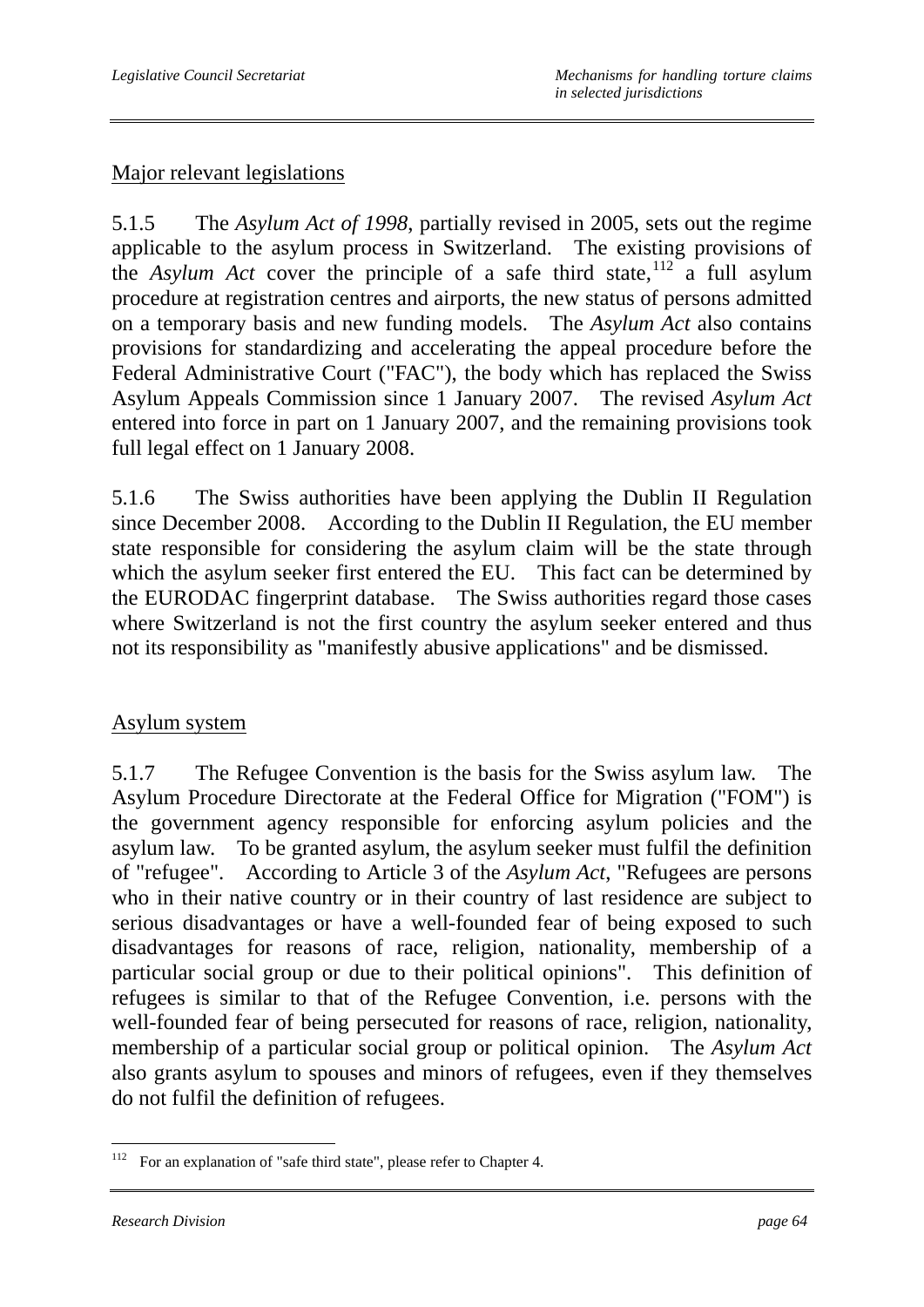5.1.8 FOM will examine whether the asylum claims are credible, and if so, whether the persons in question fulfil the requirements for refugee status laid down in the *Asylum Act*. Recognized refugees are mostly granted asylum. On the other hand, no asylum is granted for those applicants who have committed reprehensible acts or constitute a threat to Switzerland's national security.

5.1.9 Further to a positive decision of FOM, the cantonal immigration authorities will grant acknowledged refugees a residence permit for third-country nationals (i.e. a temporary residency permit). With the permit, they may apply for family reunion if they wish. Before the permit expires in five years, it is usually replaced by a settlement permit (i.e. a permanent residency permit) and an application for Swiss citizenship may then be made.

# **5.2 Asylum procedures**

# Lodging of claims

5.2.1 There are no requirements regarding in what form an application should be submitted.<sup>113</sup> It may be submitted orally or in writing to a Swiss mission abroad, to a border post, to the border control at a Swiss airport, or to a Reception and Procedure Centre of FOM. Most asylum applications are submitted directly to the Reception and Procedure Centres. If an application is made at the border, the border guards will notify FOM. Applicants who already have a valid residence permit may submit their application directly to the Aliens Police in the canton of residence in Switzerland.

5.2.2 Asylum applications should include supporting evidence whenever possible. Applicants are required to inform the Swiss authorities of their identity and submit such proof, if possible, by means of official documents. Applicants are also required to give an account of the reasons for leaving their home country.

 $\overline{a}$ <sup>113</sup> Federal Office for Migration (2011).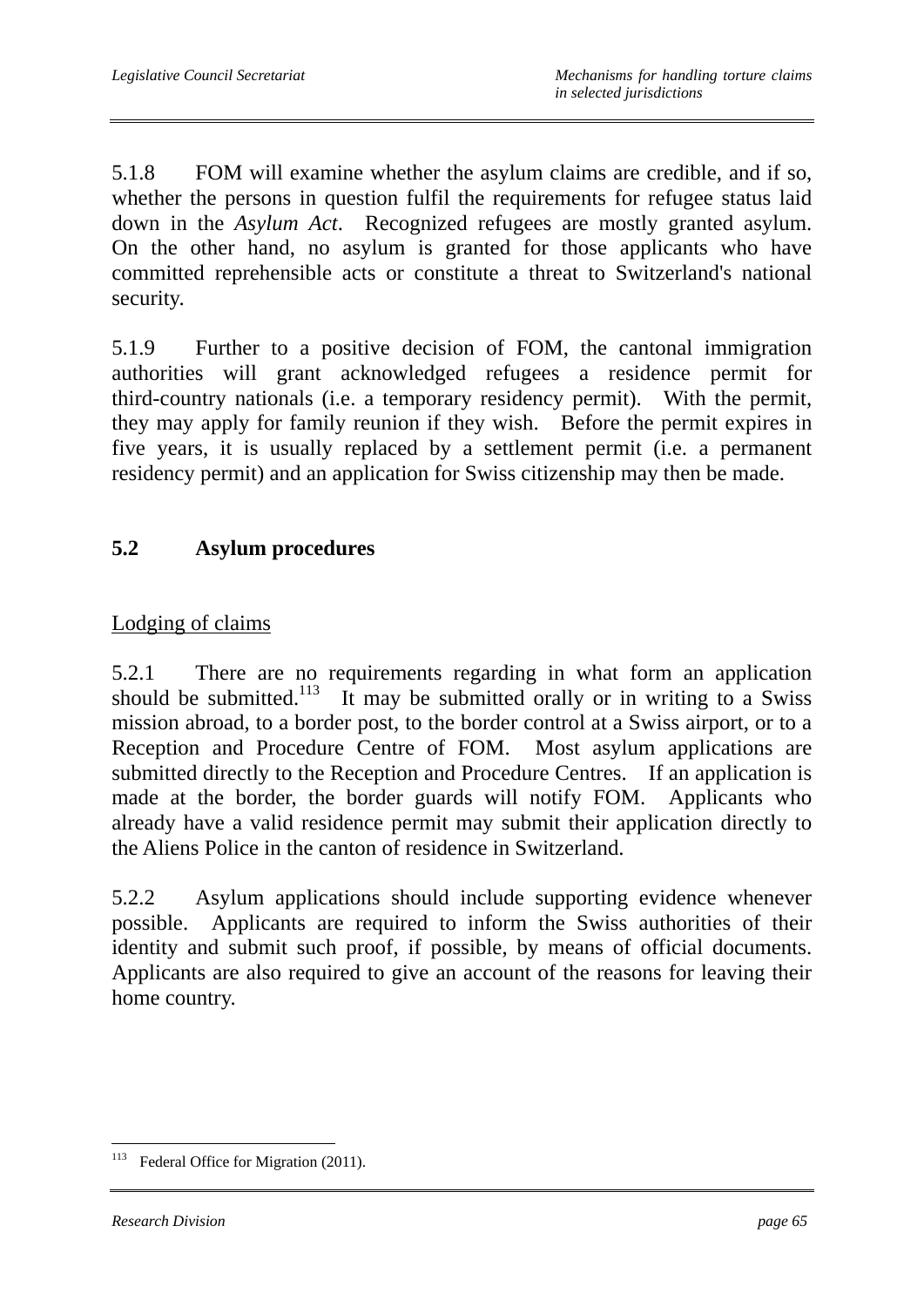#### Preliminary screening

5.2.3 Irrespective of their method of entry, asylum seekers have to report to one of the four FOM Reception and Procedure Centres and undertake an interview. During this screening interview, the Reception and Procedure Centre will record the asylum seekers' personal details and will normally take their fingerprints and photographs. It may collect additional biometric data and summarily ask asylum seekers about their itinerary and the reasons for leaving their country. Applicants are requested to submit travel documents or proof of identity within 48 hours. Applicants are supposed to provide only those documents they actually used on their journey to Switzerland. If applicants refuse to comply, Article 32(2)(a) of the *Asylum Ac*t allows the asylum authorities not to examine the merits of an application but issue a decision to dismiss the application without entering into the substance of the case ("DAWES"). In this situation, the applicants may still get an opportunity to have their case examined if they can give convincing reasons of not submitting the requested documents within 48 hours, or if their refugee status is established in the screening interview. Applicants may also avoid a DAWES if they submit the required documents after the 48-hour deadline but before FOM has reached a decision on their case.

5.2.4 Since 1 January 2008, asylum seekers who, prior to lodging their asylum application in Switzerland, have lived in a safe third state to which they can return may be removed to that country without their application being proceeded upon. The Federal Council<sup>114</sup> has the power to designate safe third states. Certain conditions must be met in order to apply this ground for dismissal. First of all, the applicant must have lived in the country in question and, secondly, he must be able to find protection there. The concept of safe third state also covers countries where the applicant has already obtained asylum or a comparable measure of protection before arriving in Switzerland. As such, the decision not to proceed and to return a person to a third state puts a definitive end to the asylum procedure in Switzerland. The applicant can appeal against this decision, and the appeal deadline is five working days.

 $\overline{a}$ <sup>114</sup> The Federal Council is the seven-member executive council which constitutes the federal government of Switzerland and serves as the collective head of state.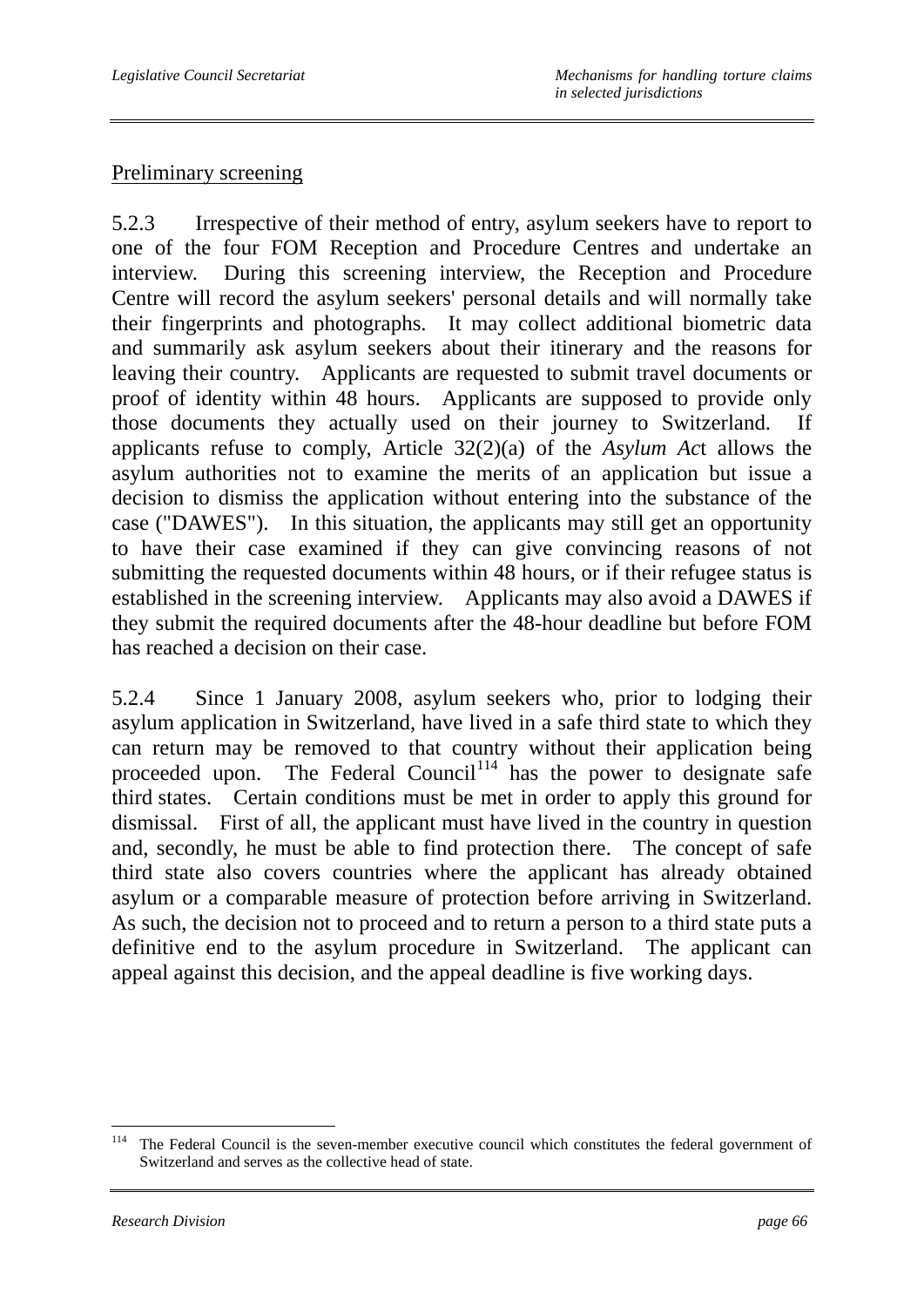5.2.5 According to Article 34(3) of the *Asylum Act*, dismissal and removal to a third state shall not apply when: close relatives of the applicant or persons with whom he has close ties are living in Switzerland; the applicant is clearly a refugee; and/or FOM has evidence that the third state does not offer effective protection with regard to the principle of non-refoulement.

5.2.6 Articles 32 to 35 of the *Asylum Act* provide an exhaustive list of cases warranting a DAWES. In addition to failure to provide appropriate travel or identity documents and coming from safe third state, failure to indicate that they have come to Switzerland in search of protection against persecution is another example. Other examples include, if applicants give a false identity; if they deliberately and grossly violate their duty to co-operate with the authorities; and if they can travel to another country where an application for asylum is still pending or to a country which is responsible for processing their asylum application in accordance with an international agreement (like the Dublin II Regulation). Furthermore, the asylum authorities may reject a case if the applicant previously applied for, and was denied, asylum in Switzerland or in the EU/European Economic Area, and no new events have occurred to justify the granting of refugee status. DAWES may also be warranted if a person has stayed illegally in Switzerland and submits the asylum claim solely to prevent deportation.

5.2.7 Notice of the decision on the preliminary screening should be given within 20 days following the lodging of the application. If a decision cannot be made within this timeframe, FOM will allocate the applicant to a canton. The cantonal authorities concerned may provide the applicant with accommodation when requested.

### Interview to determine asylum claims

### *Asylum interview*

5.2.8 In the canton, within 20 days after the decision on allocation to the canton (i.e. within 40 days after application), an officer of FOM will normally interview the applicant. The interview is conducted in the presence of an interpreter and a representative of a non-governmental organization ("NGO") which is a member agency of the Swiss Refugee Council.<sup>115</sup>

<sup>115</sup> Established in 1936, the Swiss Refugee Council is a non-governmental, politically and religiously independent umbrella association of all major Swiss relief organizations working for refugees and asylum seekers.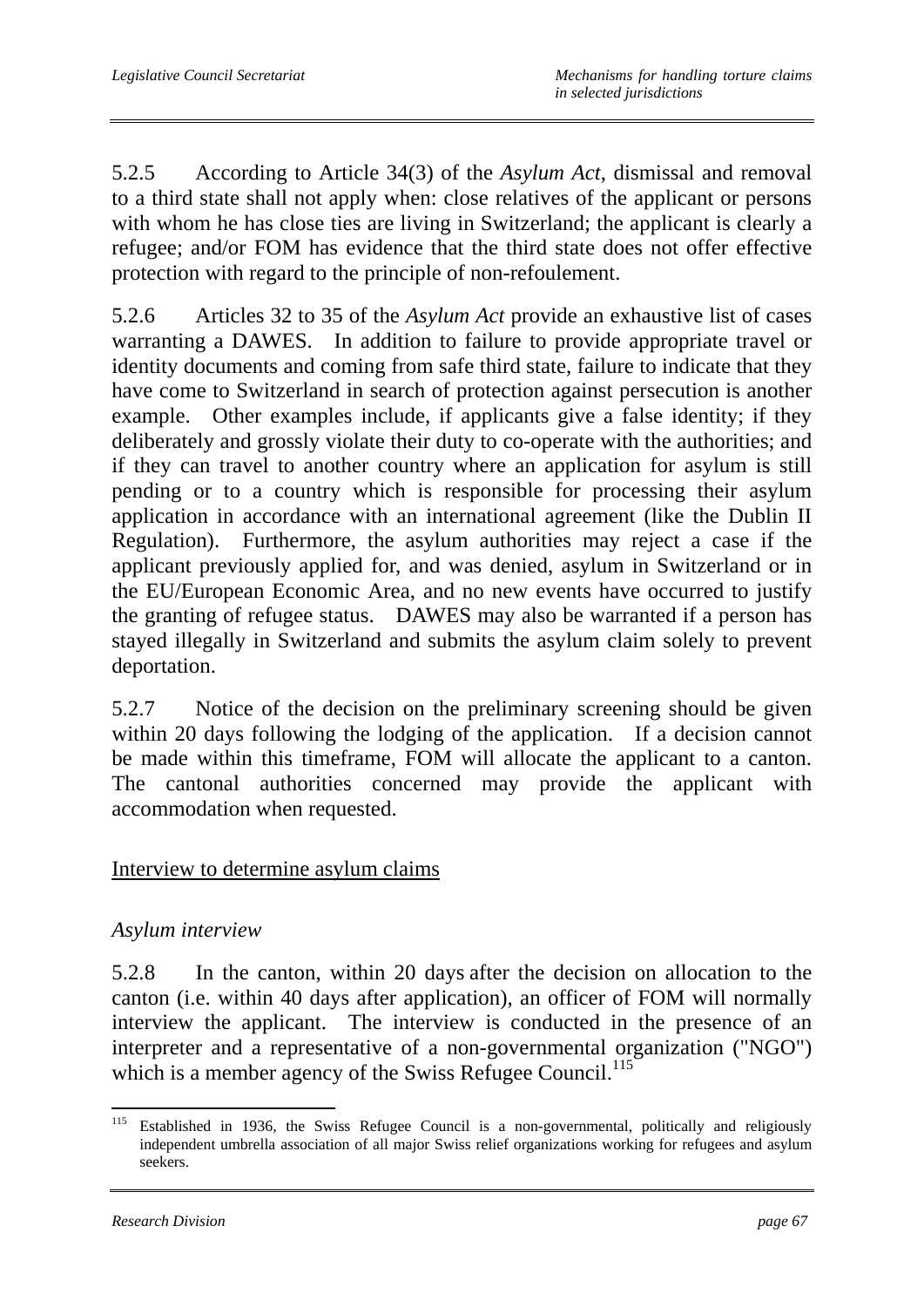5.2.9 The NGO representative serves as an impartial observer to ensure that the rules of procedure are respected during the interview. The Swiss Refugee Council has to be notified of an asylum interview five working days in advance in order to ensure that its member agencies can assign a representative to the interview. The NGO representative should confirm his participation with signature and is subject to the duty of confidentiality towards third parties. He may suggest questions to be asked to clarify the facts of the case. However, even if the NGO representative does not turn up, the interview could still take place with full legal effect. $116$ 

5.2.10 At the interview, the asylum seeker may justify his application and explain the reasons for requesting asylum. After the interview, the official record is prepared, translated if necessary, and signed by the asylum seeker. Supporting documents such as medical reports and other pieces of evidence may be added to the file when they become available after the interview.<sup>117</sup>

## *Legal representation*

5.2.11 In accordance with the *Asylum Act*, access to legal advice and legal representation must be ensured. Lawyers may, but are not obliged to, attend all interviews, but asylum seekers must respond in person to questions.<sup>118</sup> The lawyers should be informed by the authorities in advance of the time and place of the interview. While the lawyers may request postponement of interviews, the decision is at the discretion of the authorities. They may also ask the applicants additional questions at the asylum interview.

### *Burden of proof*

5.2.12 The asylum seeker must justify his application and explain the reasons for requesting asylum during the interview. He must prove or at least credibly demonstrate his refugee status. Refugee status is credibly demonstrated if FOM officers regard it as proven on the balance of probabilities.<sup>119</sup>

<sup>116</sup> 

<sup>116</sup> Article 30(3) of the *Asylum Act*. 117 *Committee against Torture Consideration of Reports submitted by States Parties under Article 19 of the Convention: Third periodic report of States parties due in 1996: Switzerland (7 November 1996)*, paragraph 21.<br><sup>118</sup> European Council on Refugees and Exiles (2010) p.112.

<sup>&</sup>lt;sup>119</sup> "Balance of probabilities" is the burden of proof in most civil trials. The standard is met if the proposition is more likely to be true than not true. Therefore, the decision is made according to the likelihood or probability of the existence of an event.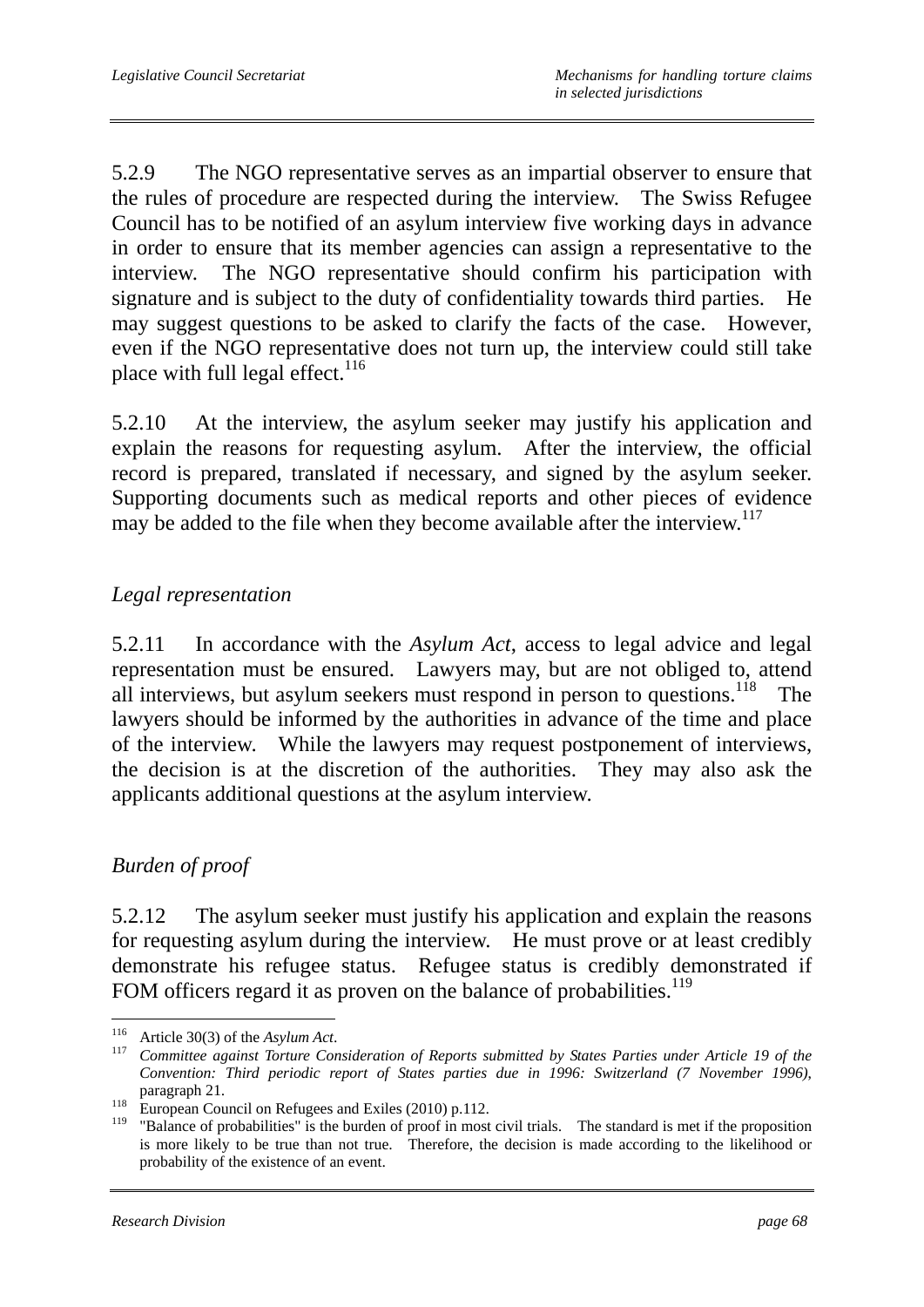### *Decision*

5.2.13 In making the asylum decision, the primary task of FOM officers is, on the one hand, to determine whether the asylum seeker meets the criteria for refugee status under article 3 of the *Asylum Act* and, on the other hand, to ensure that there are no legal grounds for refusing asylum. If it is shown that these criteria are met or there are at least reasonable grounds for believing that such is the case, asylum is granted.<sup>120</sup>

5.2.14 If the case cannot be decided, FOM will conduct additional investigations. It may obtain information from the Swiss representations, or it may conduct additional interviews for the asylum seeker or have the cantonal authority ask him supplementary questions. The asylum decision is normally made within three months of the application being filed.<sup>121</sup>

### Temporary protection

5.2.15 If asylum is refused, FOM will examine whether the asylum seeker can indeed be expelled from Switzerland. This stage consists of three steps. It must examine, first, whether the removal of a person is admissible (whether it is in accordance with Switzerland's international obligations, such as those under ECHR); second, whether it is reasonable to remove a person to his home country or a third country on account of the general situation of the country in question; and third, whether the removal of the person is possible.<sup>122</sup> If any one of the above three conditions is not fulfilled, FOM grants that person temporary admission in Switzerland.

5.2.16 Under Article 4 of the *Asylum Act*, "Switzerland may grant temporary protection to persons in need of protection as long as they are exposed to a serious general danger, in particular during a war or civil war as well as in situations of general violence". In other words, persons who are in need of protection but are not refugees as defined by the Refugee Convention may be granted temporary protection.

<sup>120</sup> <sup>120</sup> *Committee against Torture Consideration of Reports submitted by States Parties under Article 19 of the Convention: Third periodic report of States parties due in 1996: Switzerland (7 November 1996)*,

paragraph 22.<br><sup>121</sup> Articles 37 and 41 of the *Asylum Act*.<br><sup>122</sup> Federal Office for Migration (2011).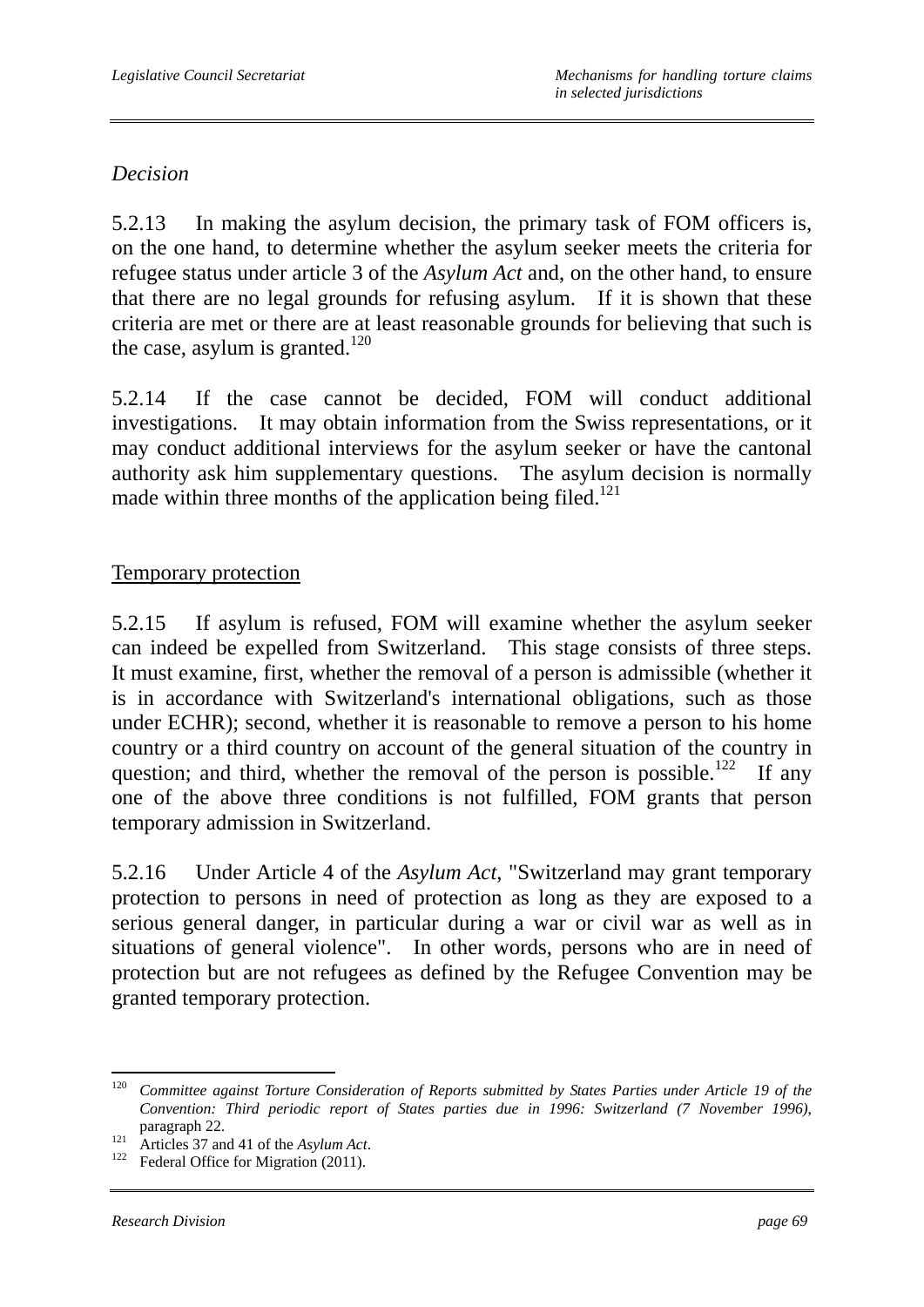5.2.17 Since temporary protection is by definition of limited duration, beneficiaries are expected to return to their countries of origin as soon as the situation allows. However, after five years, if the Federal Council does not revoke temporary protection, the beneficiaries shall receive from the cantonal immigration authorities a temporary residence permit until the revocation of temporary protection. If the need of protection continues, they may obtain a permanent residence permit 10 years after the granting of temporary protection (i.e. another five years after granting the temporary residence permit). During the first five years of temporary protection, the federal government bears the sole responsibility for the financing of welfare benefits; after that, welfare costs are shared equally between the federal government and the cantons.<sup>123</sup>

#### Appeal procedures

5.2.18 Applicants have the right to appeal against a negative decision by FOM. The appeal must be submitted to FAC within 30 days after notification of the negative decision by FOM. Generally speaking, an appeal has suspensory effect, which means that the removal decision is not carried out while the appeal is pending.<sup>124</sup>

5.2.19 The appeal must be written in one of the official languages of Switzerland (German, French or Italian) and signed either by the appellant or a legal representative. The appeal must be submitted in duplicate and include all available documentary proof. A copy of the FOM decision should also be enclosed.

5.2.20 It should be noted that the asylum appeal procedure is a written procedure and no hearings take place. The appeal should contain a clear request or petition, stating whether the appellant is requesting temporary protection or political asylum. Appellants should state the reasons for their request. In general, three judges from FAC will conduct the review of a  $\text{case}$ .<sup>125</sup>

 $\overline{a}$ 123 Article 74 of the *Asylum Act*; *Committee against Torture Consideration of Reports submitted by States*  Parties under Article 19 of the Convention: Fourth periodic report of States parties due in 2000:

*Switzerland (18 December 2002)*, p.7. 124 *Committee against Torture Consideration of Reports submitted by States Parties under Article 19 of the Convention: Third periodic report of States parties due in 1996: Switzerland (7 November 1996)*,

paragraph 29.<br><sup>125</sup> Reply from the Federal Office for Migration, Switzerland, 5 April 2011.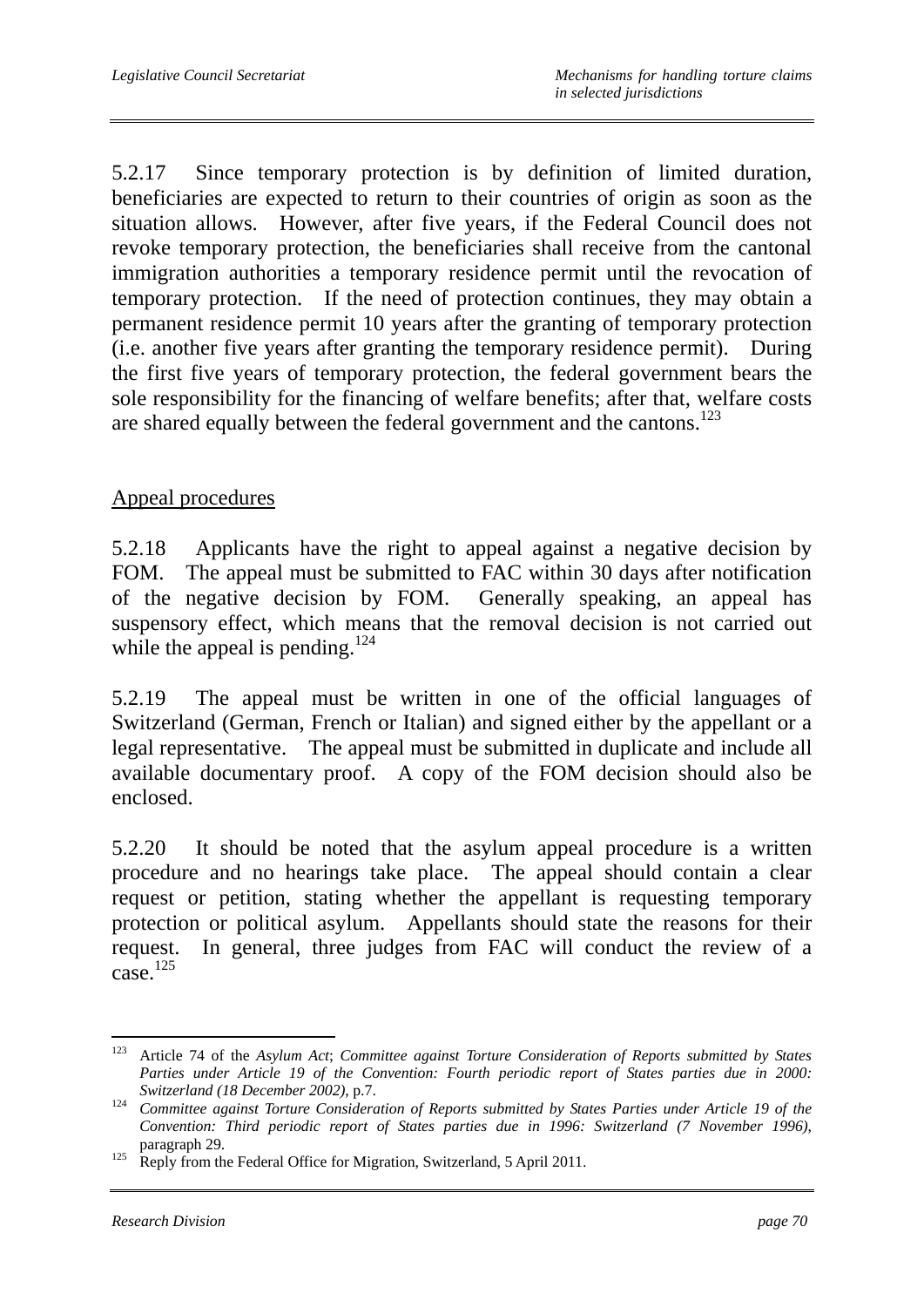5.2.21 The scope of the asylum appeal is limited to violations of federal legislation, including excessive use of discretionary power, wrong or incomplete establishment of the relevant facts and/or inadequate nature of the first instance decision.<sup>126</sup> Evidence is re-evaluated by FAC which in principle builds on the findings of the first instance decision unless the facts are established in a wrong or incomplete manner.

5.2.22 NGOs may assist the asylum seeker with submitting the appeal or they may write the appeal as representatives of the asylum seeker. Their services are not publicly funded but can be reimbursed if legal aid is granted in the appeal procedure and a staff member of the NGO concerned is appointed as the legal representative of the asylum seeker.

5.2.23 FAC has the power to either change the first instance decision on the merits of the claim or identify legal or factual errors and refer the case back to FOM. The judgments of FAC are final and absolute, which means that there is no possibility for a further appeal.

# **5.3 Legal aid and other support**

Legal assistance

### *Availability of publicly-funded legal assistance*

5.3.1 Publicly-funded legal aid is available to asylum seekers who are unable to afford counsel. According to Article 29(3) of the Swiss Constitution, free legal aid in the form of a waiver of procedural and court costs is granted if a person does not have the necessary means, provided that his case has a chance of success. Asylum seekers are also entitled to free legal representation if such is necessary for the safeguarding of their rights. $127$ 

 $126\,$ <sup>126</sup> European Council on Refugees and Exiles (2010) pp.123-124.<br><sup>127</sup> European Council on Refugees and Exiles (2010) p.72.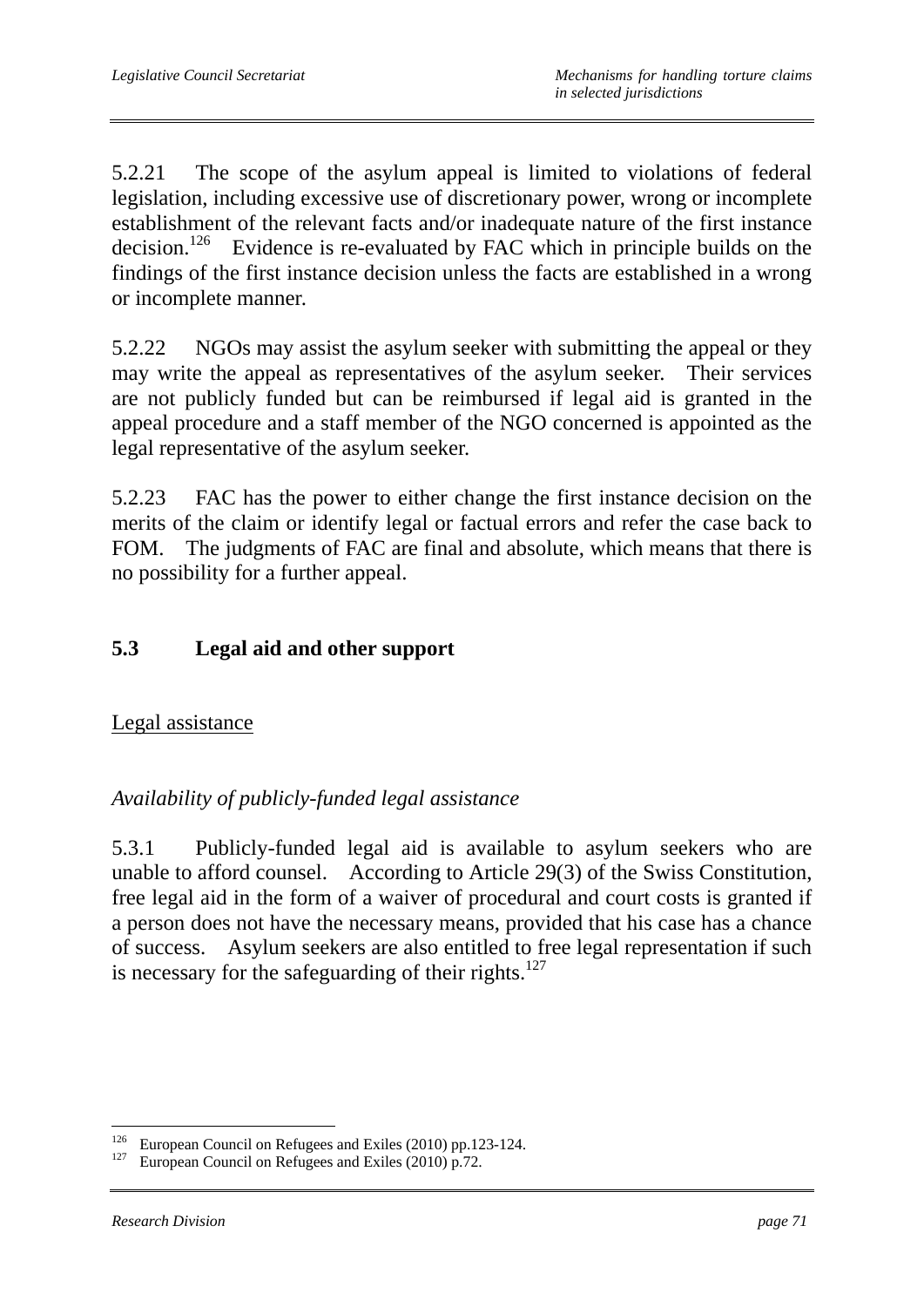5.3.2 No state-funded legal aid is granted for the services provided by legal advisers merely in the form of legal advice. State-funded legal aid is only available for legal representation. In practice, free legal aid is not granted during the first instance procedure, and legal aid will only be granted for cases that may potentially be successful, i.e. when the appeals do not appear to be futile. The test is applied by FAC on the basis of the written materials in the asylum seeker's file and the evidence submitted. No specific hearing is organised to apply the merits-of-the-claim test.<sup>128</sup>

5.3.3 There are NGOs in almost all the cantons which provide free legal advice and/or representation for asylum seekers. <sup>129</sup> These legal advisory services are coordinated by the Swiss Refugee Council. They are not funded by the state. The funding of the legal advisory services comes mainly from the Swiss Refugee Council's member agencies and regional church groups. These NGOs provide free legal assistance at all stages of the asylum procedure.

5.3.4 In addition, volunteers without formal legal education may provide general advice and assistance to asylum seekers in all stages of the procedure. In fact, there is no requirement for the legal representatives of asylum seekers to be lawyers or part of the lawyers' association. Therefore, any person can represent an asylum seeker in the asylum procedure.<sup>130</sup> However, in cases of detention, only lawyers who are registered in the lawyers' register of their canton can be legal representatives of the asylum seekers. It should be noted that the legal representative will only be appointed and reimbursed by the court if he is a fully qualified lawyer registered in the cantonal lawyers' register. Any person who is not a registered lawyer can represent an asylum seeker, but will not be reimbursed for his work unless the appeal is granted. In such case, compensation will be granted to the asylum seeker as the prevailing party, and it covers the representative's work.<sup>131</sup>

<sup>128</sup> <sup>128</sup> European Council on Refugees and Exiles (2010) p.89.<br><sup>129</sup> European Council on Reference and Exiles (2010) pp. 77

<sup>&</sup>lt;sup>129</sup> European Council on Refugees and Exiles (2010) pp.77-78.<br><sup>130</sup> European Council on Refugees and Exiles (2010) p.82.<br><sup>131</sup> European Council on Refugees and Exiles (2010) pp.77-78.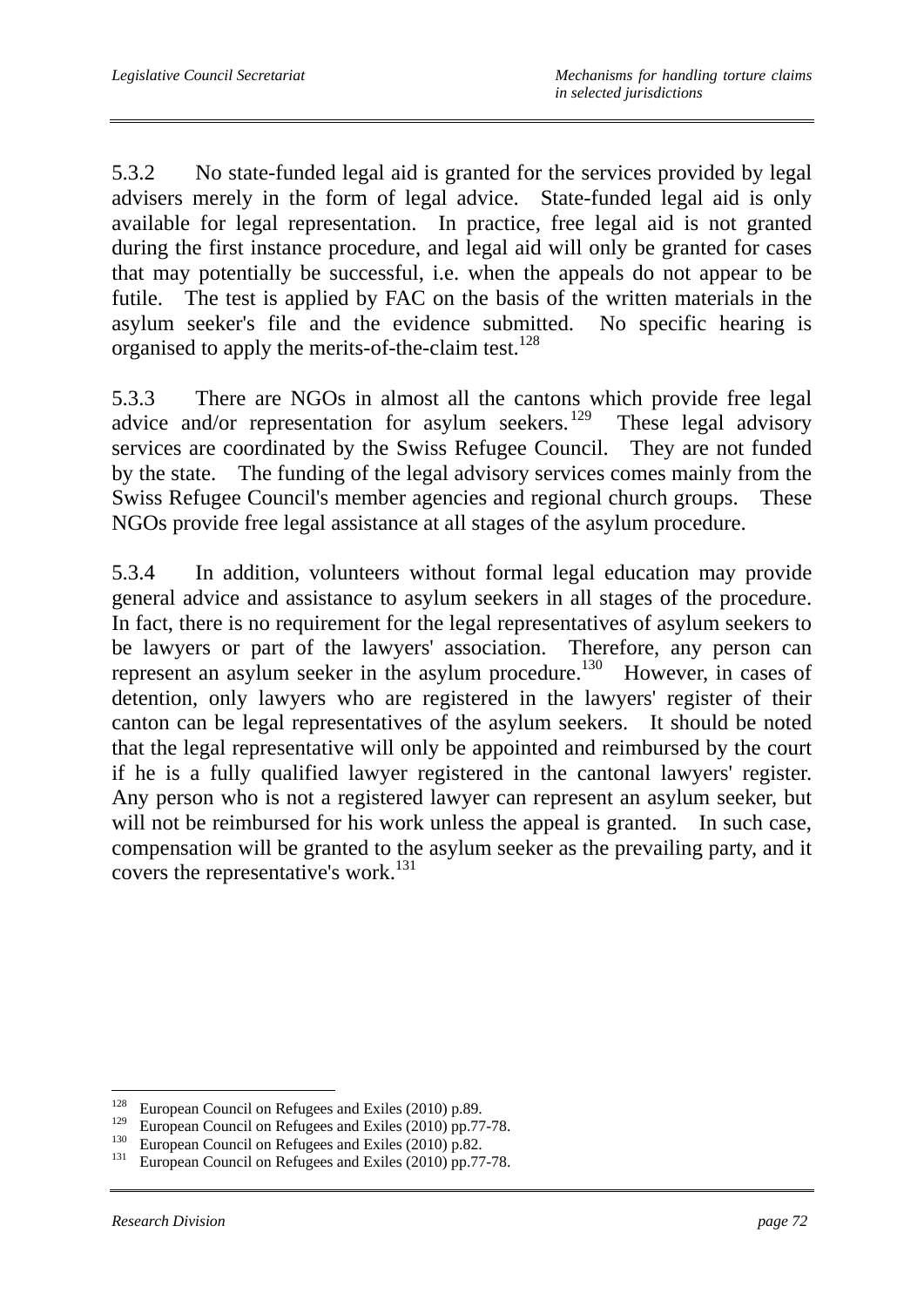## *Qualification and training of legal assistance providers*

5.3.5 There are no specific requirements for lawyers engaging in the provision of legal assistance to asylum seekers with regard to training or minimum practical experience. Legal advisers are not required to have any special qualifications. Nevertheless, the Swiss Refugee Council, which coordinates the legal advice centres, has produced guidelines on legal advice and legal representation. The Swiss Refugee Council also organizes training sessions on relevant topics for lawyers and legal advisers.<sup>132</sup>

### Economic and social support

5.3.6 For the first three months after filing an application for asylum, asylum seekers may not engage in any gainful employment.<sup>133</sup> Applicants may receive work permits after three to six months have passed since application, depending on the canton and the circumstances.<sup>134</sup> Since the asylum decision should normally be made within three months of the application being filed, asylum seekers are generally not allowed to work.

5.3.7 While asylum seekers await the decision, they are assigned to cantons which are responsible for providing social assistance. Asylum seekers may be housed in shelters and receive social benefits. In some cantons, this task is delegated to the communal authorities, whereas in other cantons, relief organizations undertake this task.<sup>135</sup> The costs are reimbursed by the federal government. The amount of money available for the payment of benefits is prescribed according to cantonal law. Every canton has an asylum coordination office which ensures the coordination of social assistance within the respective canton, and functions as a contact agency for FOM as well.

<sup>132</sup> <sup>132</sup> European Council on Refugees and Exiles (2010) p.82.<br><sup>133</sup> Article 43 of the *Asylum Act*.<br><sup>134</sup> Steiner, 2000, pp.27-28.<br><sup>135</sup> Federal Office for Migration (2011).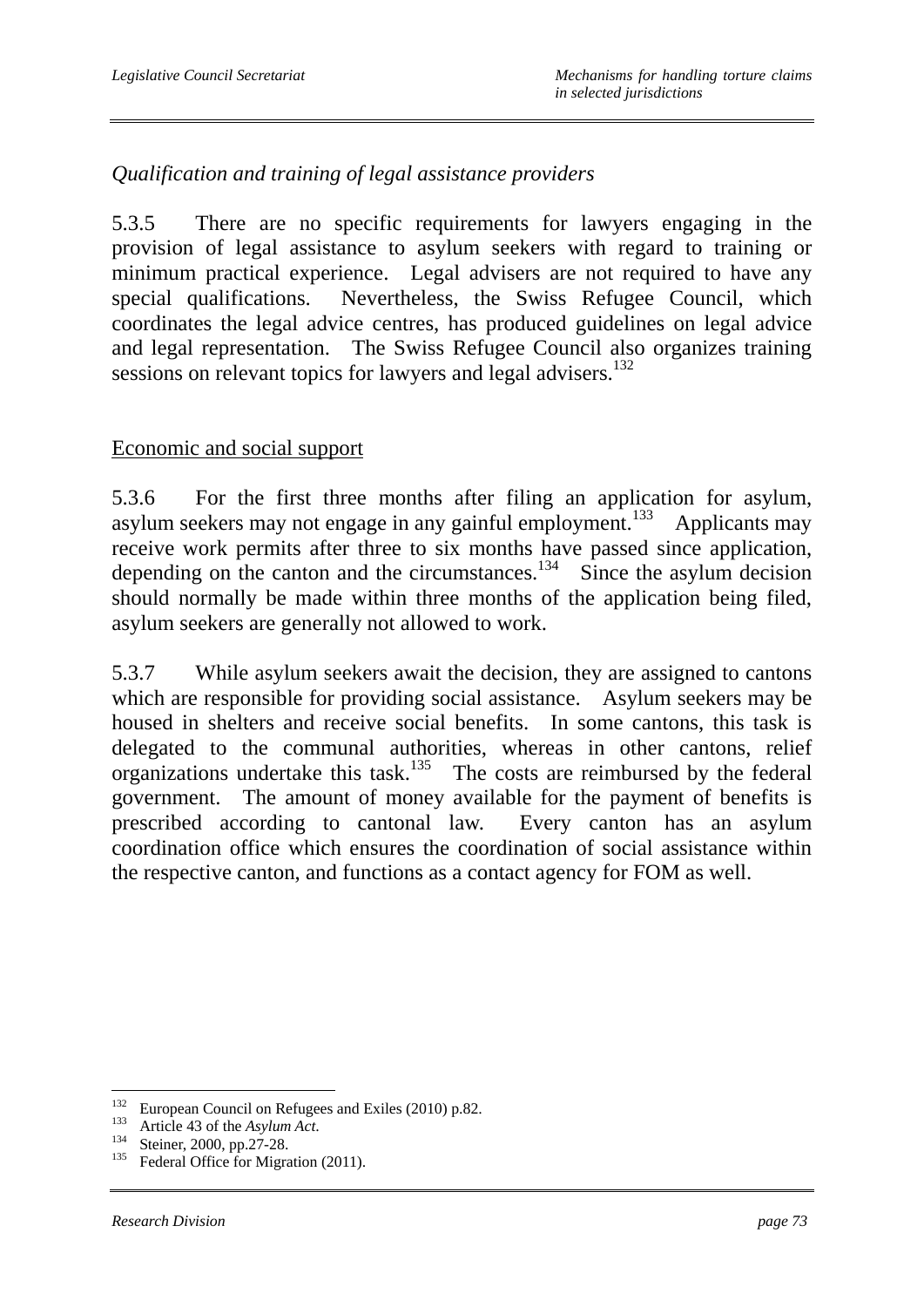#### **5.4 Issues and concerns**

#### Screening procedure

5.4.1 The International Commission of Jurists considers that the current DAWES procedure may fail to guarantee applicants a proper hearing and, consequently, violate the protection of non-refoulement under Article 3 of CAT. In particular, the strict requirement of travel documents and identity papers ignores the difficult reality faced by most refugees, who may be at risk in obtaining necessary documentation.<sup>136</sup>

5.4.2 The United Nations Committee against Torture ("the CAT Committee") is also concerned that this rapid procedure could impede the proper examination of the motives of appeal and constitute a violation of the principle of non-refoulement. It therefore recommends Switzerland to consider modifying the procedure to provide more time for thorough consideration of appeals and an assessment of whether the principle of non-refoulement is being violated.<sup>137</sup>

### National security ban on protection

5.4.3 Protections under CAT are absolute, even in the context of national security concerns. However, in Switzerland, according to Article 5 of the *Asylum Act*, the ban on refoulement may not be invoked if the person has been convicted with full legal effect of a particularly serious felony or misdemeanour. The Swiss authority may regard this person as a threat to Switzerland's security or dangerous to the public, and refuse the protection. The CAT Committee is thus concerned that it may be incompatible with Switzerland's obligations with respect to the principles of non-refoulement under Article 3 of CAT.<sup>138</sup>

<sup>136</sup> 

<sup>136</sup> International Commission of Jurists (2010) pp.9-10. 137 *Committee against Torture Consideration of reports submitted by States parties under Article 19 of the Convention: Concluding observations of the Committee against Torture: Switzerland (26 April-14 May 2010)*, p.4. 138 *Committee against Torture Consideration of reports submitted by States parties under Article 19 of the* 

*Convention: Concluding observations of the Committee against Torture: Switzerland (26 April-14 May 2010)*, pp.3-4.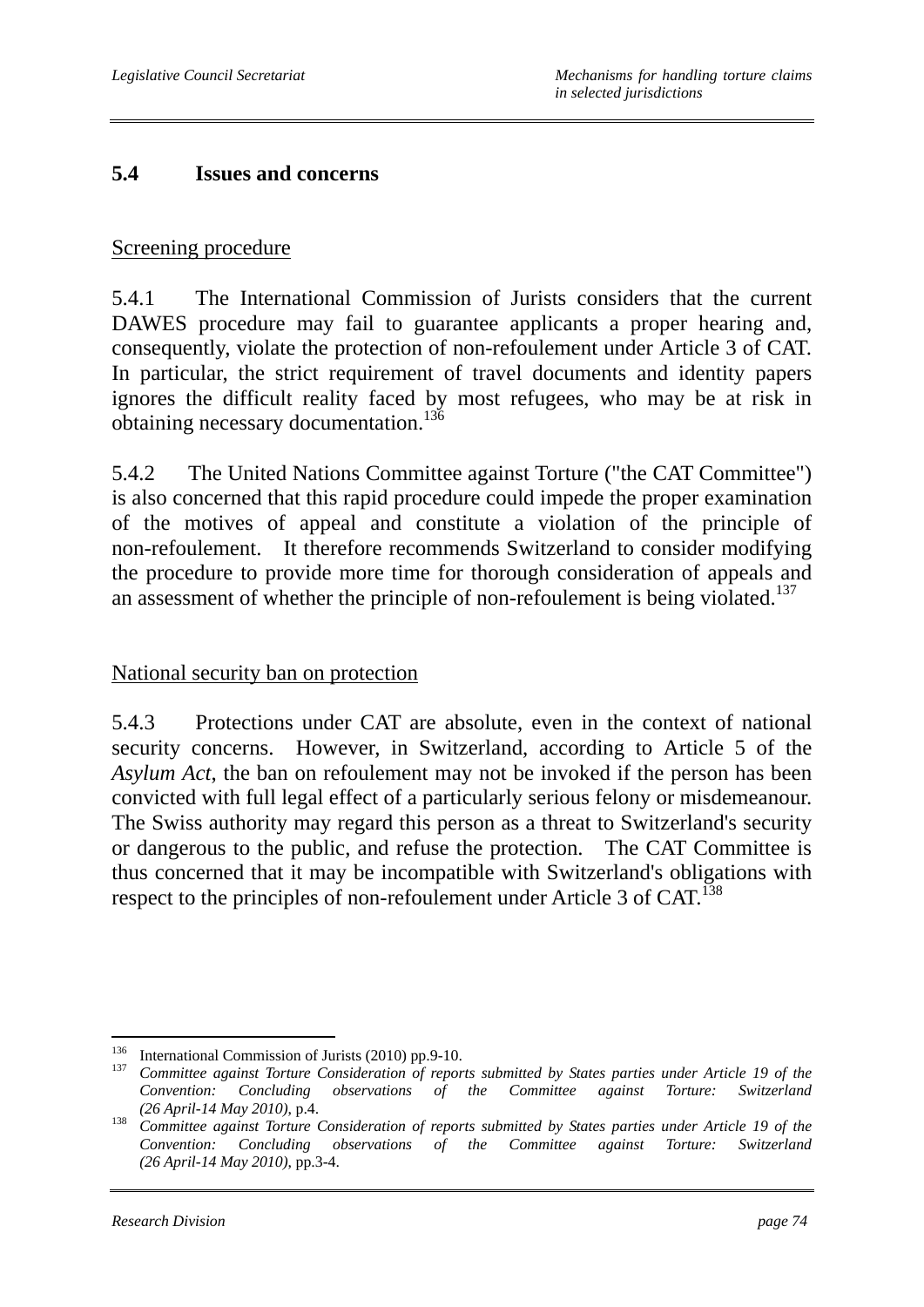### Provision of legal aid

5.4.4 Theoretically, legal aid is available in the first instance procedure as well as the appeal procedure. However, in practice, legal aid is usually not granted in the first instance procedure because the authorities assume that this is not necessary due to the following factors: FOM has a legal obligation to investigate the relevant facts, an impartial NGO observer is present at the asylum interview, and free legal advisory services operated by NGOs are available.<sup>139</sup>

5.4.5 Unlike the other selected jurisdictions, judgements of FAC is final and no further appeal is possible. The Swiss Refugee Council argues that the single appellate level in Switzerland implies that the right to appeal, the right to legal counselling and the right to effective remedy should be more effectively provided by the state. It suggests that more public money should be spent on legal aid for asylum seekers.<sup>140</sup>

 $\overline{a}$ 

<sup>&</sup>lt;sup>139</sup> European Council on Refugees and Exiles (2010) pp.77-78.<br><sup>140</sup> Swiss Refugee Council (2010) p.9.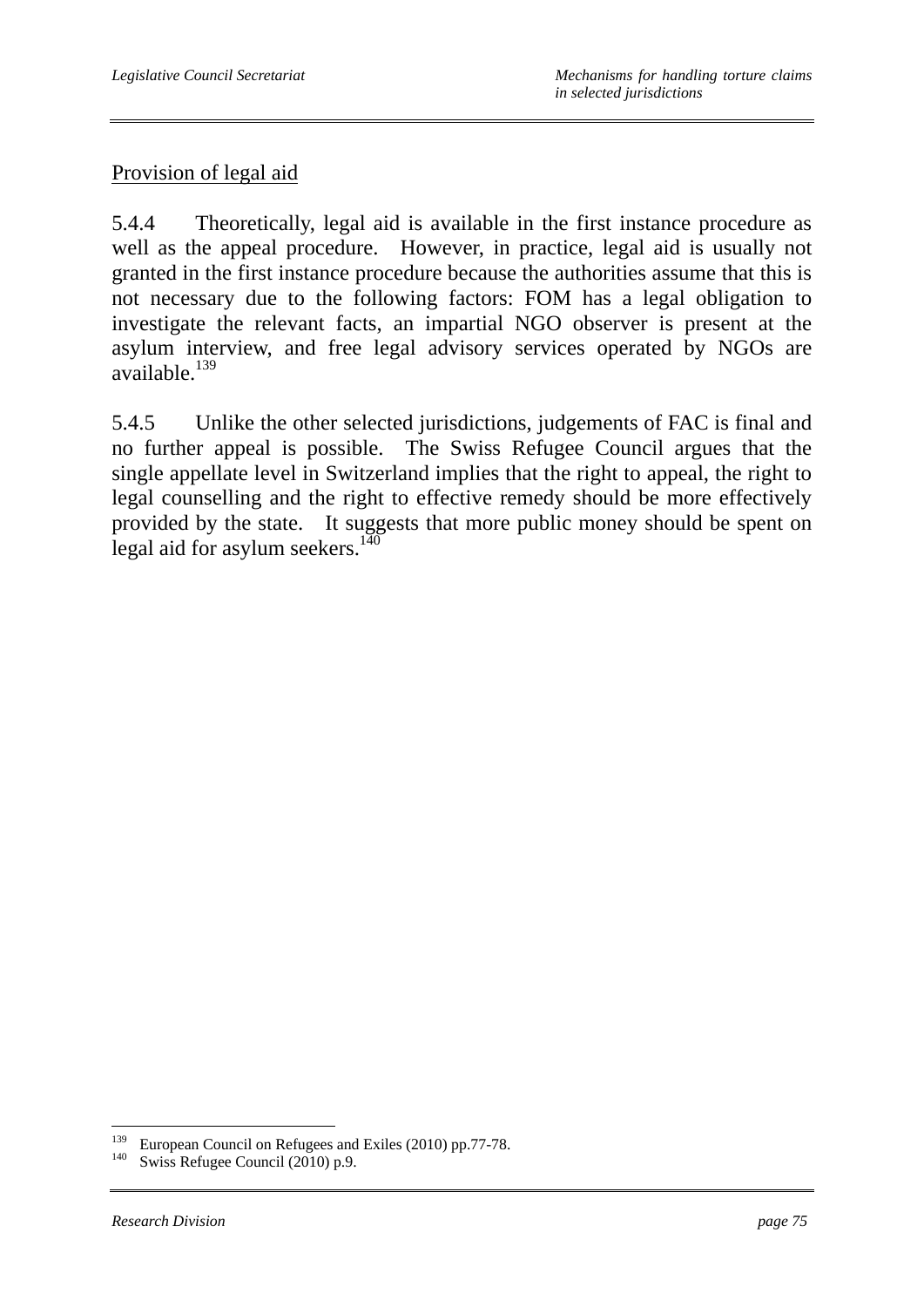# **Chapter 6 – Japan**

### **6.1 Background**

6.1.1 Japan acceded to the 1951 United Nations Convention relating to the Status of Refugees ("the Refugee Convention") in 1981 and the 1967 Protocol relating to the Status of Refugees ("the Refugee Protocol") in 1982. It acceded to the Convention against Torture and Other Cruel, Inhuman or Degrading Treatment or Punishment ("CAT") in 1999.

6.1.2 While the *Immigration Control Law* had been in force since 1951, the accession to both the Refugee Convention and the Refugee Protocol demanded a change in the law to establish a refugee recognition system. Instead of introducing a new law specifically dealing with refugee and asylum matters, the *Immigration Control Law* was amended and renamed as the *Immigration Control and Refugee Recognition Act* ("ICRRA") in 1982. Since then, the law was not amended until 2005, which was the first amendment of ICRRA for asylum recognition.

6.1.3 Although CAT is not incorporated into the Japanese law, the refugee recognition procedures established by ICRRA constitute a system that is closely related to the implementation of Article 3 of CAT. The Japanese government claims that the implementation of Article 3 is guaranteed by Article 53 of ICRRA which prescribes the designation of a deportation destination in removal procedures. However, neither Article 53 nor any other article of ICRRA expressly prohibits deportation to countries where there is a risk of torture.<sup>141</sup>

<sup>141</sup> Japan Federation of Bar Associations (2007) p.51.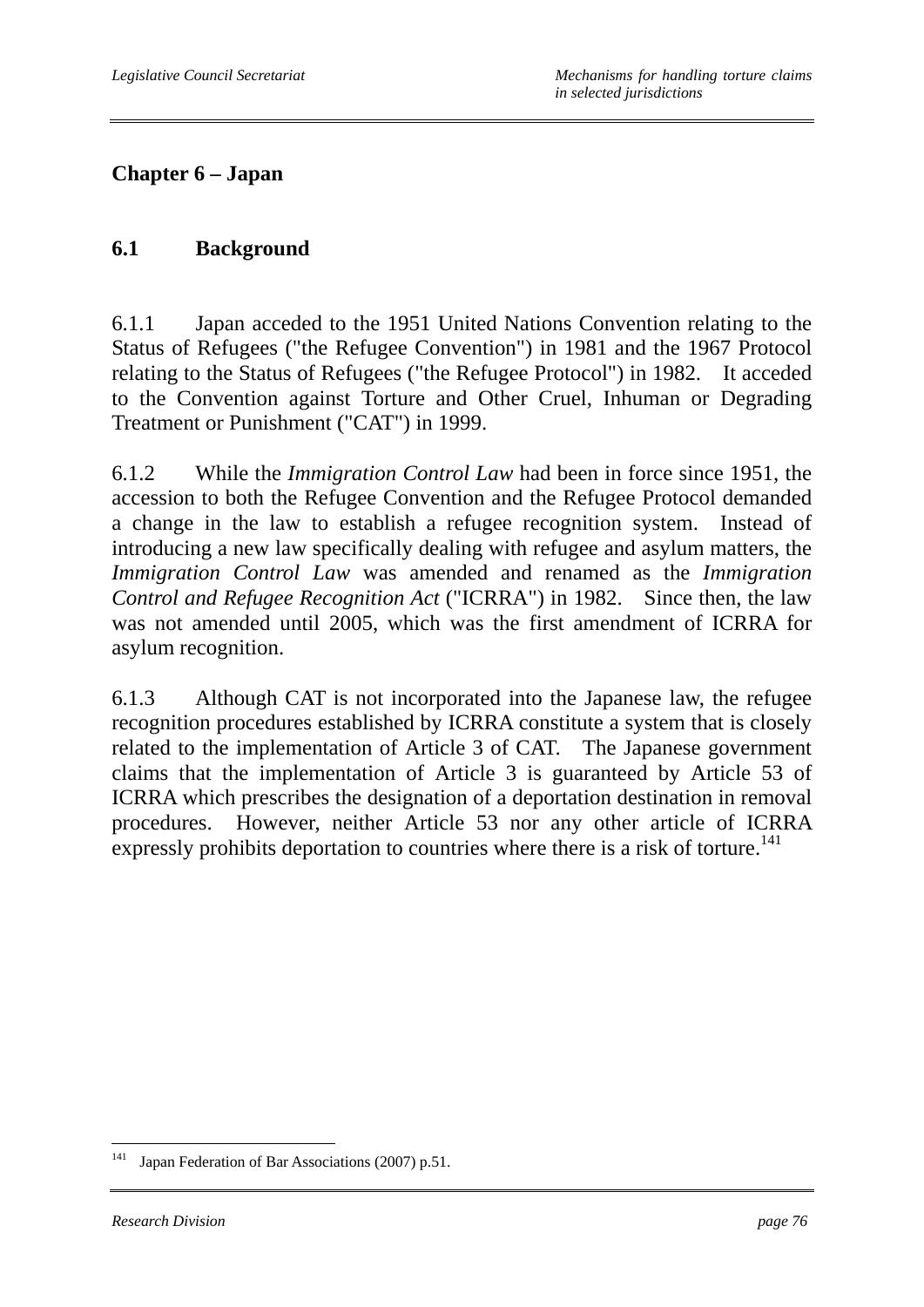### Major relevant legislations

6.1.4 When ICRRA was enacted in 1982, the system of refugee recognition was established for the purpose of domestic implementation of the provisions of the Refugee Convention and the Refugee Protocol. In 2002, the Ministry of Justice initiated a review of the refugee law and determination procedures, resulting in a revised ICRRA passed in June 2004. Under the 2004 ICRRA, the legal status of asylum seekers is slightly more certain due to the introduction of "Permission for Provisional Stay". Previously, asylum applicants had not been given any legal status at all. Permission for Provisional Stay gives legal status to those applicants with no residence status (i.e. those who have the authorized period of residence expired or entered Japan illegally) and grants provisional residence that keeps them from being subject to deportation procedures.

6.1.5 Failed asylum seekers may be given "Special Permission to Stay" for humanitarian grounds. According to Article 61-2-2-2 of ICRRA, "the Minister of Justice shall examine whether there are grounds for granting special permission to stay to the alien without a status of residence, and may grant special permission to stay if he finds such grounds". Nevertheless, the grounds for granting special permission are not defined. It is not known if Article 3 of CAT is taken into consideration by the authority when granting such special permission and ICRRA does not provide any further explanation.

### Asylum system

6.1.6 Under the asylum system in Japan, an alien may apply for recognition of refugee status as prescribed in the Refugee Convention. Refugee status is decided by the Immigration Bureau of the Ministry of Justice at first instance and on appeal.

6.1.7 If an applicant is recognized as a refugee by the Ministry of Justice, he will be allowed to stay in Japan with an appropriate residency status and given rights similar to those of foreigners lawfully staying in Japan.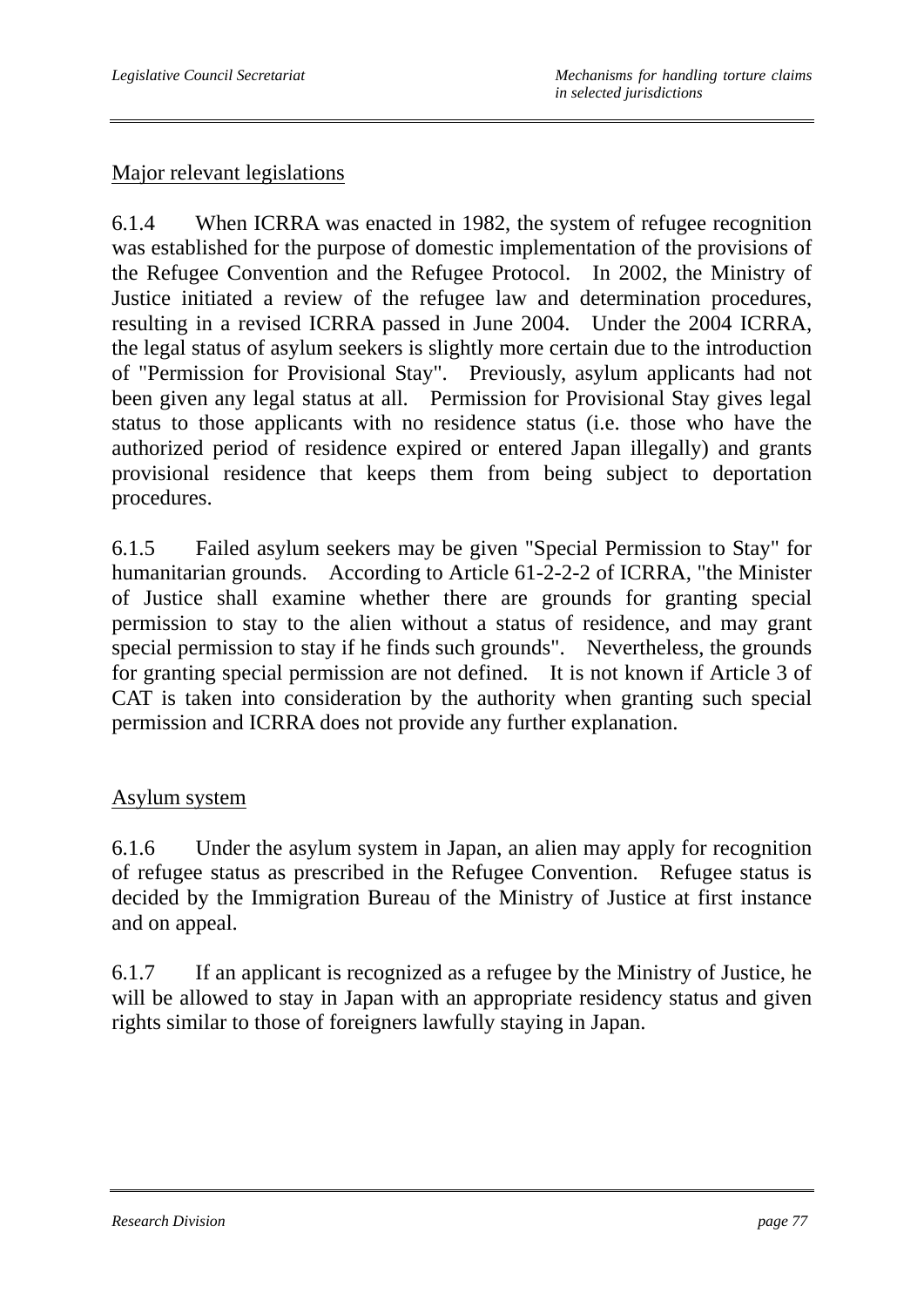### **6.2 Asylum procedures**

### Lodging of claims

6.2.1 Asylum seekers are required to submit, in person, written application and evidentiary documents to a Regional Immigration Bureau. Application for recognition of refugee status is accepted by the Regional Immigration Bureau, or its district immigration office or branch office that has jurisdiction over the place of residence or of temporary lodging of the applicant. Only if applicants are illiterate or have a disability can they make an oral application. Applications for those who are under 16 years old may be completed by a close relative. Each asylum seeker, including minor children, must apply individually, with family members being normally considered together and thereby forming part of a common decision by the Ministry of Justice.

6.2.2 When the application is received, a Certificate of Receipt will be issued to the applicant, and it will usually be stapled to the applicant's passport. This receipt with the application number written on it is a very important document as its issuance deems that the application is officially accepted.

6.2.3 On average, the asylum procedure may last from six months to two years. Under Article 61-2-4 of ICRRA, persons applying for refugee recognition are generally granted Permission for Provisional Stay while the outcome of their asylum application is pending. In other words, they are given non-regular residence and will not be subject to deportation procedures during the application proceedings.

6.2.4 ICRRA does not explicitly set any deadline by which a person must apply for refugee status.  $142$  Nevertheless, in order to be qualified for Permission for Provisional Stay, the application must be filed within six months from the date of landing in Japan or since the date when the applicant becomes aware of the fact that the circumstances in connection with which he may become a refugee arise while he is in Japan. If there is a reasonable explanation for the delay in application, the applicant may still be granted Permission for Provisional Stay in case of failure to apply within the six-month period.

 $\overline{a}$ <sup>142</sup> UNHCR Representation in Japan (2005); Japan Association for Refugees (2008).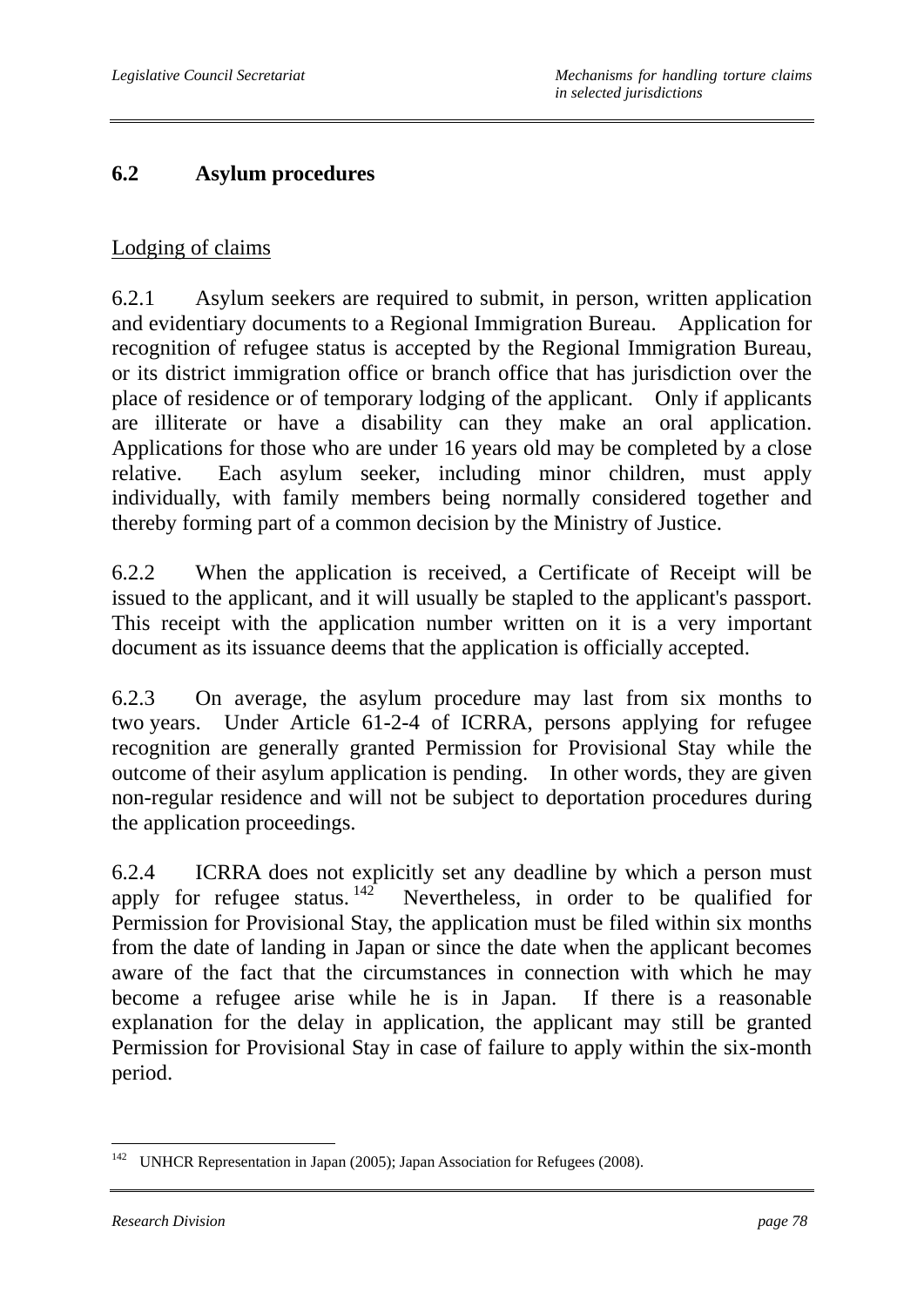6.2.5 In addition to the aforementioned criterion, there are two criteria for granting Permission for Provisional Stay. First, the applicant should come directly from a territory where his life, physical security or physical freedom is threatened due to the reasons described by the Refugee Convention, and second, he should not be the subject of a deportation order.

#### Interview to determine asylum claims

#### *Asylum interview*

6.2.6 Once an application is processed, the applicant will be called for an interview with a Refugee Inquirer ("RI"), who is an Immigration Inspector designated by the Ministry of Justice. There may be one or more rounds of interview.

6.2.7 Applicants often submit a personal statement together with the application although the statement is not mandatory required. At the interview, RI may request additional information to be provided by the applicant. RI will ask questions based on the statement submitted by the applicant in order to understand the claim as accurately as possible. Similar questions may be asked repeatedly to verify facts and avoid misunderstandings. An interpreter will be arranged by the Regional Immigration Bureau. RI will take notes in Japanese during the interview. At the end, he will show the interview statement to the applicant and the interpreter will read back to the applicant what is written on the statement. The applicant will then be asked to sign the statement to confirm that it is what he has told the interviewer.

6.2.8 When sufficient proof cannot be established from the materials submitted by the applicant as well as through the interview, RI may request information about the applicant from public offices or private organizations.

### *Legal representation*

6.2.9 Third parties, such as lawyers or friends, are not permitted to accompany the applicant to the interview. Even when the applicant is recalled for further interviews, he is not entitled to have a lawyer or anyone else present to assist or advise.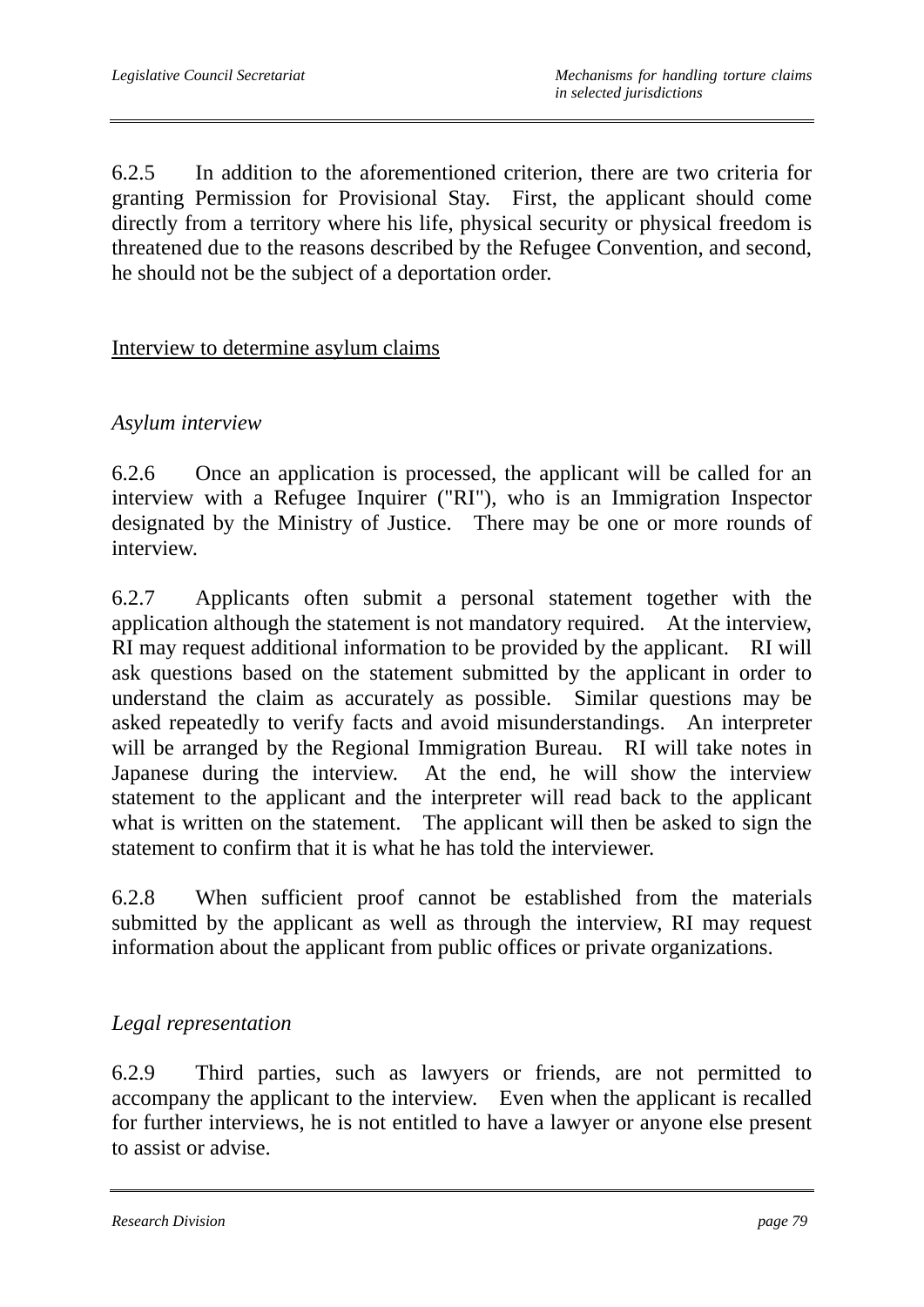# *Burden of proof*

6.2.10 Recognition of refugee status will be based on the materials submitted by the applicant. The applicant is expected to prove that he is a refugee by substantial evidence or by testimony of persons concerned.<sup>143</sup> To the extent possible, the applicant should provide all documentation to support his application. Identity cards, military service papers, school or university certificates, political party membership card/certificate, certificates of birth, documents of release from detention and the like may be useful evidence.

## *Decision*

6.2.11 While there is no provision in law that limits the duration for making a decision on the application, the Ministry of Justice officially states its target of making the decision within six months.<sup>144</sup>

6.2.12 After the interview, RI submits a preliminary assessment for endorsement by the Regional Director General. It is then forwarded to the Refugee Recognition Section ("RRS") at the Tokyo headquarters of the Immigration Bureau for final assessment and decision. RRS can return the case to the Regional Immigration Bureau if further information is required. In general, if no further information is required, the RRS Director makes a recommendation to grant or refuse asylum and forwards the case to the Minister of Justice who makes the final decision.

 $\overline{a}$ 

Immigration Bureau Ministry of Justice (2006) p.5. Reply from the Japan Association for Refugees, 5 April 2011.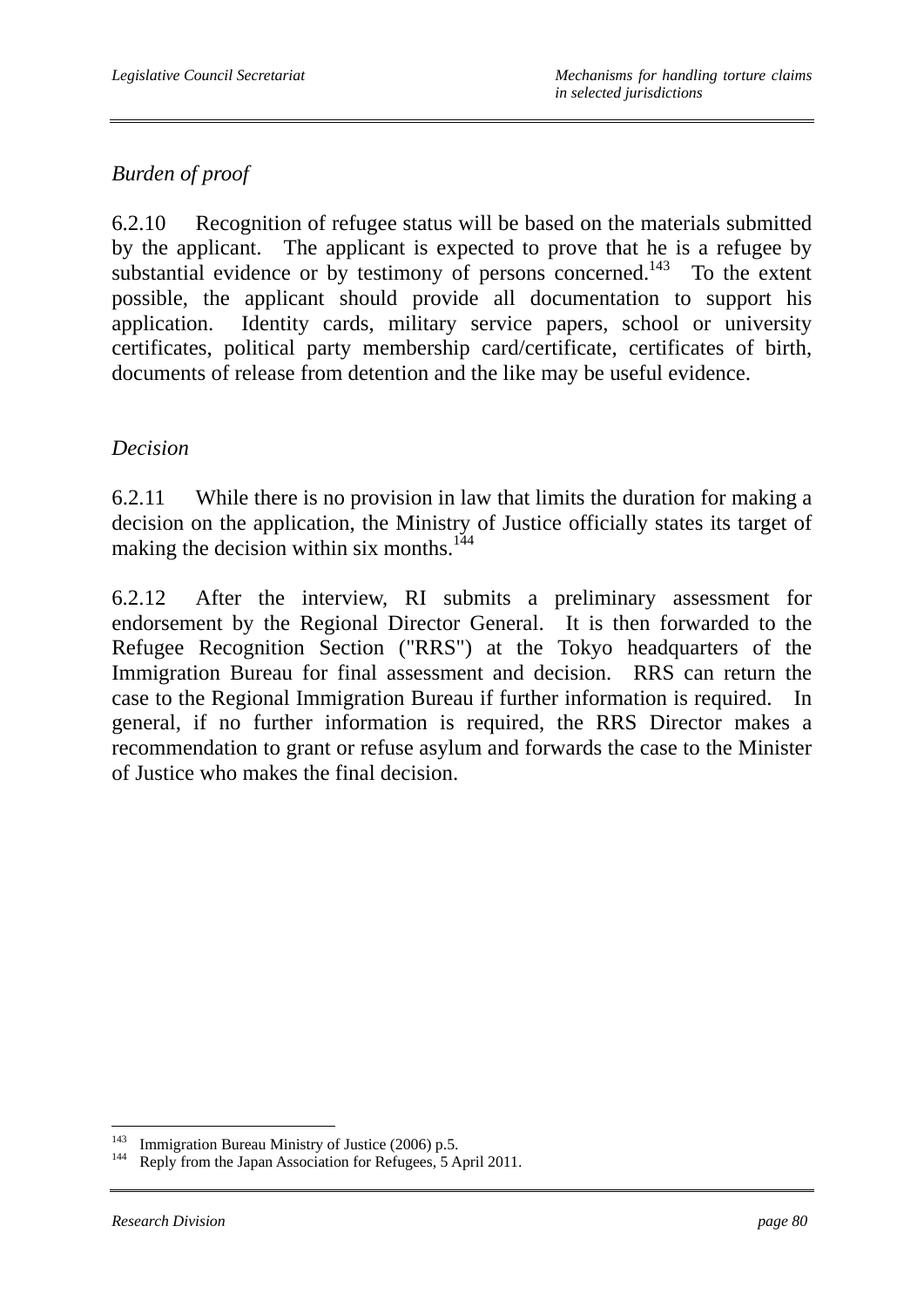### Appeal procedures

## *Appeal to the Ministry of Justice*

6.2.13 Applicants who do not receive refugee status recognition may file an appeal to the Ministry of Justice. An appeal can be filed at the Regional Immigration Bureau, its district office or branch office that has jurisdiction over the place of residence or of temporary lodging of the appellant as in the case of an application for recognition of refugee status. An appeal must be filed within seven days from the date the applicant receives the notice of refusal of refugee status. If any unavoidable circumstance such as a natural disaster prevents him from doing so, he may file an appeal even after seven days have passed.

6.2.14 Failed asylum applicants can lodge an appeal by submitting to the Ministry of Justice an Appeal Application Form provided to them when they are notified of the negative decision of the asylum application. In the Appeal Application Form, the applicant should specify the reasons for appeal and attach supporting materials. It is possible to submit additional reasons and materials later, but the Appeal Application Form itself must reach the Ministry of Justice within the seven-day period.

6.2.15 The review of the appeal is considered by the Adjudication Division within the Immigration Bureau. The amendment of ICRRA in 2004 has created a system in which independent Refugee Examination Counsellors are involved in the appeal procedure, and the law requires the Minister of Justice to hear the opinions of the Counsellors when making decisions on appeals. The Refugee Examination Counsellors are appointed by the Minister of Justice "from among persons of reputable character who are capable of making fair judgements and have an academic background in law or current international affairs", comprising former diplomats, businessmen, government officials, internalists indees academics and NGO members  $^{145}$  Teams of journalists, judges, academics and NGO members. <sup>145</sup> Teams of three Counsellors are formed and cases are assigned to each team for discussion. Nonetheless, the conclusions of the Counsellors are not binding and the final decision still rests with the Minister of Justice.<sup>146</sup>

<sup>145</sup> 

Dean (2006) p.12.<br>Dean (2006) pp.12-13; Reply from the Japan Association for Refugees, 5 April 2011.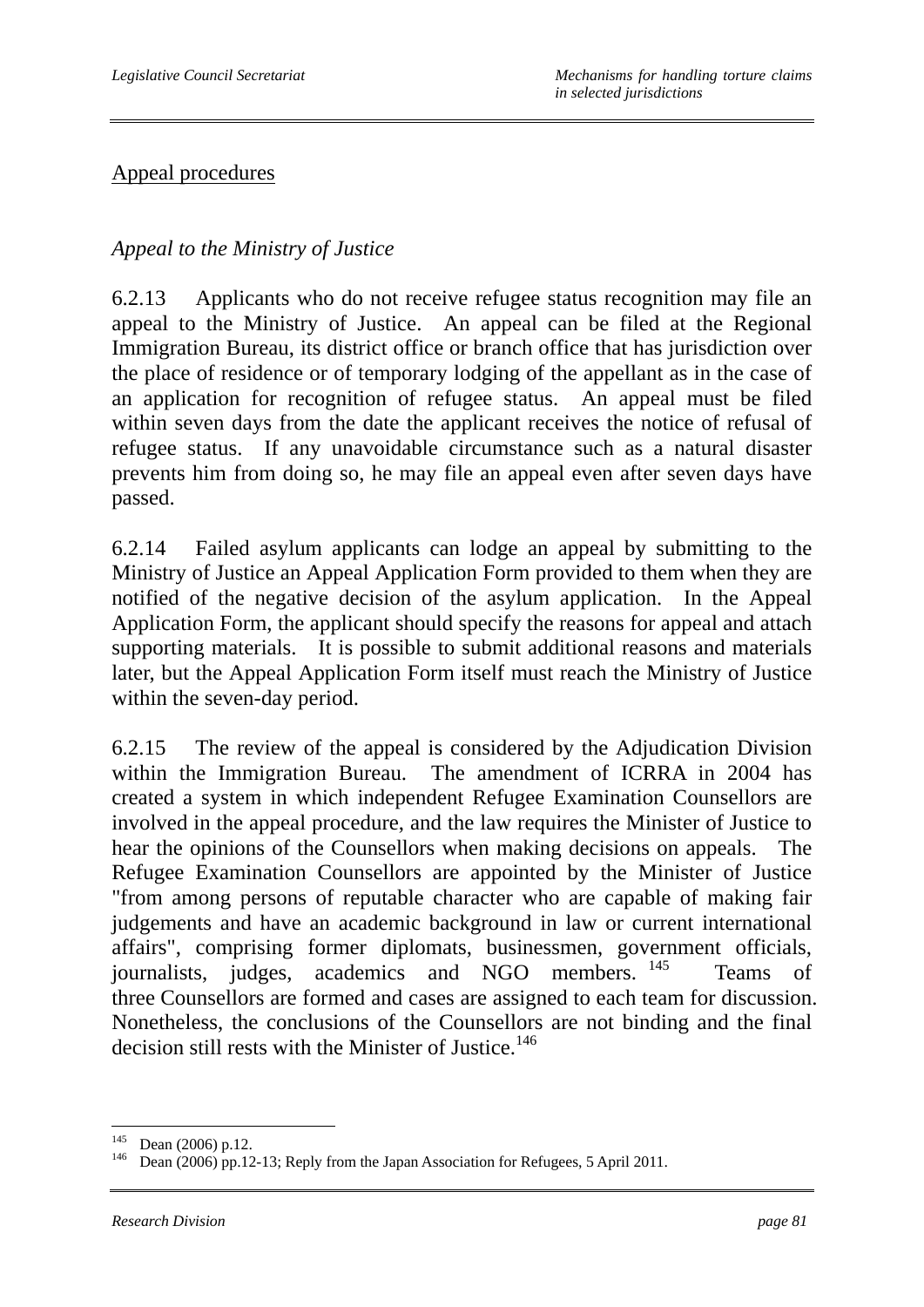6.2.16 The applicant may request an interview with the Refugee Examination Counsellors. If the applicant makes such a request, the Adjudication Section will schedule an interview of the Counsellors and immigration officers with the applicant. The interview usually takes place only once. For those who do not request an interview, the Counsellors and immigration officers will review the case on paper.<sup>147</sup>

6.2.17 The interview with the Refugee Examination Counsellors lasts for approximately two hours, and the proceeding will be recorded. The applicant's friends or other interested third parties may attend the interview and provide their opinions as a curator or an intervener. In that case, the applicant must notify the Immigration Bureau in writing of the identities of those curators or interveners.

6.2.18 Unlike the interviews in the first instance, lawyers are allowed to attend the appeal interview. When permitted by the Refugee Examination Counsellors, lawyers may present the case on behalf of the asylum seekers during the interview.<sup>148</sup>

6.2.19 After the interview, the applicant will be notified of the decision on appeal. If the appeal review deems the decision in the first instance rejecting the granting of refugee status to have been erroneous and thereby overturns it, the applicant will be granted refugee status.

6.2.20 No matter whether the applicant has Permission for Provisional Stay or not, any ongoing deportation procedures are to be stopped when the refugee recognition procedures are in progress. The deportation procedures will resume once the appeal has been dismissed or rejected.

# *Judicial review*

6.2.21 When the appeal fails, the applicant may seek judicial review at the District Court. The applicant must file an action for judicial review within six months of learning of the dismissal of the appeal.<sup>149</sup>

<sup>147</sup> 

<sup>&</sup>lt;sup>147</sup> Reply from the Japan Association for Refugees, 1 April 2011.<br><sup>148</sup> Reply from the Japan Association for Refugees, 14 April 2011.

Japan Association for Refugees (2008) p.6.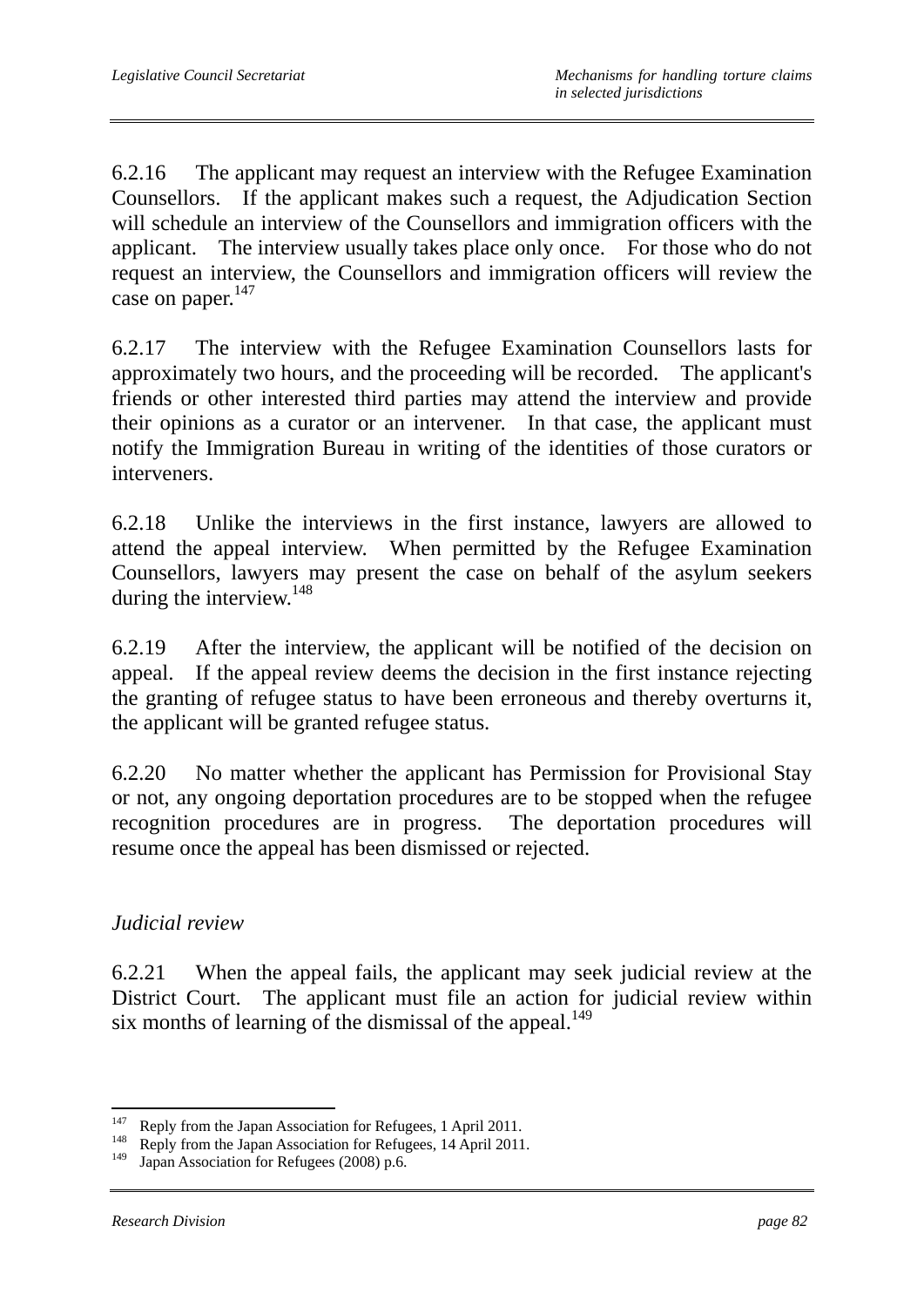6.2.22 Judicial review does not entail a full review of the facts of a case nor all the legal issues. The court only examines the legality of the decision made by the Ministry of Justice at the appeal review and does not consider any subsequent events. Since the judicial review process may last for a number of years, if the applicants wish to take subsequent events into account, they will need to make a fresh asylum application.

6.2.23 Access to judicial review is not necessarily guaranteed for all asylum seekers and some applicants are deported right after the administrative procedure has ended (i.e. up to the dismissal of the appeal to the Ministry of Justice). There is no legal provision for deportation not to take place within six months which is the timeframe necessary to bring an action to the court after rejection of an appeal.<sup>150</sup> Although it is possible to stop repatriation by judicial procedures, the decision ordinarily takes at least a month. As such, there are instances in which asylum seekers have, during preparations for filing lawsuits, been forced to board aircraft against their will and returned to their countries of origin.<sup>151</sup>

### Special Permission to Stay on humanitarian grounds

6.2.24 Even when the requirements for recognition of refugee status are not met, an alien may be permitted to live in Japan under exceptional circumstances. Article 61-2-2 of the 2004 ICRRA provides that when an alien, without residence status, has had his application for refugee recognition refused, the Minister of Justice shall examine whether there are grounds for granting Special Permission to Stay ("SPR") and if such grounds are found, to grant that permission. SPR may be provided to those who do not meet the refugee criteria but are unable to return to their country of origin for compelling reasons such as war, civil war and the like.

<sup>150</sup> 

<sup>&</sup>lt;sup>150</sup> CAT Network Japan (2007) p.31.<br><sup>151</sup> Japan Federation of Bar Associations (2007) p.66.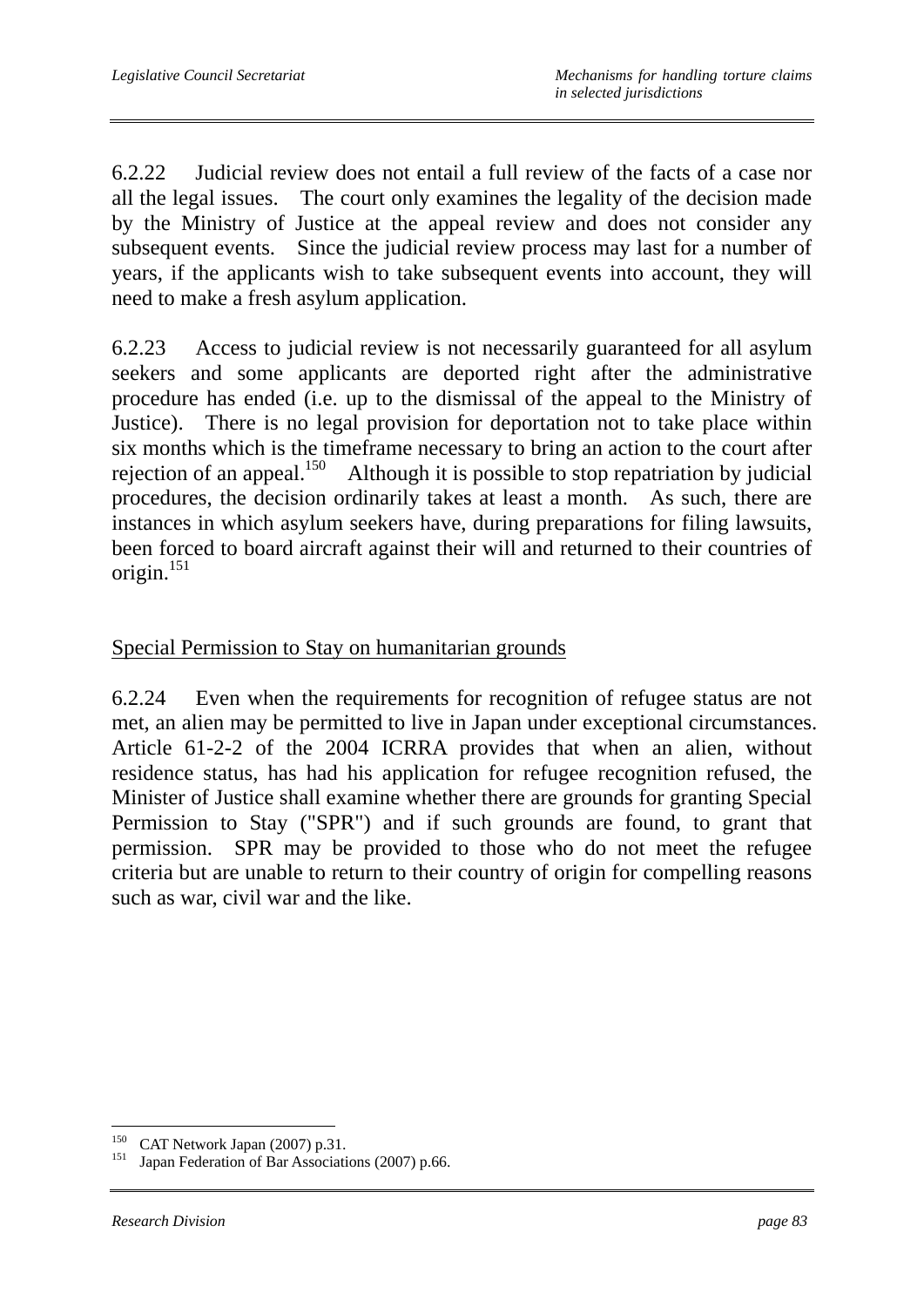6.2.25 In order to be considered for SPR under Article 61-2-2 of ICRRA, applicants must have failed to be recognized as refugees. In other words, the request for SPR cannot be made at the beginning of the asylum application process. The Adjudication Division of the Ministry of Justice is responsible for handling requests for SPR. The basis of granting SPR is not prescribed by law and it is ultimately based upon the discretion of the Minister of Justice. The Ministry of Justice generally takes into consideration elements such as the applicant's past record, family links, and situation in the country of origin.<sup>152</sup> Only some of the related administrative guidelines have been publicly released, and they make no reference to Article 3 of CAT.<sup>153</sup>

6.2.26 The granting of SPR provides a less secure residency arrangement than that afforded to refugee status under the 2004 ICRRA. SPR is a one-year renewable residency permit. It is liable to discretionary revocation by the authorities but does allow the SPR holders' access to health, pension and education provision. In theory, after 10 years, the holders can apply for a change of visa status and, at the discretion of the Minister of Justice, be granted a long-term residence permit or permanent residence. In reality, few holders of SPR have obtained permanent residence. Permission of permanent residence is granted only when the Minister deems that the alien fulfils certain criteria (such as good behaviour and conduct and sufficient assets or ability to make an independent living in Japan) and it will be in accordance with the interests of Japan. Whereas the renewal of SPR is de facto automatic because of the discretionary power to revoke, a holder of SPR is always at risk of revocation and subsequent refoulement. For instance, this would be the case where the holder has committed a serious criminal offence leading to imprisonment.<sup>154</sup>

<sup>152</sup> 

<sup>&</sup>lt;sup>152</sup> Japan Association for Refugees (2008) p.11.<br><sup>153</sup> Japan Federation of Bar Associations (2007) p.53.<br><sup>154</sup> Dean (2006) p.16.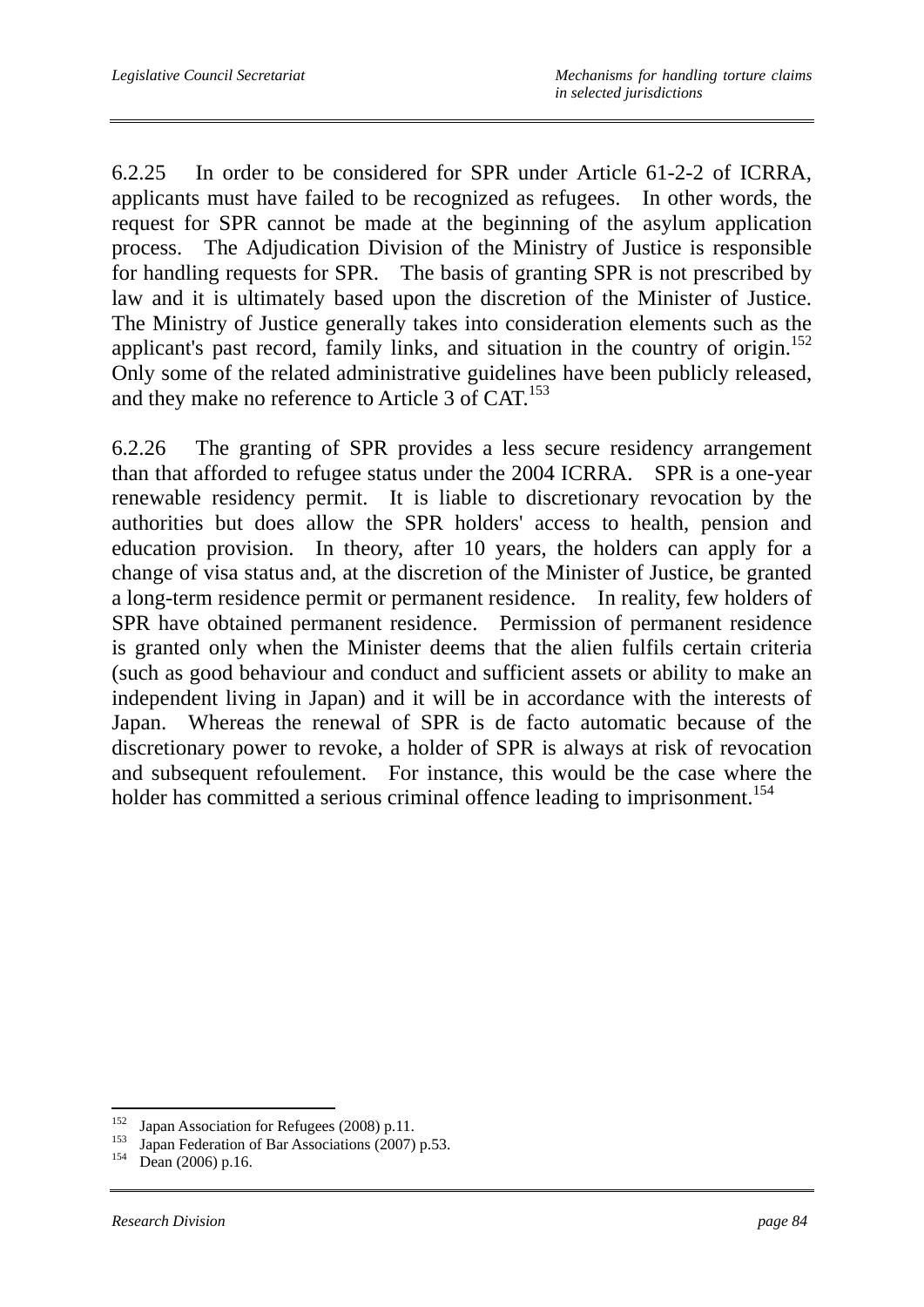### **6.3 Legal aid and other support**

### Legal assistance

### *Availability of publicly-funded legal assistance*

6.3.1 The *Law on Integrated Legal Assistance* provides that legal assistance be provided and funded by the government. Nevertheless, publicly-funded legal assistance is not available to foreigners with non-regular residence or residence permits of under one year. Accordingly, hardly any applicants for refugee recognition can receive legal assistance from the government.<sup>155</sup>

6.3.2 For aliens, legal assistance is provided by the United Nations High Commissioner for Refugees and private foundations. Their need for legal advice may also be partially satisfied by some lawyers working on a *pro bono* basis and others charging reduced fees or a nominal charge. Despite such efforts, the overall provision of legal advice to asylum seekers is considered inadequate.156

### *Qualification and training of legal assistance providers*

6.3.3 ICRRA does not specify any requirement on the qualification of legal assistance providers who act as a representative of refugee recognition applicants during the appeal procedure.

### Economic and social support

6.3.4 Asylum seekers are not qualified for any regular resident status, nor permitted to work. However, for those asylum seekers holding valid visas at the time of application, their status of residence will be changed into "Designated Activities", and when the application process for refugee status lasts more than six months, the Immigration Bureau will issue a work permit to them.

 $\overline{a}$ <sup>155</sup> Japan Federation of Bar Associations (2007) p.60.<br><sup>156</sup> Dean (2006) p.11.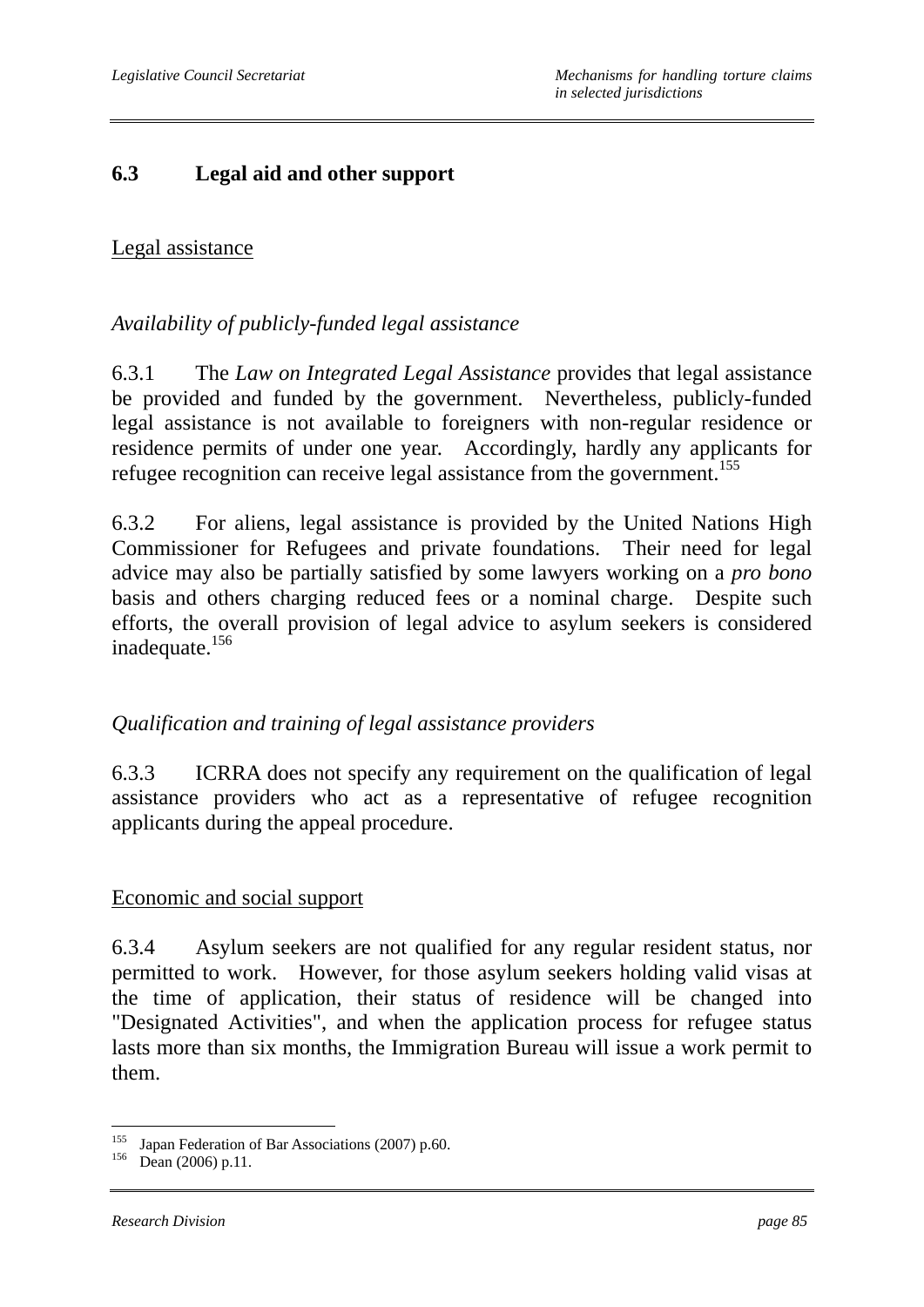6.3.5 The Ministry of Foreign Affairs provides financial support to asylum seekers in serious need through the Refugee Assistance Headquarters ("RHO"). a quasi-governmental organization created in the 1980s. According to the information leaflet issued by RHQ, persons who are eligible to receive assistance are those applicants for recognition of refugee status (including persons filing an appeal) who are recognized to be in need of protection (assistance), such as persons in a high degree of poverty. Those considered as eligible by RHQ receive financial assistance for living expenses and rent of accommodation, and may also have their medical expenses covered if necessary.157

6.3.6 In principle, asylum seekers seeking judicial review are not eligible for RHQ's assistance. Moreover, due to shortage of public funding, provision of financial assistance to each applicant is limited to about four months. Although it can be renewed, in practice it is difficult to do so in view of the tight budget.<sup>158</sup>

## **6.4 Issues and concerns**

Lack of independent reviewing authority

6.4.1 The United Nations Committee against Torture (the "CAT Committee") is concerned that there is a lack of an independent body to review refugee recognition applications and to review decisions made by immigration officials in Japan. Especially, the Ministry of Justice does not allow refugee recognition applicants to select legal representatives at the first stage of application, and governmental legal assistance is de facto not available for non-residents.159

<sup>157</sup> 

<sup>&</sup>lt;sup>157</sup> Refugee Assistance Headquarters (2011).<br><sup>158</sup> Japan Association for Refugees (2009) p.16.<br><sup>159</sup> Committee against Torture Consideration of

<sup>159</sup> *Committee against Torture Consideration of Reports submitted by States Parties under Article 19 of the Convention: Conclusions and recommendations of the Committee against Torture: Japan (30 April-18 May 2007)*, pp.3-4.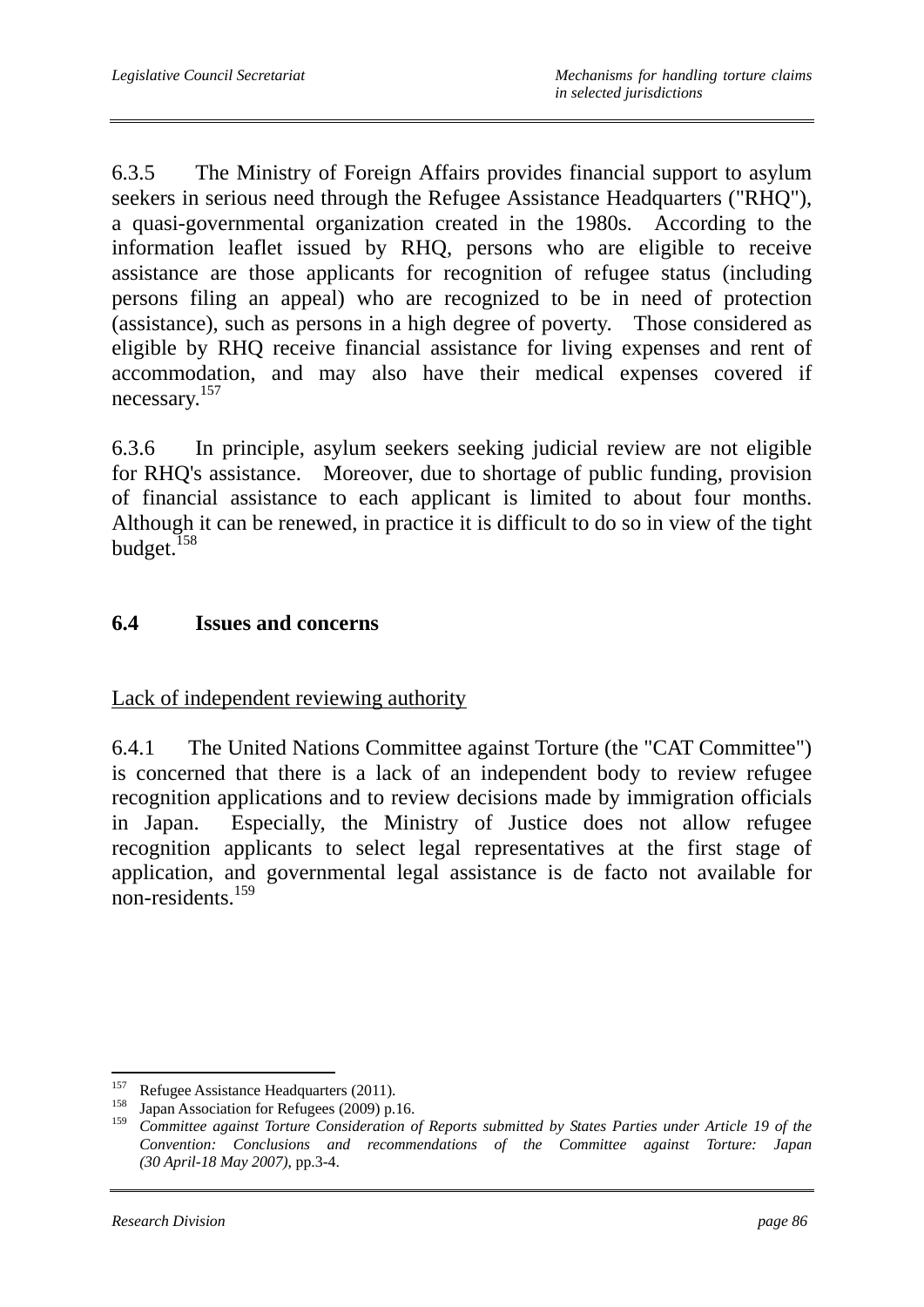6.4.2 In consideration of the possibility that the control of immigration and foreign policies may interfere with the administration for refugee recognition, the Japan Federation of Bar Associations has requested the Ministry of Justice to establish an independent authority to perform refugee recognition. It also suggests the Ministry not to select former prosecutors and former diplomats to Refugee Examination Counsellors. In order to enhance the independence of the Counsellors, the Counsellors' secretariat should better be independent of the Immigration Bureau.

#### Poor position of asylum seekers

6.4.3 Most applicants are prohibited from working. Whilst social assistance for asylum seekers in need is available during the processing of their claims, both scope and duration of such assistance are limited. The financial support dispensed is far smaller than the amount necessary to guarantee a minimum livelihood.<sup>160</sup> Moreover, financial assistance is limited to about four months only, which falls short of the asylum application processing period.

6.4.4 The Japan Federation of Bar Associations warns that prohibiting all people with temporary residence from working threatens the survival of refugee recognition applicants.161 It recommends that refugee recognition applicants should be allowed to work or be given enough assistance to support their living during the application process.

 $\overline{a}$ 

<sup>&</sup>lt;sup>160</sup> Japan Federation of Bar Associations (2007) p.65.<br><sup>161</sup> Japan Federation of Bar Associations (2007) p.65.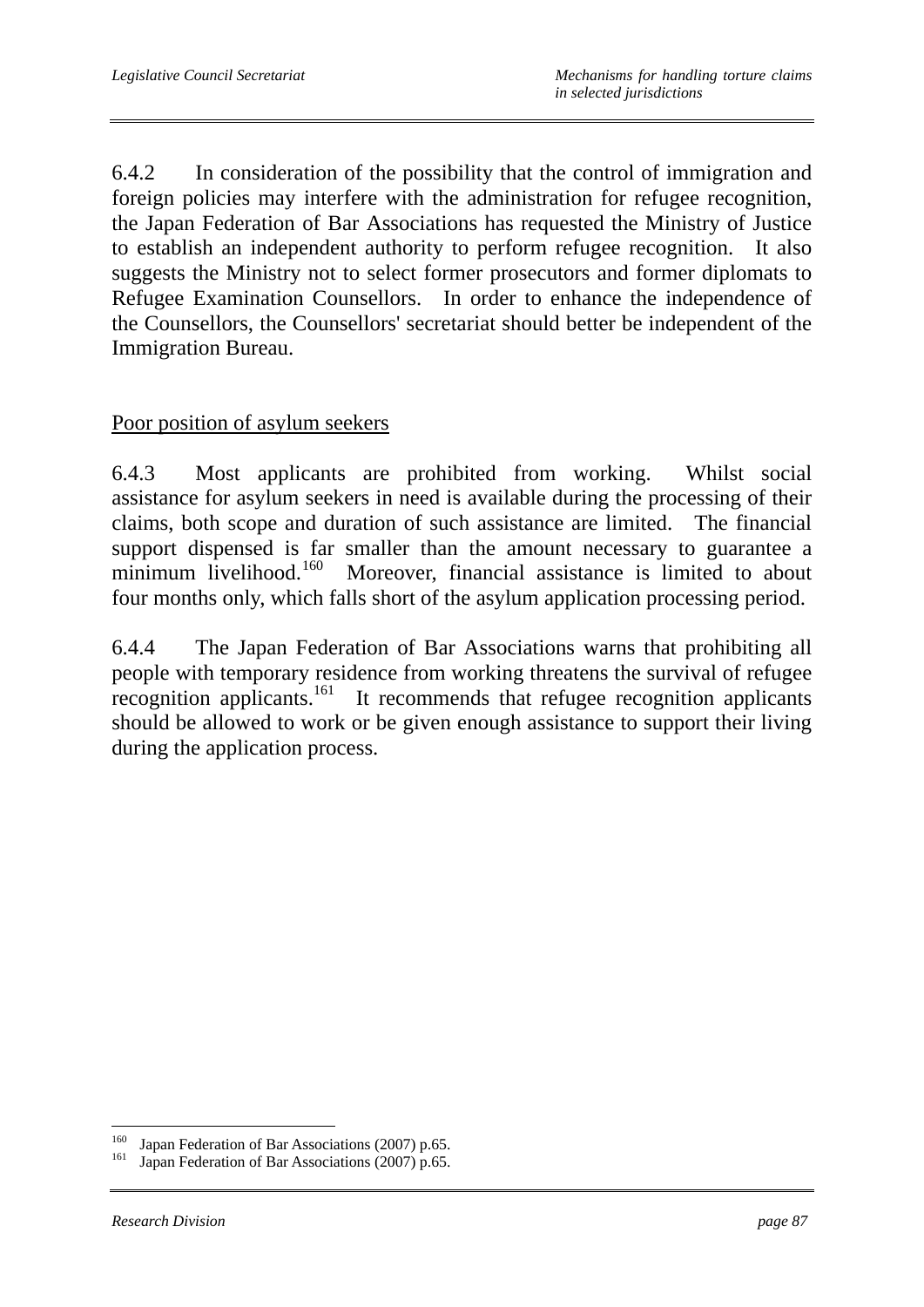# **Chapter 7 – Analysis**

## **7.1 Introduction**

7.1.1 Based on the findings in the previous chapters, this chapter compares the mechanisms for handling torture claims in the five selected jurisdictions, namely, the United States ("the US"), Australia, the United Kingdom ("the UK"), Switzerland and Japan with the enhanced administrative mechanism in Hong Kong. The comparison will focus on the following aspects:

- (a) lodging of torture claims;
- (b) asylum hearing/interview;
- (c) appeal and review procedures;
- (d) humanitarian considerations to grant protection to applicants with the risk of torture;
- (e) legal aid and other support; and
- (f) issues and concern.

7.1.2 To facilitate Members' deliberation on the relevant issues, key features of the mechanisms for handling torture claims in the selected jurisdictions and Hong Kong are summarized in the **Appendix**.

### **7.2 Mechanisms for handling torture claims**

7.2.1 All the five selected jurisdictions are signatories to the 1951 United Nations Convention relating to the Status of Refugees ("the Refugee Convention") and/or the 1967 Protocol relating to the Status of Refugees ("the Refugee Protocol"), and they also either ratified or acceded to the Convention against Torture and Other Cruel, Inhuman or Degrading Treatment or Punishment ("CAT").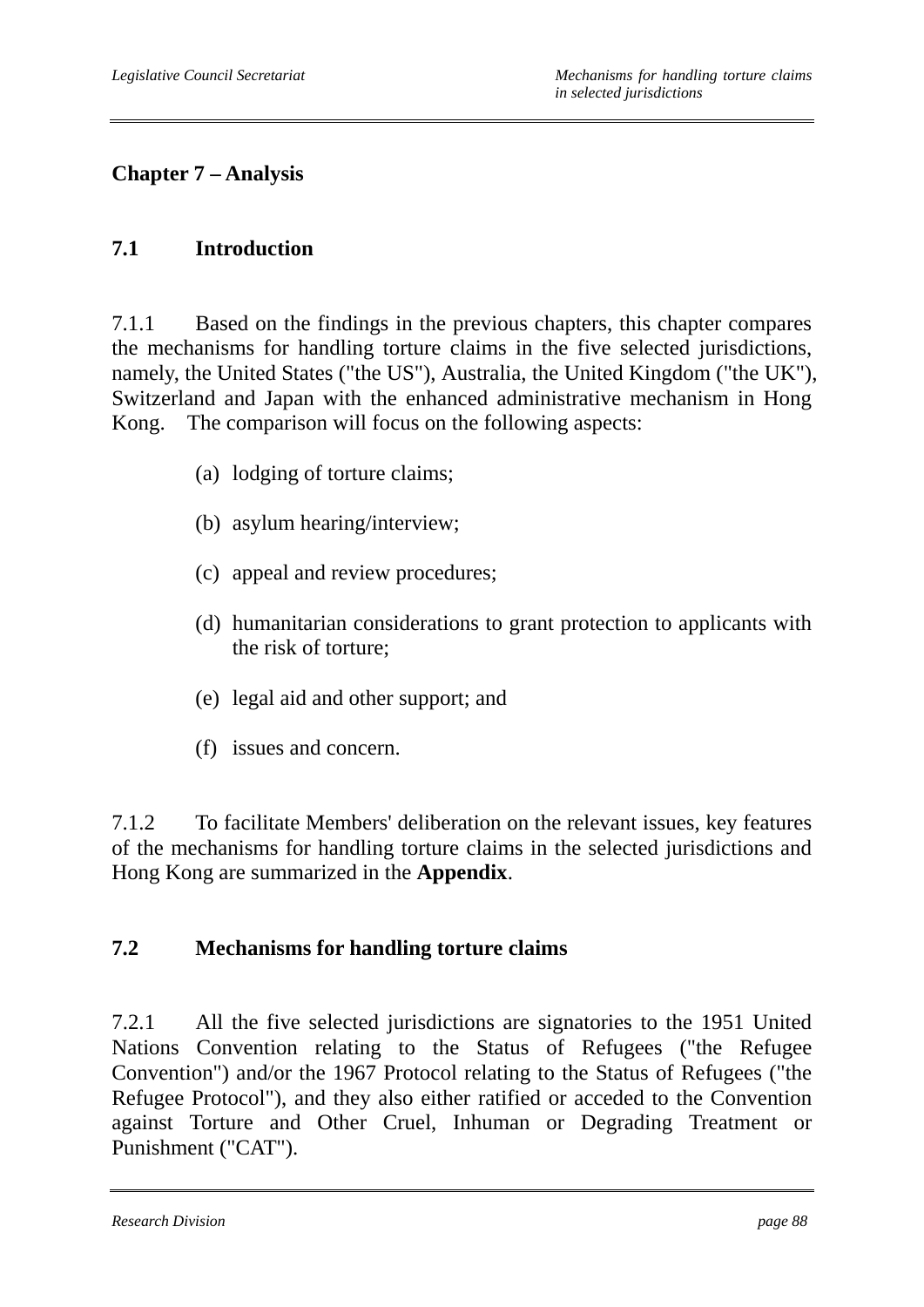7.2.2 According to Article 3 of CAT which is applicable to Hong Kong, the Hong Kong Government will not expel, return or extradite a person to another state where there are substantial grounds for believing that he would be in danger of being subject to torture. Nevertheless, the Refugee Convention does not apply to Hong Kong.

### Lodging of torture claims

### *Whether torture claims can be lodged directly*

7.2.3 Except in the US where torture claims can be lodged under CAT directly, in the other four overseas jurisdictions, torture claims are lodged under the refugee/asylum programme. For those applicants who do not meet the refugee criteria but are unable to return to their countries of origin because of the risk of torture, they may have their claims considered under humanitarian grounds. There is no separate mechanism for handling torture claims. In the US, application for CAT relief should be filed in almost the same manner as that of seeking asylum. The only procedural difference is that while asylum claim can be lodged either affirmatively or defensively, torture claim cannot be lodged affirmatively. In the UK, applicants may also make human rights claims under the European Convention on Human Rights ("ECHR") during the asylum process. ECHR provides similar to and even greater protection than CAT.

7.2.4 In Hong Kong, torture claims can be lodged under Article 3 of CAT directly. Such claims are dealt with by the Immigration Department. While there are administrative procedures for assessing torture claims made under CAT, the Administration has long adopted a firm policy of not granting asylum. Applicants wishing to make an asylum claim may approach the Hong Kong Sub-Office of the United Nations High Commissioner for Refugees ("UNHCR"). UNHCR conducts "refugee status determination" (i.e. asylum seekers are interviewed by UNHCR staff) to identify refugees who need international protection. As recognized refugees are not permitted to stay in Hong Kong, UNHCR resettles them to other places willing to offer them protection. Resettlement countries have their own processes and often subject the refugees to additional interviews.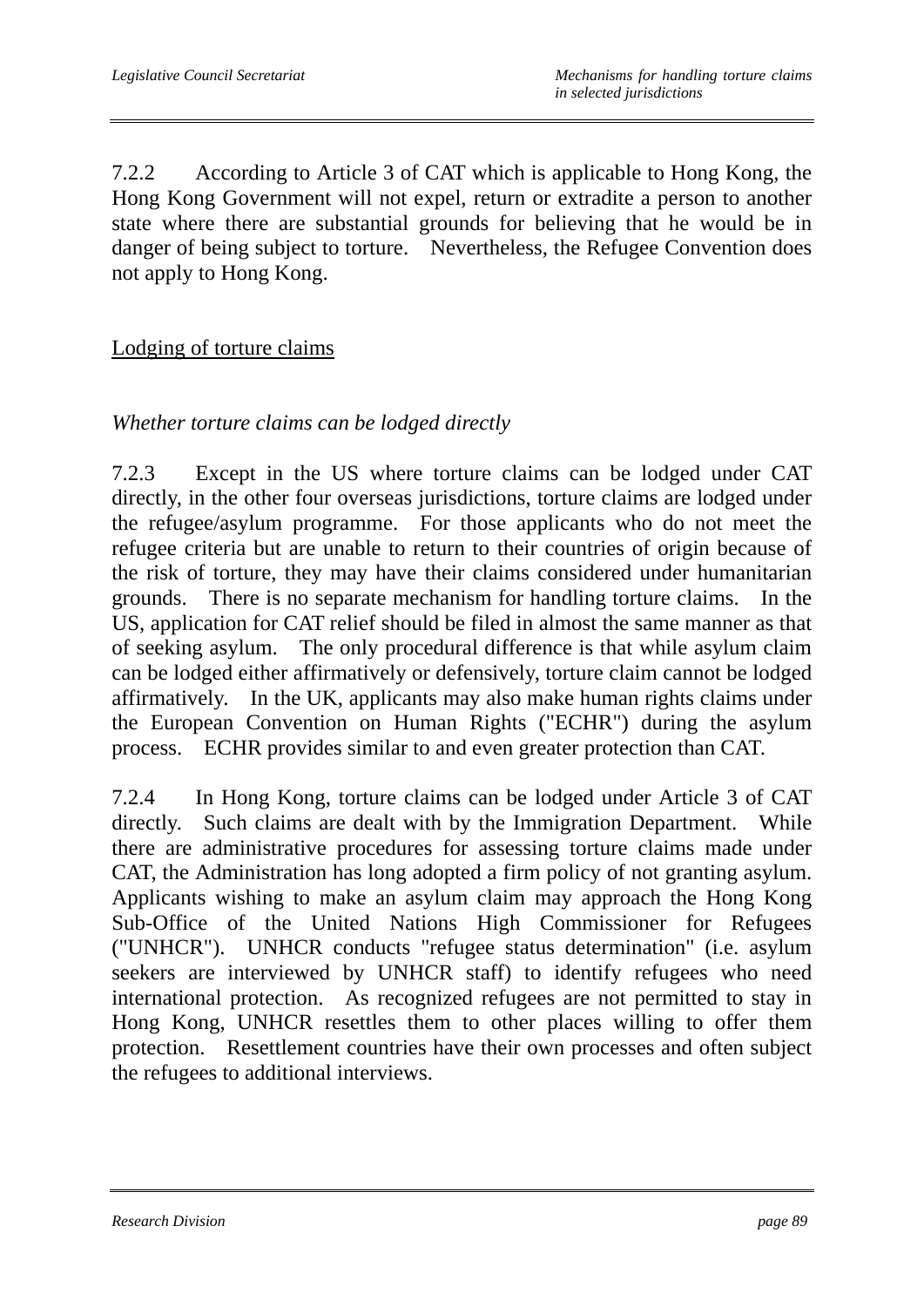# *Forms of lodging applications*

7.2.5 In the selected places studied, torture and asylum claims should be lodged by submitting a written application, except in Switzerland where application may be submitted orally or in writing. Regardless of the forms of application, applicants in all the selected jurisdictions should include proof of identity and supporting evidences whenever possible.

7.2.6 In Hong Kong, torture claim should also be lodged in written form. The reception staff of the Immigration Department will provide the applicant with a questionnaire to complete. Any other documents in support of the claim should be submitted together with the completed questionnaire.

#### Asylum hearing and interview

#### *Preliminary screening before the asylum interview*

7.2.7 In the UK, applicants have to go through a screening process before being allocated to case owners. In the screening interview, applicants are expected to produce passports or travel documents to establish their identity and nationality as well as to support their application. Similarly, in Switzerland, a preliminary interview is conducted to verify personal data and travel route of applicants. In these two European countries, those "clearly unfounded" or "manifestly abusive" applications as defined by the rules<sup>162</sup> are screened off. The US, Australia and Japan do not have such screening process.

7.2.8 In Hong Kong, there is no preliminary screening before the interview to determine torture claims.

<sup>162</sup> If an applicant comes from a "safe country of origin" or "safe third country" as defined by the regulations of the European Union and the domestic rules, his claim is deemed to be "clearly unfounded'' or "manifestly abusive".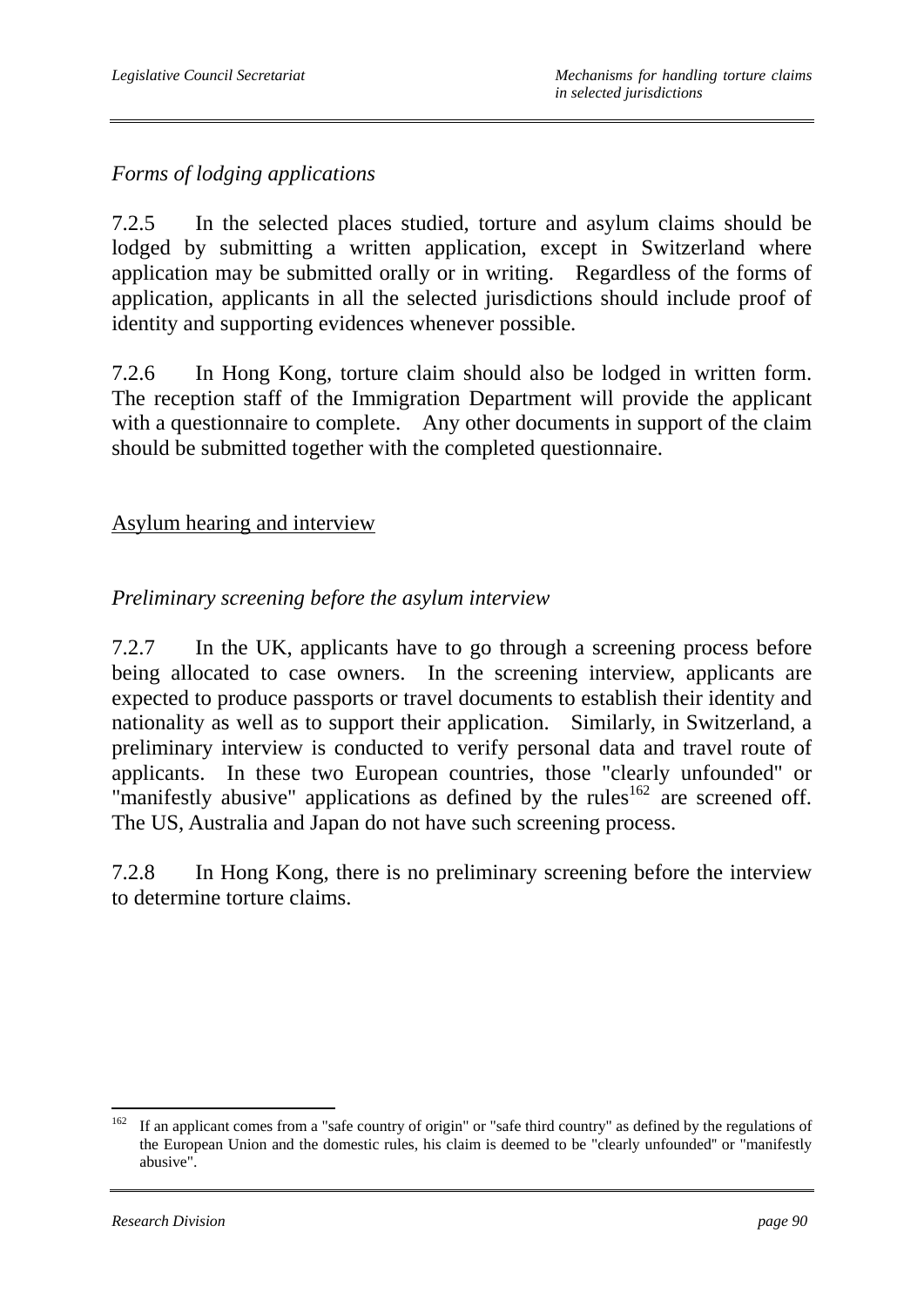*Nature of the asylum hearing/interview* 

7.2.9 In the US, while the affirmative asylum interviews are non-adversarial, removal proceedings for torture claims are adversarial in nature, with both parties (i.e. the applicant and the US government) presenting the merits of the case to the presiding immigration judge. In the other four selected jurisdictions, asylum interviews are non-adversarial, with officers of the responsible authorities asking applicants questions relating to the asylum claims.

7.2.10 In Hong Kong, torture claims are processed by the Torture Claim Assessment Section ("TCAS") of the Immigration Department. Upon receiving the completed questionnaire, a designated case officer from TCAS will meet with the applicant as soon as possible. Like most of the selected jurisdictions, the screening interview is non-adversarial. If the applicant fails to attend the interview, the case officer will determine the torture claim on the basis of available information. He may reject the claim if the applicant has not provided sufficient material to substantiate the claim.

### *Legal representation*

7.2.11 In the US, legal representation is allowed in the removal proceeding, but it should be at no expense to the government. In Australia, the UK and Switzerland, during the asylum interview, the applicant must respond in person to questions, but he may bring a legal representative to the interview. Since the presence of legal representatives is optional, the authorities will not normally postpone the interview to give the applicant time to get legal advice or representation. In Japan, the applicant, by law, is not entitled to have a lawyer or anyone else present to assist or advise.

7.2.12 In Hong Kong, the applicant may bring a legal representative to the interview. If the applicant has a legal representative, he should inform TCAS of his representation in the case. The case officer will not normally be able to postpone the scheduled interview to give the applicant time to get legal advice or representation. If the applicant's legal representative does not attend the interview, the case officer may proceed without him.<sup>163</sup>

 $\overline{a}$ <sup>163</sup> Immigration Department (2011).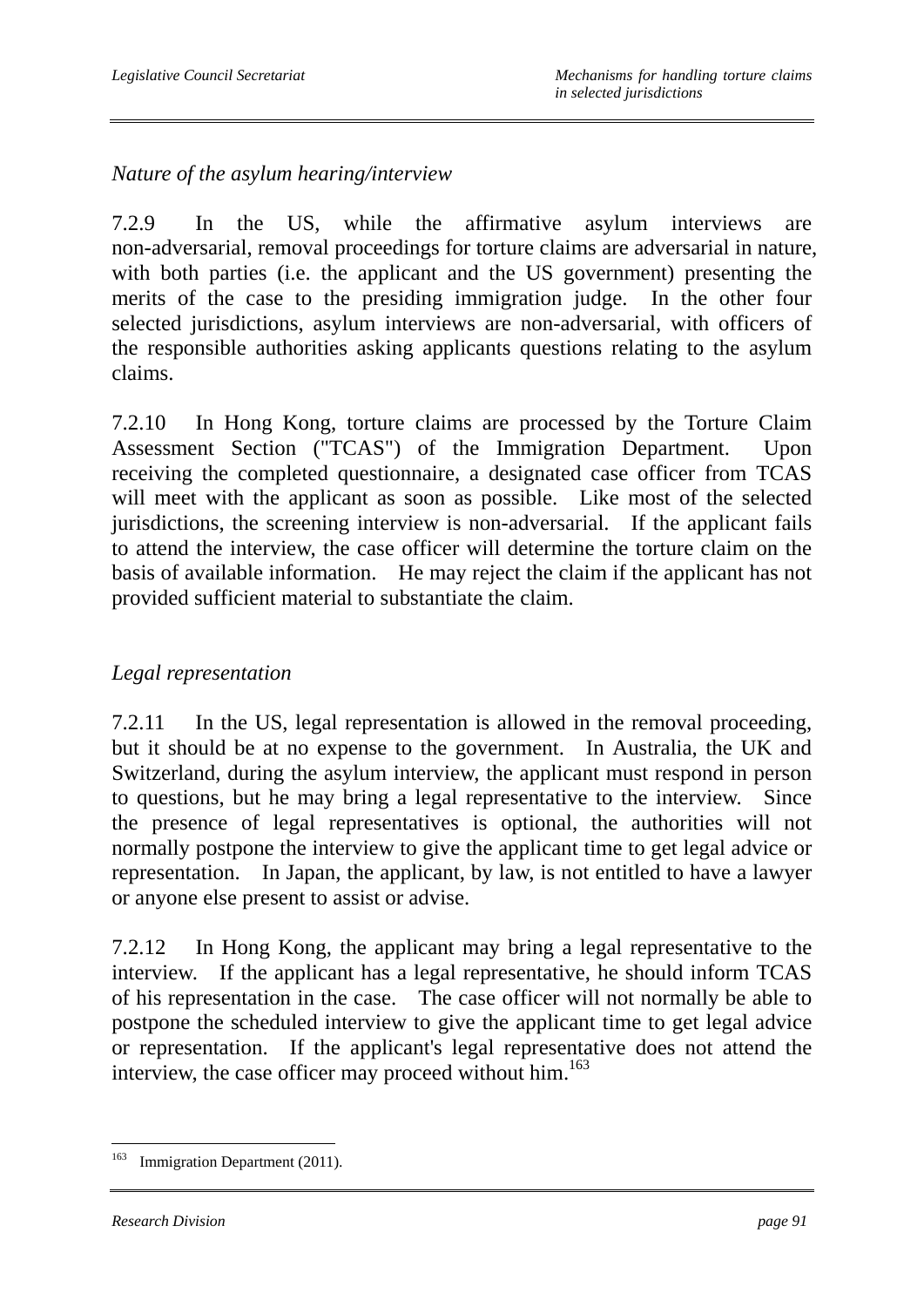# *Burden of proof*

7.2.13 In all the five selected jurisdictions, the burden of proof is on the applicant. In the US, the applicant has the burden of proving that it is more likely than not that he would be tortured if removed to the proposed country of removal. In the other four selected jurisdictions, asylum seekers are expected to prove that they are refugees by providing relevant evidence.

7.2.14 The obligation of Article 3 of CAT places the burden of proof on a claimant for non-refoulement to demonstrate that there are substantial grounds for believing that he would be in danger of being subject to torture upon removal to the country concerned. Hence, similar to the selected places, in Hong Kong, applicants have an obligation to furnish true and complete information relevant to the claim at the earliest opportunity during the screening process.164

## *Decision*

7.2.15 In the selected jurisdictions other than Japan, the presiding immigration judge or the interviewer makes the decision based on the applicant's dialogue at the proceeding or asylum interview, any evidence provided, and the information the responsible authorities have. In Japan, preliminary assessment by the interviewers should be endorsed by superior officials, and the final decision is made by the Minister of Justice.

7.2.16 In Hong Kong, the case officer responsible for conducting the screening interview would decide whether the claim is substantiated. The case officer is required to take into account all the relevant information of the case including information on the relevant country of origin.<sup>165</sup>

7.2.17 In the selected jurisdictions, there are time limits for the authority to make the asylum decision. In the US, although claims under CAT are not subject to the 180-day timeframe of asylum claims, applicants applying for both asylum and CAT relief will still be subject to the 180-day expedited docket. Australia, the UK and Switzerland, the time limits range from 30 days to three months. In Japan, there is no statutory provision on the timeframe, but the Ministry of Justice officially states its target of making the asylum decision within six months.

<sup>164</sup> 

<sup>&</sup>lt;sup>164</sup> Immigration Department (2011).<br><sup>165</sup> Legislative Council Secretariat (2011c) Appendix II p.2.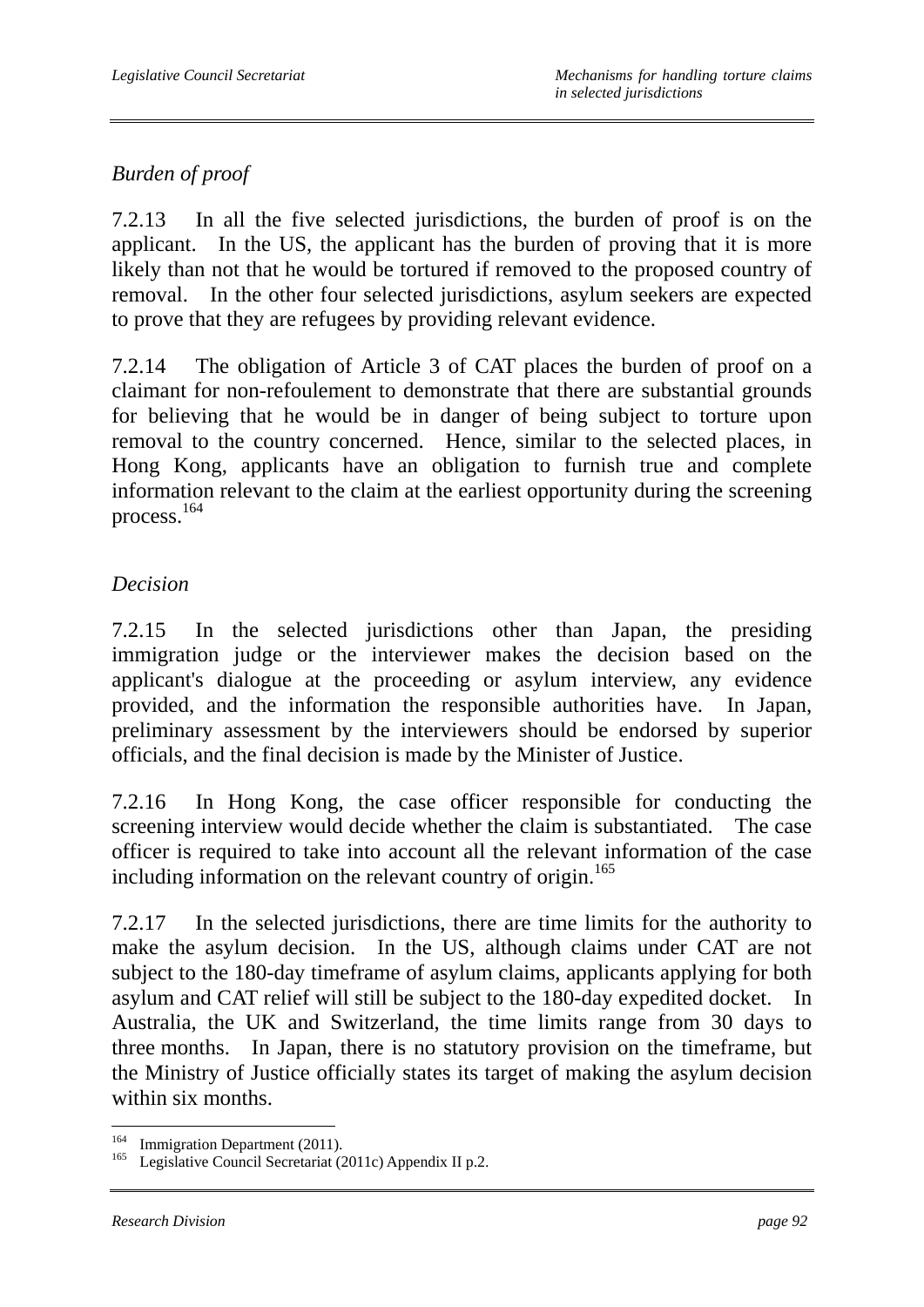7.2.18 In Hong Kong, there is no definite timeline specified to make a decision on the torture claim. Under the enhanced mechanism which has been implemented since December 2009, most cases are determined within two months after the questionnaire is returned.<sup>166</sup>

Appeal and review procedures

## *Lodging of appeals*

7.2.19 In all the selected jurisdictions, appeals can be lodged against negative asylum decisions. Nevertheless, in the UK, asylum seekers with "clearly unfounded claims" or those from "safe" countries will only be able to appeal once they have left the UK.

7.2.20 In Hong Kong, unsuccessful torture claimants may petition against the decision to the Chief Executive of the Hong Kong Special Administrative Region under Article 48(13) of the *Basic Law*. The applicants should fill in the Notice of Petition, which is given to them with the notice of determination of the torture claim. They should lodge the completed Notice of Petition and all supporting documents, if any, with the office of the Petition Team of the Security Bureau within 14 days from the date of the notice of determination.

#### *Review authorities*

7.2.21 In Australia, the UK and Switzerland, the review authorities for asylum cases are independent from the original decision-making authorities. On the other hand, the Board of Immigration Appeals ("BIA") in the US is an administrative appellate tribunal within the Department of Justice, and in Japan, reviews are made in the Adjudication Section of the Immigration Bureau of the Ministry of Justice.

7.2.22 In Hong Kong, Adjudicators (Torture Petitions) have been delegated with the authority to determine petitions against a refused torture claim. Retired judges and magistrates are appointed as Adjudicators to handle such petitions. Each claim will be determined by one Adjudicator.

 $\overline{a}$ <sup>166</sup> Reply from the Security Bureau, 14 April 2011.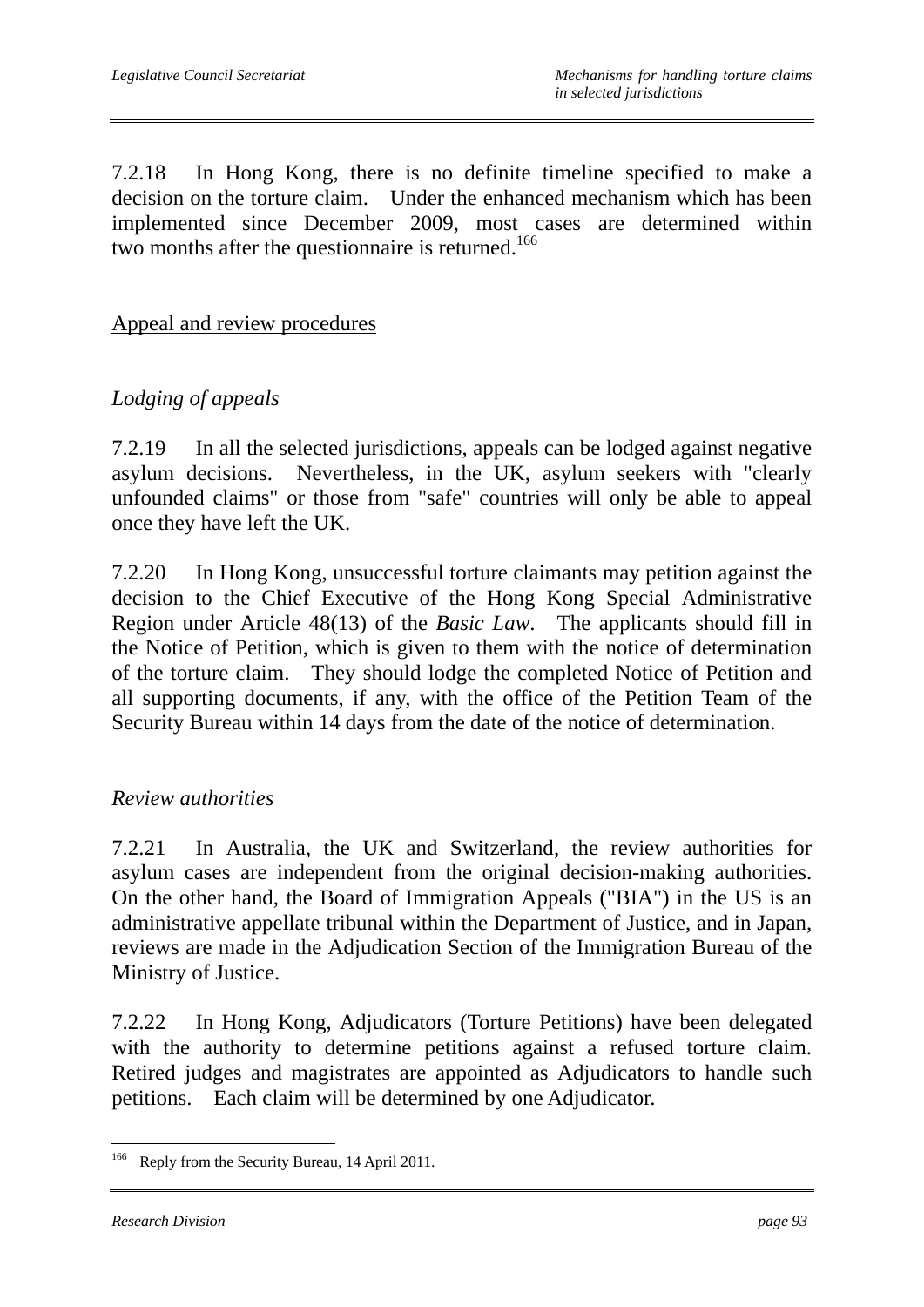# *Process of appeal*

7.2.23 Under the appeal procedure in the US and Switzerland, the responsible authorities decide the appeals by conducting a paper review of cases. The applicant should therefore file a clear petition and provide documentary proof. In Japan, it can be conducted in the form of either a paper review or an oral hearing. If the applicant requests an oral hearing, he may have an interview with the independent Refugee Examination Counsellors and immigration officers in a non-courtroom setting. In Australia, the appeal hearings are also non-adversarial, providing an opportunity for the applicant to give evidence and present arguments relating to the issues arising in relation to the decision under review. Meanwhile, in the UK, both parties will argue for the case during the relatively formal appeal hearing.

7.2.24 In Hong Kong, the Adjudicator will decide whether to conduct an oral hearing on the petition. If circumstances of the case so warrant, the Adjudicator may conduct an oral hearing with the applicant and representative from the Immigration Department. The oral hearing will be held in private. Other than the applicant and his representative, the Adjudicator, staff of the Petition Team, representatives of the Director of Immigration, witnesses invited by both parties, custody officers escorting the petitioner in custody (if applicable) and interpreters, no person will be allowed to be present at the hearing.<sup>167</sup> In making the hearing decision, the Adjudicator will, having regard to the information available and the circumstances, review the merits of the decision made by the case officer.

### *Legal representation*

7.2.25 Applicants in all the selected jurisdictions may have legal representatives during the appeal procedure. Although the procedures are in written form in the US and Switzerland, an applicant may be represented with the legal representative submitting the appeal on behalf of him.

 $\overline{a}$ <sup>167</sup> Security Bureau (2011a).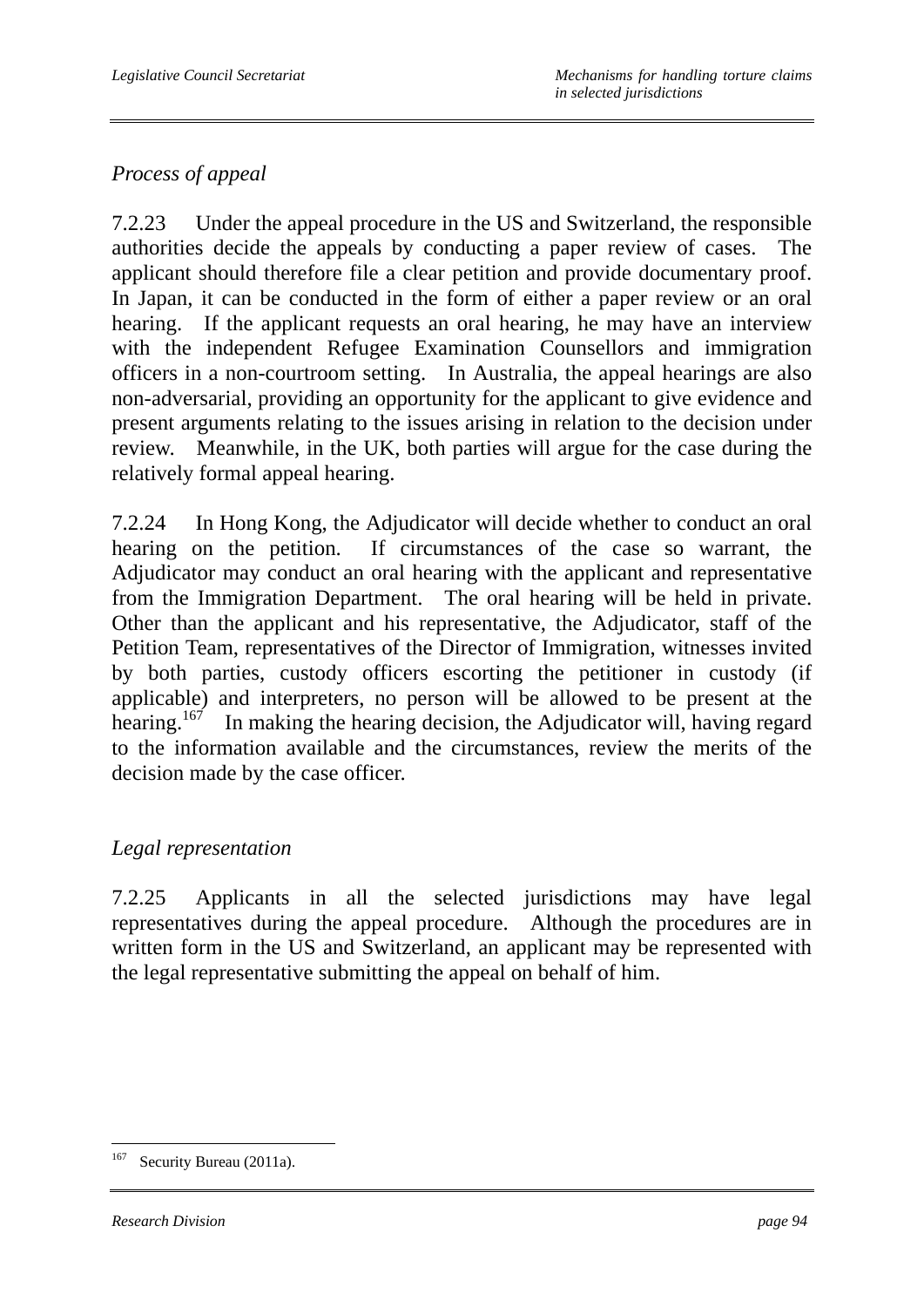7.2.26 In Hong Kong, applicants may have legal representatives to assist in preparing the petition submission. An applicant may bring his legal representative to the oral hearing if necessary.He should give details of the legal representative by completing Section 3 of the Notice of Petition beforehand. If there is any change of legal representative or witness, he must inform the Petition Team at least five working days before the hearing. The applicant cannot bring any other persons to the hearing without prior consent of the Adjudicator.

#### *Whether the appeal has suspensive effect*

7.2.27 In all the five selected jurisdictions, appeals have suspensive effect so that removal of an applicant cannot be effectuated while the appeal is pending. However, in the UK, applicants with "clearly unfounded claim" or who come from "safe" countries cannot make an appeal in the UK. They will be removed and will have to pursue any appeal from outside the UK.

7.2.28 In Hong Kong, torture claimants will not be removed when the appeal application is pending.

#### *Whether the review decision is reviewable*

7.2.29 Except in Switzerland where the judgments of the Federal Administrative Court are final and absolute, review decisions in all the other four selected jurisdictions are further reviewable. In the UK, the applicant can challenge a decision made by the First-tier Tribunal by applying to the Upper Tribunal on a point of law. A decision of the Upper Tribunal may be further appealed to the Court of Appeal. In the US, Australia and Japan, the review decisions can be appealed to the courts. Nonetheless, judicial review only reviews the law, looking at whether a decision has been made fairly and properly, rather than examining the facts of the claim.

7.2.30 In Hong Kong, unsuccessful torture claimants can apply for judicial review to challenge the decision.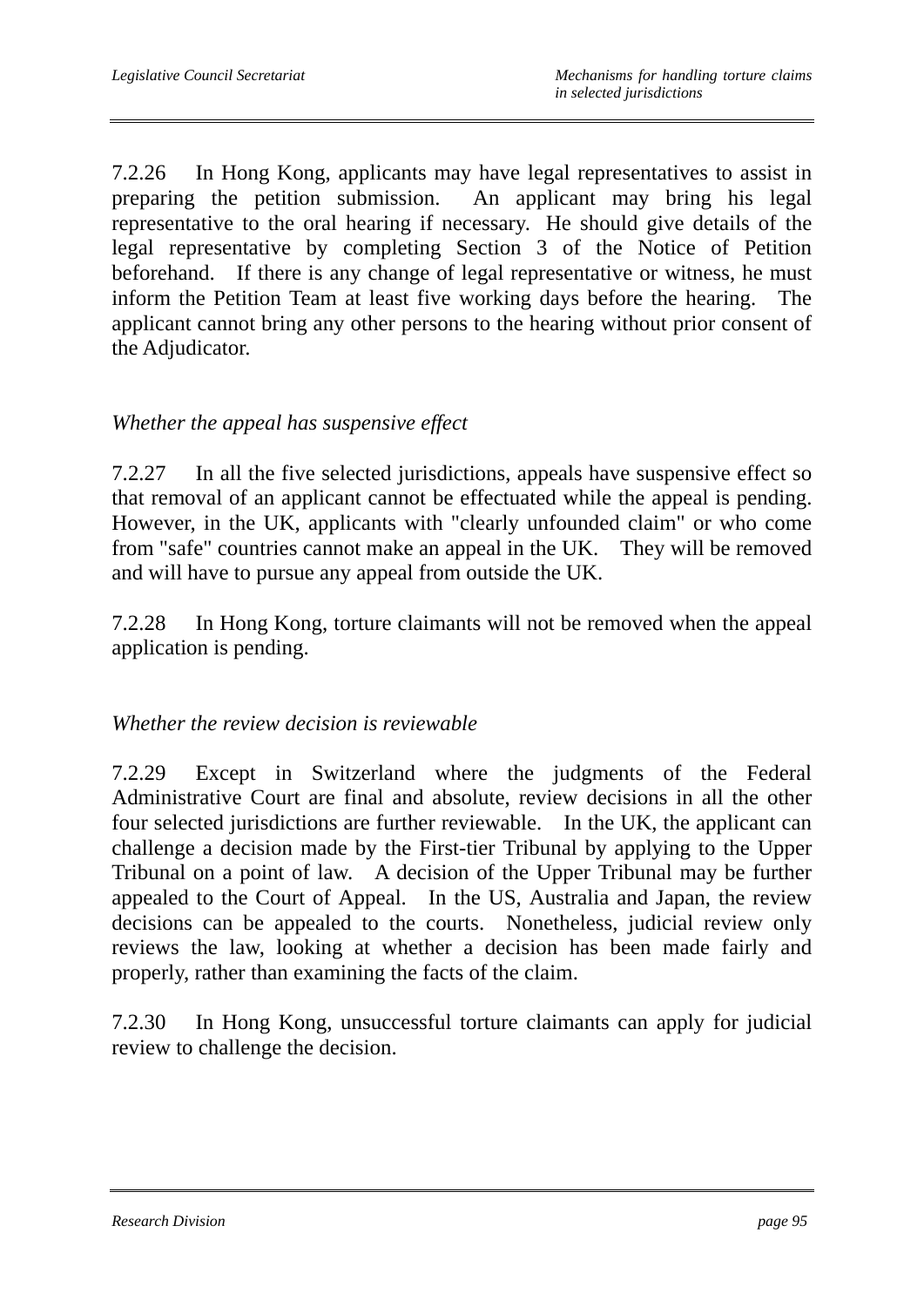Humanitarian considerations to grant protection to applicants with the risk of torture

7.2.31 Whereas in the US, applicants can make a torture claim under CAT directly, applicants in the other four jurisdictions may have their claims considered under humanitarian grounds. In Australia, the Minister for Immigration and Citizenship may exercise discretionary power to substitute the decision of the review authority for one that is more favourable to the applicant. Australia's international obligation under CAT is one of the relevant factors which the Minister should consider in exercising such discretionary power. The Australian government started to introduce complementary protection<sup>168</sup> legislation in 2009.

7.2.32 In the UK, human rights claims can be made under ECHR at any stage of the asylum process, and such applications will be considered as an asylum claim. If the removal of an applicant would expose him to serious harm or treatment that would otherwise be contrary to Article 3 of ECHR, he will be given permission to stay in the UK. Similarly, Switzerland will grant temporary protection to persons in need of protection as long as their removal is expected to expose them to a serious general danger.

7.2.33 In Japan, the Ministry of Justice may provide Special Permission to Stay to those who do not meet the refugee criteria but are unable to return to their countries of origin for compelling reasons. The criteria for granting the Permission are not disclosed, and the government may take Article 3 of CAT into consideration.

7.2.34 The situation of Hong Kong is different from the selected jurisdictions as Hong Kong does not provide asylum to refugees. In any event, applicants may lodge torture claims under CAT directly in Hong Kong. Like the US, if the application fails, the applicant cannot claim for any humanitarian protection.

<sup>168</sup> Complementary protection is the term used to describe a category of protection for people who are not refugees, but who cannot be returned to their home countries because there is a real risk that they would suffer from certain types of harm that would violate Australia's non-return obligations.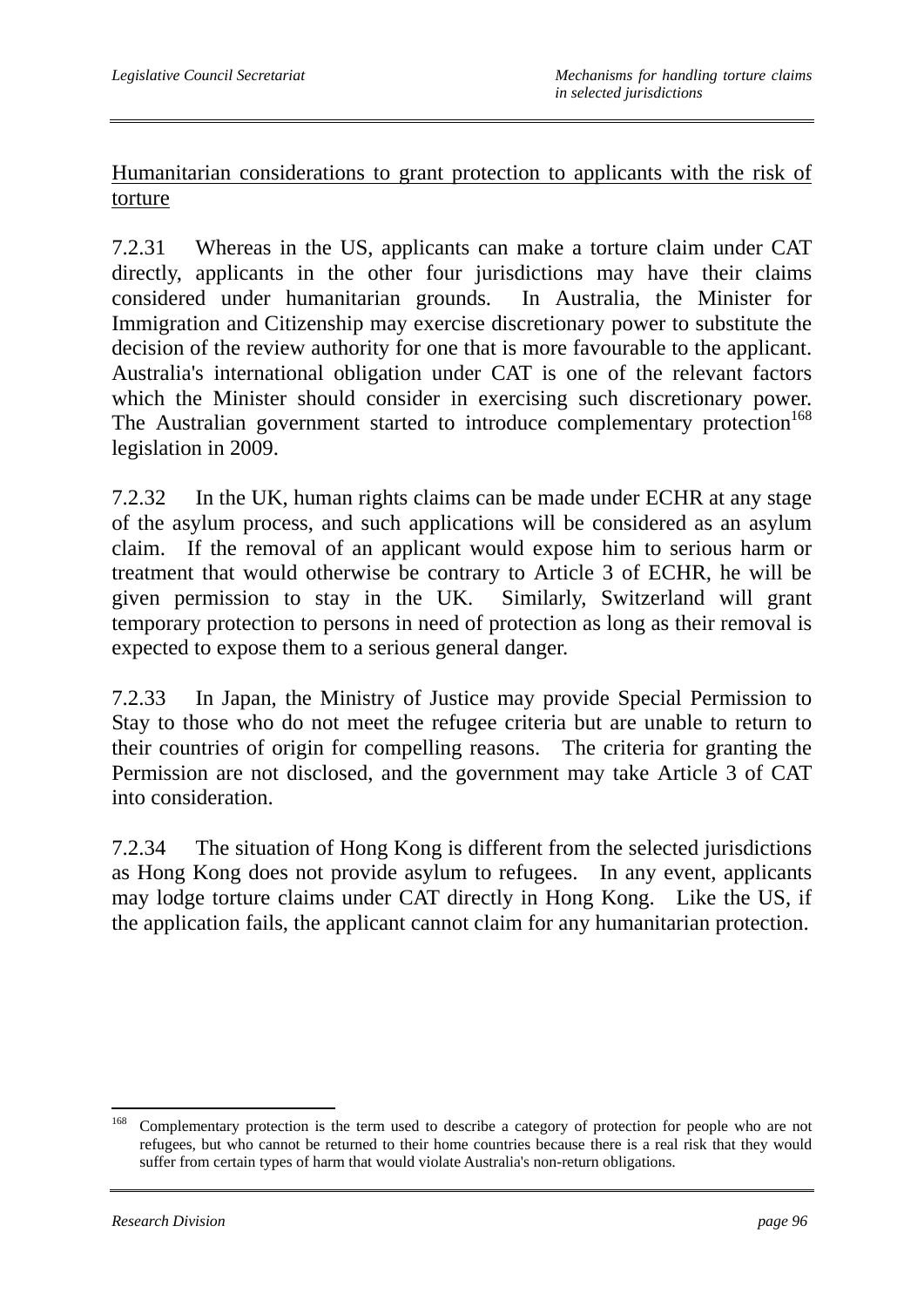#### Legal aid and other support

### *Whether publicly-funded free legal assistance is provided*

7.2.35 In Australia, the UK and Switzerland, free legal assistance is available to asylum seekers who have either no income or very low income. In the US, applicants may seek legal representation at their own expense or from free legal services providers in the private sector. Likewise, in Japan, state-sponsored legal aid is not available to asylum seekers. Limited legal assistance is provided by the non-governmental sector.

7.2.36 In Hong Kong, publicly-funded legal assistance under the Duty Lawyer Service ("DLS") is available for needy torture claimants through the Convention Against Torture Scheme. The Scheme commenced on a pilot basis for 12 months with effect from 24 December 2009. In view of the successful operation of the pilot Scheme, DLS has agreed with the Government to continue the Scheme for another 24 months with effect from 24 December 2010. Legal assistance will be provided to applicants who lack economic means. The Immigration Department will refer applicants to DLS for legal assistance, usually on the same day when they receive the questionnaire. On passing the relevant eligibility test, DLS will assign a duty lawyer to provide legal assistance to the applicant where appropriate. For example, the applicant may seek the advice of the duty lawyer to complete the questionnaire or the accompaniment of the duty lawyer to attend the screening interviews. At the petition stage, publicly-funded legal assistance will also be available for meritorious cases.

7.2.37 In all the selected jurisdictions, there are non-governmental organizations ("NGOs") which provide free legal assistance and representation to the most vulnerable asylum seekers. In Hong Kong, there are also similar NGOs providing free legal assistance.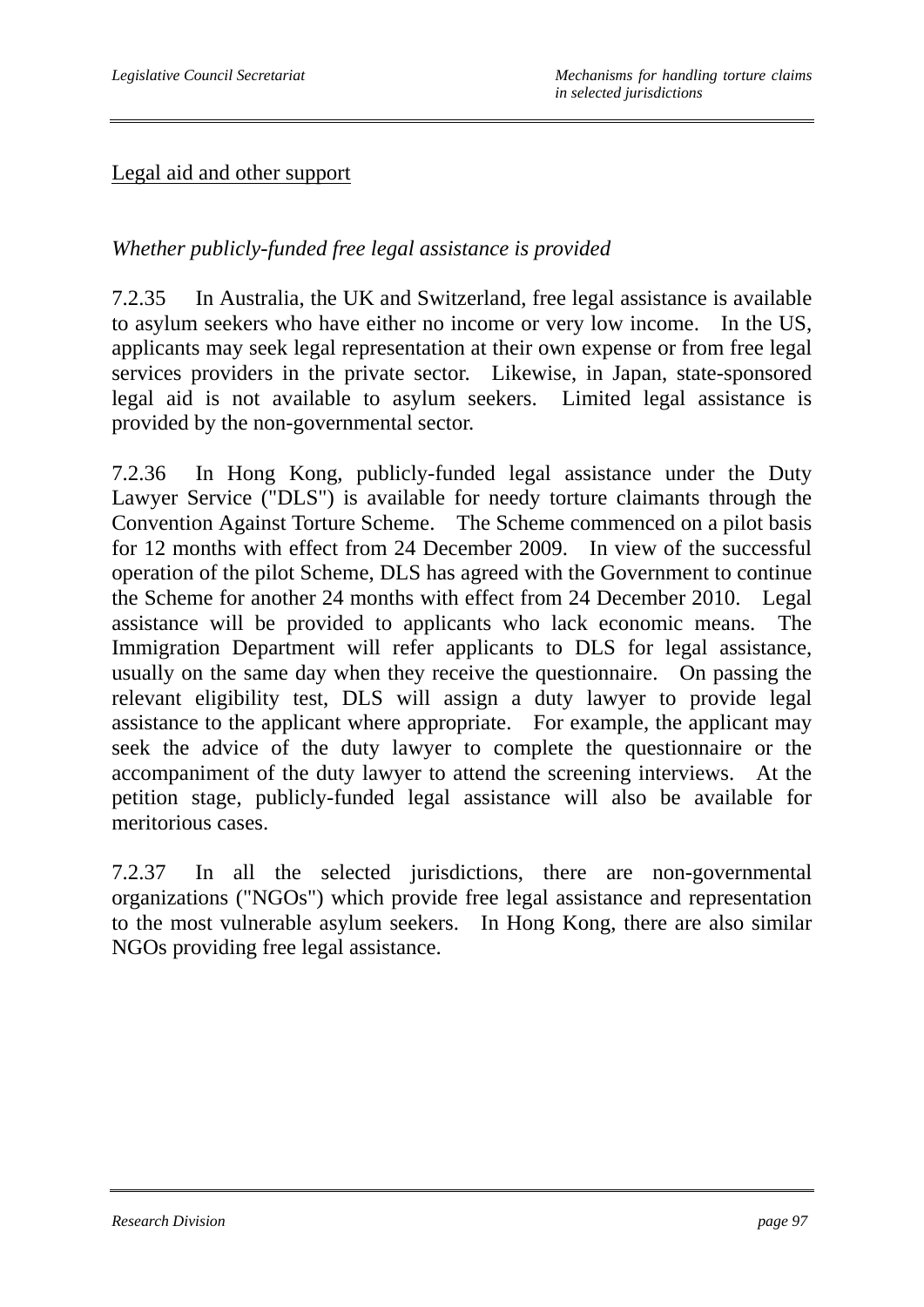## *Qualification and training of legal assistance providers*

7.2.38 In the US, a non-profit religious, charitable or social service organization or one of a similar nature may apply to BIA for recognition as well as accreditation of its representatives. A qualified organization must establish to the satisfaction of BIA such that it only charges nominal fees and assesses no excessive membership dues for persons given assistance, and it has at its disposal adequate knowledge, information and experience. A recognized organization may apply for accreditation of persons of good moral character and with experience and knowledge of immigration and naturalization law and procedures as its representatives.

7.2.39 In Australia, registered migration agents are required to have an in-depth knowledge of Australian migration law and procedures, and to meet high professional and ethical standards. Registration has to be renewed every year. For repeat registration, migration agents have to meet the Continuing Professional Development requirements by completing programmes of education and seminars.

7.2.40 In the UK, advisers providing legal aid funded advice and representation must be accredited under the Immigration and Asylum Accreditation Scheme. They are required to pass tests which examine interviewing and drafting skills as well as knowledge of asylum and immigration law. They are also required to undertake Continuous Professional Development which involves a certain number of hours of approved training or other activities each year.

7.2.41 In Switzerland and Japan, there are no specific requirements for people who provide legal advices to asylum seekers with regard to training or minimum practical experience.

7.2.42 In Hong Kong, DLS generally requires and recruits qualified lawyers with a minimum of three years' post-qualification experience to be enrolled as duty lawyers for providing legal assistance to torture claimants.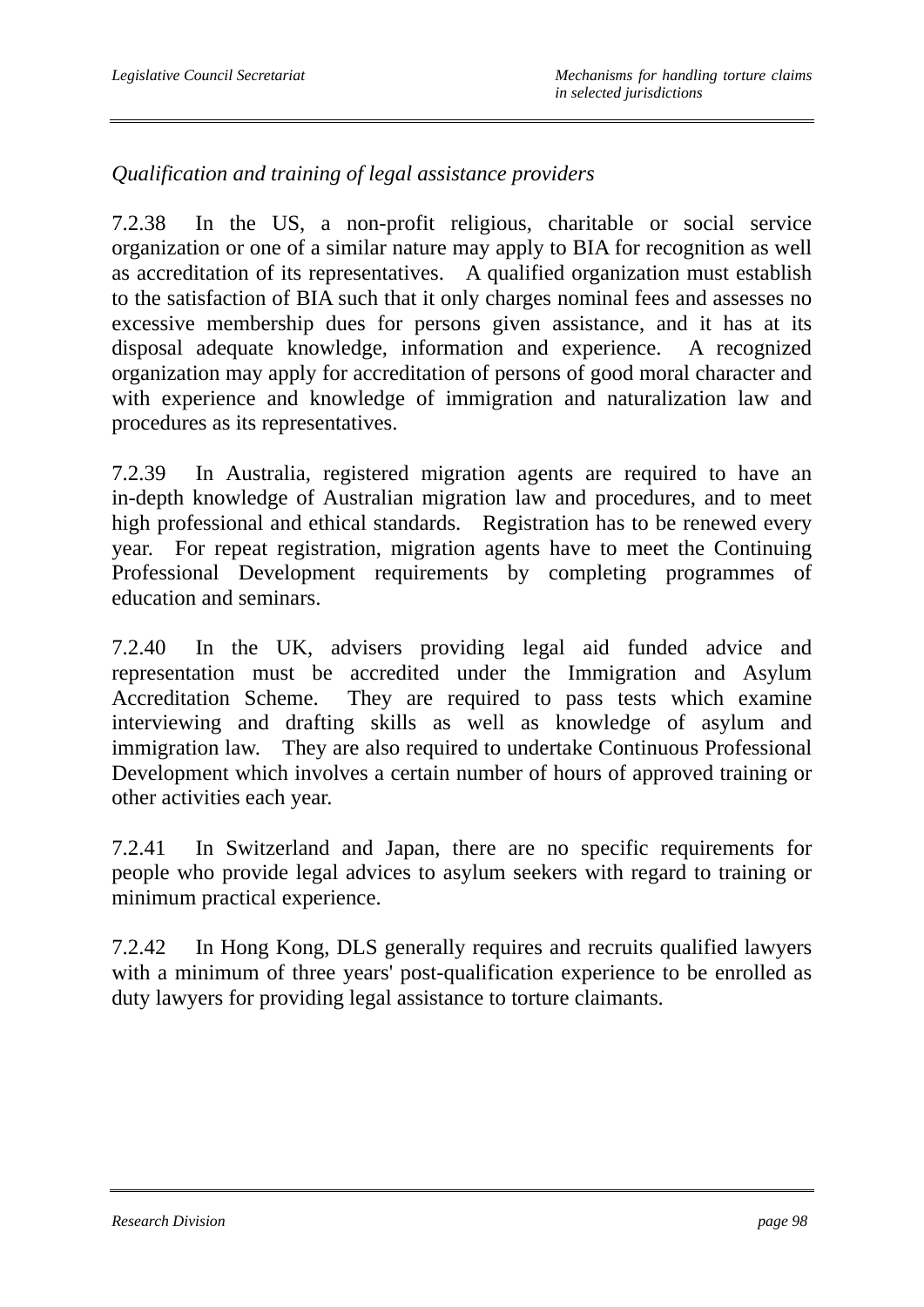## *Fee scheme of publicly-funded legal assistance*

7.2.43 In the US and Japan, no publicly-funded legal aid is available to asylum seekers. In Australia, the Immigration Advice and Application Assistance Scheme funds registered migration agents by tender. In 2009-2010, the cost was some AUS\$3.04 million (HK\$24.62 million), with AUS\$0.68 million (HK\$5.51 million) for application assistance to 318 protection visa applicants in immigration detention (AUS\$2,138 (HK\$17,318) per case), AUS\$1.44 million (HK\$11.66 million) for application assistance to 826 disadvantaged visa applicants in the community (AUS\$1,743 (HK\$14,118) per case); and AUS\$0.92 million (HK\$7.45 million) for immigration advice to 8 756 disadvantaged persons (AUS\$105 (HK\$851) per case).

7.2.44 In the UK, the Asylum Graduated Fee is £459 (HK\$5,692) for Legal Help with initial application, £252 (HK\$3,125) for Controlled Legal Representation before appeal hearing, and £630 (HK\$7,812) for Controlled Legal Representation at substantive appeal hearing. Advocacy services like representation at the Home Office interview entail additional payments.

7.2.45 In Hong Kong, the fee rate for provision of legal assistance to torture claimants is the same as those rates applied to other services provided by DLS, i.e. HK\$720 per hour.

### *Whether applicants are allowed to work*

7.2.46 In Australia, permission to work is available to applicants who are on a bridging visa and actively engaged with the Department of Immigration and Citizenship to resolve their immigration status. Similarly, in Japan, only those who hold valid visas at the time of application are allowed to work. Applicants are in general not permitted to work in the other jurisdictions, at least during the first few months after they have lodged the application. In the US, they can apply for work authorization if 150 days have passed since they file the asylum application and no decision has been made on the application. Similarly, in the UK, if the applicants have waited longer than 12 months for an initial decision on the asylum application, they may request permission to work. In Switzerland, applicants receive work permits after three to six months of application depending on the canton and the circumstances.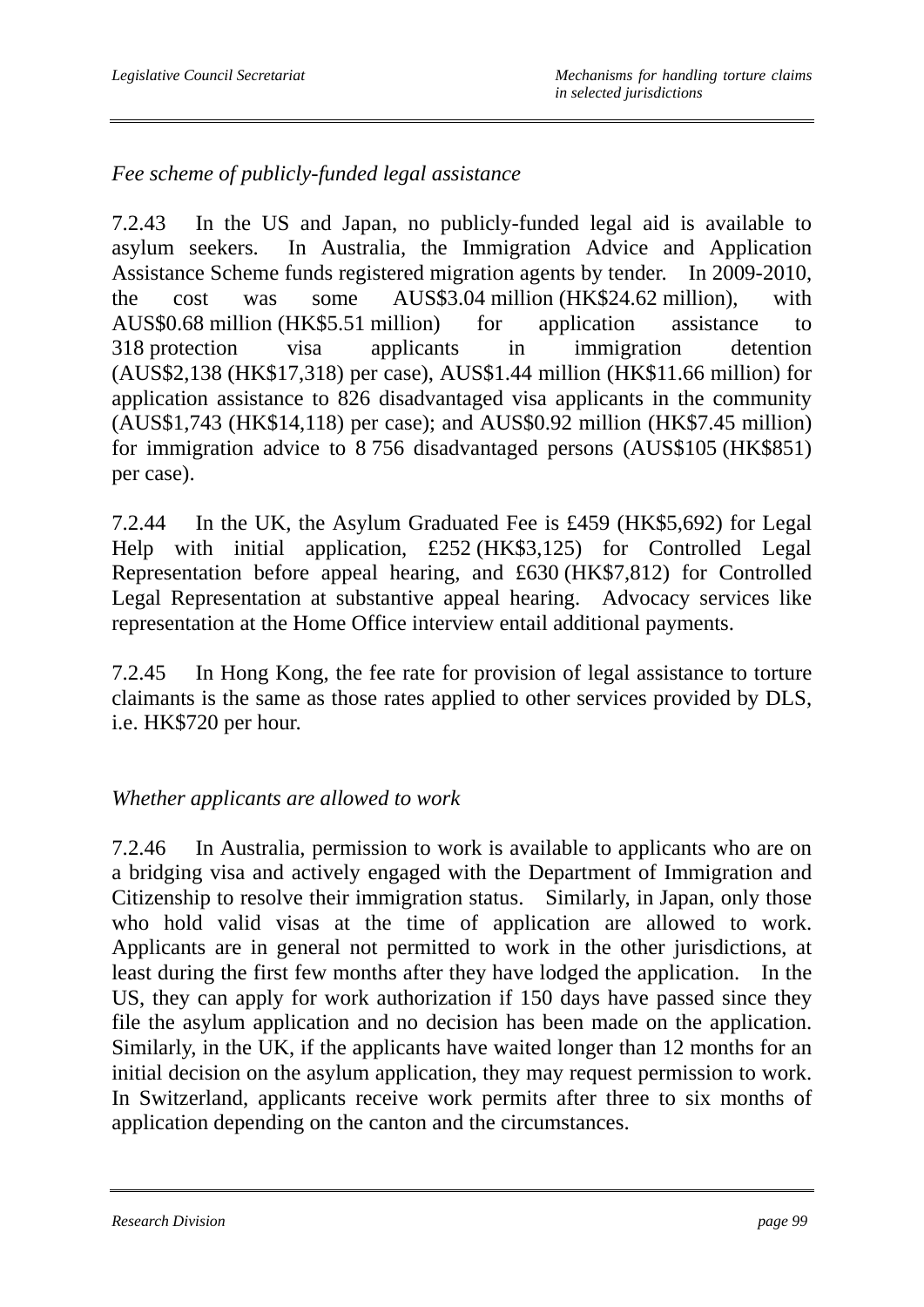7.2.47 In Hong Kong, applicants are not allowed to work. Under section 38AA of the Immigration Ordinance (Cap. 115), as added by the Immigration(Amendment) Ordinance 2009, it is a criminal offence for illegal immigrants and other persons not lawfully employable to take up employment, whether paid or unpaid, or to establish or to join any business.

#### *Economic and social support*

7.2.48 In the US, there is no financial or other support provided to asylum seekers by the government. In the other four selected jurisdictions, limited financial assistance and social benefits are provided to applicants who are identified as vulnerable.

7.2.49 In Hong Kong, the Administration, in collaboration with NGOs and on a case-by-case basis, offers assistance-in-kind on humanitarian grounds to torture claimants who are deprived of basic needs during their presence in Hong Kong. The type of assistance offered includes temporary accommodation, food, clothing, other basic necessities, transport allowance, counselling and medical services.<sup>169</sup>

#### Issues and concerns

7.2.50 The United Nations Committee against Torture ("the CAT Committee") is concerned by the "diplomatic assurances" that the US government uses to assure that a person would not be tortured if expelled, returned, transferred or extradited to another state. Particular concerns are on the absence of judicial scrutiny and the lack of monitoring mechanisms put in place to assess if the assurances would be honoured. Moreover, the quality of decision-making by the Immigration Courts and BIA has been widely criticized. While the Attorney General announced 22 measures in August 2006 that he hoped would "improve the performance and quality of work" of the Immigration Courts and BIA, many of these reform measures have not been implemented. Furthermore, asylum seekers' right to legal representation must be obtained at no expense to the government. It is opined by some scholars that the qualifier "at no expense to the government" has made it difficult for asylum seekers to obtain counsel.

 $\overline{a}$ <sup>169</sup> Legislative Council Secretariat (2011c).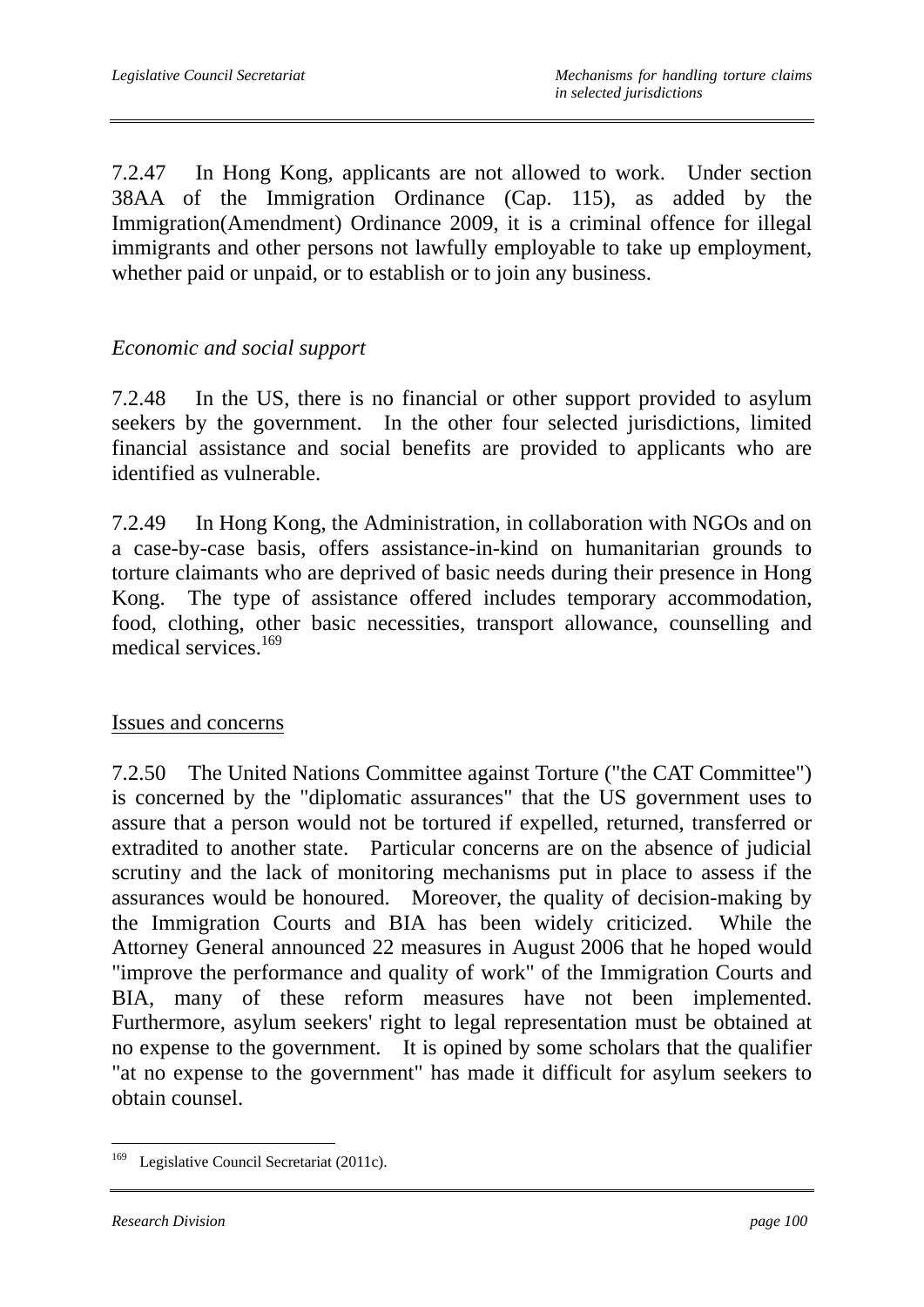7.2.51 The CAT Committee and some domestic and international human rights bodies have raised concerns that Australia rely solely on the discretionary powers of the Minister for Immigration and Citizenship to meet its non-refoulement obligations under CAT. Besides, mandatory detention of those persons who enter Australia irregularly has long been a concern of the CAT Committee and NGOs. Particularly, stateless people are theoretically subject to indefinite detention as they are ineligible for a visa and have no country to which they could be removed. The CAT Committee has expressed concerns about the situation of stateless persons in immigration detention who risk being potentially detained "ad infinitum".

7.2.52 In the UK, there are concerns with the fast timelines of the New Asylum Model ("NAM"), under which asylum seekers may not have sufficient time to prepare for their cases. Another concern in relation to NAM is that the implementation of segments may result in claims being pre-determined before they have been given substantive consideration. It has been observed by various organizations that non-suspensive appeal cases give rise to problems like asylum seekers with "clearly unfounded" claims could be returned to a country where they will be persecuted before being able to appeal. There are also practical problems for asylum seekers to appeal from abroad. Besides, there are concerns that victims of torture are detained even in cases where the Home Office has prior information of the applicant's past torture obtained during the asylum interview.

7.2.53 There are views that the Swiss procedure to "dismiss the application without entering into the substance of the case" may fail to guarantee applicants a proper hearing and, consequently, violate the protection of non-refoulement under Article 3 of CAT. In addition, the ban on refoulement may not be invoked if the person has been convicted with full legal effect of a particularly serious felony or misdemeanour. Such national security ban on protection may be incompatible with Switzerland's obligations with respect to the principles of non-refoulement under Article 3 of CAT. Another concern is that theoretically legal aid is available but, in practice, legal aid is usually not granted in the first instance procedure.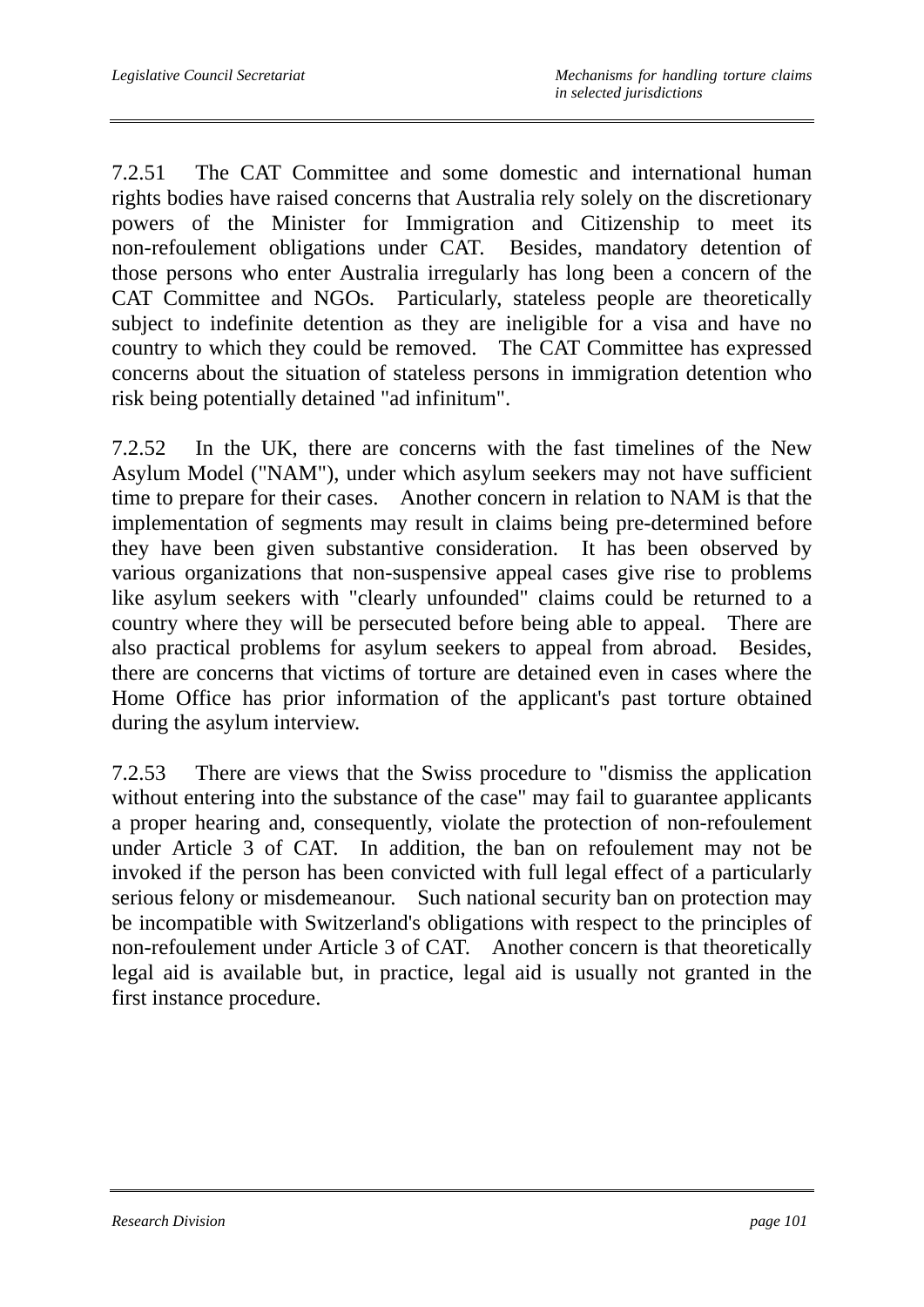7.2.54 The CAT Committee is concerned that Japan lacks an independent body to review refugee recognition applications and to review decisions made by immigration official. In particular, the Ministry of Justice does not allow refugee recognition applicants to solicit legal representatives at the first stage of application, and governmental legal assistance is de facto not available for non-residents. Moreover, most applicants are prohibited from working. Whilst social assistance for asylum seekers in need is available during the processing of their claims, both scope and duration of such assistance are limited.

7.2.55 In Hong Kong, there is no refugee status determination system to deal with asylum claims and the government relies on UNHCR to process these claims. Some NGOs invited by the CAT Committee to attend its hearing on the periodic report submitted by the Hong Kong Government in 2008 expressed their concerns that UNHCR could not provide adequate protection to asylum seekers in Hong Kong.<sup>170</sup> They claimed that the UNHCR procedure lacked guarantees to ensure procedural fairness such as transparency, written reasons for refusal, independent appeal, legal assistance and judicial review, which might consequently amount to a "constructive refoulement through process". The CAT Committee was of similar concern.<sup>171</sup> It thus recommended the Hong Kong Government to consider adopting a legal regime on asylum and establishing a comprehensive and effective procedure to examine thoroughly the merits of each individual case, and to consider the extension of the Refugee Convention and the Refugee Protocol to Hong Kong. In addition, the Law Society of Hong Kong and the Hong Kong Bar Association are concerned about the provision of legal assistance to torture claimants via the Convention Against Torture Scheme of the Duty Lawyer Service.

<sup>170</sup> 170 Hong Kong Human Rights Commission Society for Community Organization (2008) and Hong Kong

Human Rights Monitor (2008). 171 *Committee against Torture Consideration of reports submitted by States parties under Article 19 of the Convention: Concluding observations of the Committee against Torture: Hong Kong Special Administrative Region (3-21 November 2008)*, p.3.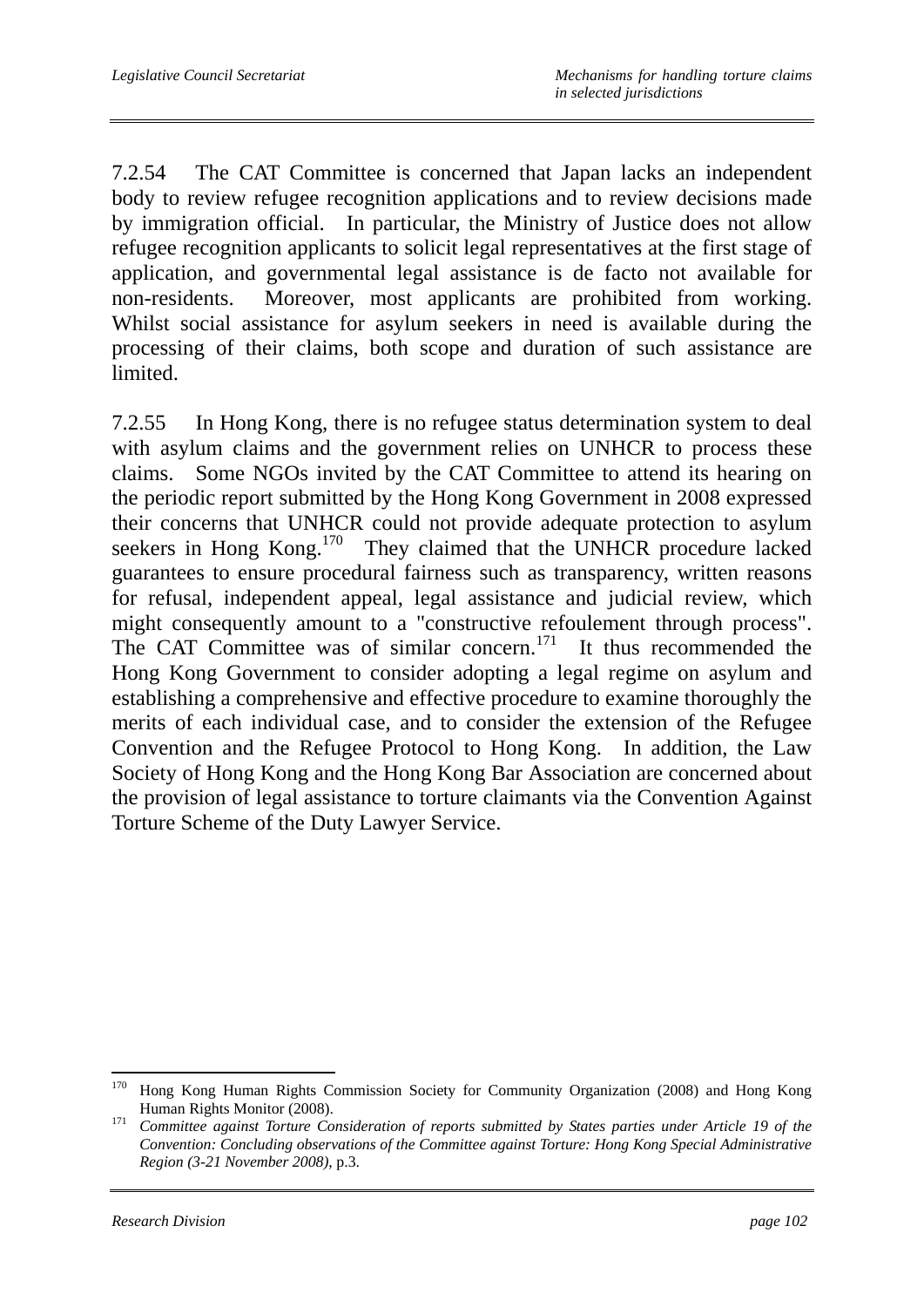## **Appendix**

|                                   | <b>Hong Kong</b>           | <b>The United States</b>                                                                                                                                                                                                                                                                        | <b>Australia</b>                                                    | The United Kingdom                                                                                                     | Switzerland                                       | Japan                                                                           |
|-----------------------------------|----------------------------|-------------------------------------------------------------------------------------------------------------------------------------------------------------------------------------------------------------------------------------------------------------------------------------------------|---------------------------------------------------------------------|------------------------------------------------------------------------------------------------------------------------|---------------------------------------------------|---------------------------------------------------------------------------------|
| <b>Background</b>                 |                            |                                                                                                                                                                                                                                                                                                 |                                                                     |                                                                                                                        |                                                   |                                                                                 |
| Major<br>relevant<br>legislations | Not applicable.            | • Foreign Affairs Reform<br>and Restructuring Act<br>of 1998;<br>Immigration<br>and<br>$\bullet$<br><i>Nationality Act</i> ; and<br>Code<br>Federal<br>$\sigma f$<br>$\bullet$<br>Regulations.                                                                                                  | <i>Migration</i><br>Act 1958; and<br>Migration<br>Regulations 1994. | <i>Nationality,</i><br>٠<br>Immigration<br>and<br>Asylum Act 2002;<br>and<br>Human<br>Rights<br>$\bullet$<br>Act 1998. | Asylum Act<br>of 1998.                            | Immigration<br>Control and<br>Refugee<br>Recognition<br>Act.                    |
| Responsible<br>authorities        | Immigration<br>Department. | US <sup>-</sup><br>Citizenship<br>and<br>$\bullet$<br>Immigration<br>Services<br>("USCIS")<br>under<br>the<br>Department<br>of<br>Homeland<br>Security<br>$("DHS");$ and<br>Office<br>Executive<br>of<br>Immigration<br>Review<br>("EOIR")<br>under<br>the<br>Department of Justice<br>("DOJ"). | of<br>Department<br>Immigration<br>and<br>Citizenship<br>("DIAC").  | UK Border Agency<br>("UKBA")<br>of<br>the<br>Home Office.                                                              | Federal<br>Office<br>for<br>Migration<br>("FOM"). | Immigration<br><b>Bureau</b><br>of<br>the Ministry<br>of<br>Justice<br>("MOJ"). |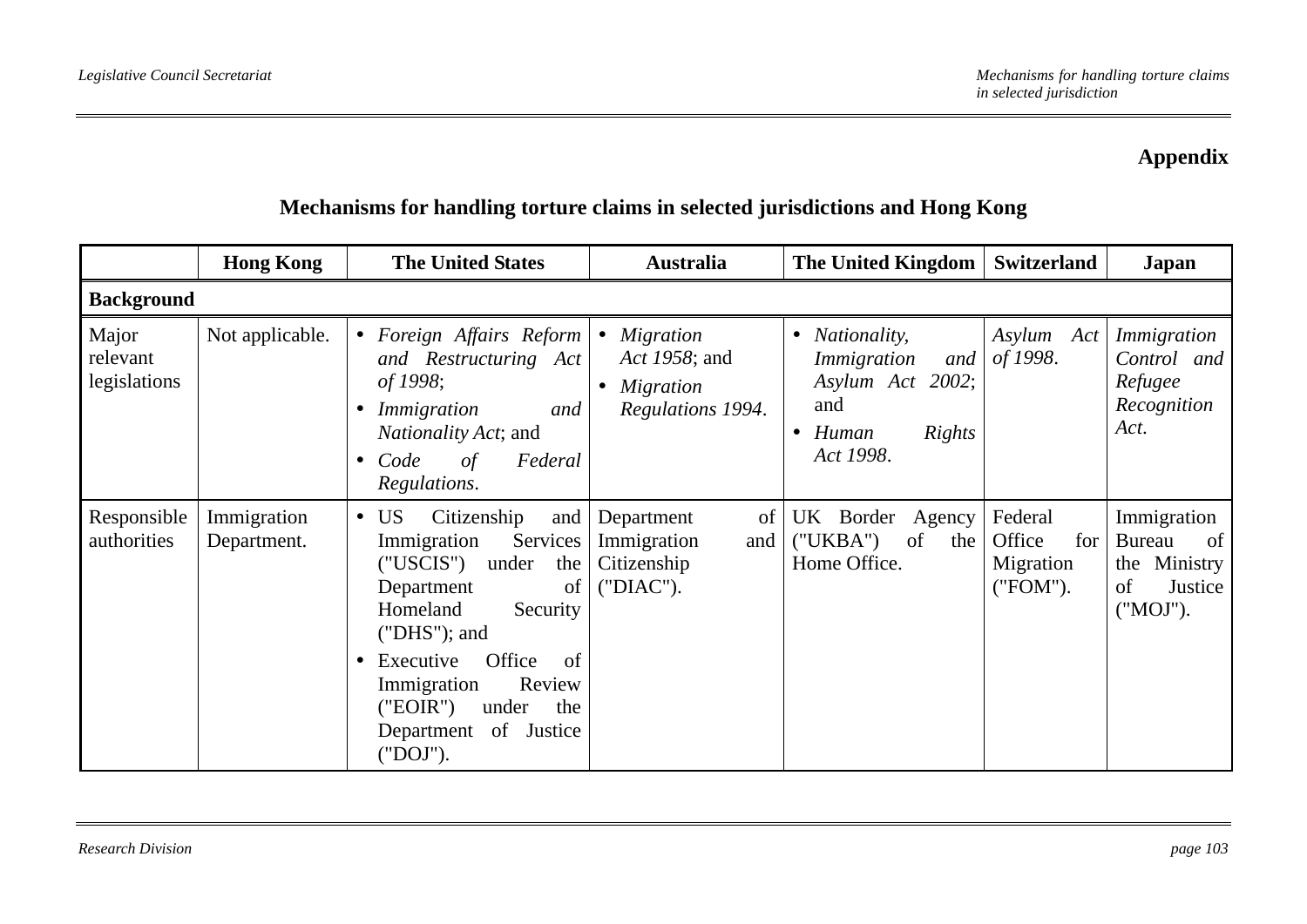### **Mechanisms for handling torture claims in selected jurisdictions and Hong Kong**

|                                                                        | <b>Hong Kong</b>                                                                                                                                                       | <b>The United States</b>                                                                                                                                                                                                                                                                                                                                                                   | <b>Australia</b>                                                                                            | The United Kingdom                                                                                                                                                                                                                                               | <b>Switzerland</b>                                                                                                                                                                                                                                                                                         | Japan                                                                                                                                                                                |
|------------------------------------------------------------------------|------------------------------------------------------------------------------------------------------------------------------------------------------------------------|--------------------------------------------------------------------------------------------------------------------------------------------------------------------------------------------------------------------------------------------------------------------------------------------------------------------------------------------------------------------------------------------|-------------------------------------------------------------------------------------------------------------|------------------------------------------------------------------------------------------------------------------------------------------------------------------------------------------------------------------------------------------------------------------|------------------------------------------------------------------------------------------------------------------------------------------------------------------------------------------------------------------------------------------------------------------------------------------------------------|--------------------------------------------------------------------------------------------------------------------------------------------------------------------------------------|
| <b>Lodging of torture claims</b>                                       |                                                                                                                                                                        |                                                                                                                                                                                                                                                                                                                                                                                            |                                                                                                             |                                                                                                                                                                                                                                                                  |                                                                                                                                                                                                                                                                                                            |                                                                                                                                                                                      |
| Whether<br>torture<br>claims can<br>be lodged<br>under CAT<br>directly | Yes,<br>there<br>are<br>administrative<br>procedures<br>for<br>assessing<br>torture<br>claims made under<br>CAT.                                                       | Yes, such application<br>should be filed in the<br>same manner as those<br>seeking asylum.                                                                                                                                                                                                                                                                                                 | No.                                                                                                         | No, but applicants may<br>human<br>right<br>make<br>claims<br>under<br>the<br>European Convention<br>Human<br>Rights<br>on<br>$("ECHR")^{(1)}$ during the<br>asylum process.                                                                                     | No.                                                                                                                                                                                                                                                                                                        | No.                                                                                                                                                                                  |
| How to<br>lodge claims                                                 | The<br>will<br>Department<br>provide<br>the  <br>applicant with $a$<br>questionnaire<br>to  <br>complete so as to<br>submit information<br>in support of the<br>claim. | Immigration   Applicants may initiate  <br>a claim for CAT relief<br>requesting<br>either<br>by<br>such relief before an<br>immigration<br>judge<br>during the<br>removal<br>proceeding,<br>by<br><sub>or</sub><br>presenting evidence or<br>information<br>contained<br>on Form I-589 to the<br>Immigration Court to<br>indicate that he may be<br>tortured in the country<br>of removal. | Applications<br>for refugee<br>status<br>are<br>lodged with<br><b>DIAC</b><br>by<br>completing<br>Form 866. | Applicants can apply<br>for asylum through an<br>immigration officer on<br>arrival at the port of<br>If<br>the<br>entry.<br>applicants are in the<br>UK, they should book<br>an appointment to meet<br>with<br>the<br>Asylum<br>Screening<br>Unit<br>of<br>UKBA. | There<br>are<br>no<br>requirements on how<br>an application<br>$\frac{1}{1}$<br>submitted.<br>It may<br>be submitted orally or<br>in writing to a Swiss<br>mission abroad, to a<br>border post, to the<br>border control at a<br>Swiss airport, or to a<br>Reception<br>and<br>Procedure Centre of<br>FOM. | An<br>asylum<br>seeker<br>is<br>required<br>to<br>in<br>submit,<br>person,<br>a<br>written<br>application and<br>evidentiary<br>documents to a<br>Regional<br>Immigration<br>Bureau. |

Note: (1) Article 3 of the European Convention on Human Rights provides a prohibition on torture and of inhuman or degrading treatment or punishment, which is similar to that of CAT.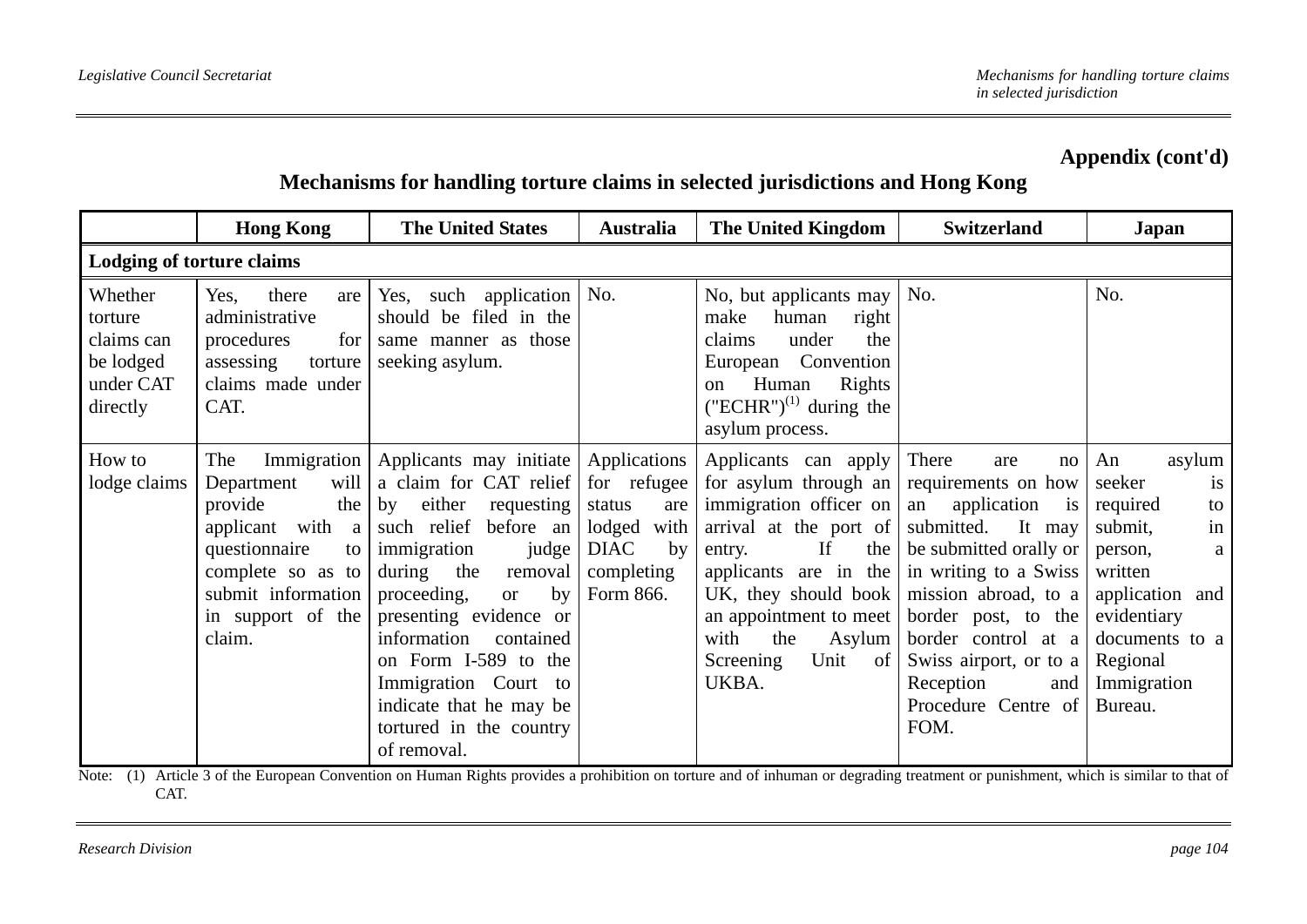|                                                                                   | <b>Hong Kong</b>          | <b>The United States</b> | <b>Australia</b>          | <b>The United Kingdom</b>                                                                                                                                                                                                                                                                                                                                                     | <b>Switzerland</b>                                                                                                                                                                                                                                                                                                                     | Japan                     |
|-----------------------------------------------------------------------------------|---------------------------|--------------------------|---------------------------|-------------------------------------------------------------------------------------------------------------------------------------------------------------------------------------------------------------------------------------------------------------------------------------------------------------------------------------------------------------------------------|----------------------------------------------------------------------------------------------------------------------------------------------------------------------------------------------------------------------------------------------------------------------------------------------------------------------------------------|---------------------------|
| <b>Preliminary screening</b>                                                      |                           |                          |                           |                                                                                                                                                                                                                                                                                                                                                                               |                                                                                                                                                                                                                                                                                                                                        |                           |
| Whether there is<br>preliminary<br>screening before<br>full hearing/<br>interview | No.                       | No.                      | No.                       | Applicants will go Yes.<br>Yes.<br>through a screening process  <br>before they are allocated to<br>case owners.                                                                                                                                                                                                                                                              | A preliminary<br>interview is conducted<br>before<br>applicants<br>are<br>allocated to cantons.                                                                                                                                                                                                                                        | No.                       |
| Screening<br>procedure                                                            | <b>Not</b><br>applicable. | Not applicable.          | <b>Not</b><br>applicable. | Applicants<br>will<br>be  <br>$\bullet$<br>interviewed<br>briefly<br>and<br>produce<br>expected<br>to<br>either passports or travel<br>documents to establish<br>identity<br>their<br>and  <br>nationality and to support<br>their application.<br>Applicants are assigned<br>$\bullet$<br>to one of five "segments"<br>that determines the future<br>pathway of their claim. | Applicants will have<br>to provide personal<br>data and information<br>on their travel route to<br>Switzerland.<br>Decision should<br>be<br>within<br>made<br>20 working days after<br>application.<br>If<br>a<br>decision<br>cannot<br>be<br>within<br>taken<br>this<br>timeframe, FOM will<br>allocate the applicant<br>to a canton. | <b>Not</b><br>applicable. |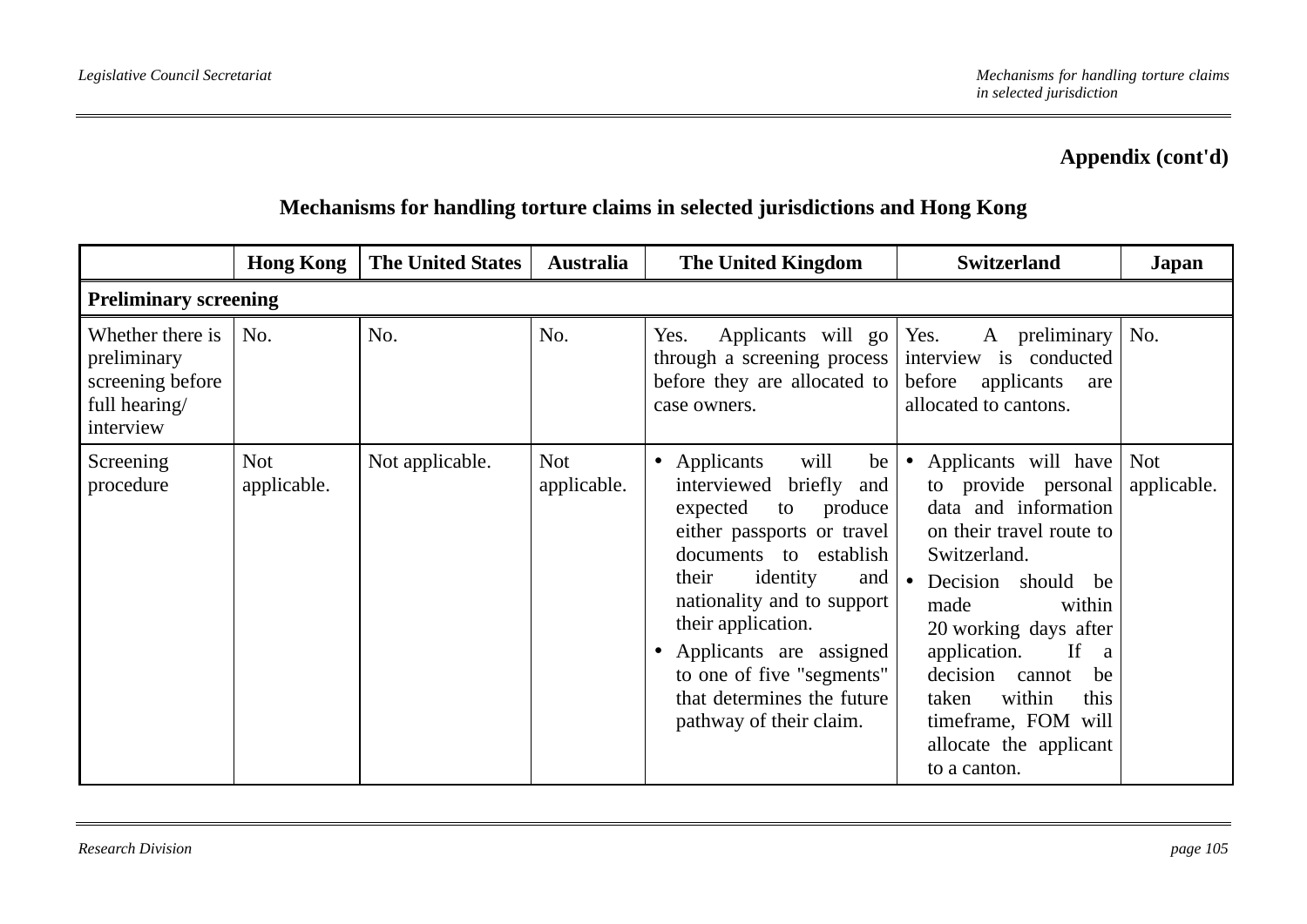|                                                  | <b>Hong Kong</b>                                                                                                                                               | <b>The United States</b>                                                                                                                                                                                                                                     | <b>Australia</b>                                                                                                       | The United Kingdom                                                                               | <b>Switzerland</b>                                                                                                                                                                                                                                                                                 | <b>Japan</b>                                                                                                                                          |
|--------------------------------------------------|----------------------------------------------------------------------------------------------------------------------------------------------------------------|--------------------------------------------------------------------------------------------------------------------------------------------------------------------------------------------------------------------------------------------------------------|------------------------------------------------------------------------------------------------------------------------|--------------------------------------------------------------------------------------------------|----------------------------------------------------------------------------------------------------------------------------------------------------------------------------------------------------------------------------------------------------------------------------------------------------|-------------------------------------------------------------------------------------------------------------------------------------------------------|
|                                                  |                                                                                                                                                                | Hearing/interview to determine torture/asylum claims                                                                                                                                                                                                         |                                                                                                                        |                                                                                                  |                                                                                                                                                                                                                                                                                                    |                                                                                                                                                       |
| Form of the<br>determination<br>procedure        | Non-adversarial<br>interview.                                                                                                                                  | Adversarial<br>(courtroom-like)<br>hearing.                                                                                                                                                                                                                  | Non-adversarial<br>interview.                                                                                          | Non-adversarial<br>interview.                                                                    | Non-adversarial<br>interview.                                                                                                                                                                                                                                                                      | Non-adversarial<br>interview.                                                                                                                         |
| Who will<br>conduct the<br>hearing/<br>interview | case officer<br>The<br>Torture<br>the<br>from<br>Claim Assessment<br>of<br>the<br>Section<br>Immigration<br>Department<br>will<br>conduct<br>the<br>interview. | Hearing is presided<br>by<br>over<br>an<br>immigration judge<br>appointed<br>by<br>the<br>General.<br>Attorney<br>immigration<br>The<br>will<br>judge<br>hear<br>from<br>arguments<br>both parties ( <i>i.e.</i> the<br>applicant and the<br>US government). | The<br>case<br>who<br>manager,<br>trained<br>a<br>is<br>officer<br>of<br>will<br>DIAC,<br>the<br>conduct<br>interview. | The case owner, who<br>is an officer of the<br>Office,<br>Home<br>will<br>conduct the interview. | Interview<br>is<br>conducted by<br>a<br>FOM officer in<br>the presence of a<br>representative of a<br>non-governmental<br>organization<br>("NGO").<br>who<br>functions as<br>an<br>impartial observer<br>to verify if the<br>rules of procedure<br>respected<br>are<br>during<br>the<br>interview. | Refugee<br>A<br>("RI")<br>Inquirer<br>is<br>who<br>an<br>Immigration<br>Inspector<br>designated<br>by<br>MOJ,<br>will<br>the<br>conduct<br>interview. |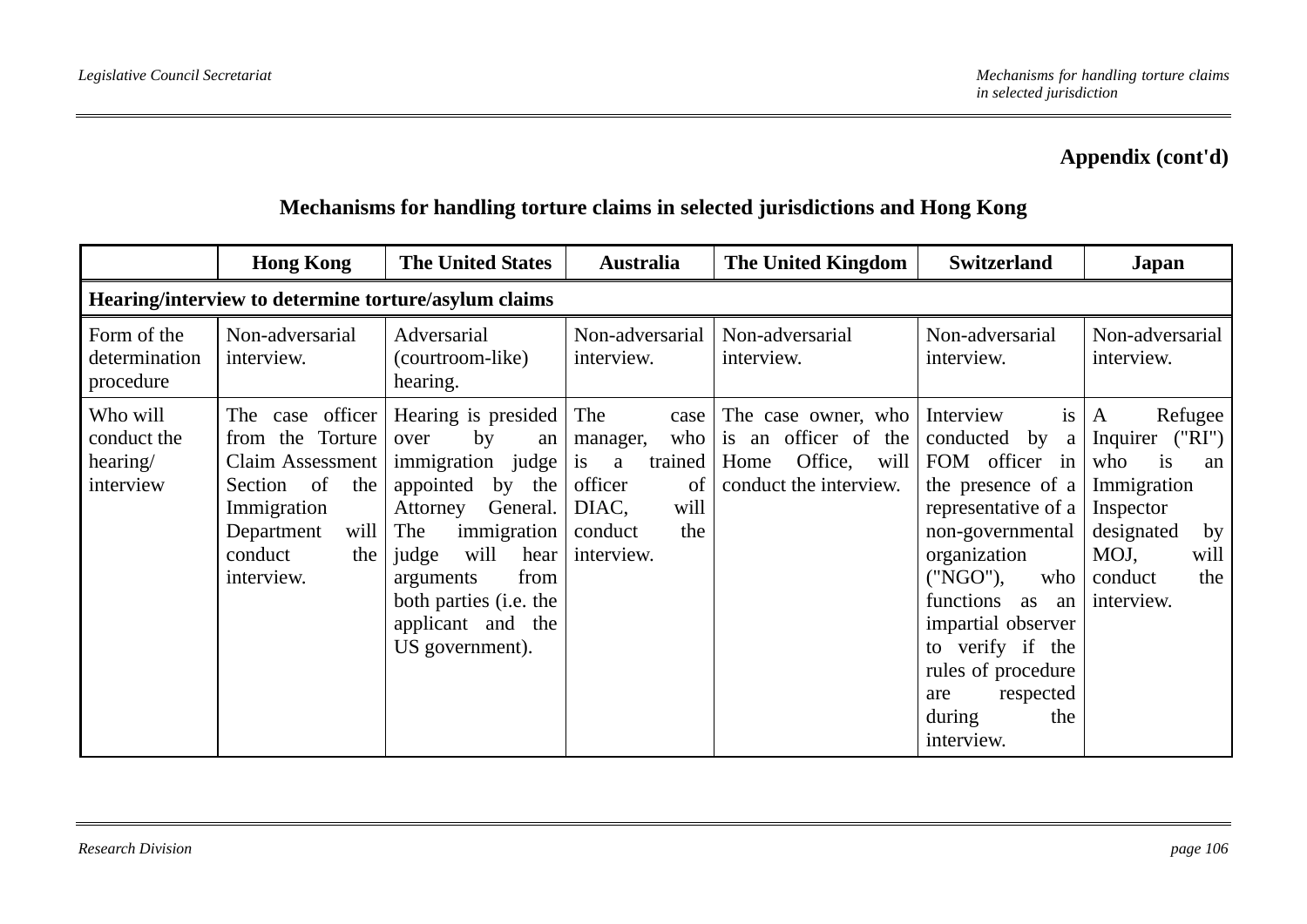|                                                                                      | <b>Hong Kong</b>                                                                            | <b>The United States</b>                                                                                                                                                                        | <b>Australia</b>                                                                                                                       | The United Kingdom                                                                                                                                                                                                                               | <b>Switzerland</b>                                                                                                                                     | Japan                                                                                                                                              |
|--------------------------------------------------------------------------------------|---------------------------------------------------------------------------------------------|-------------------------------------------------------------------------------------------------------------------------------------------------------------------------------------------------|----------------------------------------------------------------------------------------------------------------------------------------|--------------------------------------------------------------------------------------------------------------------------------------------------------------------------------------------------------------------------------------------------|--------------------------------------------------------------------------------------------------------------------------------------------------------|----------------------------------------------------------------------------------------------------------------------------------------------------|
|                                                                                      |                                                                                             | Hearing/interview to determine torture/asylum claims (cont'd)                                                                                                                                   |                                                                                                                                        |                                                                                                                                                                                                                                                  |                                                                                                                                                        |                                                                                                                                                    |
| What will<br>happen during<br>the hearing/<br>interview                              | The<br>applicant  <br>should<br>answer<br>questions<br>the<br>posed by the case<br>officer. | Both parties will The case manager<br>present the merits of<br>the<br>the case to<br>immigration judge.<br>The DHS attorney<br>cross-examine<br>may<br>applicant and<br>the<br>other witnesses. | will<br>ask<br>the<br>applicant<br>questions<br>about<br>the claims.                                                                   | The applicant will be<br>asked to explain the<br>for seeking<br>reasons<br>asylum in the UK.<br>The applicant should<br>give as much detail<br>the<br>about<br>asylum<br>application as possible<br>submit<br>and<br>may<br>additional evidence. | The<br>applicant $\vert$ RI<br>will<br>have<br>to<br>justify<br>his<br>application<br>and<br>explain<br>the<br>for<br>reasons<br>requesting<br>asylum. | will<br>ask<br>questions based<br>the<br><sub>on</sub><br>statement<br>submitted<br>by<br>the<br>applicant<br>together<br>with<br>the application. |
| Whether legal<br>representation<br>is allowed<br>during the<br>hearing/<br>interview | Yes, the applicant<br>may bring a legal<br>representative to<br>the interview.              | Yes, but<br>at<br>no<br>the<br>expense<br>to<br>government.                                                                                                                                     | No,<br>but<br>allow<br>the<br>may<br>applicant's friend,<br>relative<br><b>or</b><br>migration agent to<br>the<br>attend<br>interview. | DIAC   No, the applicant must $\vert$ No,<br>respond in person to<br>questions, but he may<br>bring<br>legal<br>a<br>representative to the<br>interview.                                                                                         | applicant must<br>respond<br>in<br>person<br>to<br>questions, but a<br>lawyer<br>may<br>the<br>attend<br>interviews.                                   | the $\vert$ No,<br>the<br>applicant is not<br>entitled to have<br>lawyer<br><b>or</b><br>a<br>else<br>anyone<br>present to assist<br>or advise.    |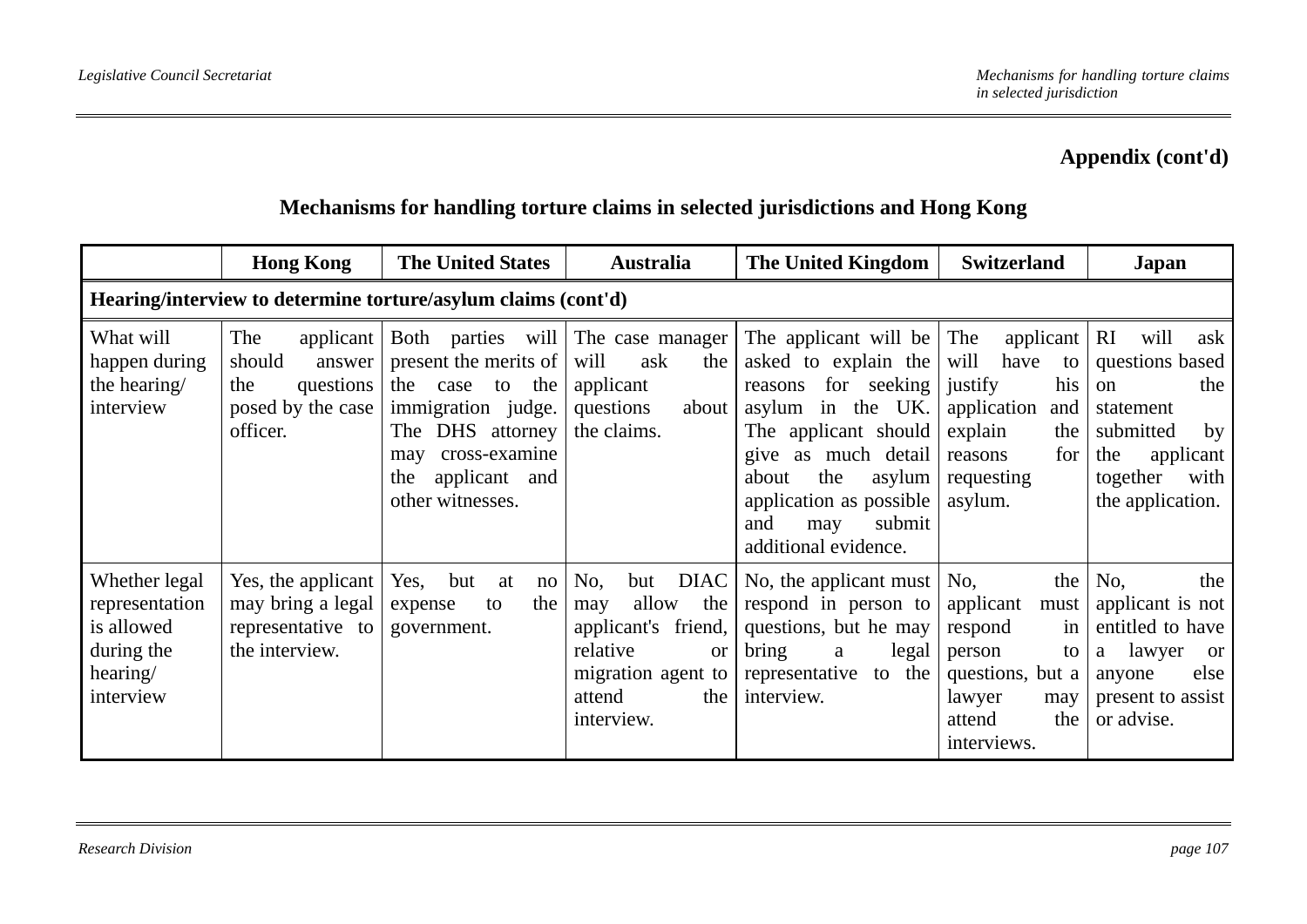|                    | <b>Hong Kong</b>                                                                                                                                                                                  | <b>The United States</b>                                                                                                                                                                                                                                                                   | <b>Australia</b>                                                                                                                                    | The United Kingdom                                                                                                                                                                                                                                                                                                                          | <b>Switzerland</b>                                                                                                 | Japan                                                                                                                                            |
|--------------------|---------------------------------------------------------------------------------------------------------------------------------------------------------------------------------------------------|--------------------------------------------------------------------------------------------------------------------------------------------------------------------------------------------------------------------------------------------------------------------------------------------|-----------------------------------------------------------------------------------------------------------------------------------------------------|---------------------------------------------------------------------------------------------------------------------------------------------------------------------------------------------------------------------------------------------------------------------------------------------------------------------------------------------|--------------------------------------------------------------------------------------------------------------------|--------------------------------------------------------------------------------------------------------------------------------------------------|
|                    |                                                                                                                                                                                                   | Hearing/interview to determine torture/asylum claims (cont'd)                                                                                                                                                                                                                              |                                                                                                                                                     |                                                                                                                                                                                                                                                                                                                                             |                                                                                                                    |                                                                                                                                                  |
| Burden of<br>proof | The<br>has<br>an<br>obligation<br>to<br>furnish true and<br>complete<br>information<br>relevant to the<br>claim<br>the<br>at<br>earliest<br>opportunity<br>during<br>the<br>screening<br>process. | that it is more likely<br>than not that he<br>would be tortured if information<br>removed<br>to<br>proposed country of<br>removal. In making<br>such assessment, all<br>evidence relevant to<br>possibility<br>of<br>the<br>future<br>torture<br>is<br>required<br>be<br>to<br>considered. | the<br>case<br>manager all the<br>for<br>the necessary<br>making<br>a<br>decision on the<br>application<br>within<br>the<br>timeframe<br>specified. | applicant The applicant bears The applicant is The interview is the Asylum<br>the burden of proving required to give only chance for the<br>applicant to tell the<br>why<br>case<br>owner<br>his<br>returning<br>to<br>country may lead to<br>himself being tortured,<br>and all the information<br>wishes<br>he<br>be<br>to<br>considered. | seekers<br>must<br>prove<br><sub>or</sub><br>at<br>credibly<br>least<br>demonstrate<br>their<br>refugee<br>status. | The applicant<br>is expected to<br>prove that he<br>is a refugee<br>by substantial<br>evidence or<br>by testimony<br>of<br>persons<br>concerned. |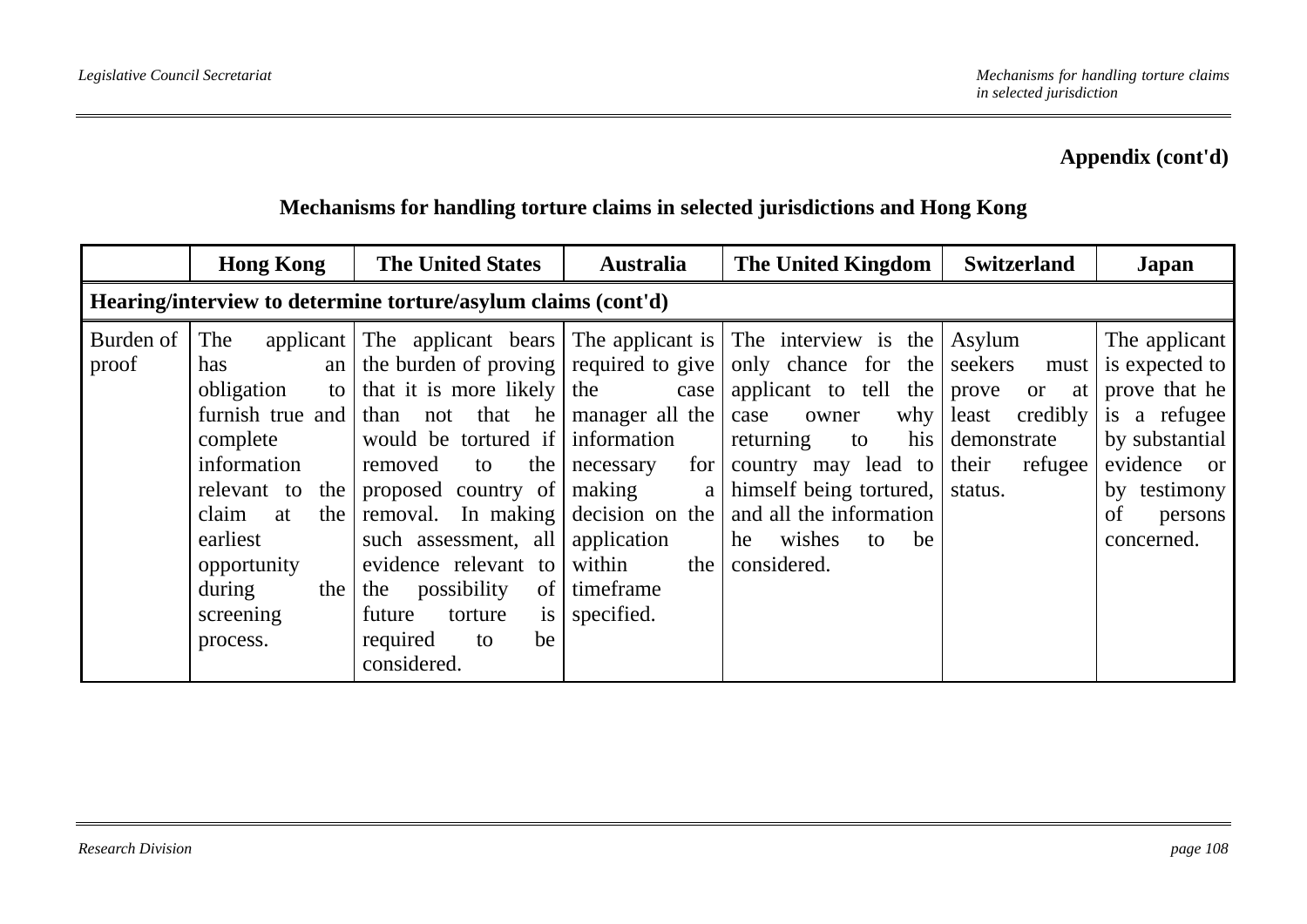|                                         | <b>Hong Kong</b>                                                                                                                                                                                                        | <b>The United States</b>                                                                                                                                                                                                                  | <b>Australia</b>                                                    | The United Kingdom                                                                                                       | <b>Switzerland</b>                                                                                          | Japan                                                                                                                                                                                                                                                                                                                                                     |
|-----------------------------------------|-------------------------------------------------------------------------------------------------------------------------------------------------------------------------------------------------------------------------|-------------------------------------------------------------------------------------------------------------------------------------------------------------------------------------------------------------------------------------------|---------------------------------------------------------------------|--------------------------------------------------------------------------------------------------------------------------|-------------------------------------------------------------------------------------------------------------|-----------------------------------------------------------------------------------------------------------------------------------------------------------------------------------------------------------------------------------------------------------------------------------------------------------------------------------------------------------|
|                                         |                                                                                                                                                                                                                         | Hearing/interview to determine torture/asylum claims (cont'd)                                                                                                                                                                             |                                                                     |                                                                                                                          |                                                                                                             |                                                                                                                                                                                                                                                                                                                                                           |
| Decision<br>maker                       | officer<br>The<br>case<br>for<br>responsible<br>conducting<br>the<br>screening interview.                                                                                                                               | The immigration judge.                                                                                                                                                                                                                    | The<br>case<br>manager.                                             | The case owner.                                                                                                          | <b>FOM</b><br>officer<br>conducting<br>the<br>interview.                                                    | Preliminary<br>assessment<br>by RI, after endorsement<br>by the Regional Director<br>General, is forwarded for<br>final assessment by the<br>Refugee<br>Recognition<br>Section ("RRS") of the<br>Immigration<br>Bureau.<br><b>RRS</b><br>The<br>Director<br>submits<br>a<br>recommendation to the<br>Minister of Justice who<br>makes the final decision. |
| Time<br>limit for<br>making<br>decision | There is no definite<br>timeline specified to<br>decision.<br>make<br>a<br>Under<br>the<br>enhanced<br>mechanism,<br>most<br>determined<br>cases are<br>within<br>two months<br>after the questionnaire<br>is returned. | Unlike asylum claims,<br>claims under CAT are<br>subject<br>the<br>not<br>to<br>180-day timeframe.<br>In<br>event, applicants<br>any<br>applying for both asylum<br>and CAT relief will be<br>subject to the 180-day<br>expedited docket. | Most<br>applications<br>will<br>be<br>decided<br>within<br>90 days. | The case owner aims<br>to give the applicant<br>decision within<br>the<br>about 30 days from the<br>date of application. | The<br>asylum<br>decision<br><i>is</i><br>normally<br>made<br>within<br>three months of<br>the application. | While<br>there<br>1S<br>no<br>statutory provision on<br>the duration, the Ministry<br>of Justice officially states<br>its target of making the<br>decision<br>within<br>six months.                                                                                                                                                                       |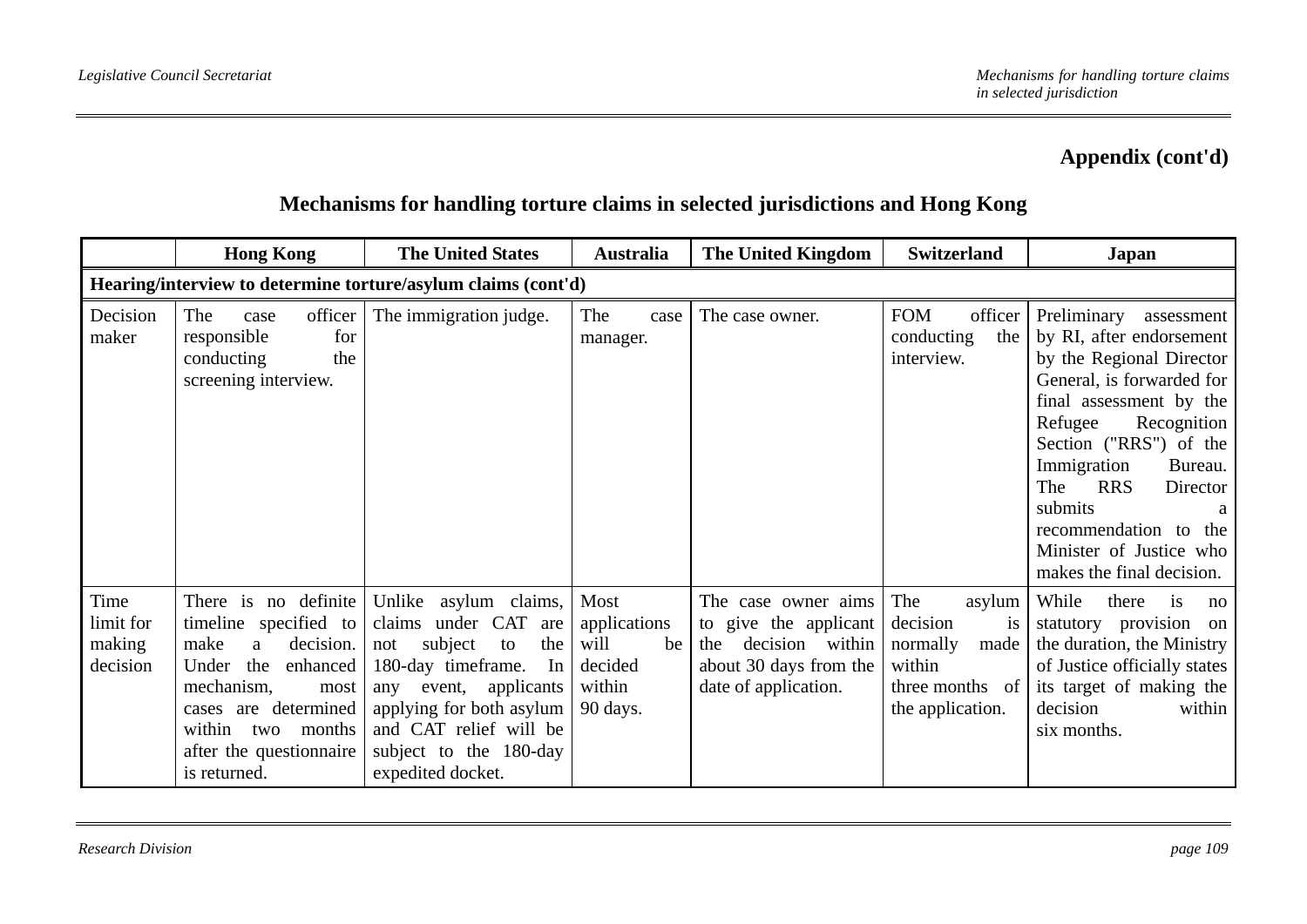|                                   | <b>Hong Kong</b>                                                                                                                                                                                                | <b>The United States</b>                                                                                                                                                                          | <b>Australia</b>                                                                                                                                                                                                                                             | The United Kingdom                                                                                                                                                                                                                                                                                                                                                                           | <b>Switzerland</b>                                                                                                                                                     | Japan                                                                                          |  |  |  |
|-----------------------------------|-----------------------------------------------------------------------------------------------------------------------------------------------------------------------------------------------------------------|---------------------------------------------------------------------------------------------------------------------------------------------------------------------------------------------------|--------------------------------------------------------------------------------------------------------------------------------------------------------------------------------------------------------------------------------------------------------------|----------------------------------------------------------------------------------------------------------------------------------------------------------------------------------------------------------------------------------------------------------------------------------------------------------------------------------------------------------------------------------------------|------------------------------------------------------------------------------------------------------------------------------------------------------------------------|------------------------------------------------------------------------------------------------|--|--|--|
|                                   | Hearing/interview to determine torture/asylum claims (cont'd)                                                                                                                                                   |                                                                                                                                                                                                   |                                                                                                                                                                                                                                                              |                                                                                                                                                                                                                                                                                                                                                                                              |                                                                                                                                                                        |                                                                                                |  |  |  |
| How the<br>decision is<br>reached | The<br>officer<br>is<br>required<br>to I<br>take<br>into<br>account all the<br>relevant<br>information of<br>the<br>case<br>including<br>information<br>the<br>$\Omega$<br>relevant<br>of<br>country<br>origin. | judge determines<br>would more likely<br>than<br>be<br>not<br>in<br>the<br>tortured<br>of<br>country<br>he<br>removal,<br><i>is</i><br>entitled<br>to<br>protection<br>under<br>Article 3 of CAT. | $\case$ If the immigration The case manager<br>assesses<br>that the applicant applications against<br>Australian<br>migration law and<br>the<br>Refugee<br>and<br>Convention,<br>may also refer to<br>current information<br>the<br>of<br>country<br>origin. | The<br>owner  <br>case<br>each $\vert$<br>assesses<br>application<br>its<br>on<br>merits. He will make<br>the decision based on applicant meets<br>information provided the criteria for<br>by the applicant, and refugee status<br>the information that under Article 3<br>UKBA has about the of the Asylum<br>on the conditions of   applicant's country of $ Act$ and verifies<br>origin. | In making the $\sqrt{\frac{2}{1}}$ Recognition<br>decision, FOM<br>determines<br>the<br>whether<br>that there are no<br>legal<br>grounds<br>refusing<br>for<br>asylum. | of<br>refugee<br>status will be<br>based on the<br>materials<br>submitted by<br>the applicant. |  |  |  |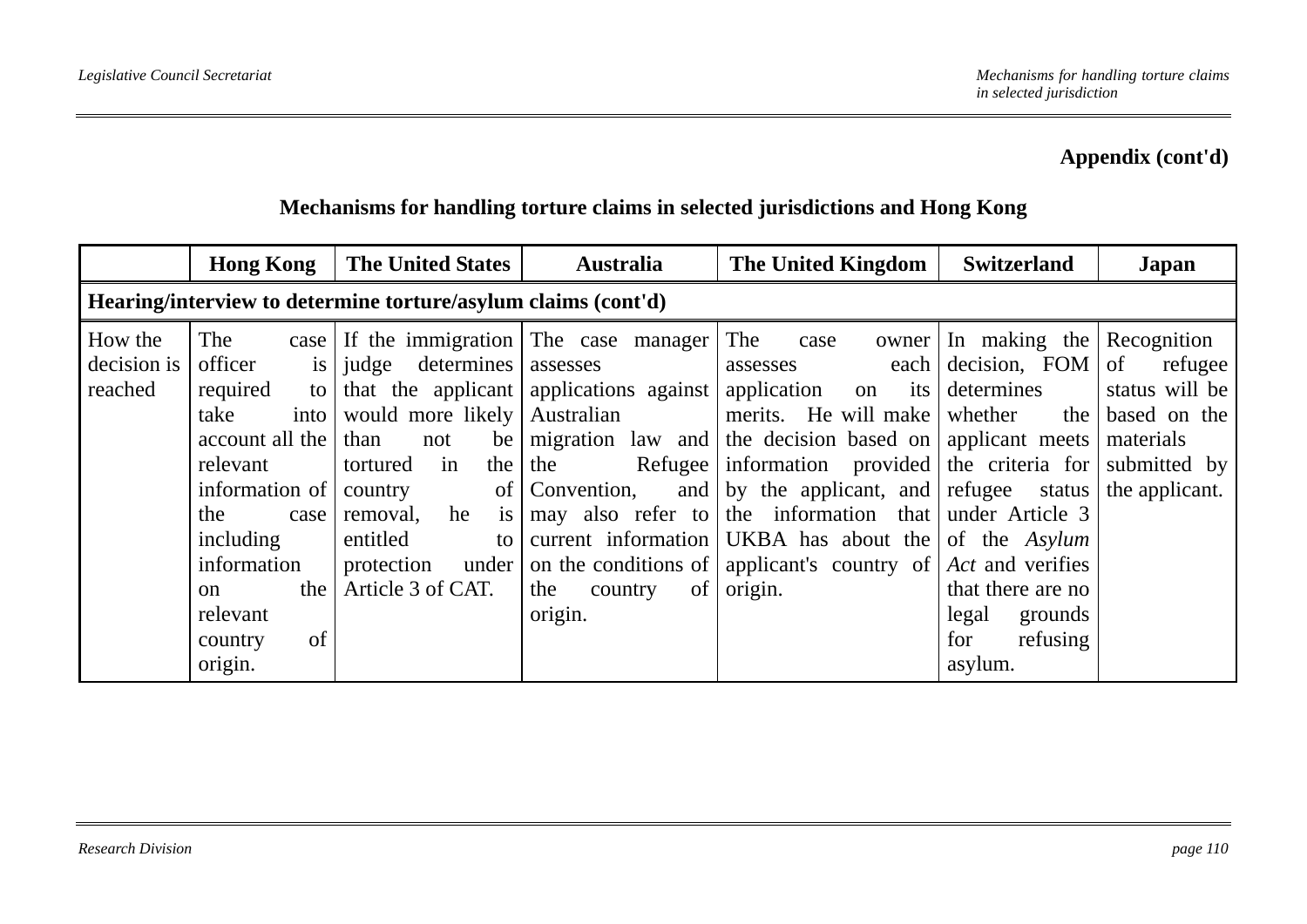### **Mechanisms for handling torture claims in selected jurisdictions and Hong Kong**

|                                         | <b>Hong Kong</b>                                                                                                                                                                                       | <b>The United States</b>                                                   | <b>Australia</b>                                                                                                                                                                                                                                                              | The United Kingdom                                                                                                                                                                                                                                                                                                                                                                                                                                                                                                                                    | <b>Switzerland</b>                                                                                                      | Japan                                                                                                                                                                                                                                       |
|-----------------------------------------|--------------------------------------------------------------------------------------------------------------------------------------------------------------------------------------------------------|----------------------------------------------------------------------------|-------------------------------------------------------------------------------------------------------------------------------------------------------------------------------------------------------------------------------------------------------------------------------|-------------------------------------------------------------------------------------------------------------------------------------------------------------------------------------------------------------------------------------------------------------------------------------------------------------------------------------------------------------------------------------------------------------------------------------------------------------------------------------------------------------------------------------------------------|-------------------------------------------------------------------------------------------------------------------------|---------------------------------------------------------------------------------------------------------------------------------------------------------------------------------------------------------------------------------------------|
|                                         | Appeal and review procedures                                                                                                                                                                           |                                                                            |                                                                                                                                                                                                                                                                               |                                                                                                                                                                                                                                                                                                                                                                                                                                                                                                                                                       |                                                                                                                         |                                                                                                                                                                                                                                             |
| Time<br>limit for<br>lodging<br>appeals | The applicant<br>should<br>lodge<br>the completed<br>of <sub>l</sub><br>Notice<br>Petition and all<br>supporting<br>documents<br>within 14 days<br>from the date<br>of the notice of<br>determination. | filed<br>within<br>30 days<br>of<br>an<br>immigration<br>judge's decision. | be lodged within<br>28 calendar days<br>after notification<br>of the decision<br>by DIAC if the<br>applicant is not<br>in immigration<br>The<br>detention.<br>timeframe<br>for<br>lodging appeal is<br>working<br>seven<br>if<br>the<br>days<br>applicant is in<br>detention. | An appeal must be   An appeal must   The appeal form must reach   An appeal   An<br>the First-tier Tribunal within<br>five working days from the<br>day when the applicant<br>receives the notice of<br>decision if he is in detention,<br>or within 10 working days<br>from the day when the<br>applicant receives the notice<br>of decision if he is not in<br>detention. Asylum seekers<br>with "clearly unfounded"<br>claim" or those came from<br>"safe" countries <sup>(2)</sup> will only<br>be able to appeal after they<br>have left the UK. | be  <br>must<br>submitted<br>within<br>30 days after<br>notification<br>of<br>the<br>negative<br>decision<br>by<br>FOM. | appeal<br>must be filed<br>by submitting<br>MOJ an<br>to<br>Appeal<br>Application<br>Form<br>within<br>days<br>seven<br>from the date<br>when<br>the<br>applicant<br>receives<br>the<br>of<br>notice<br>of<br>refusal<br>refugee<br>status. |

Note: (2) Under Section 94 of the *Nationality, Immigration and Asylum Act 2002*, the Secretary of State can deem a country to be "safe" and certify claims of applicants from that country as "clearly unfounded''.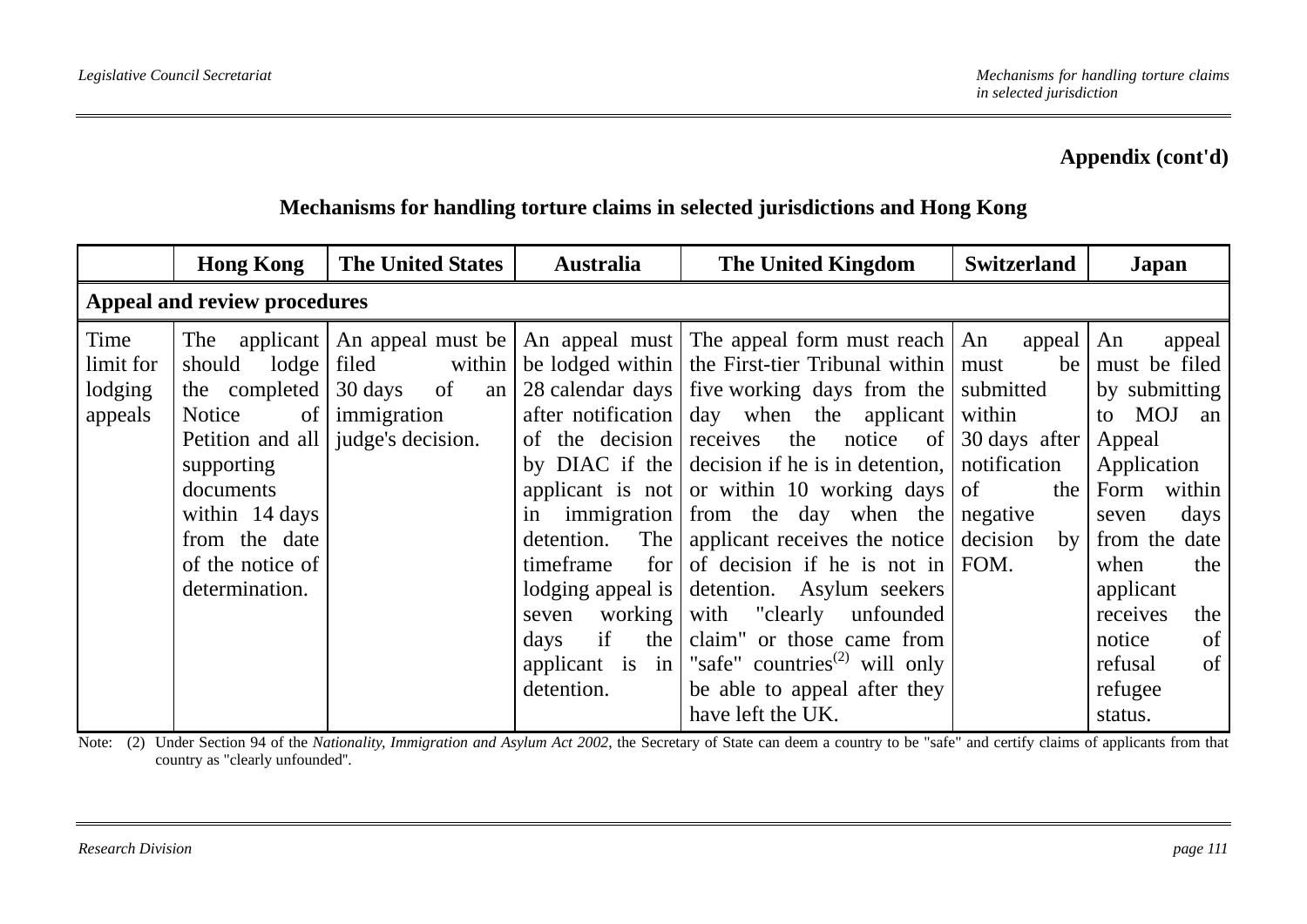|                                | <b>Hong Kong</b>                                                                                                                       | <b>The United States</b>                                                                                                                                                            | <b>Australia</b>                                                                                                                                                                                                          | The United Kingdom                                                                                                                                           | <b>Switzerland</b>                                                                                              | Japan                                                                                                                                                                                                                                                                                                                                                                                                                                                             |
|--------------------------------|----------------------------------------------------------------------------------------------------------------------------------------|-------------------------------------------------------------------------------------------------------------------------------------------------------------------------------------|---------------------------------------------------------------------------------------------------------------------------------------------------------------------------------------------------------------------------|--------------------------------------------------------------------------------------------------------------------------------------------------------------|-----------------------------------------------------------------------------------------------------------------|-------------------------------------------------------------------------------------------------------------------------------------------------------------------------------------------------------------------------------------------------------------------------------------------------------------------------------------------------------------------------------------------------------------------------------------------------------------------|
|                                | Appeal and review procedures (cont'd)                                                                                                  |                                                                                                                                                                                     |                                                                                                                                                                                                                           |                                                                                                                                                              |                                                                                                                 |                                                                                                                                                                                                                                                                                                                                                                                                                                                                   |
| Review<br>authorities          | Adjudicators<br>(Torture)<br>Petitions)<br>who<br>retired<br>are<br>judges<br>and<br>magistrates<br>appointed<br>to<br>handle appeals. | <b>Board</b><br>of<br>Immigration<br>('BIA'),<br>Appeals<br>administrative<br>an<br>appellate<br>tribunal<br>within DOJ.                                                            | Refugee Review<br>Tribunal<br>("RRT"),<br>an<br>independent<br>statutory body.                                                                                                                                            | Immigration<br>and<br>Asylum Chamber of<br>the First-tier Tribunal,<br>independent<br>an<br>judicial body.                                                   | Federal<br>Administrative<br>Court,<br>an<br>independent<br>court.                                              | Adjudication Section of the<br>Immigration Bureau of MOJ, a<br>government agency.                                                                                                                                                                                                                                                                                                                                                                                 |
| Who will<br>hear the<br>appeal | An Adjudicator<br>(Torture)<br>Petitions)<br>will<br>hear the appeal.                                                                  | Mostly<br>but<br>one<br>sometime a panel of<br>Board<br>three<br>of BIA,<br>members<br>who are<br>attorneys<br>appointed<br>by the<br>General,<br>Attorney<br>will hear the appeal. | <b>RRT</b><br>$\mathbf{A}$<br>sole<br>member, who is<br>not necessarily a<br>lawyer and is<br>appointed by the<br>Minister<br>for<br>Immigration and<br>Citizenship, will<br>hear the appeal<br>and make the<br>decision. | Appeals are heard by<br>one<br>more<br><b>or</b><br>immigration<br>judges<br>who are sometimes<br>accompanied<br>by<br>non legal members of<br>the Tribunal. | In general, three<br>judges of the<br>Federal<br>Administrative<br>Court<br>conduct<br>the review of a<br>case. | The applicant may request MOJ<br>to hold a hearing with the<br>officers<br>immigration<br>and<br>independent<br>Refugee<br>Examination Counsellors who<br>are appointed by the Minister<br>of Justice. Nonetheless, their<br>conclusions are not binding.<br>final decision still rests<br>The<br>with the Minister of Justice.<br>For those who do not request a<br>hearing, the Counsellors and<br>immigration<br>officers<br>will<br>review the case on paper. |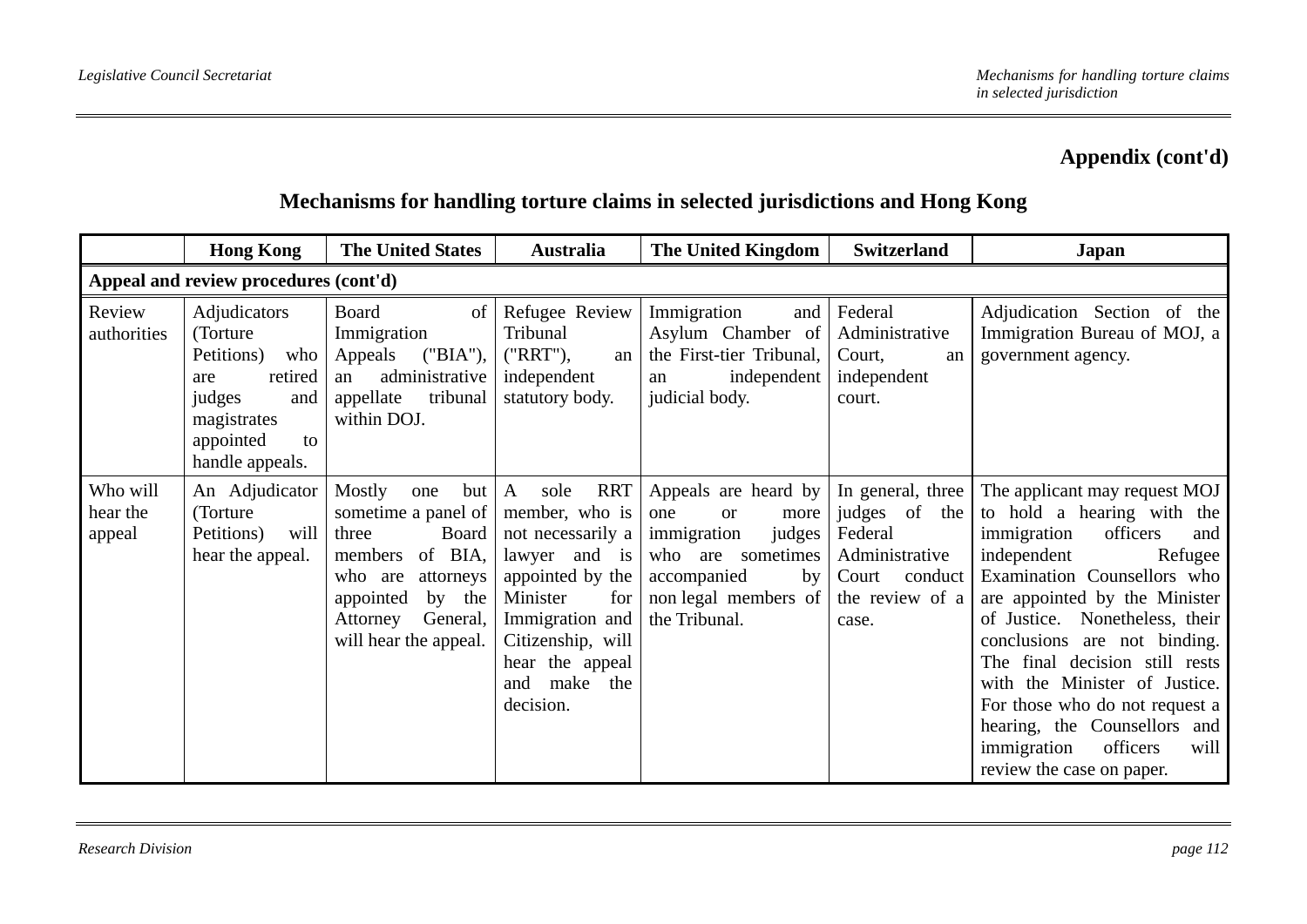|                                    | <b>Hong Kong</b>                                                                                                                                                        | <b>The United States</b>                                                                                                                                                                                                 | <b>Australia</b>                                                                                                 | The United Kingdom                                                                                                                                                                                                       | <b>Switzerland</b>                                                                                                                                                                                                           | Japan                                                                                                                                                                                                                                                                 |
|------------------------------------|-------------------------------------------------------------------------------------------------------------------------------------------------------------------------|--------------------------------------------------------------------------------------------------------------------------------------------------------------------------------------------------------------------------|------------------------------------------------------------------------------------------------------------------|--------------------------------------------------------------------------------------------------------------------------------------------------------------------------------------------------------------------------|------------------------------------------------------------------------------------------------------------------------------------------------------------------------------------------------------------------------------|-----------------------------------------------------------------------------------------------------------------------------------------------------------------------------------------------------------------------------------------------------------------------|
|                                    | Appeal and review procedures (cont'd)                                                                                                                                   |                                                                                                                                                                                                                          |                                                                                                                  |                                                                                                                                                                                                                          |                                                                                                                                                                                                                              |                                                                                                                                                                                                                                                                       |
| Form of<br>the appeal<br>procedure | Paper review or   Paper review.<br>oral hearing.                                                                                                                        |                                                                                                                                                                                                                          | Oral hearing.                                                                                                    | Oral hearing.                                                                                                                                                                                                            | Paper review.                                                                                                                                                                                                                | Paper review or<br>interview.                                                                                                                                                                                                                                         |
| Appeal<br>process                  | the<br>warrant,<br>Adjudicator<br>may conduct an<br>hearing  <br>oral<br>the<br>with<br>applicant<br>and<br>representative<br>from<br>the<br>Immigration<br>Department. | If circumstances $\vert$ The applicant may $\vert$ No<br>of the case so file a written brief representative<br>in support of his<br>appeal, while DHS<br>may file a brief in<br>opposition to the<br>applicant's appeal. | for DIAC<br>will<br>the<br>attend<br>The<br>hearing.<br>applicant<br>will<br>present his case<br>at the hearing. | At the full hearing, the<br>his<br>applicant<br>and<br>representative<br>are<br>provided<br>with<br>opportunities<br>to<br>their<br>present<br>case.<br>UKBA will also have<br>a legal representative<br>at the hearing. | The<br>appeal<br>should contain<br>a clear request<br>petition,<br><b>or</b><br>the<br>and<br>appellant<br>should<br>state<br>the reasons for<br>his<br>request<br>provide<br>and<br>documentary<br>if<br>proof<br>possible. | The<br>applicant<br>answers<br>questions of the<br>Refugee<br>Examination<br>Counsellors.<br>The<br>applicant's<br>friends or other<br>third parties may<br>attend<br>the<br>and<br>hearing<br>provide<br>their<br>opinions for the<br>Counsellors'<br>consideration. |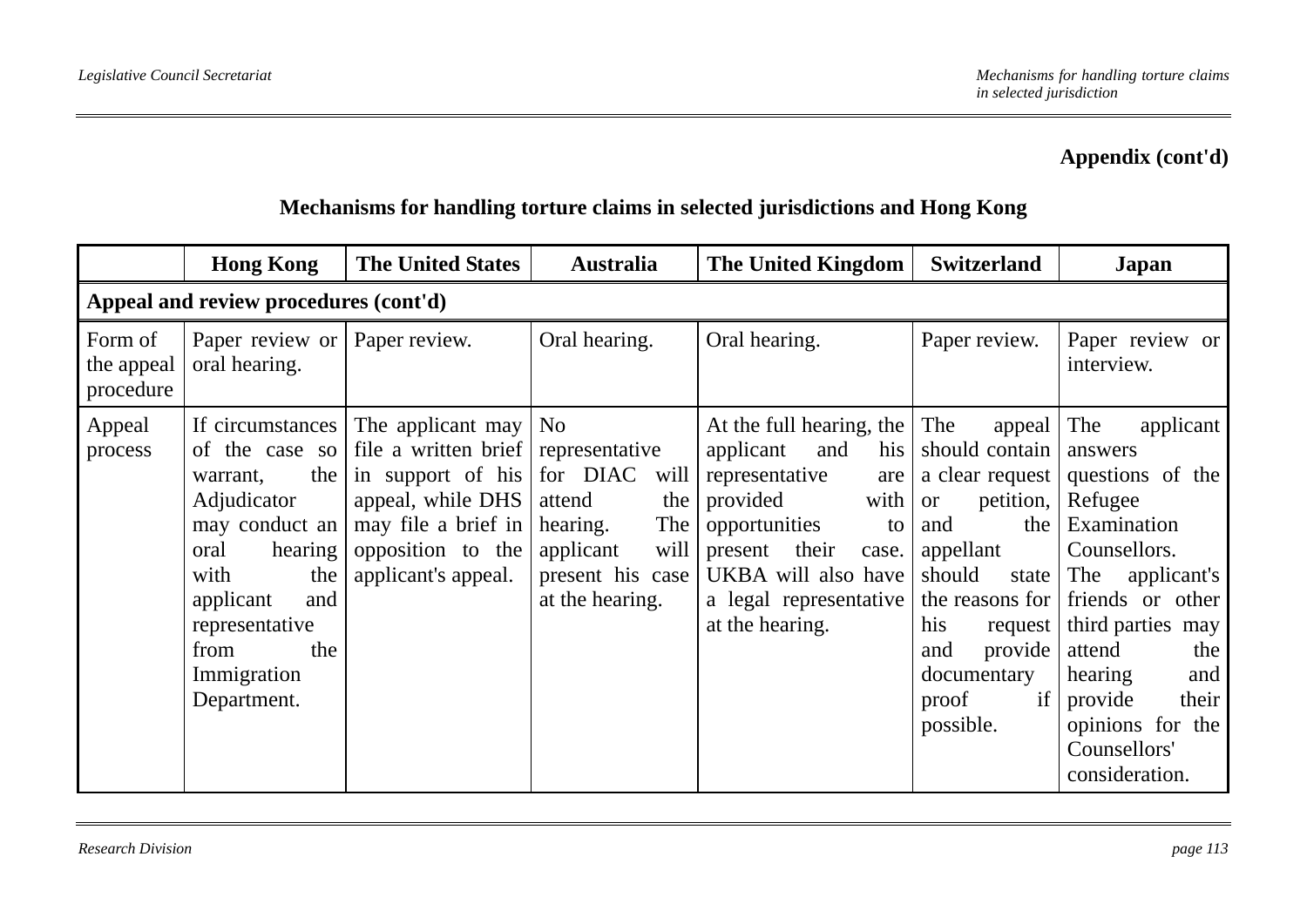### **Mechanisms for handling torture claims in selected jurisdictions and Hong Kong**

|                                                                                    | <b>Hong Kong</b>                                                                                                                                                   | <b>The United States</b>                                                                                                       | <b>Australia</b>                                                                                                                                                                                                        | <b>The United Kingdom</b>                                                                                                                                                                                                                                                                                                         | <b>Switzerland</b>                                                                                                                                                         | Japan                                                                                                                         |
|------------------------------------------------------------------------------------|--------------------------------------------------------------------------------------------------------------------------------------------------------------------|--------------------------------------------------------------------------------------------------------------------------------|-------------------------------------------------------------------------------------------------------------------------------------------------------------------------------------------------------------------------|-----------------------------------------------------------------------------------------------------------------------------------------------------------------------------------------------------------------------------------------------------------------------------------------------------------------------------------|----------------------------------------------------------------------------------------------------------------------------------------------------------------------------|-------------------------------------------------------------------------------------------------------------------------------|
|                                                                                    | Appeal and review procedures (cont'd)                                                                                                                              |                                                                                                                                |                                                                                                                                                                                                                         |                                                                                                                                                                                                                                                                                                                                   |                                                                                                                                                                            |                                                                                                                               |
| Whether legal<br>representation<br>is allowed<br>during the<br>appeal<br>procedure | applicants<br>Yes.<br>have legal<br>may<br>representative to<br>assist<br>in<br>the<br>preparing<br>petition<br>submission<br>and<br>the<br>oral<br>at<br>hearing. | Yes, the applicant<br>may be represented<br>by an attorney or<br>accredited<br>an<br>representative.                           | Yes, the applicant<br>should<br>contact<br>RRT prior to the<br>hearing or raise the<br>matter with RRT at<br>the start of<br>the<br>if<br>he<br>hearing<br>requires<br>legal<br>representation.                         | Yes, the applicant will<br>usually attend the hearing<br>with his legal representative.                                                                                                                                                                                                                                           | Yes, NGOs may<br>assist<br>asylum<br>seekers<br>in<br>submitting<br>an<br>they<br>appeal,<br><b>or</b><br>write<br>the<br>may<br>appeal on behalf of<br>the asylum seeker. | Yes, lawyers can<br>be<br>present<br><sub>on</sub><br>behalf of asylum<br>seekers<br>as<br><sub>a</sub><br>representative.    |
| Whether the<br>appeal has<br>suspensive<br>$effect^{(3)}$                          | Yes,<br>torture<br>will<br>claimants<br>not be removed<br>when<br>the<br>application<br>is<br>pending.                                                             | Yes, removal of the $\vert$<br>applicant cannot be<br>while<br>effectuated<br>the<br>appeal<br>1S<br>pending<br>before<br>BIA. | Yes, a person must<br>be removed from<br>Australia as soon<br>reasonably<br><b>as</b><br>practicable when<br>application<br>an<br>decision<br>rejection<br>longer<br><i>is</i><br>no<br>subject to<br>review<br>by RRT. | Yes, the appellant cannot be<br>removed while the appeal is<br>pending.<br>However,<br>"clearly<br>applicants<br>with<br>unfounded claim" or from<br>"safe"<br>countries<br>are not<br>permitted to make an appeal<br>in the UK. They will be<br>removed<br>only<br>and<br>can<br>any appeal<br>from<br>pursue<br>outside the UK. | Yes, the removal<br>order is not carried<br>while<br>the<br>out<br>appeal is pending.                                                                                      | Yes, deportation<br>will<br>procedures<br>only be resumed<br>when an<br>appeal<br>has<br>been<br>dismissed<br>or<br>rejected. |

Note: (3) With suspensive effect, the applicant will not be removed while the appeal is pending.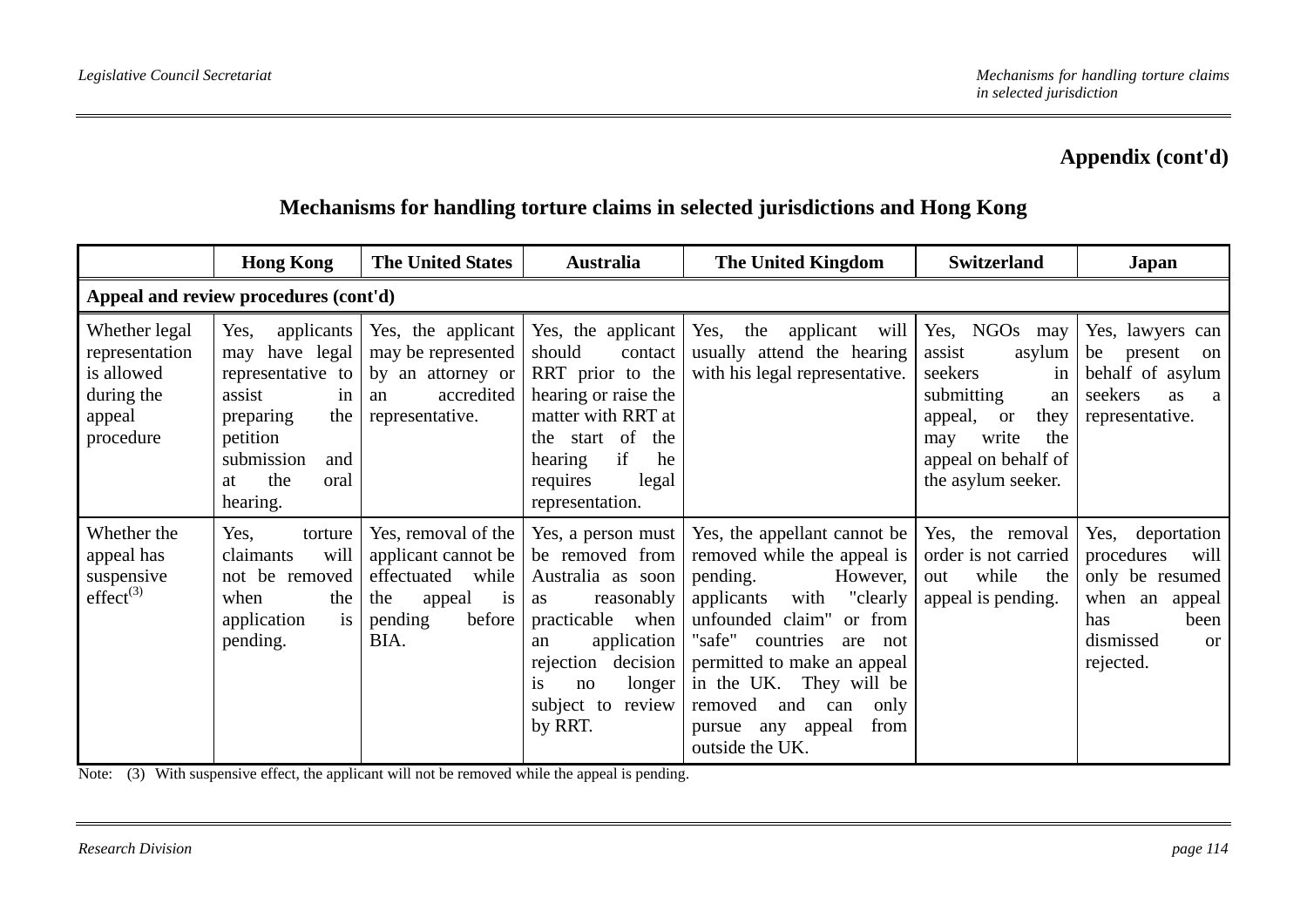|                                                               | <b>Hong Kong</b>                                                                                                                         | <b>The United States</b>                                                                                                                                                                                                                                                                                     | <b>Australia</b>                                                                                              | The United Kingdom                                                                                                                                                                                                                                                                                                                                                                                                                                                                                            | <b>Switzerland</b>                                                            | <b>Japan</b>                                                                                      |  |
|---------------------------------------------------------------|------------------------------------------------------------------------------------------------------------------------------------------|--------------------------------------------------------------------------------------------------------------------------------------------------------------------------------------------------------------------------------------------------------------------------------------------------------------|---------------------------------------------------------------------------------------------------------------|---------------------------------------------------------------------------------------------------------------------------------------------------------------------------------------------------------------------------------------------------------------------------------------------------------------------------------------------------------------------------------------------------------------------------------------------------------------------------------------------------------------|-------------------------------------------------------------------------------|---------------------------------------------------------------------------------------------------|--|
| Appeal and review procedures (cont'd)                         |                                                                                                                                          |                                                                                                                                                                                                                                                                                                              |                                                                                                               |                                                                                                                                                                                                                                                                                                                                                                                                                                                                                                               |                                                                               |                                                                                                   |  |
| Whether<br>the review<br>decision is<br>further<br>reviewable | Yes,<br>unsuccessful<br>torture<br>claimants may<br>apply<br>for<br>judicial<br>review<br>$\mathsf{to}$<br>challenge<br>the<br>decision. | the<br>that<br>serves<br>territory in which the<br>hearing before the<br>immigration judge   Federal Court or<br>If<br>takes place.<br>unsuccessful before<br>of<br>the<br>Court<br>the  <br>Appeals,<br>applicant may file a<br>petition for certiorari<br>with<br>US <sub>1</sub><br>the<br>Supreme Court. | the<br>appeal<br>the<br>Magistrates Court   Tribunal<br>judicial  <br>for<br>the<br>review<br>of<br>decision. | Yes, a BIA decision   Yes, where there   Yes, the applicant may   No,<br>ordering removal is is a perceived be able to challenge a<br>reviewable in the US error of law in the decision made by the<br>Court of Appeals decision of RRT, First-tier Tribunal by<br>it is possible to applying to the Upper Court are final<br>Tribunal of<br>the<br>decision to the Tribunals Service on a<br>point of law.<br>A<br>Federal decision of the Upper<br>be<br>may<br>further appealed to the<br>Court of Appeal. | the  <br>judgments<br>of<br>the<br>Federal<br>Administrative<br>and absolute. | Yes,<br>the<br>applicant<br>may file an<br>action<br>for<br>judicial<br>review with<br>the court. |  |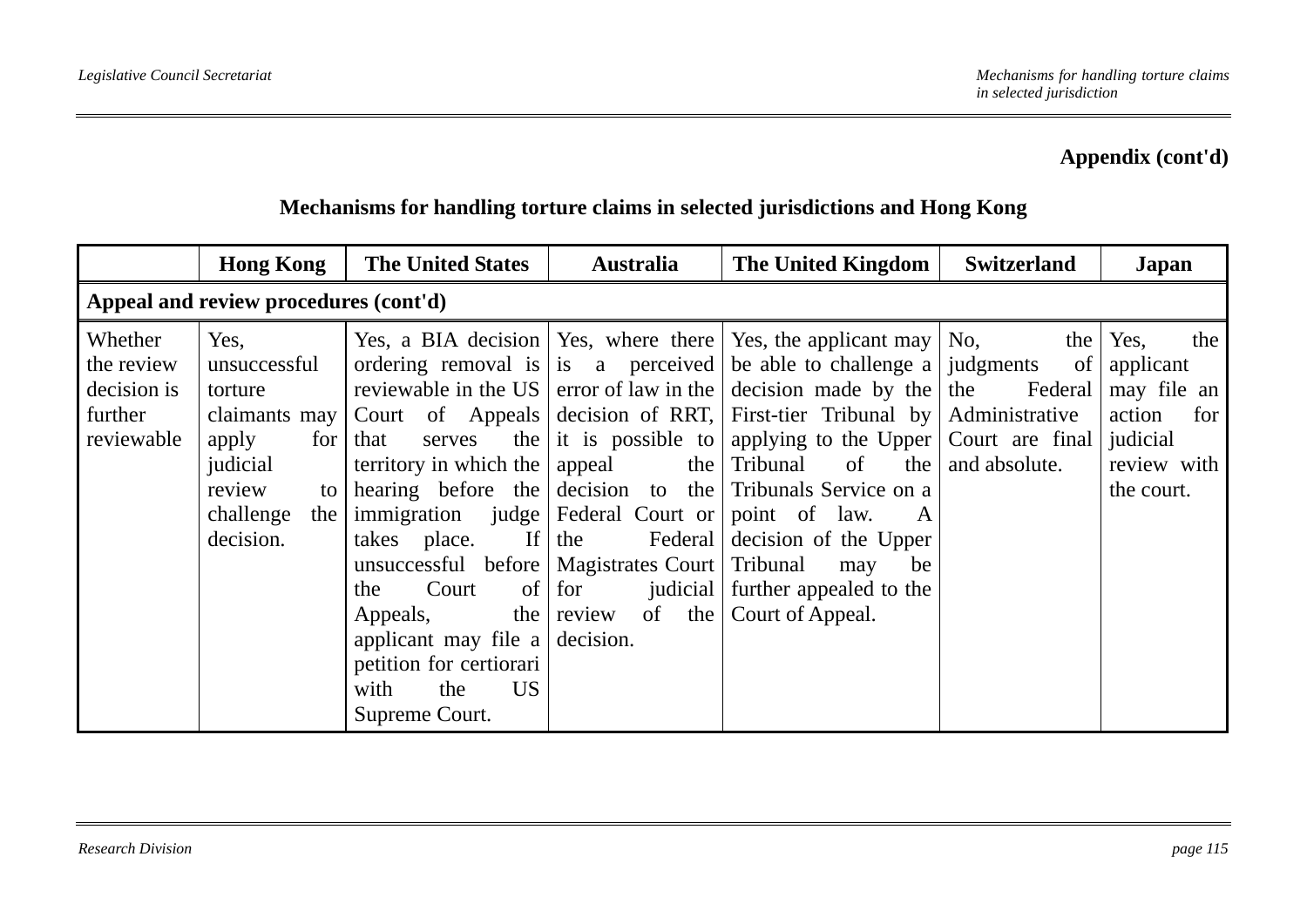|                                                                                        | <b>Hong Kong</b>          | <b>The United States</b> | Australia                                                                                                                                                                                                            | The United Kingdom                                                                                                                                                                                                                                                                                                                                                         | <b>Switzerland</b>                                                                                                                                           | Japan                                                                                                                                                                                           |  |  |  |  |
|----------------------------------------------------------------------------------------|---------------------------|--------------------------|----------------------------------------------------------------------------------------------------------------------------------------------------------------------------------------------------------------------|----------------------------------------------------------------------------------------------------------------------------------------------------------------------------------------------------------------------------------------------------------------------------------------------------------------------------------------------------------------------------|--------------------------------------------------------------------------------------------------------------------------------------------------------------|-------------------------------------------------------------------------------------------------------------------------------------------------------------------------------------------------|--|--|--|--|
| Humanitarian considerations to grant protection to applicants with the risk of torture |                           |                          |                                                                                                                                                                                                                      |                                                                                                                                                                                                                                                                                                                                                                            |                                                                                                                                                              |                                                                                                                                                                                                 |  |  |  |  |
| Availability of<br>protection<br>under<br>humanitarian<br>considerations               | <b>Not</b><br>applicable. | Not applicable.          | Minister<br>The<br>for<br>Immigration<br>and<br>Citizenship<br>may<br>exercise discretionary<br>power to substitute the<br>decision of RRT for<br>that<br>is<br>more<br>one<br>favourable<br>the<br>to<br>applicant. | Human rights claims<br>can be made under<br>ECHR at any stage of  <br>the asylum process,<br>and such applications<br>will be considered by<br>UKBA as an asylum<br>claim.                                                                                                                                                                                                 | Switzerland<br>may<br>grant<br>temporary<br>protection to persons<br>in need of protection<br>as long as they are<br>exposed to a serious<br>general danger. | MOJ may provide<br>Special Permission<br>to Stay to those who<br>do not meet the<br>refugee criteria but<br>are unable to return<br>to their country of<br>for<br>origin<br>compelling reasons. |  |  |  |  |
| Criteria for<br>granting<br>protection                                                 | <b>Not</b><br>applicable. | Not applicable.          | Australia's international<br>obligation under CAT<br>is one of the relevant<br>factors that the Minister<br>for Immigration and<br>Citizenship<br>would<br>consider in exercising<br>discretionary<br>such<br>power. | It is sufficient for an<br>applicant to show that is granted to persons<br>there are substantial in need of protection<br>grounds for believing<br>that returning to his removal is expected<br>home country or other<br>countries will expose<br>the applicant to a real<br>Where the real<br>risk.<br>risk<br>is<br>test<br>met.<br>will<br>protection<br>be<br>granted. | Temporary protection<br>as long<br>as their<br>to expose them to a<br>serious<br>general<br>danger.                                                          | The<br>criteria<br>for<br>the<br>granting<br>Permission are<br>not<br>disclosed.<br>Nevertheless,<br>Article 3<br><b>CAT</b><br>of<br>may be one of the<br>considerations.                      |  |  |  |  |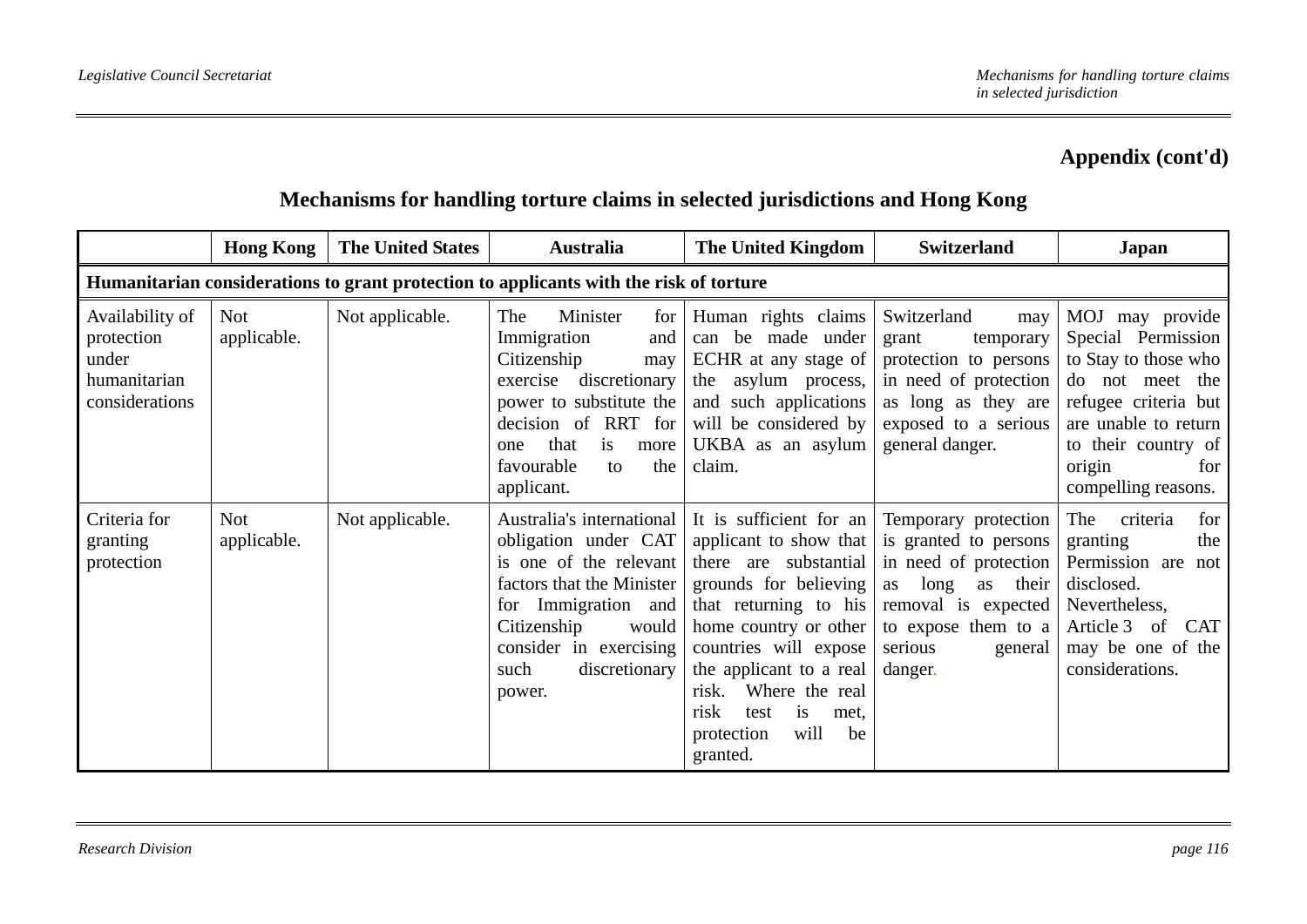|                                                                                   | <b>Hong Kong</b>                                                                                                                                    | <b>The United States</b>                                                                                                                                                                                                                                                                                                      | <b>Australia</b>                                                                                                                                                         | The United Kingdom                                                                                                                                                                                                                                                                | <b>Switzerland</b>                                                                                                                                                                                                                                                    | Japan                                                                                                                                                                                                                                                                                                                                         |  |  |  |
|-----------------------------------------------------------------------------------|-----------------------------------------------------------------------------------------------------------------------------------------------------|-------------------------------------------------------------------------------------------------------------------------------------------------------------------------------------------------------------------------------------------------------------------------------------------------------------------------------|--------------------------------------------------------------------------------------------------------------------------------------------------------------------------|-----------------------------------------------------------------------------------------------------------------------------------------------------------------------------------------------------------------------------------------------------------------------------------|-----------------------------------------------------------------------------------------------------------------------------------------------------------------------------------------------------------------------------------------------------------------------|-----------------------------------------------------------------------------------------------------------------------------------------------------------------------------------------------------------------------------------------------------------------------------------------------------------------------------------------------|--|--|--|
| Legal aid and other support                                                       |                                                                                                                                                     |                                                                                                                                                                                                                                                                                                                               |                                                                                                                                                                          |                                                                                                                                                                                                                                                                                   |                                                                                                                                                                                                                                                                       |                                                                                                                                                                                                                                                                                                                                               |  |  |  |
| Whether<br>publicly-<br>funded free<br>legal<br>assistance is<br>provided         | Yes.<br>publicly-funded<br>legal assistance<br>under the Duty<br>Lawyer Service<br>("DLS")<br><i>is</i><br>available<br>for<br>needy<br>applicants. | No,<br>applicants<br>may<br>seek<br>legal<br>representation at their<br>own expense.                                                                                                                                                                                                                                          | Yes,<br>free<br>legal<br>assistance<br><i>is</i><br>available through the<br>government's<br>Immigration Advice<br>Application<br>and<br>Assistance Scheme<br>("IAAAS"). | Yes,<br>free<br>legal<br>assistance is available<br>to asylum seekers who<br>have either no income<br>or very low income.                                                                                                                                                         | Yes,<br>publicly-funded<br>legal<br>aid<br>is<br>available to those<br>applicants<br>who<br>unable<br>are<br>to<br>afford counsel.                                                                                                                                    | No.<br>state-sponsored<br>aid is<br>legal<br>not<br>available to asylum<br>seekers.                                                                                                                                                                                                                                                           |  |  |  |
| Whether free<br>legal<br>assistance is<br>provided by<br>private<br>organizations | Yes, there<br>are<br><b>NGOs</b><br>providing<br>free<br>legal assistance.                                                                          | Yes, EOIR maintains a<br>list of free legal service<br>providers who meet<br>qualifications<br>the<br>specified<br>the<br>in<br>This list<br>regulations.<br>is updated<br>quarterly<br>and is provided<br>to<br>applicants<br>in<br>immigration<br>proceedings.<br>It is<br>available<br>also<br>$\alpha$<br>EOIR's website. | Yes, some migration<br>offer<br>agents<br>may<br>free<br>pro-bono<br><b>or</b><br>services.                                                                              | Yes, there are NGOs<br>providing<br>free<br>legal<br>assistance<br>and<br>representation to the<br>vulnerable<br>most<br>asylum seekers in their<br>asylum applications to<br>UKBA and all stages<br>appeals<br>the<br>of<br>to<br>Tribunal,<br>Court<br>of<br>Appeal and beyond. | Yes,<br>there<br>are<br>NGOs in almost<br>all<br>the<br>cantons,<br>providing<br>free<br>advice<br>legal<br>and/or<br>representation for<br>asylum<br>seekers.<br>These<br>legal<br>advisory services<br>coordinated<br>are<br>Swiss<br>the<br>by<br>Refugee Council. | Yes, limited<br>legal<br>assistance<br>is<br>provided<br>by<br>the<br>United Nations High<br>Commissioner<br>for<br>Refugees and private<br>foundations.<br>There<br>also<br>are<br>some<br>lawyers working on<br>bono<br>basis<br>a pro<br>while<br>others<br>for<br>fees<br>reduced<br>or a<br>nominal<br>charge to<br>help asylum seekers. |  |  |  |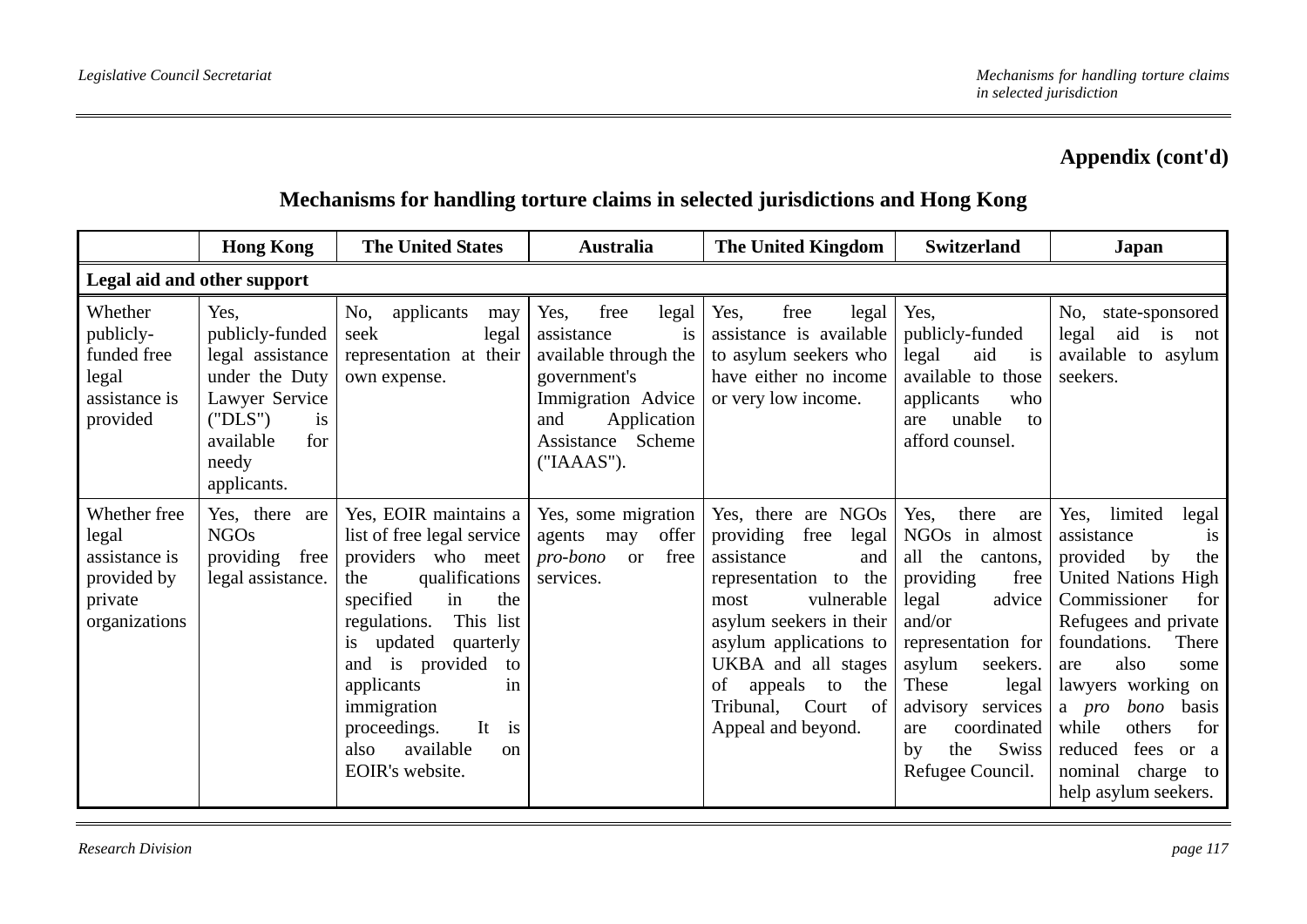|                                                          | <b>Hong Kong</b>                                                                                                                                                                                                                     | <b>The United States</b>                                                                                                                                                                                                                                                                                                                                                                                                                                                                                                                                                                                                                                                                           | <b>Australia</b>                                                                                                                                      | The United Kingdom                                                                                                                                                                                                                                                                                                                                                                                                                                                                                                                                                                                          | <b>Switzerland</b>                                                                                                                 | Japan                                                                                                                           |  |  |  |
|----------------------------------------------------------|--------------------------------------------------------------------------------------------------------------------------------------------------------------------------------------------------------------------------------------|----------------------------------------------------------------------------------------------------------------------------------------------------------------------------------------------------------------------------------------------------------------------------------------------------------------------------------------------------------------------------------------------------------------------------------------------------------------------------------------------------------------------------------------------------------------------------------------------------------------------------------------------------------------------------------------------------|-------------------------------------------------------------------------------------------------------------------------------------------------------|-------------------------------------------------------------------------------------------------------------------------------------------------------------------------------------------------------------------------------------------------------------------------------------------------------------------------------------------------------------------------------------------------------------------------------------------------------------------------------------------------------------------------------------------------------------------------------------------------------------|------------------------------------------------------------------------------------------------------------------------------------|---------------------------------------------------------------------------------------------------------------------------------|--|--|--|
| Legal aid and other support (cont'd)                     |                                                                                                                                                                                                                                      |                                                                                                                                                                                                                                                                                                                                                                                                                                                                                                                                                                                                                                                                                                    |                                                                                                                                                       |                                                                                                                                                                                                                                                                                                                                                                                                                                                                                                                                                                                                             |                                                                                                                                    |                                                                                                                                 |  |  |  |
| and training<br>of legal<br>assistance<br>providers      | and<br>requires<br>recruits qualified<br>lawyers with a<br>of<br>minimum<br>three<br>years'<br>post-qualification  <br>experience to be<br>enrolled as duty<br>lawyers<br>for<br>providing<br>assistance<br>to<br>torture claimants. | must only charge nominal fees are required to have an<br>assess no excessive in-depth<br>and<br>membership dues for persons Australian migration law and<br>given assistance, and has at its procedures, and to meet high<br>disposal adequate knowledge, professional<br>information and experience. standards.<br>Such organizations may apply registration, migration agents<br>for accreditation of persons of have to meet the Continuing<br>good moral character and with Professional Development<br>legal experience and knowledge of requirements by completing<br>immigration and naturalization programmes of education<br>law and procedure as their and seminars.<br>representatives. | knowledge<br>of<br>and<br>ethical<br>For repeat                                                                                                       | Qualification DLS generally A recognized organization Registered migration agents Advisers should be accredited by<br>the Office of Immigration Services<br>Commissioner. There is a set of<br>standards covering immigration,<br>asylum and nationality law that<br>advisers have to meet.<br>If they<br>provide legally-aided advice, they<br>also have to meet the standards of<br>the Legal Services Commission.<br>They are also required to undertake<br>Continuous<br>Professional<br>Development which involves a<br>certain number of hours of approved<br>training or other activities each year. | There are no<br>specific<br>requirements<br>for<br>lawyers<br>with regard<br>to training or<br>minimum<br>practical<br>experience. | <b>ICRRA</b> does<br>not specify<br>any<br>requirement<br>the<br>on<br>qualification<br>of<br>legal<br>assistance<br>providers. |  |  |  |
| Fee scheme<br>of publicly-<br>funded legal<br>assistance | fee<br>The<br>rate<br>currently<br>adopted by DLS<br>is HK\$720 per<br>hour.                                                                                                                                                         | Not applicable.                                                                                                                                                                                                                                                                                                                                                                                                                                                                                                                                                                                                                                                                                    | <b>IAAAS</b><br>funds registered<br>migration agents by tender.<br>In $2009-2010$ , the cost was<br>AUS\$3.04 million<br>some<br>(HK\$24.62 million). | The Asylum Graduated Fee is £459<br>(HK\$5,692) for Legal Help with<br>initial application, £252 ( $HK$3,125$ )<br>for Controlled Legal Representation<br>before appeal hearing, and £630<br>(HK\$7,812) for Controlled Legal<br>Representation at substantive appeal<br>hearing. Advocacy services like<br>representation at the Home Office<br>interview<br>additional<br>entail<br>payments.                                                                                                                                                                                                             | Information<br>not<br>available.                                                                                                   | Not<br>applicable.                                                                                                              |  |  |  |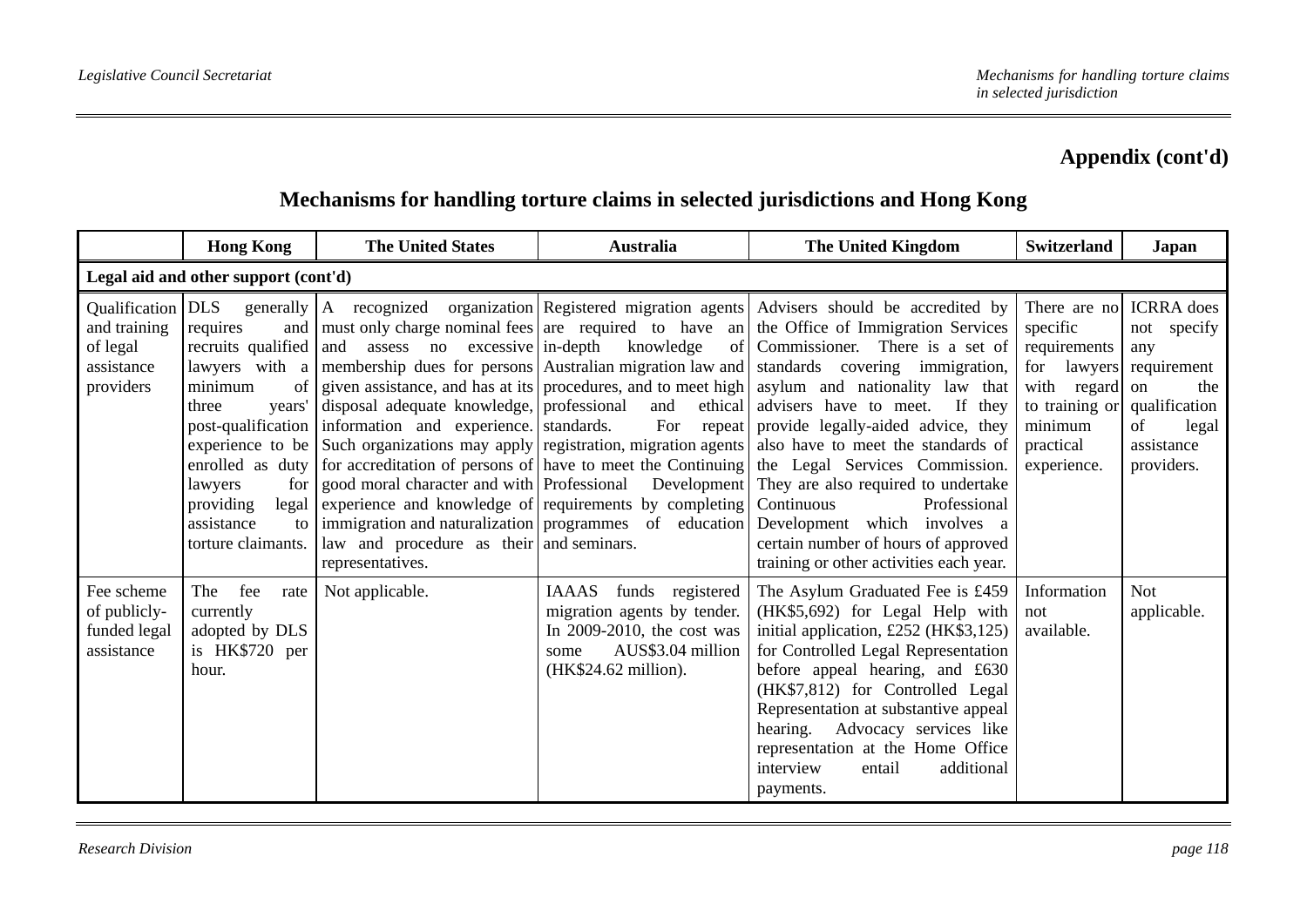|                                                    | <b>Hong Kong</b>                                                                                                                                                                                                    | <b>The United States</b>                                                                                                                                                                                                                                                                                      | <b>Australia</b>                                                                                                                                                                                | The United Kingdom                                                                                                                                                                                                                                                                                            | <b>Switzerland</b>                                                                                                                                                                               | Japan                                                                                                                                                                                                                                                                                                                              |  |  |  |
|----------------------------------------------------|---------------------------------------------------------------------------------------------------------------------------------------------------------------------------------------------------------------------|---------------------------------------------------------------------------------------------------------------------------------------------------------------------------------------------------------------------------------------------------------------------------------------------------------------|-------------------------------------------------------------------------------------------------------------------------------------------------------------------------------------------------|---------------------------------------------------------------------------------------------------------------------------------------------------------------------------------------------------------------------------------------------------------------------------------------------------------------|--------------------------------------------------------------------------------------------------------------------------------------------------------------------------------------------------|------------------------------------------------------------------------------------------------------------------------------------------------------------------------------------------------------------------------------------------------------------------------------------------------------------------------------------|--|--|--|
| Legal aid and other support (cont'd)               |                                                                                                                                                                                                                     |                                                                                                                                                                                                                                                                                                               |                                                                                                                                                                                                 |                                                                                                                                                                                                                                                                                                               |                                                                                                                                                                                                  |                                                                                                                                                                                                                                                                                                                                    |  |  |  |
| Whether<br>applicants<br>are<br>allowed to<br>work | Applicants are not<br>allowed to work.                                                                                                                                                                              | Applicants cannot<br>for<br>apply<br>work<br>authorization when<br>applying<br>for<br>asylum.<br>They  <br>can apply for work<br>authorization<br>if<br>150<br>days<br>have<br>passed since they<br>filed<br>asylum<br>application, and no<br>decision has been<br>made<br>the<br>$_{\rm on}$<br>application. | Generally,<br>permission<br>to<br>work is available<br>to applicants who<br>are on a bridging<br>visa and actively<br>engaged<br>with<br>DIAC to resolve<br>their immigration<br>status.        | The majority of asylum<br>applicants<br>are<br>not<br>permitted to work while<br>their application is being<br>considered.<br>However, if<br>they have waited longer<br>than 12 months for UKBA<br>to make an initial decision<br>on the asylum application,<br>they<br>may<br>request<br>permission to work. | Applicants<br>receive<br>work<br>permits<br>after<br>three<br>to<br>six months<br>have<br>passed<br>since<br>application,<br>depending on the<br>canton and the<br>circumstances.                | For<br>those<br>asylum<br>seekers<br>who<br>hold<br>valid visas at the time<br>of application, their<br>status of residence<br>will be changed into<br>"Designated<br>Activities", and after<br>more than six months<br>application<br>since<br>without any decision,<br>Immigration<br>the<br>Bureau will issue a<br>work permit. |  |  |  |
| Economic<br>and social<br>support                  | The Administration,<br>in collaboration with<br>NGOs<br>and<br>on<br>a<br>case-by-case<br>basis,<br>offers<br>assistance-in-kind on<br>humanitarian<br>grounds to applicants<br>who are deprived of<br>basic needs. | There<br>is<br>no<br>or other<br>financial<br>provided<br>support<br>to asylum seekers<br>by the government.                                                                                                                                                                                                  | Asylum<br>Seeker<br>Assistance<br>Scheme provides<br>limited financial<br>assistance, health<br>and<br>other<br>care<br>services<br>to<br>applicants<br>who<br>are identified as<br>vulnerable. | The case owner will assess<br>applicants'<br>circumstances<br>and decide if they meet the<br>requirements to receive<br>Applicants may<br>support.<br>qualify<br>for help<br>with<br>housing and living costs.<br>If housing is provided, the<br>applicant will not be able<br>to choose where to live.       | Applicants<br>are<br>assigned<br>to<br>cantons<br>where<br>they<br>be<br>may<br>housed<br>1n<br>shelters<br>and<br>receive<br>social<br>benefits<br><sub>or</sub><br>emergency aid if<br>needed. | The<br>government<br>financial<br>provides<br>assistance<br>for<br>applicants in serious<br>through<br>need<br>the<br>Refugee<br>Assistance<br>Headquarters,<br>a<br>quasi-governmental<br>organization.                                                                                                                           |  |  |  |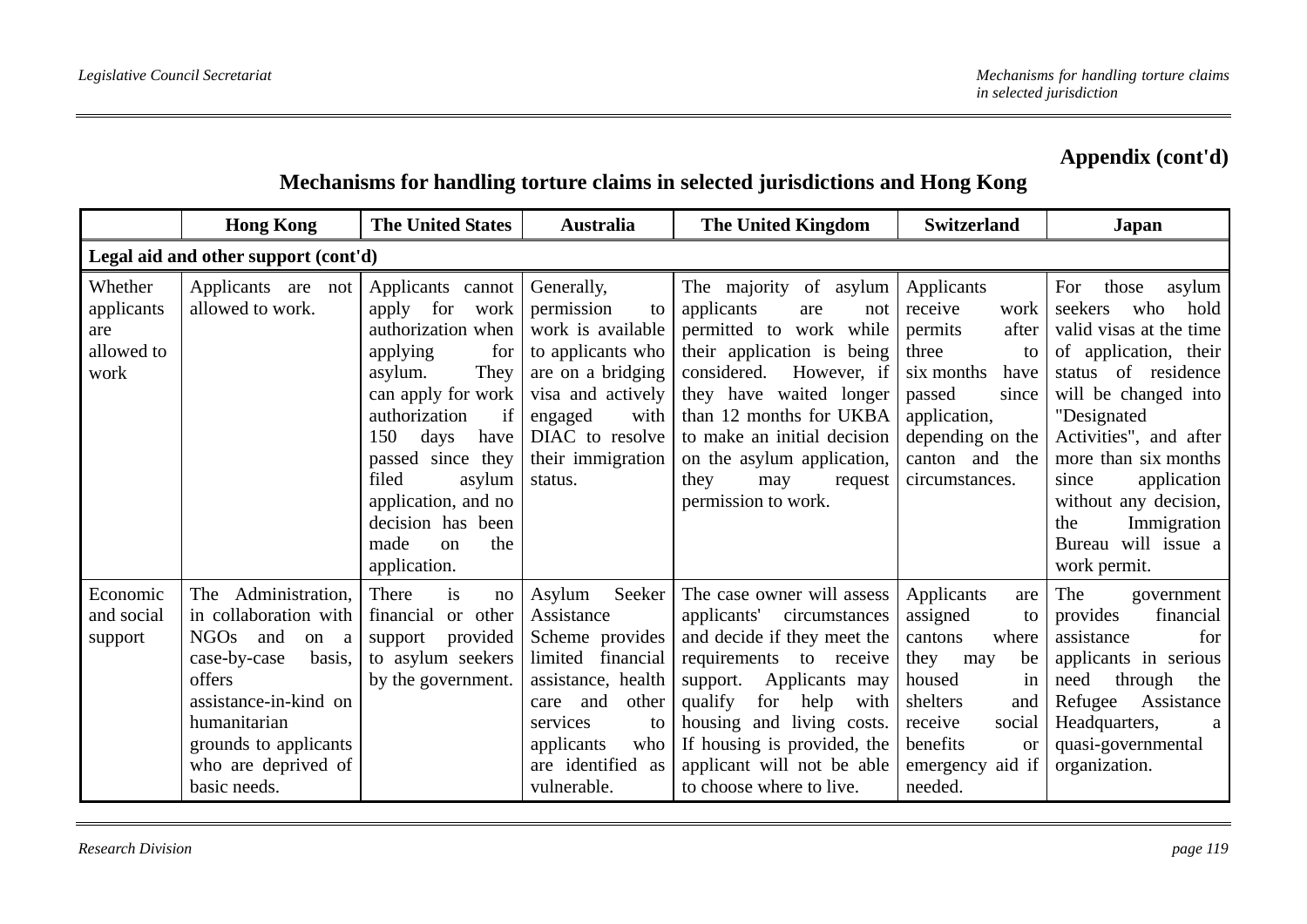### **Mechanisms for handling torture claims in selected jurisdictions and Hong Kong**

| <b>Hong Kong</b>                                                                                                                                                                                                       |                                                                                                                                                                                                           | <b>The United States</b>                                                                                                                                                                                                                                                                                                            | Australia                                                                                                                                                                                                                                                                                                | <b>The United Kingdom</b>                                                                                                                                                                                                                                                                                                                                                                                                                                                                                                                                 | <b>Switzerland</b>                                                                                                                                                                                                                                                                                                                                                                                            | <b>Japan</b>                                                                                                                                                                                                                                                                                                                              |
|------------------------------------------------------------------------------------------------------------------------------------------------------------------------------------------------------------------------|-----------------------------------------------------------------------------------------------------------------------------------------------------------------------------------------------------------|-------------------------------------------------------------------------------------------------------------------------------------------------------------------------------------------------------------------------------------------------------------------------------------------------------------------------------------|----------------------------------------------------------------------------------------------------------------------------------------------------------------------------------------------------------------------------------------------------------------------------------------------------------|-----------------------------------------------------------------------------------------------------------------------------------------------------------------------------------------------------------------------------------------------------------------------------------------------------------------------------------------------------------------------------------------------------------------------------------------------------------------------------------------------------------------------------------------------------------|---------------------------------------------------------------------------------------------------------------------------------------------------------------------------------------------------------------------------------------------------------------------------------------------------------------------------------------------------------------------------------------------------------------|-------------------------------------------------------------------------------------------------------------------------------------------------------------------------------------------------------------------------------------------------------------------------------------------------------------------------------------------|
| <b>Issues and concerns</b>                                                                                                                                                                                             |                                                                                                                                                                                                           |                                                                                                                                                                                                                                                                                                                                     |                                                                                                                                                                                                                                                                                                          |                                                                                                                                                                                                                                                                                                                                                                                                                                                                                                                                                           |                                                                                                                                                                                                                                                                                                                                                                                                               |                                                                                                                                                                                                                                                                                                                                           |
| • No refugee status<br>Issues<br>determination<br>and<br>system<br>concerns<br>with<br>claims.<br>United<br>High<br>to<br>adequate<br>protection<br>its<br>lacks<br>ensuring<br>procedural<br>fairness.<br>assistance. | to deal<br>asylum<br>The Hong Kong<br>Sub-Office of the<br><b>Nations</b><br>Commissioner for<br>Refugees not able<br>provide<br>to<br>asylum seekers as<br>procedure<br>guarantees<br>Provision of legal | • Absence<br>of<br>judicial scrutiny<br>and<br>lack<br>of<br>monitoring<br>mechanisms put<br>place<br>in<br>to<br>if<br>assess<br>"diplomatic<br>$assurances''^{(4)}$<br>were honoured.<br>Quality<br>of<br>decision-making<br>the<br>by<br>Immigration<br>Courts and BIA.<br>• Lack of legal<br>aid provided by<br>the government. | Reliance solely<br>ministerial<br>on<br>discretion<br>to<br>provide<br>protection<br>against<br>non-refoulement<br>of<br>asylum<br>seekers<br>who<br>may be eligible<br>protection<br>for<br>under CAT.<br>Mandatory<br>detention<br>of<br>those<br>persons<br>who<br>enter<br>Australia<br>irregularly. | The New Asylum Model<br>$\bullet$<br>not able to allow asylum<br>seekers sufficient time to<br>prepare for their cases,<br>claims<br>and<br>before<br>pre-determined<br>they have been given<br>substantive<br>consideration.<br>Problems<br>of<br>$\bullet$<br>non-suspensive<br>appeal,<br>like asylum seekers with<br>unfounded"<br>"clearly<br>claim returned to<br>a<br>country where they will<br>persecuted<br>be<br>and<br>practical problems<br>for<br>seekers<br>asylums<br>to<br>appeal from abroad.<br>Detention<br>of<br>torture<br>victims. | • The procedure to<br>"dismiss<br>the<br>application<br>without entering<br>into the substance<br>the<br>of<br>case"<br>failing<br>to<br>guarantee<br>applicants<br>a<br>proper hearing.<br>• National security<br>ban on protection<br>incompatible with<br>the principles of<br>non-refoulement<br>under Article 3 of<br>CAT.<br>Legal aid usually<br>not granted in the<br>instance<br>first<br>procedure. | Lack of<br>$\bullet$<br>an<br>independent<br>body to review<br>refugee<br>recognition<br>applications<br>and to review<br>decisions made<br>by<br>immigration<br>officials.<br>Most asylum<br>$\bullet$<br>seekers<br>prohibited<br>from working<br>while<br>the<br>and<br>scope<br>of<br>duration<br>financial<br>assistance<br>limited. |

Note: (4) The US government may use "diplomatic assurances" to ensure that a person would not be tortured if expelled, returned, transferred or extradited to another country.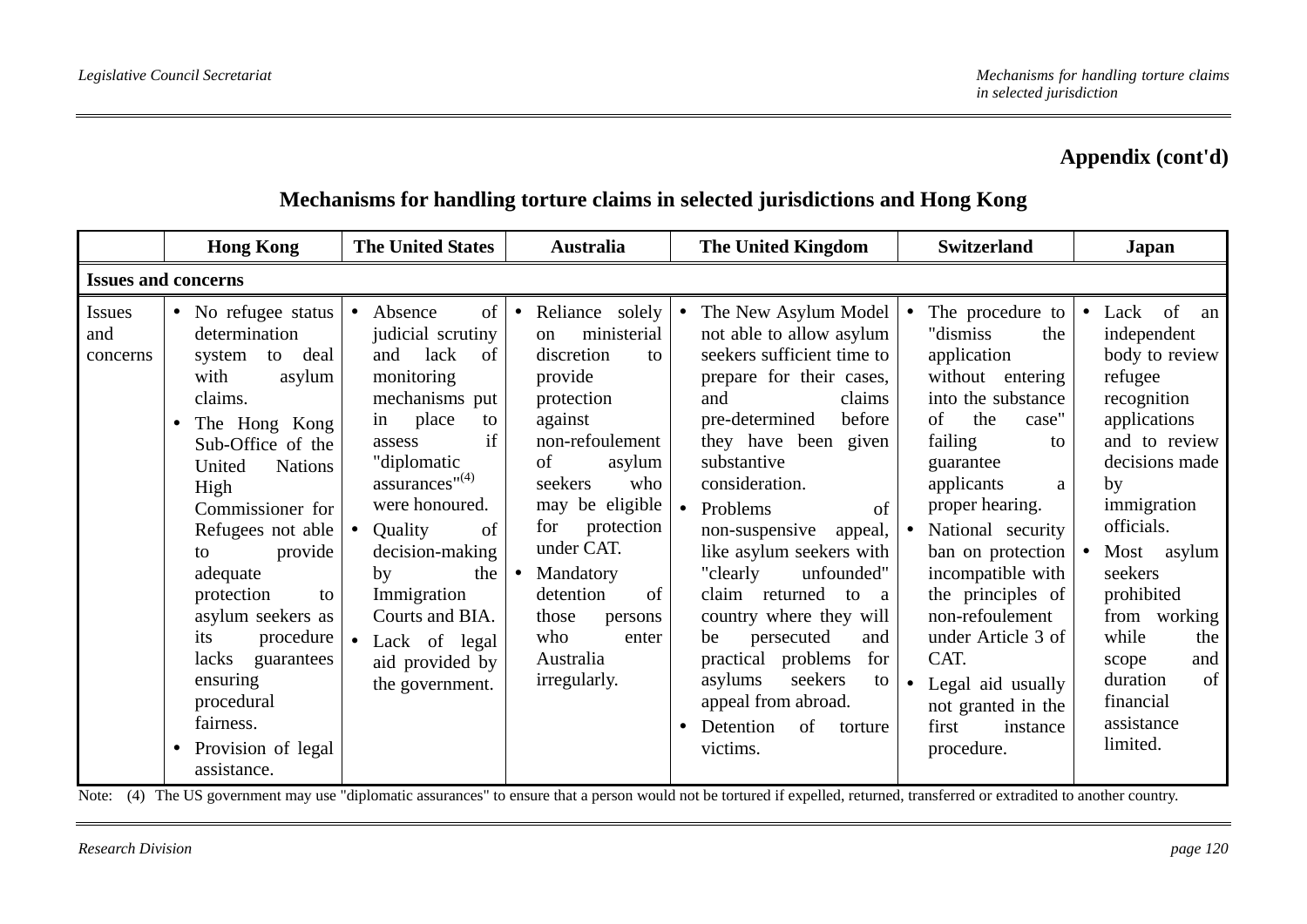#### **References**

#### The United States

- 1. *Board of Immigration Appeals*. (2011) Available from: http://www.justice.gov/eoir/biainfo.htm [Accessed February 2011].
- 2. *Code of Federal Regulations*. Available from: http://www.gpoaccess.gov/cfr/ [Accessed February 2011].
- 3. *Committee against Torture Consideration of Reports Submitted by States Parties under Article 19 of the Convention: Initial reports of States parties due in 1995: United States of America (15 October 1999)*. Available from: http://www.state.gov/documents/organization/100296.pdf [Accessed] February 2011].
- 4. *Committee against Torture Consideration of Reports Submitted by States Parties under Article 19 of the Convention: Second periodic reports of States parties due in 1999: United States of America (6 May 2005*). Available from: http://www.state.gov/documents/organization/62175.pdf [Accessed February 2011].
- 5. *Committee against Torture Consideration of Reports submitted by States Parties under Article 19 of the Convention: Conclusions and recommendations of the Committee against Torture: United States of America (1-19 May 2006)*. Available from: http://www.state.gov/documents/organization/133838.pdf [Accessed] February 2011].
- 6. Congressional Research Service. (2004) *The U.N. Convention Against Torture: Overview of U.S. Implementation Policy Concerning the Removal of Aliens*. Available from: http://trac.syr.edu/immigration/library/P47.pdf [Accessed February 2011].
- 7. Department of Justice. (2006) *Attorney General Alberto R. Gonzales Outlines Reforms for Immigration Courts and Board of Immigration Appeals*. **Available** *Available from:* http://www.justice.gov/opa/pr/2006/August/06\_ag\_520.html [Accessed February 2011].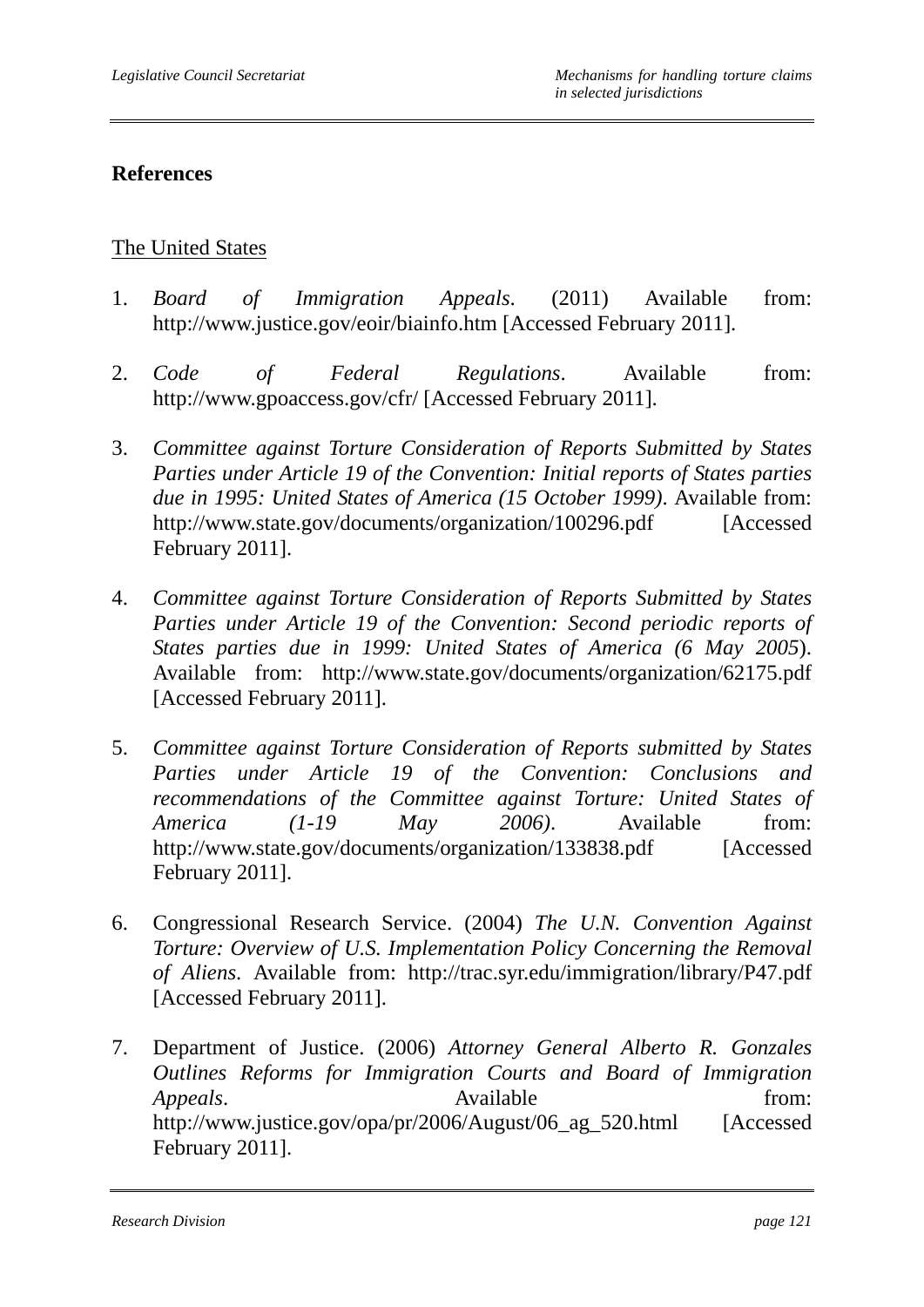- 8. *Foreign Affairs Reform and Restructuring Act of 1998*. Available from: http://departamento.pucp.edu.pe/ciencias-sociales/tukuymigra/images/norm ativa/USAN\_LEG\_REF\_1998.10.21.pdf [Accessed February 2011].
- 9. Germain, R. (2007) *AILA's Asylum Primer: A Practical Guide to U.S. Asylum Law and Procedure*. Fifth Edition. Washington DC: The American Immigration Lawyers Association.
- 10. Human Rights First. (2010) *Renewing U.S. Commitment to Refugee Protection: Recommendations for Reform on the 30th Anniversary of the Refugee Act*. Available from: http://www.humanrightsfirst.org/wp-content/uploads/pdf/30th-AnnRep-3-1 2-10.pdf [Accessed February 2011].
- 11. *Immigration and Nationality Act*. Available from: http://www.uscis.gov/portal/site/uscis/menuitem.f6da51a2342135be7e9d7a 10e0dc91a0/?vgnextoid=fa7e539dc4bed010VgnVCM1000000ecd190aRC RD&vgnextchannel=fa7e539dc4bed010VgnVCM1000000ecd190aRCRD &CH=act [Accessed February 2011].
- 12. Legomsky, S.H. (2009) Refugees, Asylum and the Rule of Law in the USA. Kneebone, S. ed. *Refugees, Asylum Seekers and the Rule of Law: Comparative Perspectives*. New York: Cambridge University Press.
- 13. Musalo, K., Moore, J. and Boswell, R.A. (2008) *Refugee Law and Policy: A Comparative and International Approach*. Third Edition. Durham: Carolina Academic Press.
- 14. *US Citizenship and Immigration Services*. (2011) Available from: http://www.uscis.gov/portal/site/uscis [Accessed February 2011].
- 15. US Department of Justice Executive Office for Immigration Review. (2009) *Who Can Represent Aliens in Immigration Proceedings*. Available from: http://www.justice.gov/eoir/press/09/WhoCanRepresentAliensFactSheet10 022009.pdf [Accessed February 2011].
- 16. *US Department of Justice Executive Office for Immigration Review*. (2011) Available from: http://www.justice.gov/eoir/index.html [Accessed February 2011].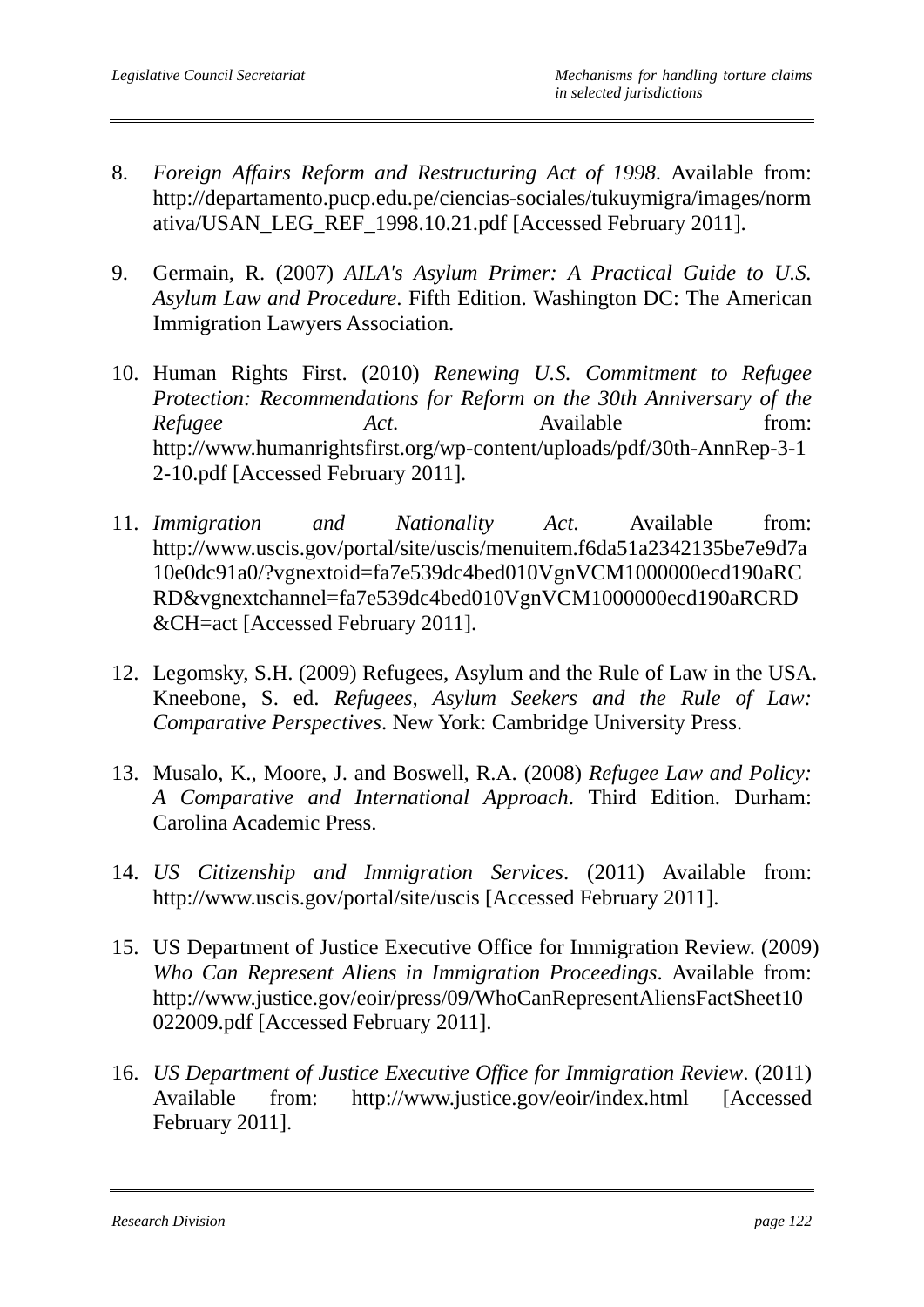17. *List of issues to be considered during the examination of the second periodic report of the United States of America: Response of the United States of America*. Available from: http://www2.ohchr.org/english/bodies/cat/docs/AdvanceVersions/listUSA3 6\_En.pdf [Accessed February 2011].

#### Australia

- 18. Briskman, L., Latham, S. and Goddard, C. (2008) *Human Rights over Board: Seeking Asylum in Australia*. Melbourne: Scribe Publications.
- 19. *Committee against Torture Consideration of Reports submitted by States Parties under Article 19 of the Convention: Second periodic report of States parties due in 1994: Australia (19 October 1999)*. Available from: http://www.unhchr.ch/tbs/doc.nsf/898586b1dc7b4043c1256a450044f331/f 4d1f28cb7cc358ec12569840045d580/\$FILE/G0042122.pdf [Accessed February 2011].
- 20. *Committee against Torture Consideration of Reports submitted by States Parties under Article 19 of the Convention: Third periodic report of States parties due in 2004: Australia (7 April 2005)*. Available from: http://www.unhchr.ch/tbs/doc.nsf/898586b1dc7b4043c1256a450044f331/7 7888798b9760db3c12570d80038d393/\$FILE/G0542075.pdf [Accessed February 2011].
- 21. *Committee against Torture Consideration of Reports submitted by States Parties under Article 19 of the Convention: Concluding observations of the Committee against Torture: Australia (28 April-16 May 2008)*. Available from: http://www2.ohchr.org/english/bodies/cat/cats40.htm [Accessed February 2011].
- 22. *Committee against Torture Fortieth session Summary Record (Partial) of the 815th Meeting (30 April 2008)*. Available from: http://www2.ohchr.org/english/bodies/cat/cats40.htm [Accessed February 2011].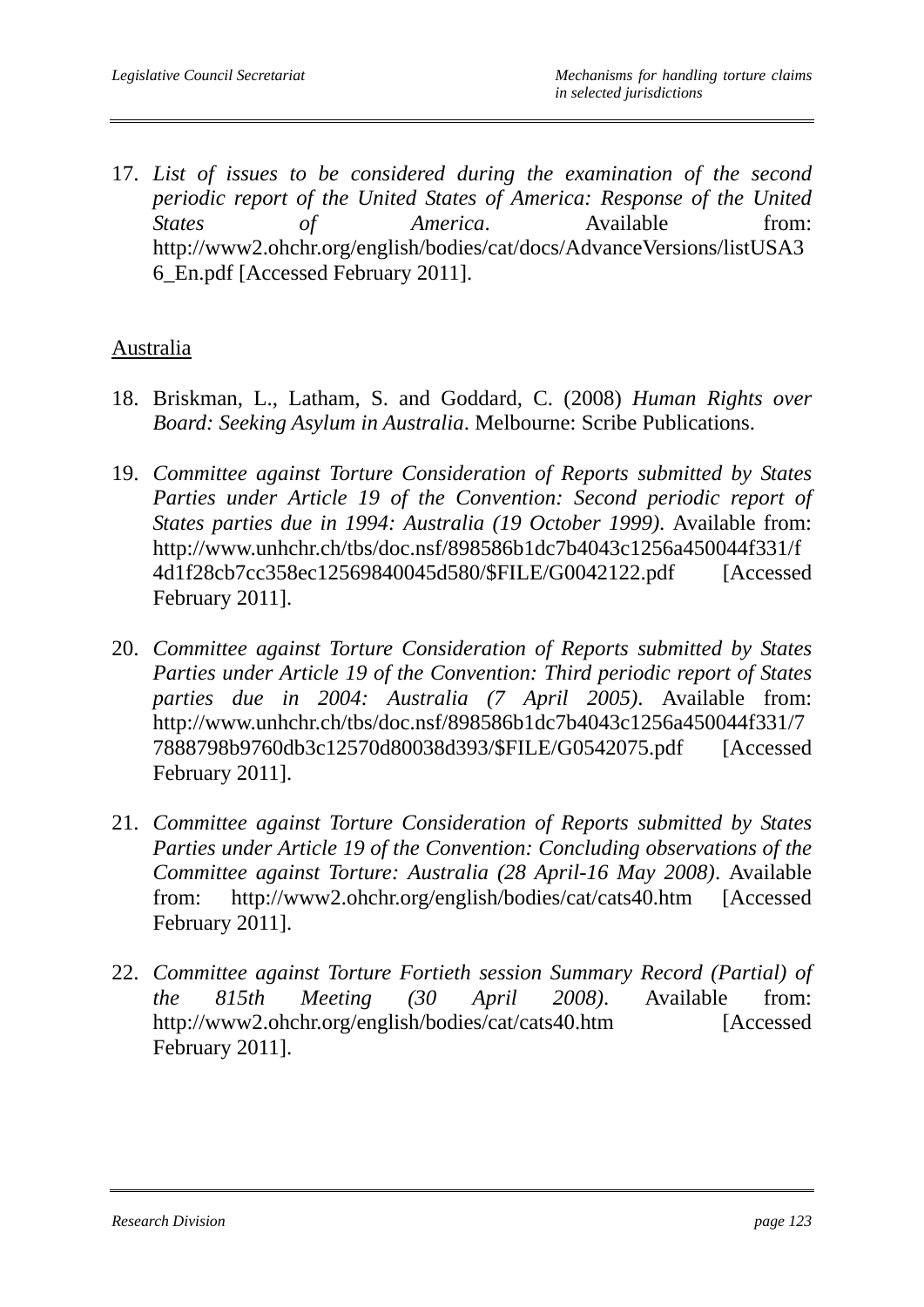- 23. *Concluding observations of the Committee against Torture: Australia (21 November 2000)*. Available from: http://www.unhchr.ch/tbs/doc.nsf/(Symbol)/426c1339fcf62c56c125699f00 340669 [Accessed February 2011].
- 24. *Consolidated Written Replies by the Government of Australia to the List of Issues to be taken up in connection with the consideration of the Fourth Periodic Report of Australia (7 April 2008)*. Available from: http://www2.ohchr.org/english/bodies/cat/docs/AdvanceVersions/CAT.C.A US.Q.4.Add.1.Rev.1\_en.doc [Accessed February 2011].
- 25. *Department of Immigration and Citizenship*. (2011) Available from: http://www.immi.gov.au/ [Accessed February 2011].
- 26. Department of Immigration and Citizenship. (2011) *Seeking protection in Australia*. **Available** *Available from:* http://www.immi.gov.au/visas/humanitarian/\_pdf/seeking-protection-in-aus tralia.pdf [Accessed February 2011].
- 27. Human Rights and Equal Opportunity Commission. (2008) *Comments of the Human Rights and Equal Opportunity Commission (HREOC) on Australia's Compliance with the Convention against Torture and Other Cruel, Inhuman and Degrading Treatment or Punishment*. Available from: http://www2.ohchr.org/english/bodies/cat/docs/ngos/HREOC\_AdditionalC omments.doc [Accessed February 2011].
- 28. Kneebone, S. (2009) The Australian Story: Asylum Seekers outside the Law. Kneebone, S. ed. *Refugees, Asylum Seekers and the Rule of Law: Comparative Perspectives*. New York: Cambridge University Press.
- 29. *Migration Act 1958*. Available from: http://www.comlaw.gov.au/Series/C2004A07412 [Accessed February 2011].
- 30. *Migration Amendment (Complementary Protection) Bill 2011*. Available from: http://www.comlaw.gov.au/Details/C2011B00022 [Accessed March 2011].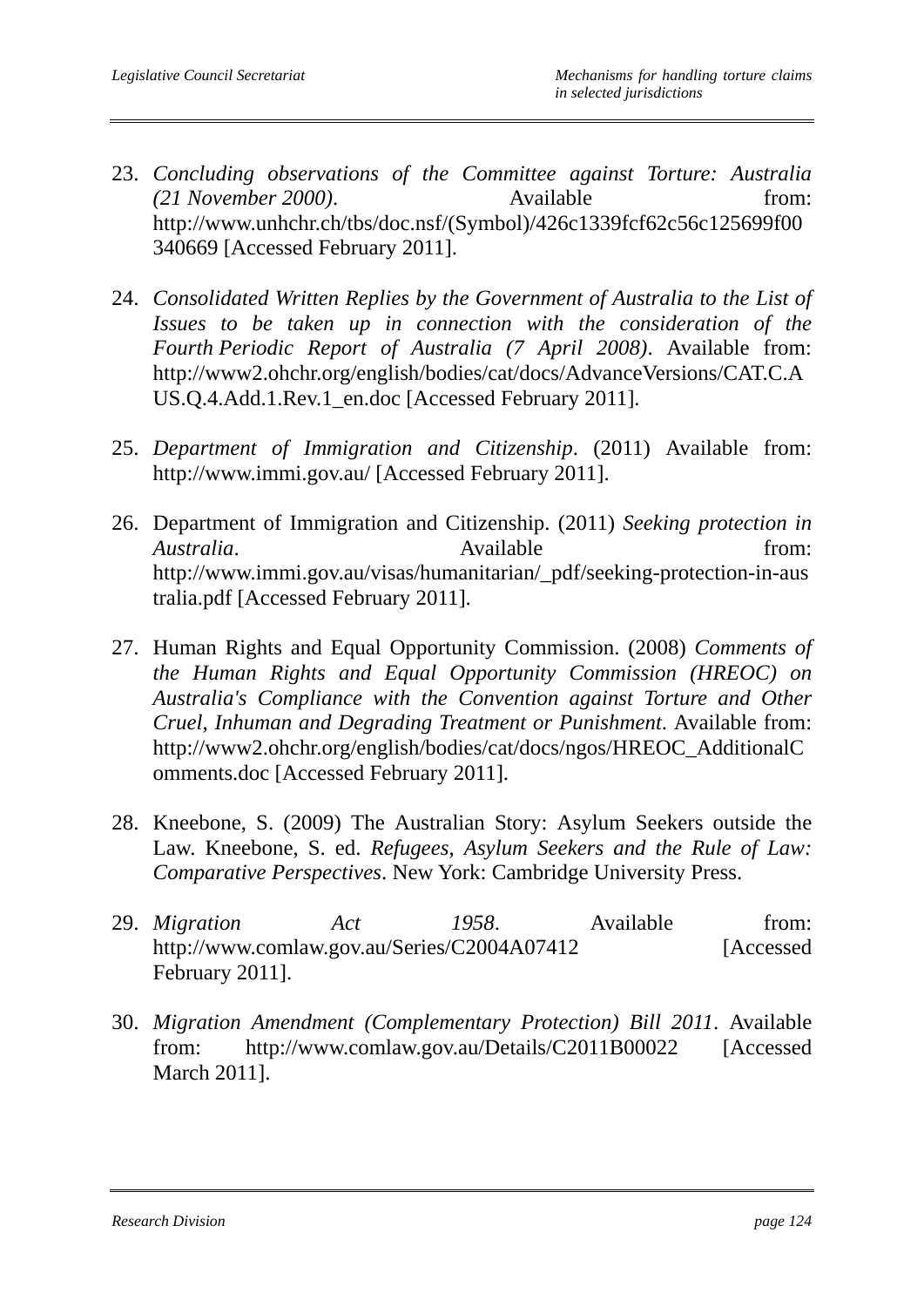- 31. *Migration Regulations 1994*. Available from: http://www.comlaw.gov.au/Series/F1996B03551 [Accessed] February 2011].
- 32. Migration Review Tribunal & Refugee Review Tribunal. (2010) *Guide to Refugee Law in Australia*. Available from: http://www.mrt-rrt.gov.au/Conduct-of-reviews/Guide-to-Refugee-Law/Gui de-to-Refugee-Law-in-Australia/default.aspx [Accessed February 2011].
- 33. *Migration Review Tribunal & Refugee Review Tribunal*. (2011) Available from: http://mrt-rrt.gov.au/default.aspx [Accessed February 2011].
- 34. Office of the Migration Agents Registration Authority. (2011a) *What does it cost to use an Agent?* Available from: https://www.mara.gov.au/ArticleDocuments/337/Average%20Fee%20Data %20Jan-Mar%202011.pdf.aspx [Accessed June 2011].
- 35. Office of the Migration Agents Registration Authority. (2011b) *The Office of the MARA's registration processes*. Available from: https://www.mara.gov.au/ArticleDocuments/560/Info%20Sheet%202%20- %20Registration%20Process.pdf.aspx [Accessed June 2011].
- 36. *Office of the Migration Agents Registration Authority*. (2011) Available from: https://www.mara.gov.au/ [Accessed June 2011].
- 37. Parliament of Australia Department of Parliamentary Services. (2011) *Migration Amendment (Complementary Protection) Bill 2011*. Available from: http://www.aph.gov.au/library/pubs/bd/2010-11/11bd079.pdf [Accessed April 2011].
- 38. *Refugee Council of Australia*. (2011) Available from: http://www.refugeecouncil.org.au/ [Accessed February 2011].
- 39. Refugee Review Tribunal. (2010) *Information about Tribunal Hearings*. Available from: http://www.mrt-rrt.gov.au/ArticleDocuments/131/R18.pdf [Accessed February 2011].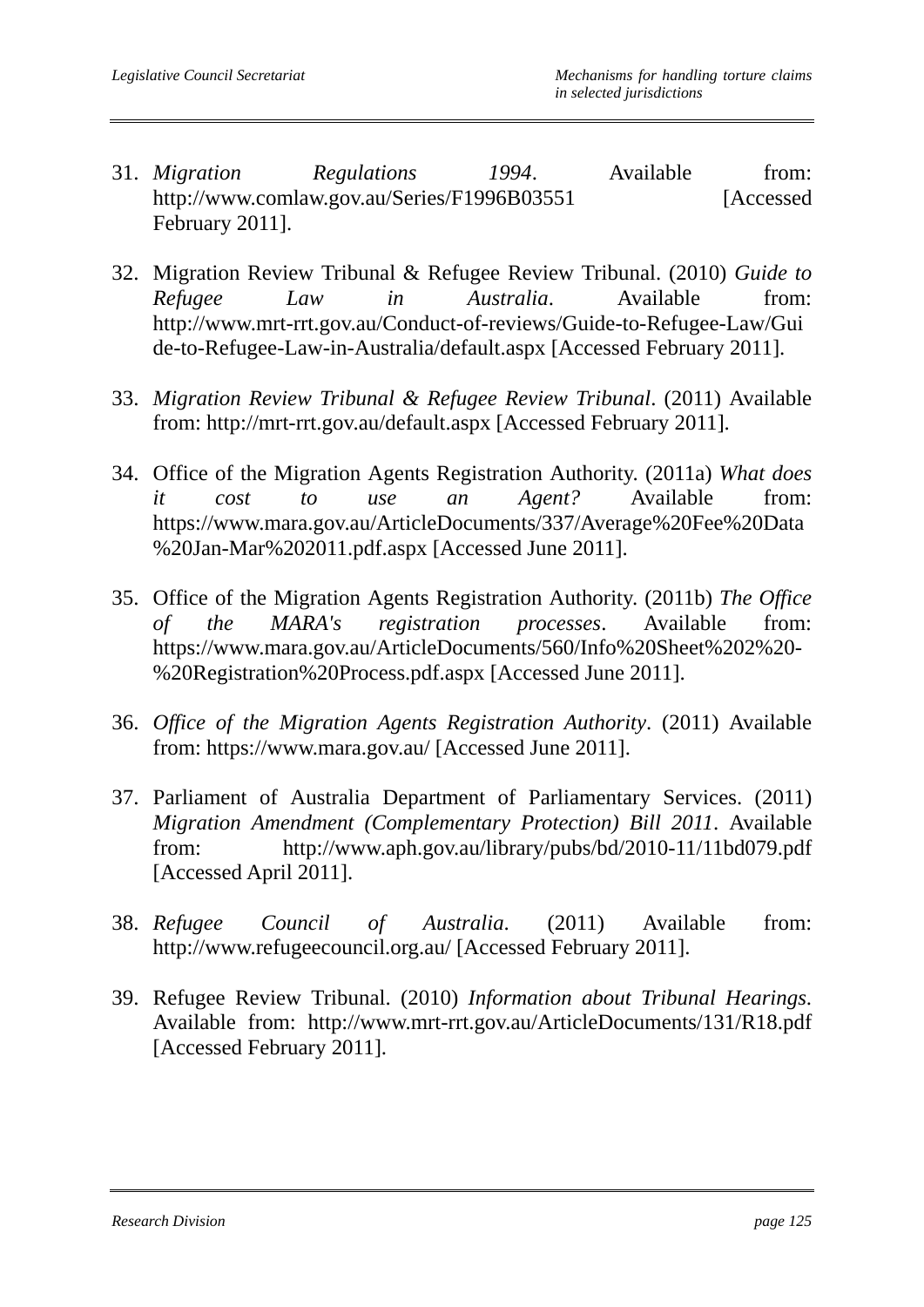- 40. Refugee Review Tribunal. (2011) *The Refugee Review Tribunal An overview*. Available **from:** Available **from:** http://www.mrt-rrt.gov.au/ArticleDocuments/46/R8.pdf [Accessed February 2011].
- 41. Vrachnas, J. et al. (2008) *Migration and Refugee Law: Principles and Practice in Australia*. Cambridge; New York: Cambridge University Press.

#### The United Kingdom

- 42. *Asylum Aid*. (2011) Available from: http://www.asylumaid.org.uk [Accessed April 2011].
- 43. *Bar Pro Bono Unit*. (2011) Available from: http://www.barprobono.org.uk/ [Accessed March 2011].
- 44. *Committee against Torture Consideration of Reports submitted by States Parties under Article 19 of the Convention: Fourth periodic report of States parties due in 2002 (6 November 2003): United Kingdom of Great Britain and Northern Ireland*. Available from: http://www.unhchr.ch/tbs/doc.nsf/898586b1dc7b4043c1256a450044f331/f 2a132751c78b199c1256f4e004cd35d/\$FILE/G0442286.pdf [Accessed March 2011].
- 45. *Committee against Torture Thirty-third session Summary Record of the 624th Meeting (17 November 2004)*. Available from: http://www.unhchr.ch/tbs/doc.nsf/898586b1dc7b4043c1256a450044f331/e 3d7278cd5eb6b9dc125702a00302055/\$FILE/G0444667.pdf [Accessed March 2011].
- 46. *Committee against Torture Thirty-third session Summary Record of the 627th Meeting (18 November 2004)*. Available from: http://www.unhchr.ch/tbs/doc.nsf/898586b1dc7b4043c1256a450044f331/4 f2689e238743068c1256f950052a0ca/\$FILE/G0444781.pdf [Accessed March 2011].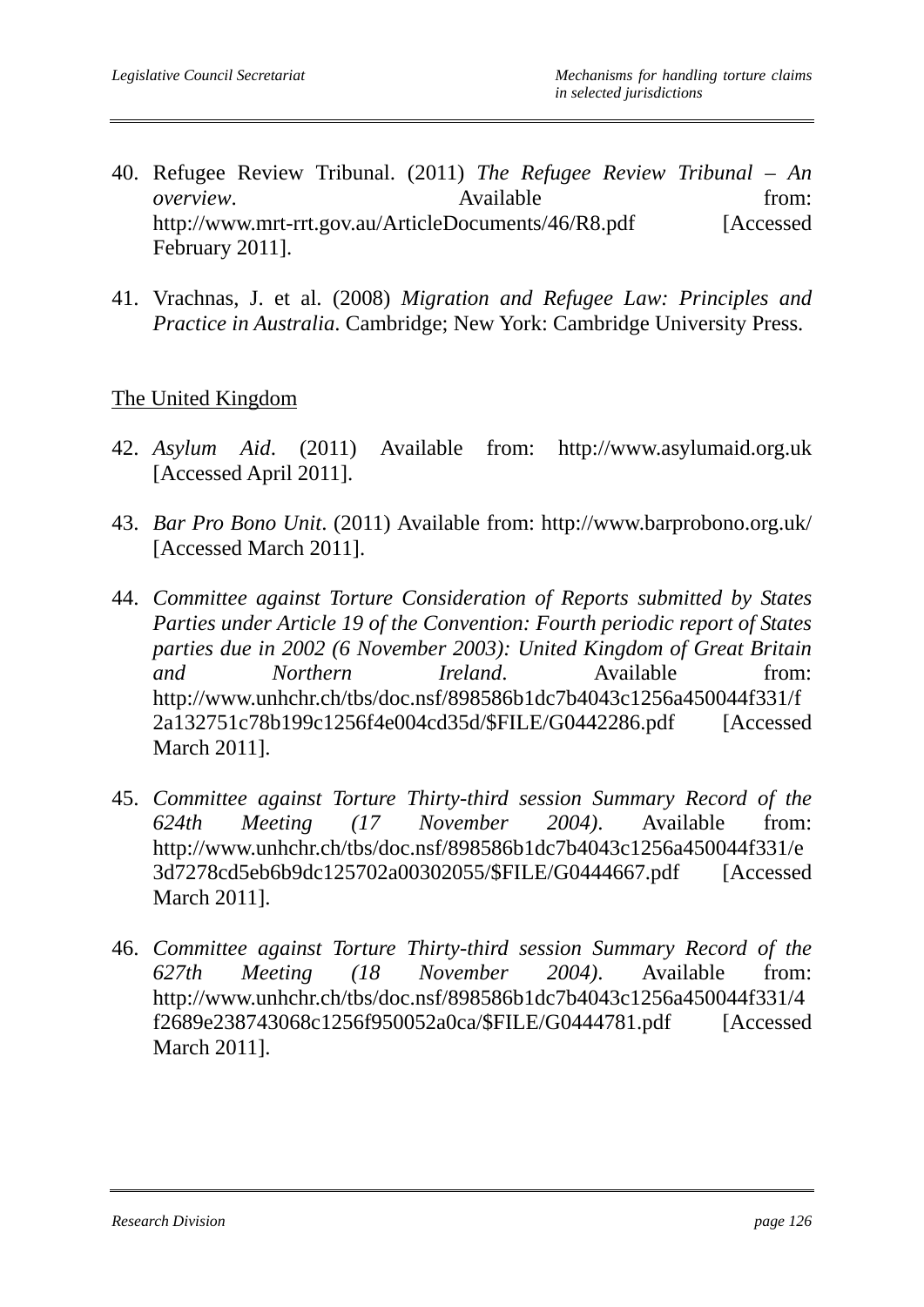- 47. European Council on Refugees and Exiles. (2010) *Survey on Legal Aid for Asylum Seekers in Europe*. Available from: http://www.ecre.org/files/ECRE\_ELENA\_Survey\_on\_%20Legal\_Aid\_for Asylum%20Seekers\_in\_Europe\_October\_2010.pdf [Accessed] March 2011].
- 48. *Human Rights Act 1998*. Available from: http://www.legislation.gov.uk/ukpga/1998/42/contents [Accessed March 2011].
- 49. *Immigration Rules*. Available from: http://www.ukba.homeoffice.gov.uk/policyandlaw/immigrationlaw/immigr ationrules/ [Accessed March 2011].
- 50. Independent Asylum Commission. (2008a) *Interim Findings Fit for Purpose Yet*? Available from: http://www.independentasylumcommission.org.uk/files/Fit%20for%20Purp ose%20Yet.pdf [Accessed March 2011].
- 51. Independent Asylum Commission. (2008b) *First Report of Conclusions and Recommendations: Saving Sanctuary.* Available from: http://www.independentasylumcommission.org.uk/files/Saving%20Sanctua ry.pdf [Accessed March 2011].
- 52. Independent Asylum Commission. (2008c) *Third Report of Conclusions and Recommendations: Deserving Dignity*. Available from: http://www.independentasylumcommission.org.uk/files/10.07.08.pdf [Accessed March 2011].
- 53. John-Hopkins, M. (2009) The Emperor's New Safe Country Concepts: A UK Perspective on Sacrificing Fairness on the Altar of Efficiency. *International Journal of Refugee Law*, Issue 21, Number 2, pp.218-255.
- 54. Kneebone, S. (2009) Conclusions on the Rule of Law. Kneebone, S. ed. *Refugees, Asylum Seekers and the Rule of Law: Comparative Perspectives*. New York: Cambridge University Press.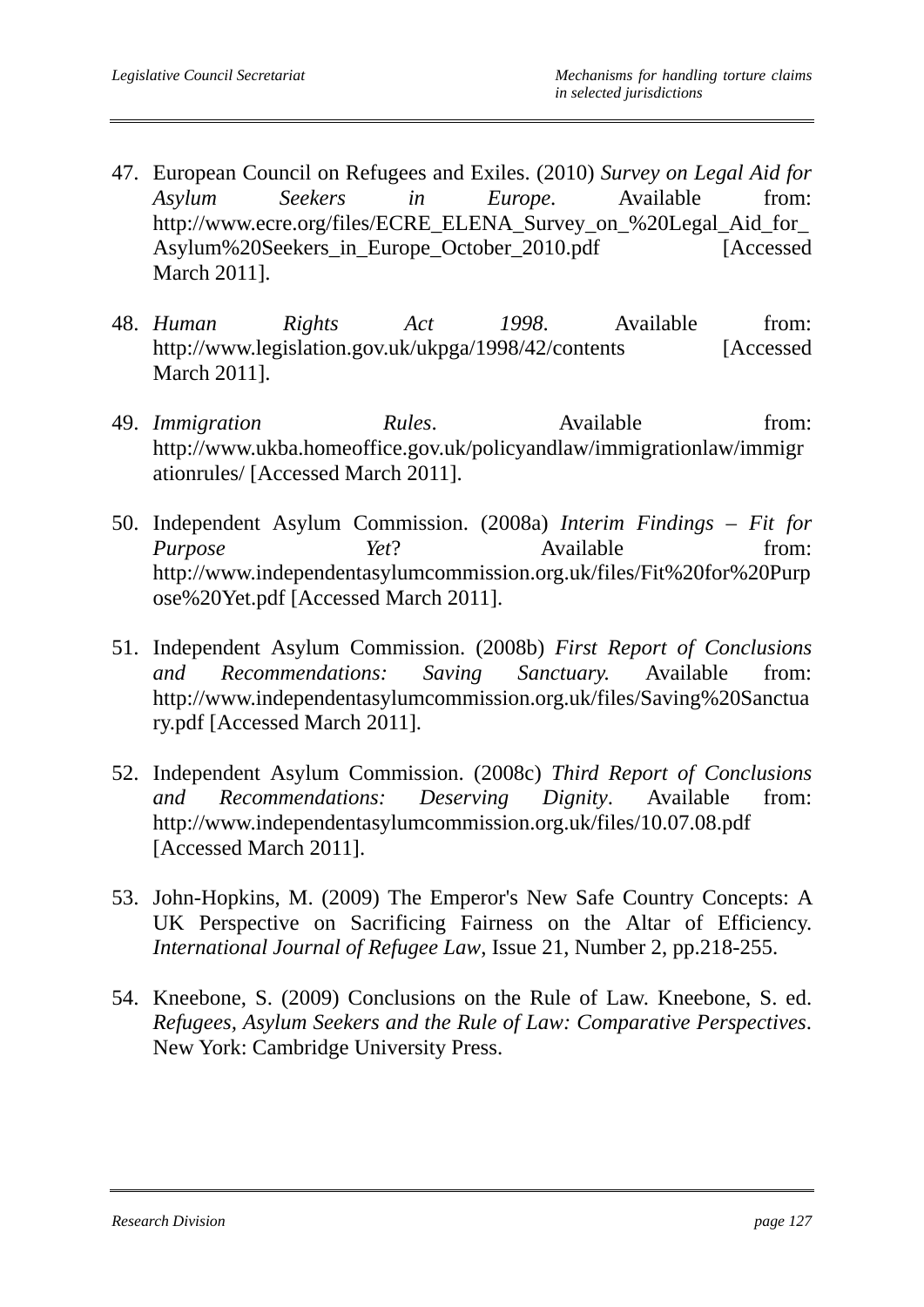- 55. Legal Services Commission. (2007) *Legal Aid Reform: Final Immigration and Asylum Fee Schemes*. Available from: http://www.legalservices.gov.uk/docs/civil\_contracting/Legal\_Aid\_Reform \_Final\_Immigration\_and\_asylum\_fees.pdf [Accessed June 2011].
- 56. Legal Services Commission. (2008) *Immigration and Asylum Operational from 1 July 2008*. Available from: http://www.legalservices.gov.uk/docs/civil\_contracting/Immigration\_and\_ Asylum.pdf [Accessed June 2011].
- 57. *Ministry of Justice*. (2011) Available from: http://www.justice.gov.uk/index.htm [Accessed May 2011].
- 58. *Nationality, Immigration and Asylum Act 2002*. Available from: http://www.legislation.gov.uk/ukpga/2002/41/contents [Accessed March 2011].
- 59. O'Sullivan, M. (2009) The Intersection .between the International, the Regional and the Domestic: Seeking Asylum in the UK. Kneebone, S. ed. *Refugees, Asylum Seekers and the Rule of Law: Comparative Perspectives*. New York: Cambridge University Press.
- 60. Refugee Council. (2007) *The New Asylum Model*. Available from: http://www.temaasyl.se/Documents/NGO-rapporter%20%C3%B6vr%20E U/Refugee%20Councils%20rapport%20om%20NAM.pdf [Accessed March 2011].
- 61. Tribunals Judiciary. (2011) *Practice Statement of the Immigration and Asylum Chamber of the First-tier and Upper Tribunal on or after 15 February 2010*. Available from: http://www.tribunals.gov.uk/ImmigrationAsylum/ [Accessed April 2011].
- 62. UK Border Agency. (2010) *Asylum Process Guidance: Considering Human Rights Claims*. Available from: http://www.ukba.homeoffice.gov.uk/sitecontent/documents/policyandlaw/a sylumprocessguidance/consideringanddecidingtheclaim/guidance/consideri nghrclaims.pdf?view=Binary [Accessed March 2011].
- 63. *UK Border Agency*. (2011) Available from: http://www.ukba.homeoffice.gov.uk/ [Accessed March 2011].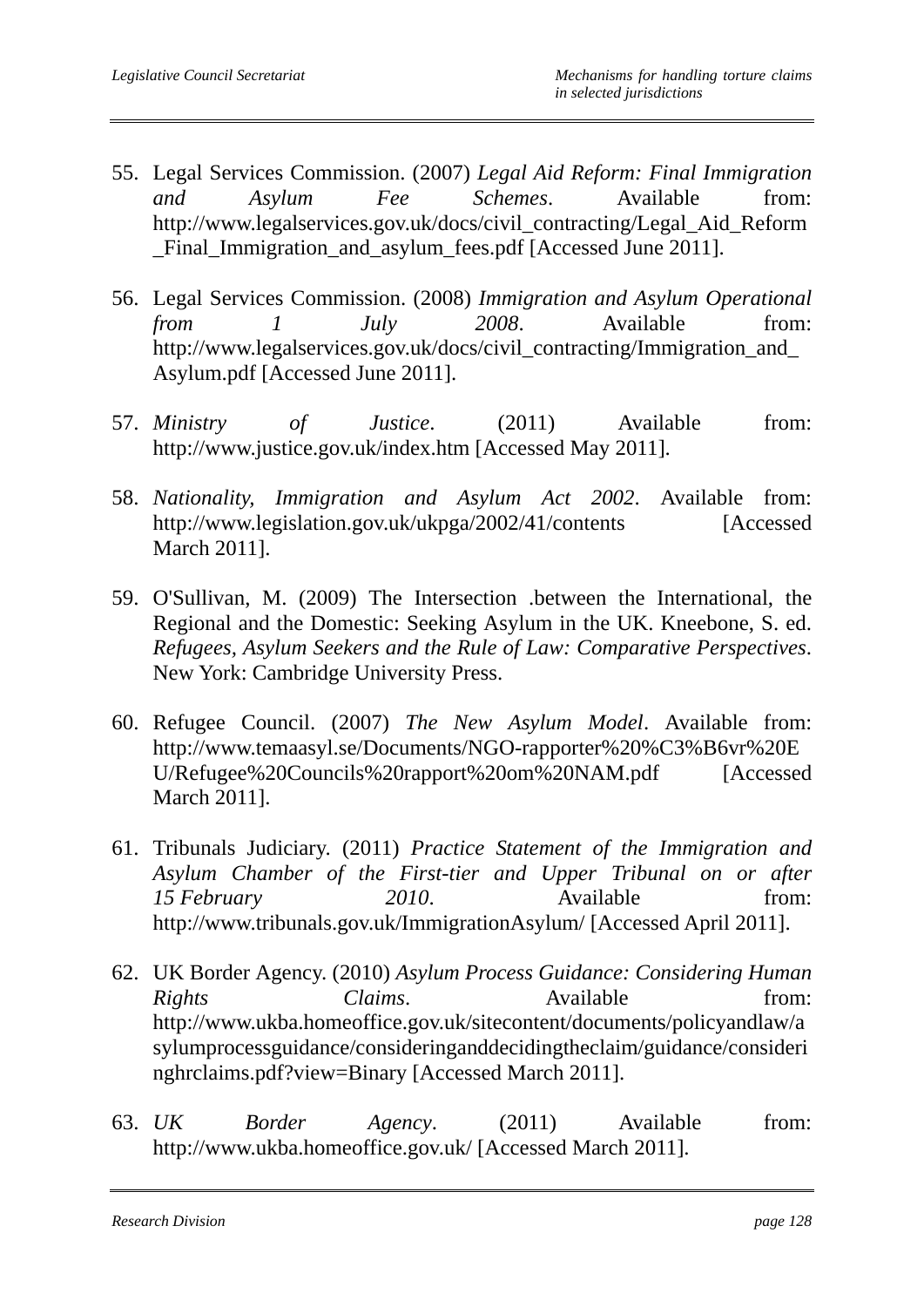- 64. UK Border Agency. (2011) *Asylum Policy Instruction: Humanitarian Protection*. Available **from:** http://www.ukba.homeoffice.gov.uk/sitecontent/documents/policyandlaw/a sylumpolicyinstructions/apis/humanitarian-protection.pdf?view=Binary [Accessed March 2011].
- 65. *UNCAT Hearing: Provisions of lists of issues to state parties (18 November 2004)*. Available from: http://www2.ohchr.org/english/bodies/cat/docs/UKresponses.pdf [Accessed March 2011].

#### Switzerland

- 66. *Asylum Act of 1998*. Available from: http://www.admin.ch/ch/e/rs/142\_31/index.html [Accessed March 2011].
- 67. *Committee against Torture Consideration of Reports submitted by States Parties under Article 19 of the Convention: Third periodic report of States parties due in 1996: Switzerland (7 November 1996)*. Available from: http://www.unhchr.ch/tbs/doc.nsf/(Symbol)/15c10d5db548248d802565310 061a9d3 [Accessed March 2011].
- 68. *Committee against Torture Consideration of Reports submitted by States Parties under Article 19 of the Convention: Fourth periodic report of States parties due in 2000: Switzerland (18 December 2002)*. Available from: http://www.unhchr.ch/tbs/doc.nsf/898586b1dc7b4043c1256a450044f331/f 57eefc357d9ffeac1256f3900311806/\$FILE/G0442509.pdf [Accessed March 2011].
- 69. *Committee against Torture Consideration of Reports submitted by States Parties under Article 19 of the Convention: Sixth periodic report of States parties due in 2000: Switzerland (2 July 2008)*. Available from: http://www2.ohchr.org/english/bodies/cat/cats44.htm [Accessed March 2011].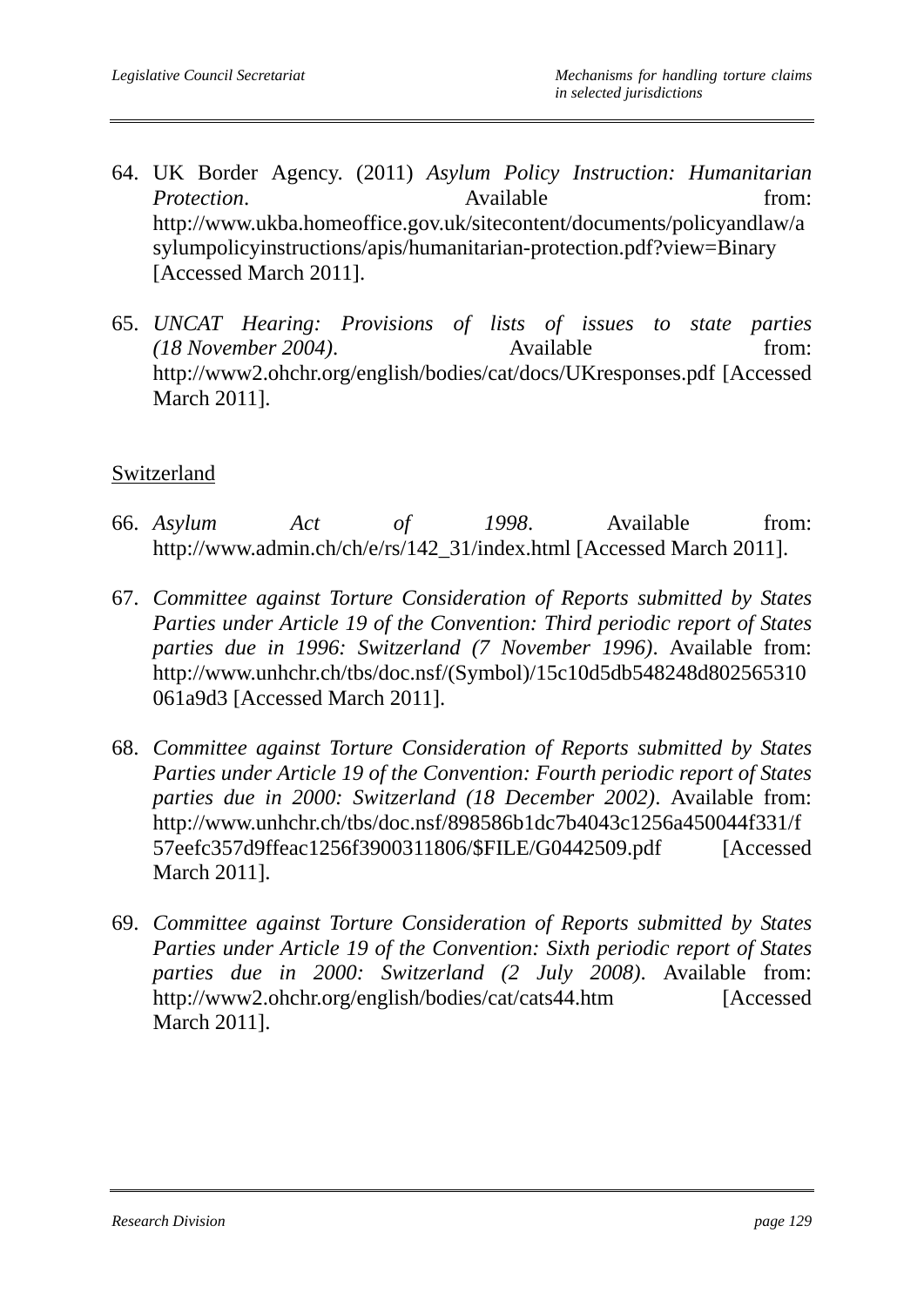- 70. *Committee against Torture Consideration of reports submitted by States parties under Article 19 of the Convention: Concluding observations of the Committee against Torture: Switzerland (26 April-14 May 2010)*. Available from: http://www2.ohchr.org/english/bodies/cat/docs/co/CAT-C-CHE-CO-6.pdf [Accessed March 2011].
- 71. *Committee against Torture Thirty-fourth session Summary Record (Partial) of the First Part of the 648th Meeting (9 May 2005*). Available from: http://www.unhchr.ch/tbs/doc.nsf/898586b1dc7b4043c1256a450044f331/d a06bcc46761bf0fc125700a006de742/\$FILE/G0541625.pdf [Accessed March 2011].
- 72. European Council on Refugees and Exiles. (2010) *Survey on Legal Aid for Asylum Seekers in Europe*. Available from: http://www.ecre.org/files/ECRE\_ELENA\_Survey\_on\_%20Legal\_Aid\_for Asylum%20Seekers\_in\_Europe\_October\_2010.pdf [Accessed] March 2011].
- 73. Federal Office for Migration. (2007) *The Federal Administrative Court booklet*. Available from: http://www.bvger.ch/medien/00554/index.html?lang=de&download=NHzL pZeg7t,lnp6I0NTU042l2Z6ln1acy4Zn4Z2qZpnO2Yuq2Z6gpJCDdIN7gmy m162epYbg2c\_JjKbNoKSn6A-- [Accessed March 2011].
- 74. *Federal Office for Migration*. (2011) Available from: http://www.bfm.admin.ch/bfm/en/home.html [Accessed March 2011].
- 75. International Commission of Jurists. (2010) *Submission to the Committee against Torture on the 6th Periodic Report of Switzerland*. Available from: http://www2.ohchr.org/english/bodies/cat/docs/ngos/SwitzerlandCAT44\_IC J.pdf [Accessed March 2011].
- 76. Steiner, N. (2000) *Arguing about Asylum: The Complexity of Refugee Debates in Europe*. New York: St. Martin's Press.
- 77. Swiss Refugee Council. (2010) *Submission to the Committee against Torture on the sixth periodic report of Switzerland*. Available from: http://www2.ohchr.org/english/bodies/cat/docs/ngos/SRC\_Switzerland44.p df [Accessed March 2011].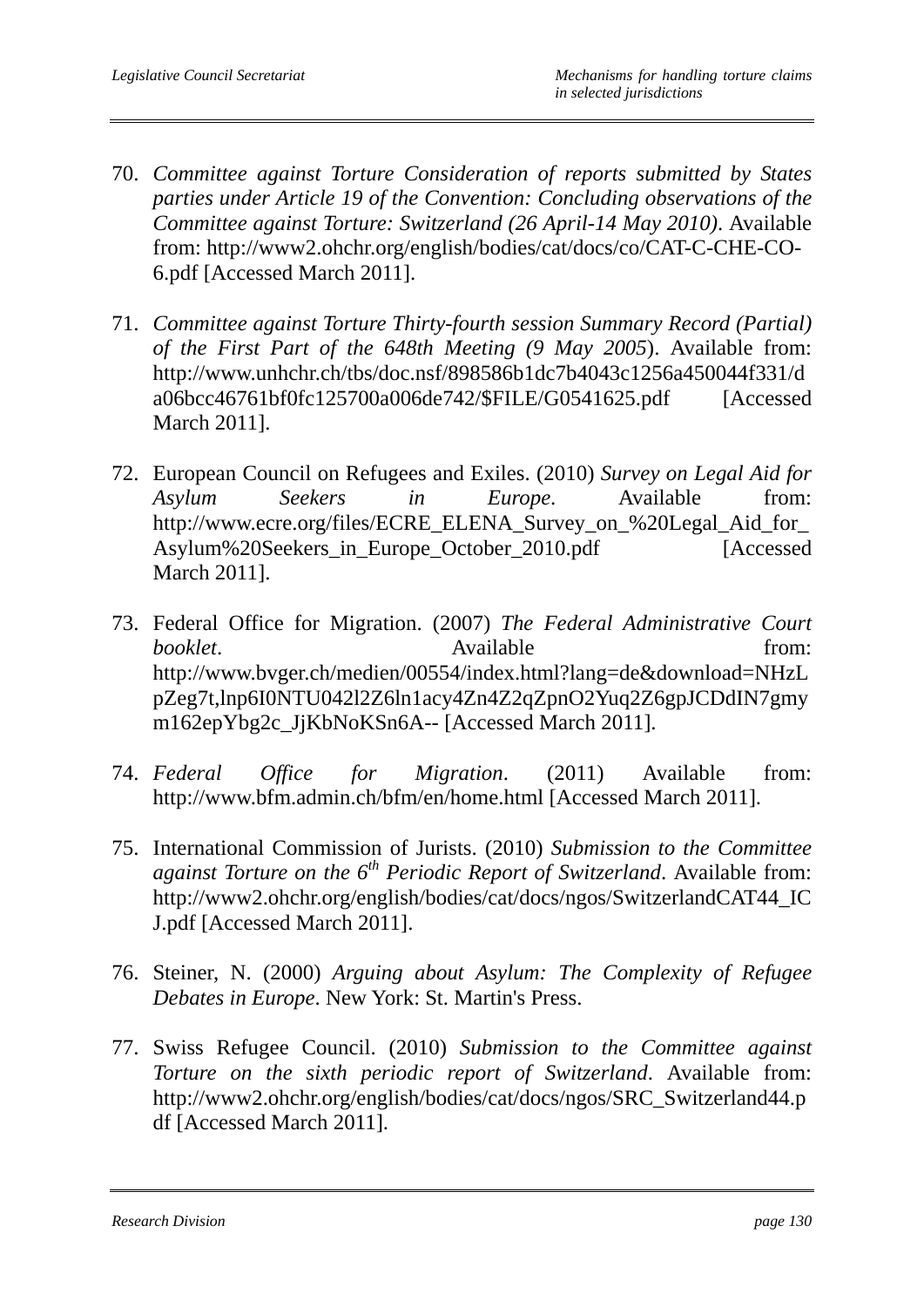78. *The Swiss Portal*. (2011) Available from: http://www.ch.ch/private/index.html?lang=en [Accessed March 2011].

#### **Japan**

- 79. CAT Network Japan. (2007) *The Alternative Report on the Japanese Government's Report of the Convention Against Torture and Other Cruel, Inhuman or Degrading Treatment or Punishment*. Available from: http://www2.ohchr.org/english/bodies/cat/docs/ngos/CAT\_Network\_Japan. pdf [Accessed March 2011].
- 80. *Committee against Torture Consideration of Reports submitted by States Parties under Article 19 of the Convention: Initial report of States parties due in 1996: Japan (20 December 2005)*. Available from: http://www2.ohchr.org/english/bodies/cat/cats38.htm [Accessed March 2011].
- 81. *Committee against Torture Consideration of Reports submitted by States Parties under Article 19 of the Convention: Conclusions and recommendations of the Committee against Torture: Japan (30 April-18 May 2007)*. Available from: http://www2.ohchr.org/english/bodies/cat/cats38.htm [Accessed March 2011].
- 82. Dean, M. (2006) *Japan: Refugees and Asylum Seekers*. A Written Report commissioned by United Nations High Commissioner for Refugees, Protection Information Section. Available from: http://www.unhcr.org/refworld/docid/43f4a4b94.html [Accessed March 2011].
- 83. Immigration Bureau Ministry of Justice. (2006) *A Guide to the Procedure for Recognition of Refugee Status*. Available from: http://www.immi-moj.go.jp/tetuduki/nanmin/pdf/English.pdf [Accessed] March 2011].
- 84. *Immigration Control and Refugee Recognition Act*. Available from: http://www.moj.go.jp/ENGLISH/information/icrr-01.html [Accessed March 2011].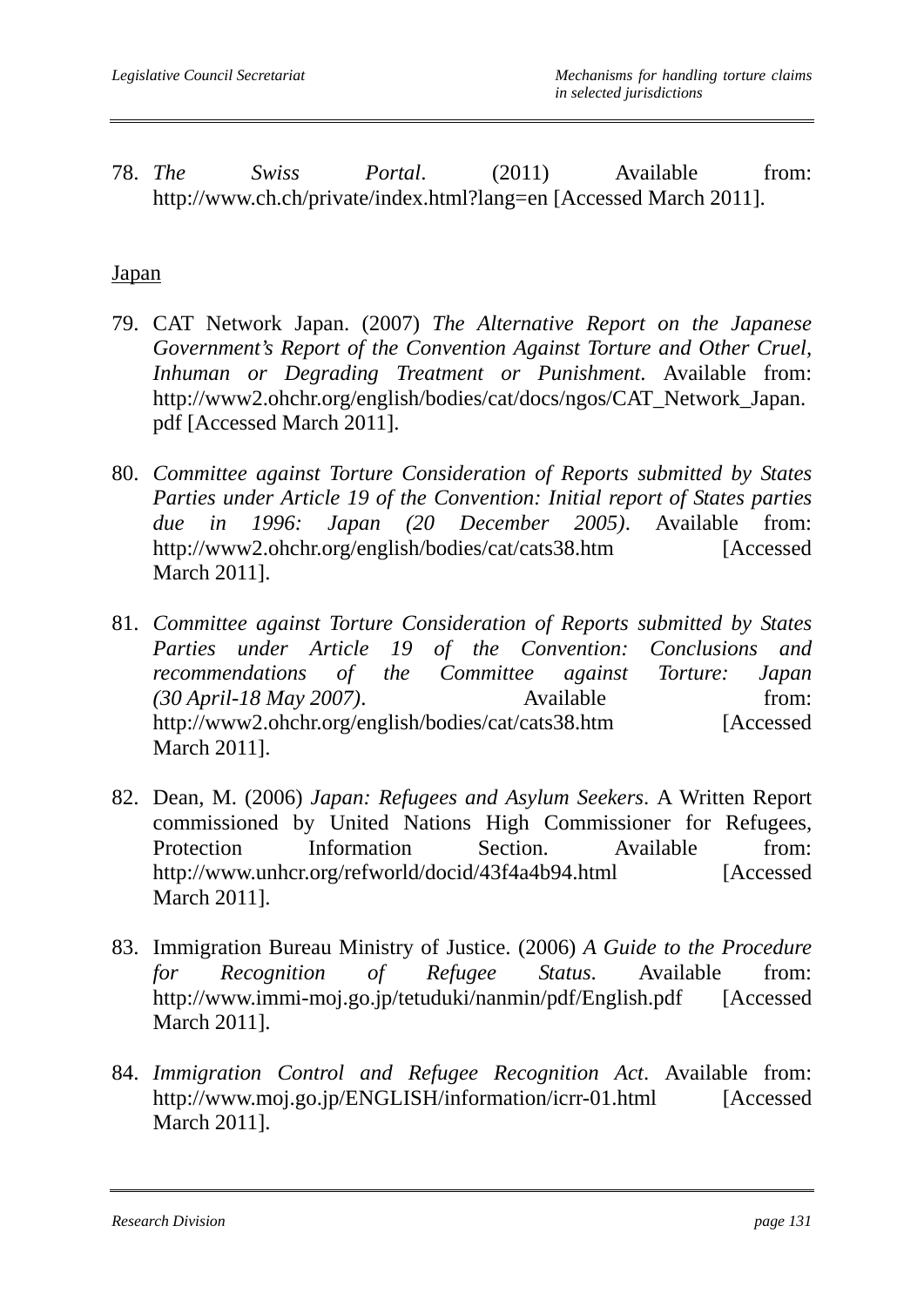- 85. Japan Association for Refugees. (2008) *An explanation of the refugee application process in Japan and advice to those wishing to make an application*. Available from: http://www.refugee.or.jp/for\_refugee/pdf/tothose\_english\_0904.pdf [Accessed March 2011].
- 86. Japan Association for Refugees. (2009) *Report of the International Symposium on Refugee Protection in the New Era and Civil Society*. Available from: http://www.refugee.or.jp/library/InternationalSymposiumEn09.pdf [Accessed March 2011].
- 87. Japan Federation of Bar Associations. (2007) *Japan Federation of Bar Associations Report on the Japanese Government's Implementation of the Convention against Torture and Other Cruel, Inhuman or Degrading Treatment or Punishment*. Available from: http://www2.ohchr.org/english/bodies/cat/docs/ngos/JFBA.pdf [Accessed March 2011].
- 88. *Refugee Assistance Headquarters*. (2011) Available from: http://www.rhq.gr.jp/english/index.htm [Accessed March 2011].
- 89. UNHCR Representation in Japan. (2005) *Information for Asylum-Seekers in Japan*. Available from: http://www.unhcr.or.jp/protect/pdf/info\_seekres\_e.pdf [Accessed March 2011].

### Hong Kong

90. *Committee against Torture Consideration of reports submitted by States parties under Article 19 of the Convention: Concluding observations of the Committee against Torture: Hong Kong Special Administrative Region (3-21 November 2008)*. Available from: http://www2.ohchr.org/english/bodies/cat/cats41.htm [Accessed June 2011].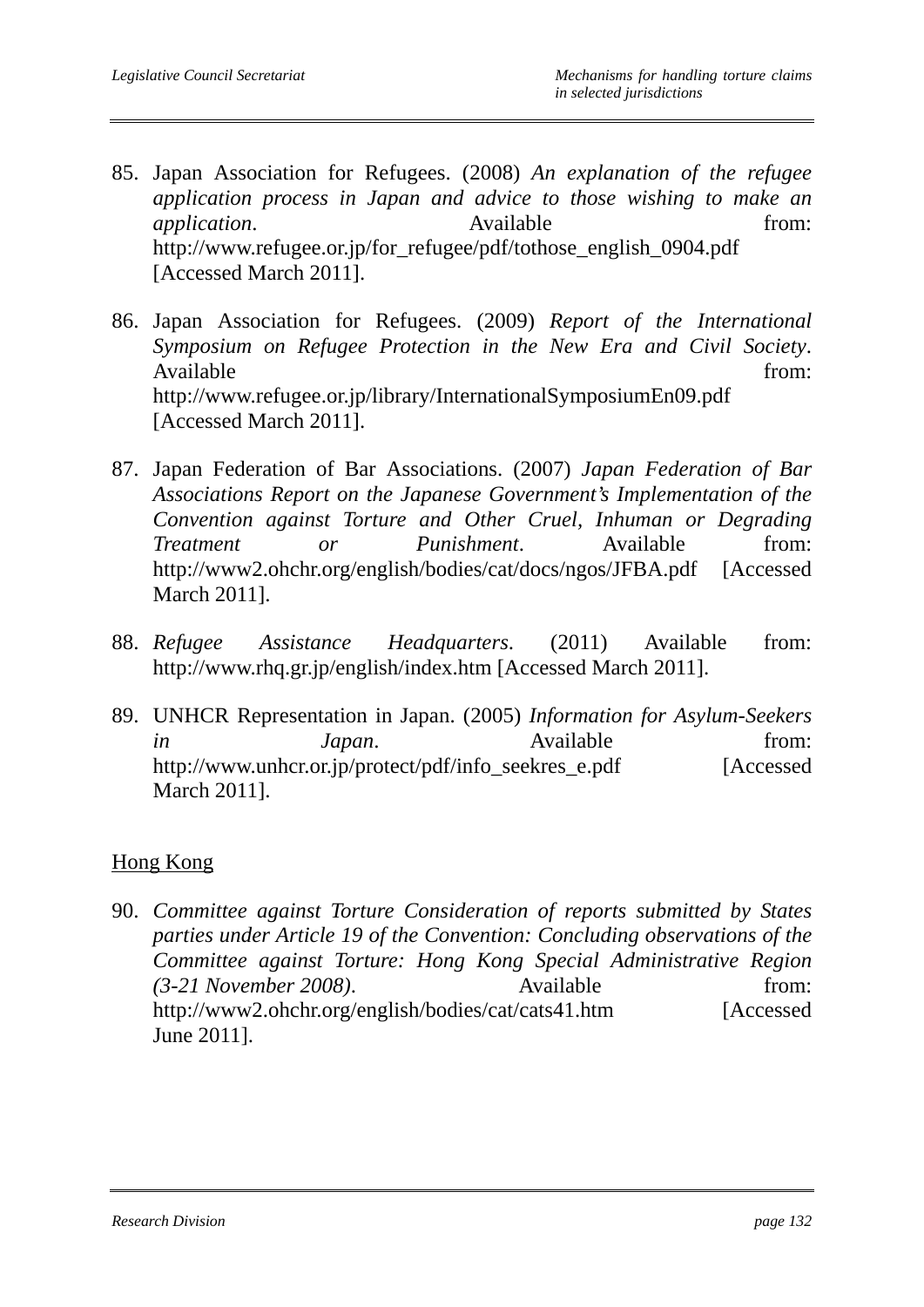- 91. Hong Kong Human Rights Commission Society for Community Organization. (2008) *Report to the United Nations Committee Against Torture on the Second Report by Hong Kong Special Administrative Region under Article 19 of the Convention Against Torture and Other Cruel, Inhuman or Degrading Treatment or Punishment*. Available from: http://www2.ohchr.org/english/bodies/cat/docs/ngos/uncat\_apr2008\_CH\_4 1.pdf [Accessed June 2011].
- 92. Hong Kong Human Rights Monitor. (2008) *Shadow Report for the United Nations Committee against Torture on the implementation of the Convention against Torture and other Cruel, Inhuman or Degrading Treatment or Punishment in the Hong Kong Special Administrative Region, the People's Republic of China*. Available from: http://www2.ohchr.org/english/bodies/cat/docs/ngos/HRMHongKong41.pd f [Accessed June 2011].
- 93. Immigration Department. (2010) *Immigration Department Annual Report 2009-2010.* Available from: http://www.immd.gov.hk/a\_report\_09-10/eng/foreword/vision.htm [Accessed April 2011].
- 94. *Immigration Department*. (2011) Available from: http://www.immd.gov.hk/ehtml/home.htm [Accessed April 2011].
- 95. Immigration Department. (2011) *Notice to Person Making a Claim under Article 3 of the Convention against Torture and Other Cruel, Inhuman or Degrading Treatment or Punishment*.
- 96. Legislative Council Secretariat. (2009a) *Torture Claim Screening Mechanism*. Administration's paper submitted to the Panel on Security. LC Paper No. CB(2)2054/08-09(01). Available from: http://www.legco.gov.hk/yr08-09/english/panels/se/papers/se0706cb2-2054 -1-e.pdf [Accessed April 2011].
- 97. Legislative Council Secretariat. (2009b) *Panel on Security Minutes of meeting held on Monday, 6 July 2009.* LC Paper No. CB(2)2495/08-09. Available from: http://www.legco.gov.hk/yr08-09/english/panels/se/minutes/se20090706.pd f [Accessed April 2011].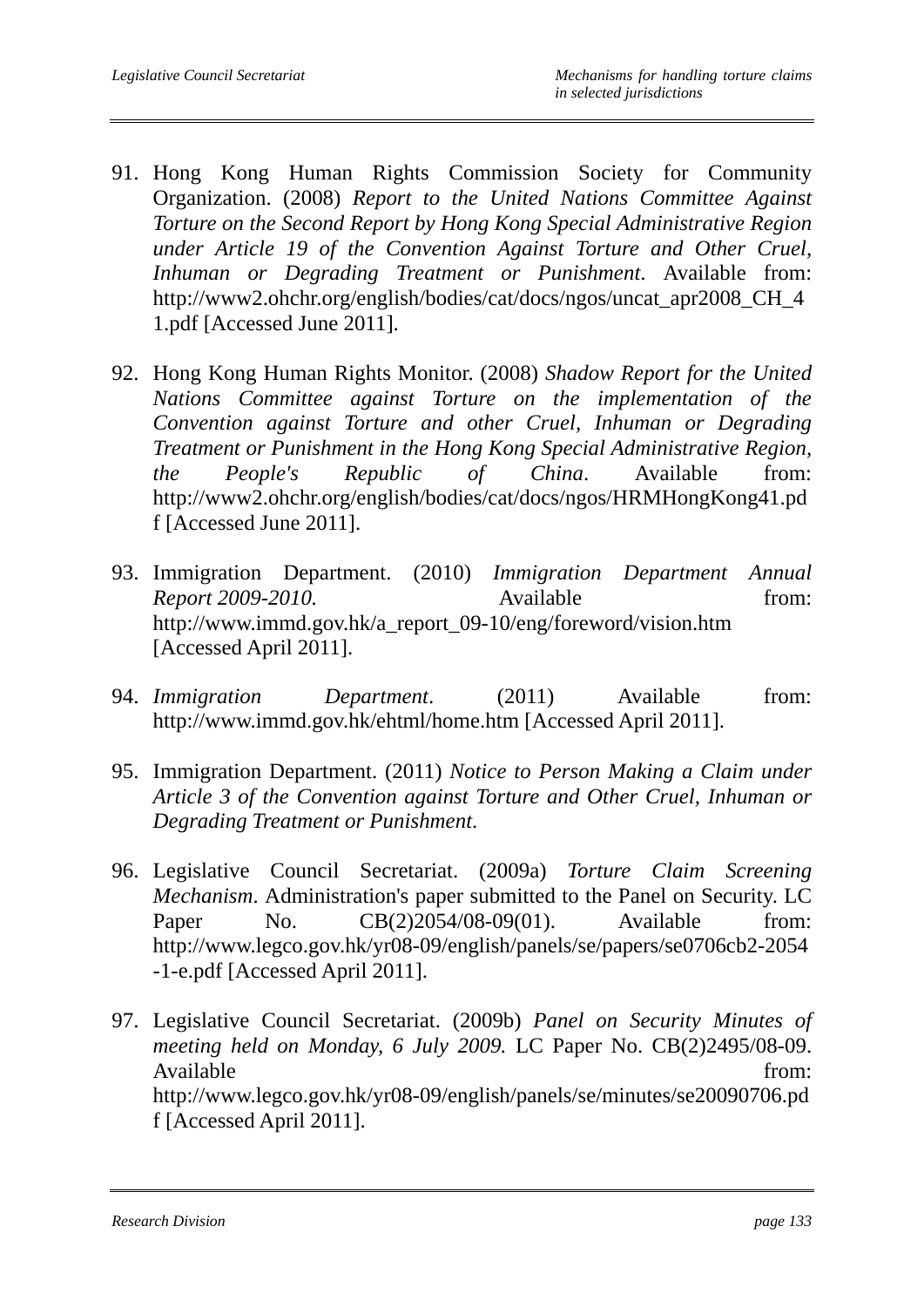- 98. Legislative Council Secretariat. (2009c) *Torture Claim Screening Mechanism: Latest Progress*. Administration's paper submitted to the Panel on Security. LC Paper No. CB(2)2514/08-09(01). Available from: http://www.legco.gov.hk/yr08-09/english/panels/se/papers/se0929cb2-2514 -1-e.pdf [Accessed April 2011].
- 99. Legislative Council Secretariat. (2009d) *Panel on Security Minutes of meeting held on Tuesday, 29 September 2009.* LC Paper No.  $CB(2)912/09-10.$  Available from: http://www.legco.gov.hk/yr08-09/english/panels/se/minutes/se20090929.pd f [Accessed April 2011].
- 100.Legislative Council Secretariat. (2009e) *Torture Claim Screening Mechanism: Enhanced Mechanism and Way Forward*. Administration's paper submitted to the Panel on Security. LC Paper No. CB(2)370/09-10(03). Available from: http://www.legco.gov.hk/yr09-10/english/panels/se/papers/se1201cb2-370- 3-e.pdf [Accessed April 2011].
- 101.Legislative Council Secretariat. (2009f) *Panel on Security Minutes of meeting held on Tuesday, 1 December 2009.* LC Paper No.  $CB(2)816/09-10.$  Available from: http://www.legco.gov.hk/yr09-10/english/panels/se/minutes/se20091201.pd f [Accessed April 2011].
- 102.Legislative Council Secretariat. (2010) *Statutory Mechanism for Handling Torture Claims – Review of Legislative Timetable*. Administration's letter dated 29 June 2010 to the Panel on Security. LC Paper No. Available from: http://www.legco.gov.hk/yr09-10/english/panels/se/papers/secb2-1961-1-e. pdf [Accessed April 2011].
- 103.Legislative Council Secretariat. (2011a) *Screening of Torture Claims*. Administration's letter dated 5 January 2011 to the Panel on Security. LC Paper No. CB(2)754/10-11(01). Available from: http://www.legco.gov.hk/yr10-11/english/panels/se/papers/se1207cb2-754- 1-e.pdf [Accessed April 2011].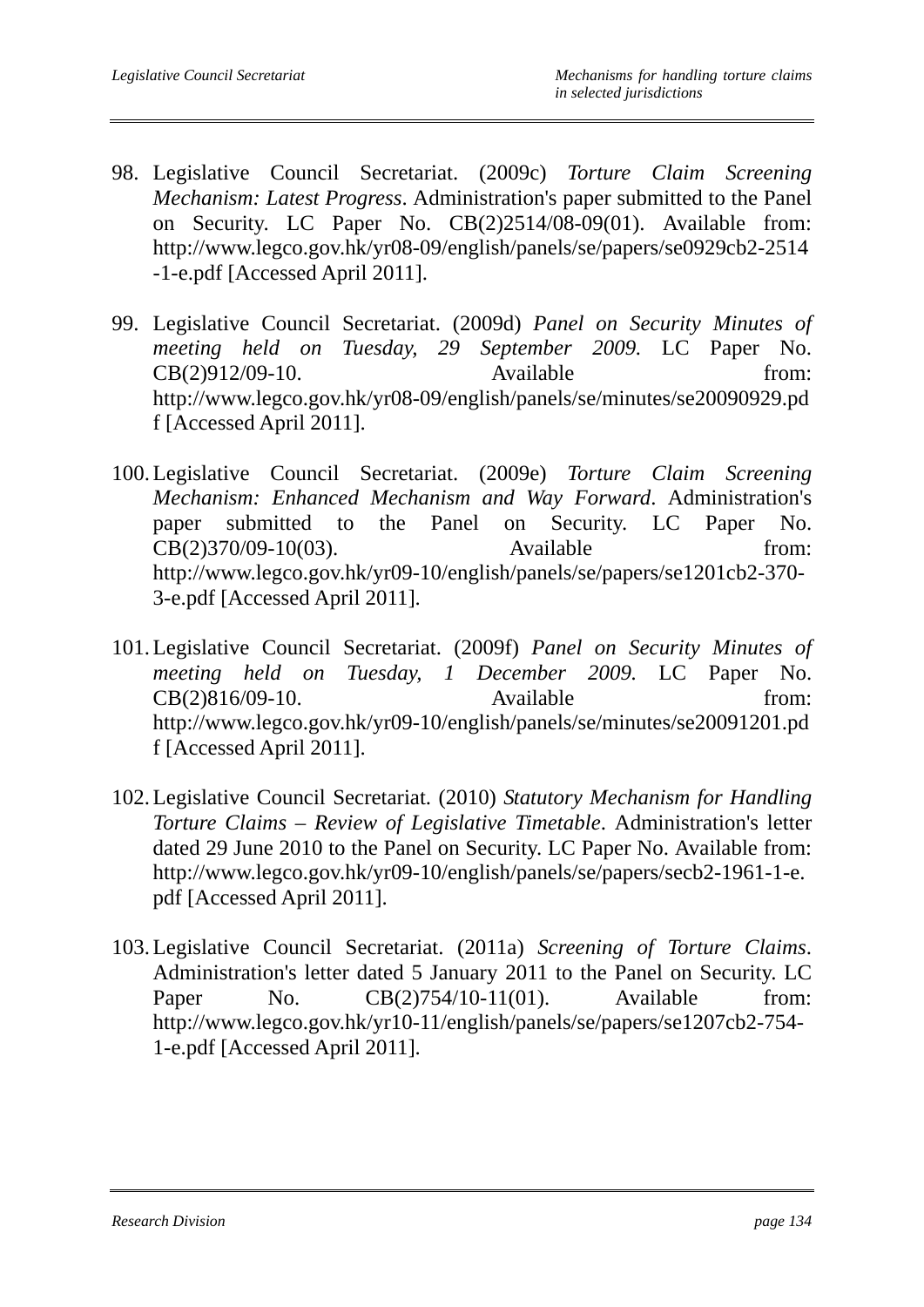- 104.Legislative Council Secretariat. (2011b) *Torture claim screening mechanism: Current Practice and Legislative Proposal*. Administration's paper submitted to the Panel on Security. LC Paper No. CB(2)1454/10-11(03). Available from: http://www.legco.gov.hk/yr10-11/english/panels/se/papers/se0412cb2-1454 -3-e.pdf [Accessed April 2011].
- 105.Legislative Council Secretariat. (2011c) *Torture claim screening mechanism*. Background brief prepared by the Legislative Council Secretariat for the meeting of the Panel on Security held on 12 April 2011. LC Paper No. CB(2)1454/10-11(04). Available from: http://www.legco.gov.hk/yr10-11/english/panels/se/papers/se0412cb2-1454 -4-e.pdf [Accessed April 2011].
- 106. Security Bureau. (2011a) *Frequently Asked Questions on Lodging a Petition*. http://www.sb.gov.hk/eng/special/pdfs/faq\_petition.pdf [Accessed April 2011].
- 107. Security Bureau. (2011b) *Petition against the Determination of a Claim*. Available from: http://www.sb.gov.hk/eng/special/pdfs/petition against the determination. pdf [Accessed April 2011].
- 108. Security Bureau. (2011c) *Procedures for Petition Oral Hearing*. Available from: http://www.sb.gov.hk/eng/special/pdfs/procedures\_for\_hearing.pdf [Accessed April 2011].
- 109.The Duty Lawyer Service. (2011) Available from: http://www.dutylawyer.org.hk/ [Accessed April 2011].

#### **Others**

- 110.*Convention against Torture and Other Cruel, Inhuman or Degrading Treatment or Punishment*. Available from: http://www2.ohchr.org/english/law/pdf/cat.pdf [Accessed January 2011].
- 111.*Convention and Protocol Relating to the Status of Refugees*. Available from: http://www.unhcr.org/protect/PROTECTION/3b66c2aa10.pdf [Accessed January 2011].